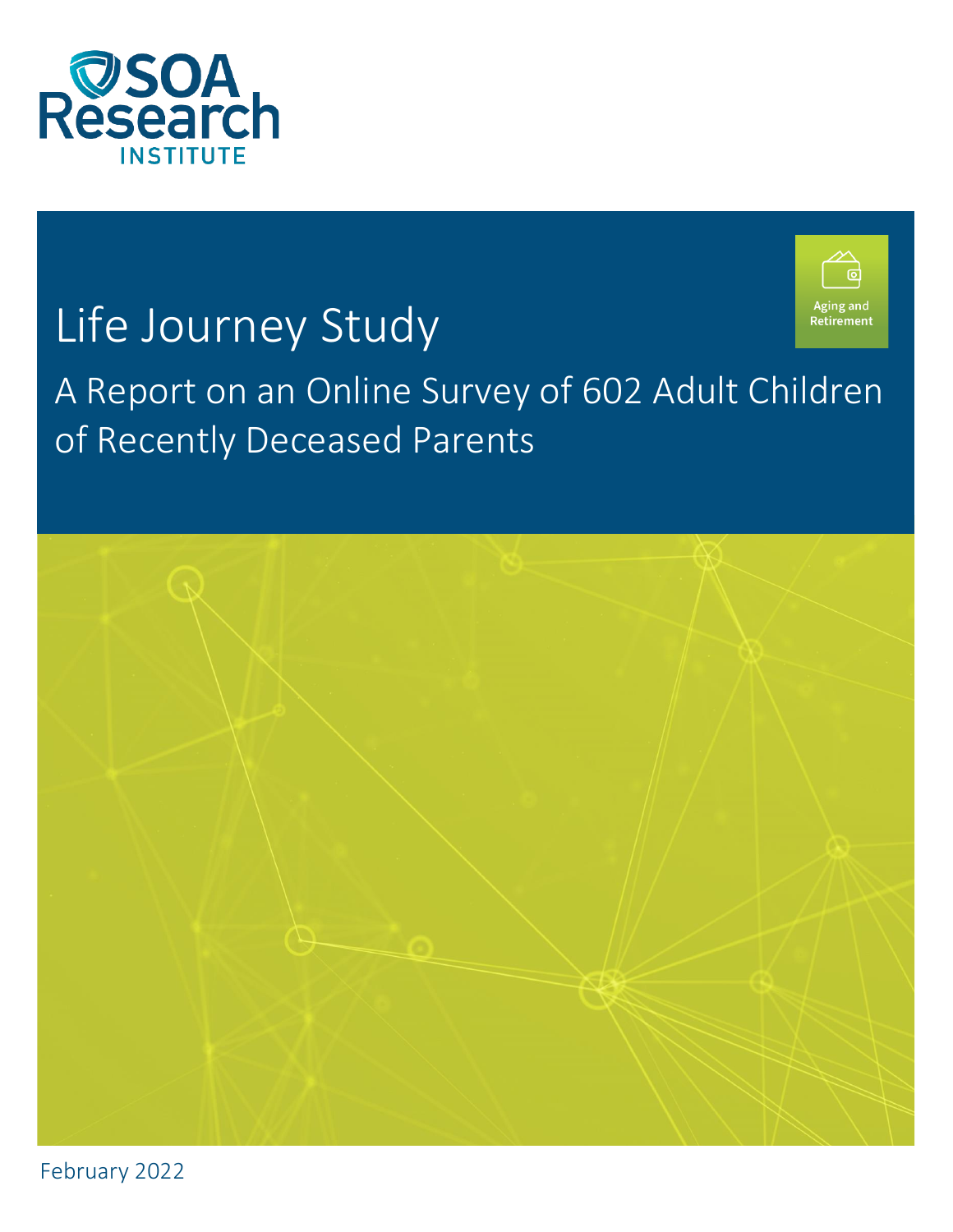

# Life Journey Study

A Report on an Online Survey of 602 Adult Children of Recently Deceased Parents

**Author** Greenwald Research

#### Caveat and Disclaimer

The opinions expressed and conclusions reached by the authors are their own and do not represent any official position or opinion of the Society of Actuaries Research Institute, Society of Actuaries, or its members. The Society of Actuaries Research Institute makes no representation or warranty to the accuracy of the information.

Copyright © 2021 by the Society of Actuaries Research Institute. All rights reserved.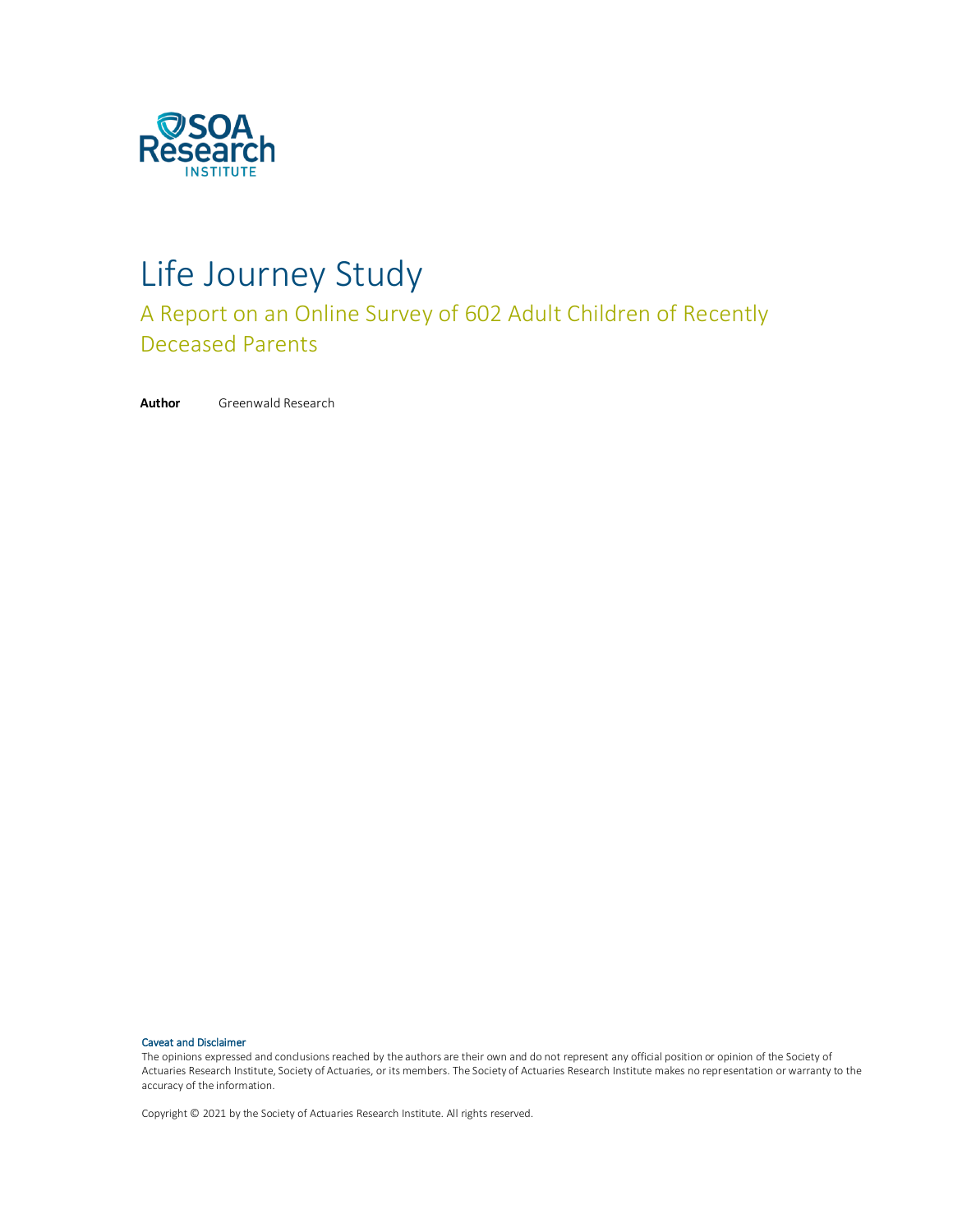# **CONTENTS**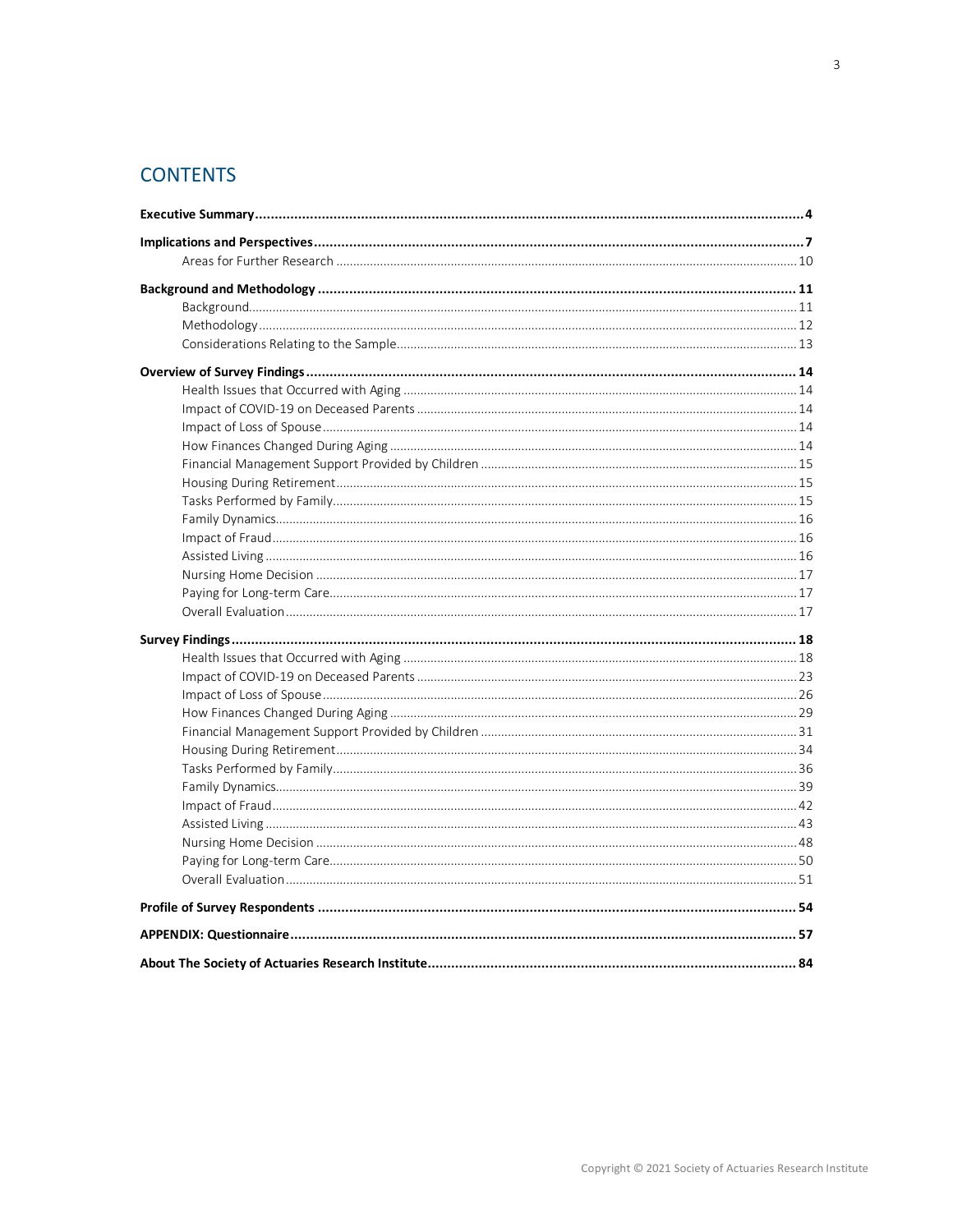# Life Journey Study

# A Report on an Online Survey of 602 Adult Children of Recently Deceased Parents

## <span id="page-3-0"></span>Executive Summary

The Society of Actuaries' (SOA) *Life Journey Study* provides insights into how the retirement experience unfolds in the later years of life, surveying the children of recently deceased parents or those who provided support for other relatives who survived beyond age 85.

This survey is part of the SOA's Aging and Retirement Strategic Research Program. The program includes the SOA Committee of Post-Retirement Needs and Risks, which for more than 20 years has focused on the issues facing middle-income Americans, with the objective of improving retirement and retirement risk management.

This report focuses on the quantitative portion of the research that involved an online survey of 602 children of deceased parents and were not married at the time of their death and did not have financial assets of over \$400K. While the results of the qualitative research—in-depth interviews with 40 children that met these criteria—were presented in an earlier report, parallels are drawn throughout this report between the findings of the current quantitative undertaking and the qualitative study. This research studies the last phase of retirement, right up to end of life using children as proxies to describe how events unfolded.

The purpose of this research is to gain the insights from those who have completed the full life cycle and how they deal with decline and death. One focus of this research it to study variety of different family types and how each works together to deal with these end-of-life issues.

Overall, many of the study's findings contribute to a better understanding of the financial and health issues faced by the elderly. Some of the most significant findings are as follows:

- Children's Retrospective on How Well They Cared for Parents. Children gave themselves high grades when it came to caring for their parents, grades that may be inflated by the sampling process that screened for those involved enough with the care to participate in the survey. Over half gave themselves an "A" on both the care they provided and the planning they did for this care. Most of the remaining participants gave themselves a "B". Findings suggest that the area that challenged them the most was handling changes in their parents' health. When asked what the one thing is they could have done better in the care of their parents, the most common response was to spend more time with them. These grades somewhat contradict the lack of planning that earlier research suggest children actually do when it comes to preparing for the aging of their parents.
- Life Journeys. As found in the in-depth interviews, the decline in health that occurred among parents varied a great deal. The most common condition having a major impact on parents' health and viability, affecting close to half, was unsteadiness walking. Over one-third had an injury due to a fall. Well over one-third cited that cognitive decline had a major impact on their parents. This is a critical issue because cognitive decline occurs more gradually and often results in the need for extensive long-term care. Conditions most often first showed up in the parents' 80s, although vision problems often began earlier. Only a small percentage of parents needed assistance from their children prior to age 80. A large majority of children cited that their parents were able to drive and maintain their residences prior to this, and 5% or fewer required assistance with Activities of Daily Living (ADLs) of long-term care prior to age 80. These findings suggest that there is a great deal of unpredictability in planning for each situation.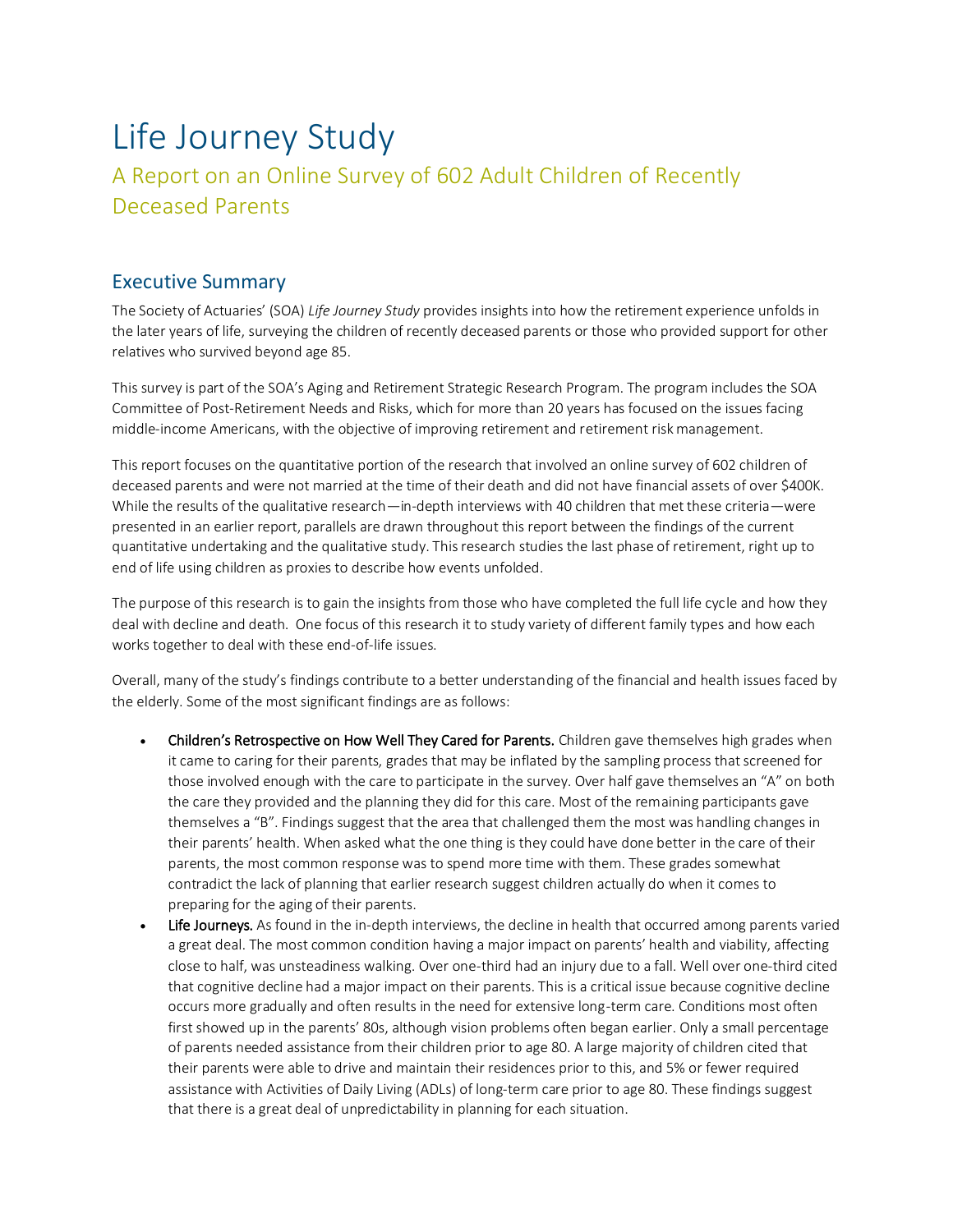- Impact of Spousal Financial Role. Over half of the mostly female deceased were not primary breadwinners during their working years while married. However, over six in ten claimed their parents were in charge of or had an equal role in finances. We suspect, based on in-depth interviews in both this study and the 85+ study, that the financial role of the female spouse in these traditional marriages was making decisions about purchases rather than actual money management. As found in qualitative work, most respondents reported that the death of the parent's spouse did not have an impact on their parent's finances, but onethird felt that it had a negative impact on financial security and the ability to manage finances. While the shock of death or divorce disrupts retirement finances, the qualitative research here suggests that, in the very later years of life, they may do so less. Spouses no longer have the same financial impact on each other later in life.
- Finances. Most reported that their parents' finances before death were the same or better than they were at age 65. However, among the remaining sample, one quarter said they were much worse. While qualitative work suggested that parents were able to balance spending and income, care expenses could quickly eat into savings, and half in this study reported that nursing care, at home or in a facility, had a major negative impact on their parents' finances. One of the threats to finances is that so many of the elderly have a delicate balance between income and expenses before they need care, making them vulnerable to the expense that care involves.
- Financial management support. Most children did take over their parents' finances, and nearly two-thirds that did so managed the money for at least five years. Children were less involved in investment management, consistent with qualitative work which suggested that some parents did not have investments or relied on advisors. Six in ten times, the need for any financial management support was caused by cognitive decline, and over four in ten reported it was due to the parent's difficulty with technology. It may be instructional for families to know how common it is for them to have to step in some day.
- Housing. Close to half reported that their parents moved during retirement, with one in five moving more than once. Close to half who moved did so to find a place more accommodating to their limitations and almost four in ten moved to be close to family. Two-thirds cited that their parents resided alone after their parent's spouse died, but one in five lived with one or more of their children. Research suggests that there are clearly different paths that people take later in life.
- Role of Family. A large majority reported that they or other family members played various roles for their parents at some point relating to emotional support, managing finances, providing transportation, and managing the house. Two-thirds provided support with activities of daily living at some point. The most common role for family was to provide emotional support and almost two-thirds did so for over five years. Across a variety of roles, respondents were involved two-thirds of the time, while the same proportion of respondents' spouses, brothers, and sisters often kept the parent company, performed chores, and were involved in the decision to place parents in assisted living or nursing homes. In one in five cases, nonrelatives played a role. Findings support that in the asset range where families may not be able to fully fund care, the family role is critical.
- Family Dynamics. Results of this research confirm the qualitative finding that most families gave themselves high grades when it came to caring for their elderly parents. Half or more in this study gave themselves an "A" when it came to families agreeing on things and each person doing what they were best at. Most of the rest gave themselves a "B." Most rate the family as very effective in financial planning and managing care.

As seen in the qualitative research, the area which families do the worst is having everyone "pull their weight." Four in ten gave the family a grade of "C" or lower on this dimension and three in ten did so on tolerance for other members who did less because of distance or family obligations. We saw instances in the qualitative research where those providing support understood why other family members did not pull their weight but were not happy about it.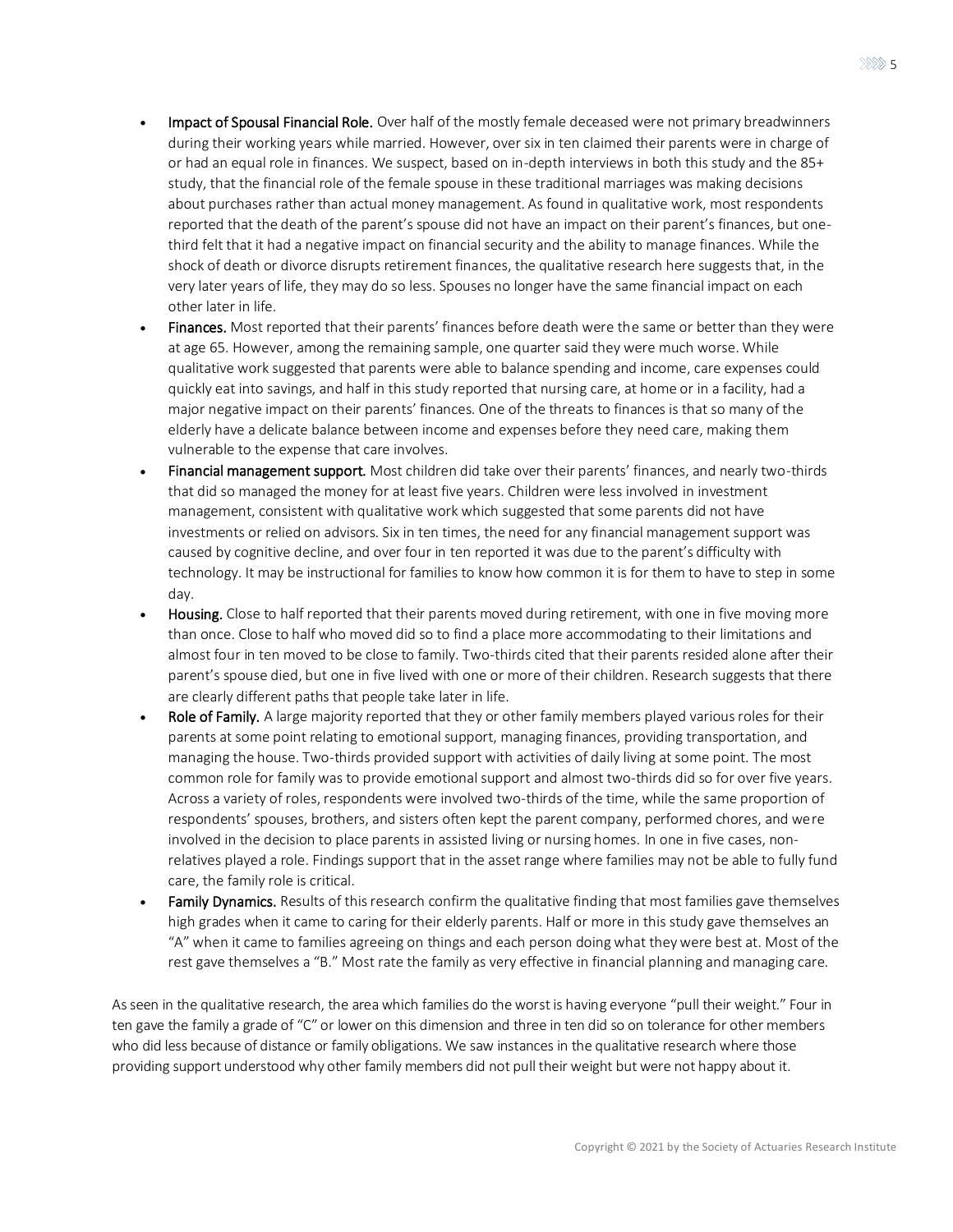- **Fraud.** Over one in ten reported that their parent did experience a fraudulent incident. Over six in ten times, the fraud was committed by someone their parent knew, most often another family member. About one-sixth reported having a dispute with a family member over their parent's money or property. Fraud correlates with the incidence of other financial challenges in retirement. We do not know if fraud causes these problems or those susceptible to fraud do not manage other issues as well.
- Assisted Living. Eight in ten reported that their parents' need for support evolved gradually, suggesting that most of the time there is an opportunity to prepare for the decision to provide assisted living. When support was provided at home, eight times out of ten it was provided completely or mostly by family members. Factors most often involved in the decision to provide assisted living included general frailty, providing a better quality of life, cognitive decline, and, somewhat less often, a medical event. Three quarters of the time, the parent had at least some involvement in the decision, and only one quarter of the time did they put up strong resistance to it. These findings suggest that there are various reasons to transition into assisted living, and that the parent often plays a collaborative role. The research suggests that it may be beneficial for families to work with parents to discuss ahead of time the scenarios where assisted living may be a good decision.
- Nursing Home Decision. The most common factor that precipitated moving to a nursing home was a medical event, which occurred over half the time. As with the need for assisted living, close to half the time, general frailty and cognitive decline were causes. About four in ten times, the recommendation of a professional led to the decision to enter a nursing home. As might be expected, it was less common for the parent to participate in the decision than they did with assisted living, but they still did so to at least some extent, about half the time. About one quarter reported that their parents strongly resisted moving to a nursing home. As found in qualitative work, families have to be reminded that sometimes the trajectory to needing nursing care is gradual and predictable, and sometimes it is not.
- Paying for Nursing Homes. The most common source contributing to funding for nursing homes, occurring over six in ten times, was Social Security. Qualitative research suggested that the nursing home often requests that Social Security income be turned over to them as a means of paying for care. This research does not address how much of the costs Social Security covers. Close to half the time, care was paid for with assets. Over one-third of the time Medicaid was used, and half of these instances involved spending down assets. Again, the sampling criteria for this study eliminated those at higher asset levels and those whose parents did not have a partner at the time of death, so findings should not be projected to the entire population.
- Impact of COVID-19. COVID-19 has created additional challenges to providing this care. Among the small percentage who had parents who were alive during the pandemic, the biggest challenge was isolation and loneliness. Half reported that they were unable to see their parents for some period of time before they died.

These findings, along with those from the qualitative research, tell a compelling and consistent story of the financial views of parents' late life journey and provides an important road map to understanding and supporting a segment of the population that has been little examined in prior research.

The following sections examine the study's implications, introduce the research, explain the methodology and present an overview of the survey findings. The report concludes with the full report of findings.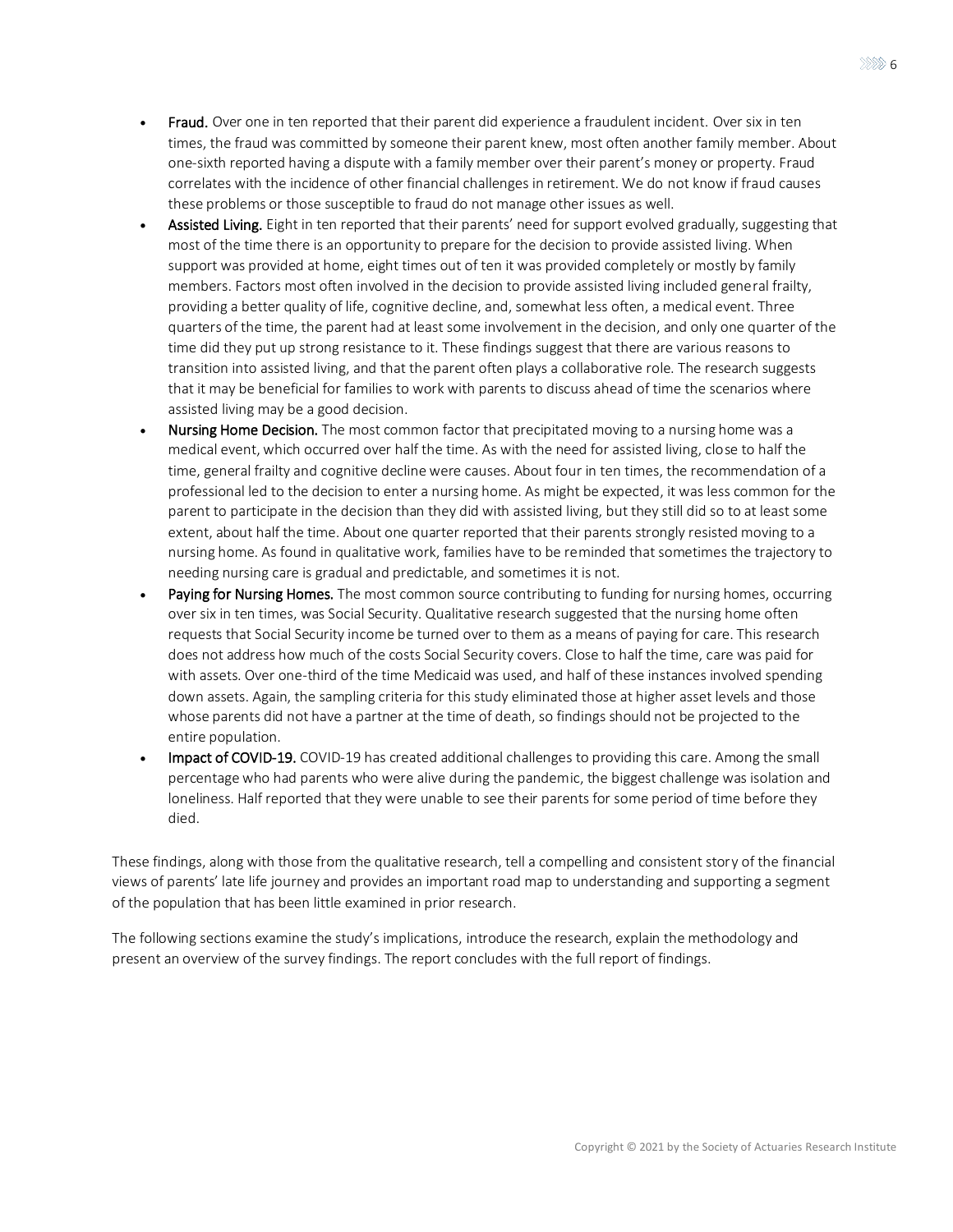# <span id="page-6-0"></span>Implications and Perspectives

For many years, financial experts have warned about the implications of an American public that is inadequately prepared for retirement. Experts have cautioned that with growing life expectancies, Americans run the risk of depleting their assets over their retirement years. Studying the financial experiences of individuals ages 85 and over provides key insights into how people successfully manage the key risks of retirement from inflation to long-term care.

However, this research, along with prior qualitative and quantitative research of retirees over age 85, suggests that the way Americans prepare for retirement does not consider how non-linear and unpredictable a progression retirement is. The common model for determining retirement preparedness is to accumulate a nest egg, and then determine if the income produced by the nest egg is sustainable over a lifetime. These income needs are often calculated based on lifestyle at retirement.

However, the general approach to retirement planning often does not consider common changes that occur during retirement as well as preferences expressed by many retirees during consumer research and what happens later in life. Because activity levels decline past age 85, the amount of money needed to simply maintain one's desired lifestyle declines, until care and support is needed. Also, the likelihood of some financial shocks becomes rarer as divorce is highly unlikely, most no longer have cars to maintain, and some have moved to residences that do not require maintenance. In most cases, Medicare and Medigap policies cover acute health crises well.

Although all parents of the children in this study had lost spouses, the financial impact on them was not that great. While some parents lost income, they were only supporting one person instead of two. In addition, if the parent's spouse was sick for a long time, the need to provide and/or finance care ended at death, improving finances.

While the reduced impact of living expenses and shocks can make finances more sustainable for many, this is not the case if care is required by the parent for a long period of time. A parent requiring assisted living or long-term care with the asset cap screened for in this study can easily run out of money if having to pay for those expenses. Except for those who passed suddenly, this research suggests that most parents need care at some point in their lives, but the length of time that is required varies greatly. Those experiencing cognitive decline often require the longest period of care, and children who had parents experiencing this represented over two-thirds of the sample.

The other factor that determines the financial impact is the role that the family plays. The progression to needing assistance in the activities of daily living tends to be gradual, and family can fill in the gaps part or all the way in that progression. This research shows that when parents are living at home, family does provide most of the care needed.

The qualitative portion of this study suggests that the extent to which the family provides care and support varies greatly based on the family's willingness and ability to do so. The support provided generally included emotional support, help with day-to-day tasks such as transportation and housekeeping, personal care, and financial management, but not much financial support.

There are several factors in the ability to provide care including the number of children and their spouses, their geographic location, and whether or not they have the time to do so, without job or child rearing responsibilities interfering. It is important to note that because this study screened for those involved in their parents' care, this study may not accurately measure the level of care provided across the whole population.

Given that caution, this study shows that most respondents gave themselves high grades when it came to the care they provided to their parents and to how they coordinated among family including planning and coordinating care and providing financial support. They were less sanguine about everyone pulling their weight, even though different family members did not have the same ability to do so.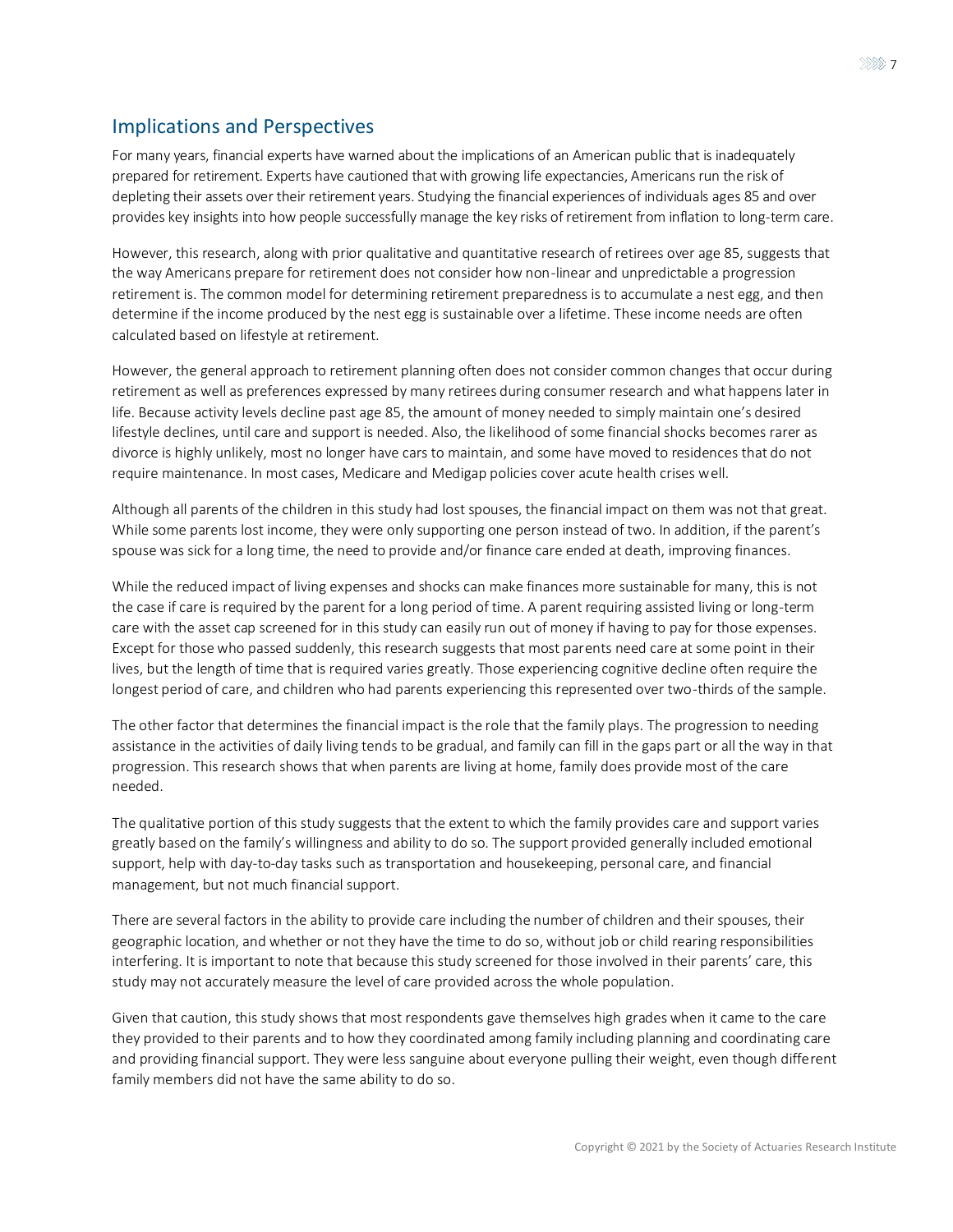$\gg$  8

Another important finding is that the majority of adult children helped their parents with various aspects of financial management. This study does not indicate whether the help started when the parent was alone or before their spouse died. Most children provided help with all of their parent's finances, and of those who helped, the majority provided help for five years or more. The children were also most likely involved with planning, but this study does not explicitly define how much of the planning they took over or how they collaborated with their parents on planning.

Findings offer important insights for actuaries, the professional retirement community, the public, and caregivers:

- Those with assets below a certain threshold face wide ranging scenarios as they reach their mid-80s and beyond driven by their health and aging process. The need for assets can range from minimalistic to overwhelming based on the amount of care required and family support provided. On the other hand, the impact of the variation in other life expenses is less of a factor.
- For those who are not wealthy, retirement planning needs to be about more than just managing accumulated money. There are health and vitality uncertainties that need to be addressed that assets alone will not cover, and the impact of these uncertainties is highly driven by the role and participation of family.
- Families need to be prepared for the role of money management because most families will play this role at some point, and many will do so for a long period of time. The preparation does not require sophisticated financial training because most tasks required are routine, but families should prepare themselves for the dynamics and issues involved.
- In this research, we see the potential for discrepancies in how families grade themselves and how well they may do in caring for their parents. Respondents give themselves very high grades on various components of caring for parents. Qualitative work suggests that, while there are not many situations where families have serious problems coordinating care, there is often room for improvement. Since family involvement has such a profound impact on the well-being and the finances of the elderly, this gap needs to be explored further.
- As found in earlier studies, families provide other types of support, often for years. This research continues to suggest that it is important for families to approach this lack of attention by focusing on intergenerational family discussions. Perhaps in this context more realistic planning can occur as both the elderly and their family confront plans together.
- The most common support provided by children is emotional support and the most common regret children have looking back is not spending more time with their parents. In discussions about planning and family dynamics, it may be important to address the emotional connection with their parents and how important it is to focus on it.
- Planning for care is important. Most families give themselves high grades on working together, but qualitative research suggests that there are a number of instance where this does not happen. The one area where there could be room for improvement is to discuss the capabilities of family members to provide this care, especially if they do not reside nearby or have other obligations. Families sometimes resent the unequal roles played and perhaps this is a matter that can be discussed further.
- More broadly, families should evaluate the resources they have available to provide support for elderly parents, particularly the ability to provide care. Resources include the number of children in the mix and the availability they have to provide care. This is a part of the planning process that needs to be addressed. Data here suggests that children in the asset range of this study often provide the care or piece it together with outside support.
- Another useful strategy for planners to consider is a care road map with milestones. At what point will parents need their children's support, will additional support be needed, and will a nursing home be needed? The likelihood of these events is particularly salient when cognitive issues are involved. For each step, there needs to be a consideration for what family resources are available, how much financial readiness is there, and what defines the need to move to the next level?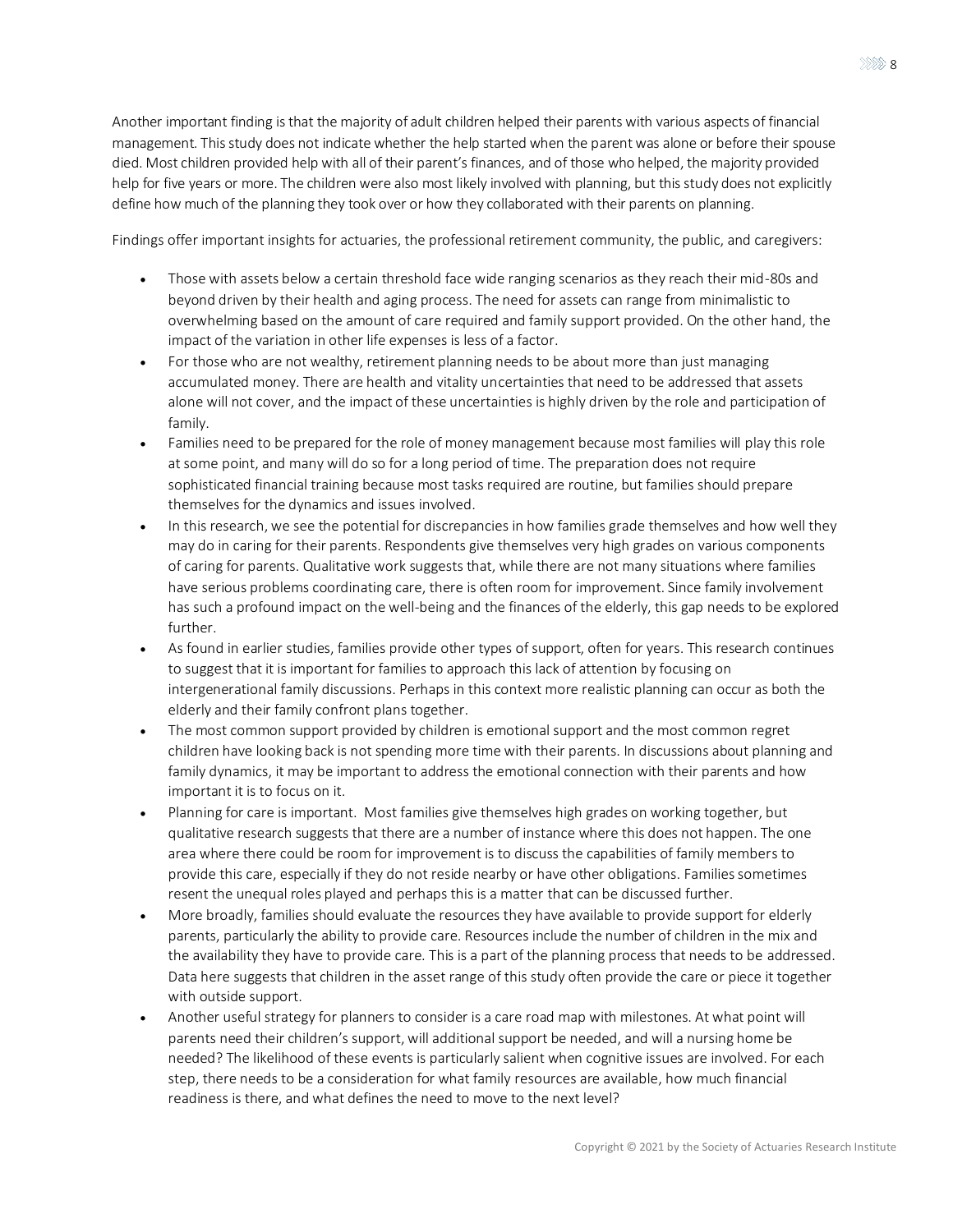Part of the planning process that families should consider is that the parents' Social Security will often be redirected to the nursing home. In qualitative research, we found that some nursing homes, who otherwise would not, will take Medicaid if the parents come in with assets. While there are details that parents will find out when they research homes, it would be good for consumers to be educated about them in advance. The retirement planning process can be improved by considering how long-term care can be paid for if needed and having a plan to develop the resources to pay for it. About one-third of the sample in this study were in assisted living or a nursing home.

This research again shows that morbidity is a major risk. The cost of a substantial period of paid long-term care can be a financial disaster. Long-term care seems more likely to lead to running out of money than a long life as retirees generally seem to manage their finances reasonably well unless they experience a period of paid long-term care.

In interpreting these results, it is important to understand the sample we studied a little more. This is a study focusing on people who died after age 85 and who did not have a partner at death. The respondents are people who cared for them and knew about their situation, mostly adult children, but some nieces, nephews, and neighbors. Ninety percent of the respondents are adult children or children of former partners.

There were more female than male parents represented in this study which is not surprising since there are many more women who are alone at death at ages over 85, because women live longer and are less likely to remarry if they lose a spouse. Adult children (and sometimes others) play an important role in assisting and caring for parents, often over a period of five years or more. The study offers no indication of how often such help is needed and the sample did not include children who had low involvement in their parents' care.

Note that the children were biological children and in-laws, with virtually no representation of blended families. The study shows that stepchildren are less likely to offer such support for five years or longer. More work is needed with larger samples.

There is a lot of variation in life paths and in the need for help, including the type of help needed and amount of time that help is needed. This study provides some data on these areas from the viewpoint of the helper.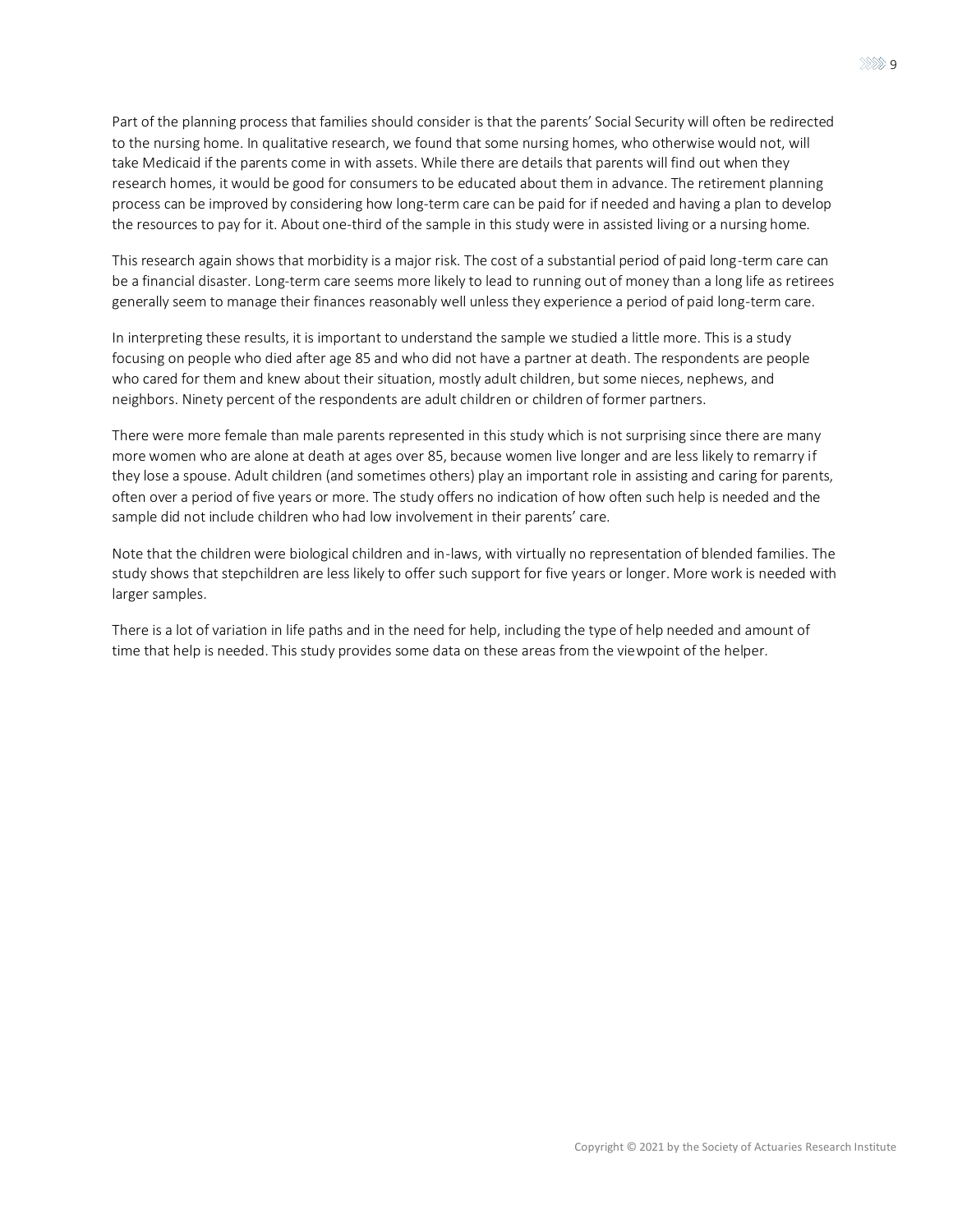## <span id="page-9-0"></span>**AREAS FOR FURTHER RESEARCH**

Family Resources Study. One area that could provide useful information is a study among families with parents in their 70s and 80s to assess the availability of family resources to care for parents. Across the population, what proportion have one versus multiple potential caregivers in the future, including those who are in the area and are available for support? How does this vary by socioeconomics and what proportion of those with inadequate support have the financial resources to supplement? How does it vary for elderly couples based on whether or not both need help? Based on this research, we can estimate the proportion of families prepared for future caretaking.

Nursing Home and Assisted Living Funding Gap Study. In the past, there have been numerous studies done on retirement readiness and the gap between needed and actual resources. Similar work has been done to measure the adequacy of life insurance. One type of thought leadership study that can draw more attention to the challenge of providing nursing care is a similar study with nursing home care. For those with parents ages 75-85, what resources are available to produce income for nursing care? The research can then be compared against nursing home costs and determine how much coverage the average family has for nursing homes based on average cost per state. We could calculate average coverage per month to determine the gap between this and how long a stay the respondent would like to be able to cover. Medicaid should also be factored in.

Pathways Through Retirement. The study shows us how different the lives of those at ages 85 and over are from those who are 20 years younger, and it also shows many individual differences among them. Further work is needed to understand the changes people undergo as they age and how they cope with them.

Family Segmentation Study. When it comes to planning for and providing care to parents, what types of family structures and plans are there, and which are most effective? This research can address the types of family dynamics that work in planning for care. What are the variables that define success whether they be advanced planning, family communication, a good diversity of roles and talents, family structure, and dedication/commitment? Are there certain types of professional backgrounds that work better? Does more parity in financial situations help? We suggest a qualitative study where a segmentation analysis would be conducted as well as measuring correlates of success. This research would also include blended families, solo agers, and couples needing help.

A "He Said/She Said" Family Dynamics Gap Study. In this study, there would be an exploration of the extent to which families have a false sense of confidence in how well they are doing in caregiving by talking with different family members in the same family as well as exploring these issues with gerontologists and social workers involved with the elderly. Knowing these gaps will be instructional in improving care. This research concept is triggered by the high grades families give themselves for communicating with each other and providing care, which we suspect may not reflect reality.

COVID-19 Follow-up Study. Given the impact that COVID-19 has had on the isolation felt by parents in institutional settings, research in the coming year could examine what impact it has had on assisted living and long-term care facilities. Will there be more reluctance to use such settings and what have been the lessons learned when it comes to caring for parents and the attention that they need?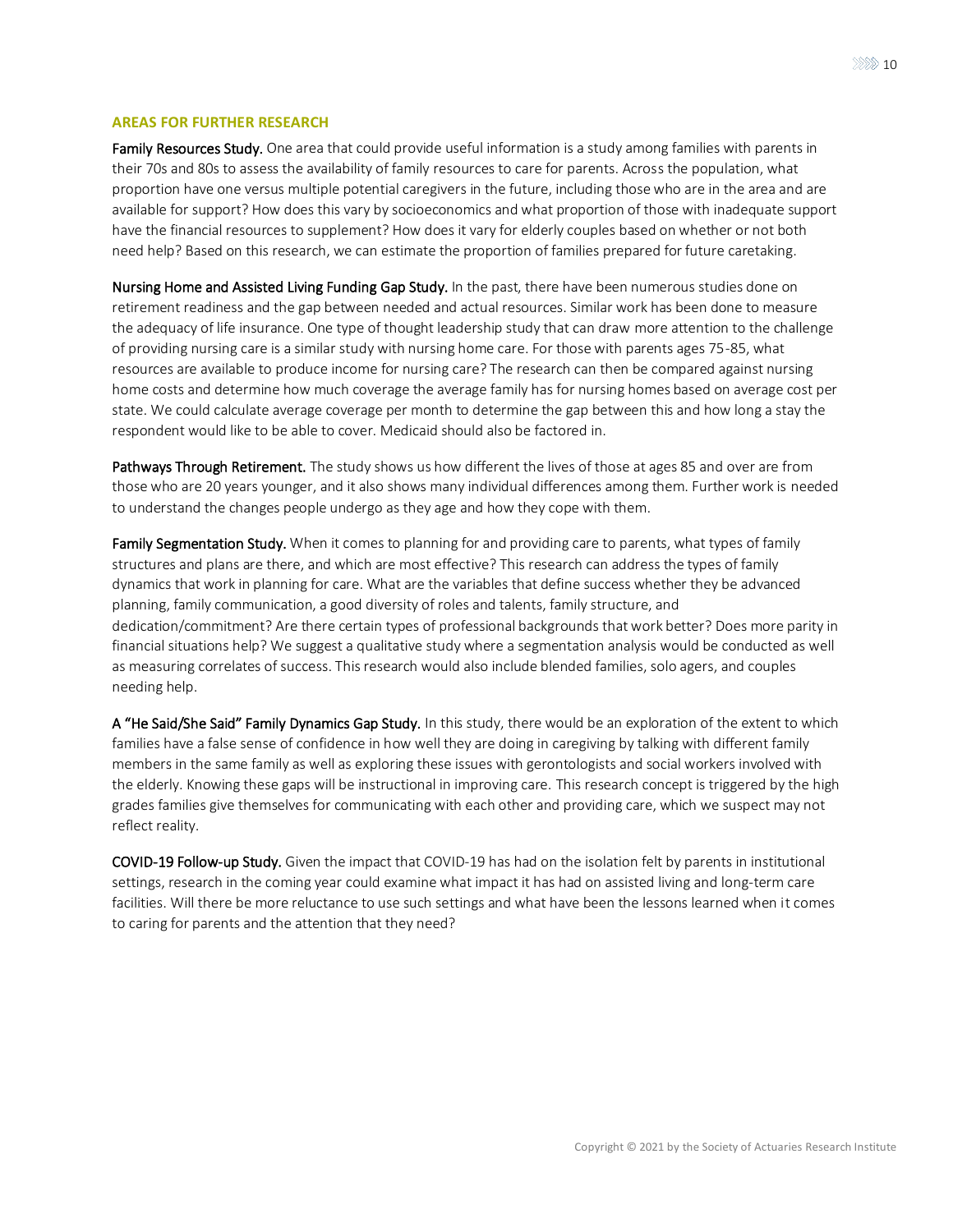# <span id="page-10-0"></span>Background and Methodology

## <span id="page-10-1"></span>**BACKGROUND**

For more than 20 years, the Society of Actuaries (SOA) has been actively involved in understanding the approach pre-retirees and retirees take risk management, financial planning and decision-making surrounding retirement and retirement-related issues. This work started in 2001<sup>1</sup> with the Risks and Process of Retirement Survey, a survey of people ages 45 to 80, which has been conducted biennially since its creation. The surveys have been supplemented by a series of studies that tracked what people were doing throughout retirement.

The SOA also conducted a series of focus groups in 2013<sup>2</sup> with people who (1) chose to retire, meaning they were not forced to retire due to ill health, disability, or job loss; and (2) had only a modest amount of assets and income. All the people in the study had retired within the previous 10 years. The study found that even though the individuals had retired voluntarily, most had been pushed into retirement by job or personal circumstances. Few of them retired to meet their dreams. The study also found that there were substantial gaps in retirement planning including at the time of retirement. Often people were focusing on short term cash flows, and some said they would deal with risks when they happened. However, the study also found that most participants were resilient and modified their spending as their major financial management approach.

In 2015, the SOA extended its research by conducting focus groups and in-depth interviews in the U.S. and Canada with people who retired at least 15 years before<sup>3</sup>. The goals of this study were to understand whether the strategies found in the 2013 study persisted and were working out, and to understand what shocks retirees were facing and how the retirees were dealing with shocks.

The study found that the most common shocks cited were home repairs and dental expenses. As before, the retirees used short-term cash flow strategies and dealt with risks when events happened rather than planning for them in advance. While the retirees were still resilient, they were not able to deal well with major long-term care events requiring paid care, divorce in retirement, or adult children needing help over a long period. This study found a very mixed situation, Americans and Canadians were able to absorb many of the shocks of retirement, but multiple shocks were much more difficult.

In 2017, the SOA studied those 85 years and older to further discover how retirement finances played out in the later years of life and what help they needed<sup>4</sup>. A big underlying question was whether things would fall apart for retirees at this late stage of life. Based on in-depth interviews with those over age 85 and their adult children, this study found that older Americans had mastered the art of balancing income and spending by being frugal and having less active lifestyles. Financial shocks were not a major issue, especially because Medicare and the Canadian system made health care costs more predictable. In this study, interviewees reported that family support was an important factor as health and independence declined, and being able to offer driving, cooking, and housekeeping services helped the elderly's finances and lives. Furthermore, participants were not well prepared for the potential of needing paid assisted living and long-term care, and most had not done adequate planning for these eventualities. It is important to remember that the sample for this study did not include those at higher asset levels.

Based on this previous research, it was felt that it was important to examine further how families coped with the final years of life by interviewing the children of recently deceased parents. This report represents the second phase

<sup>1</sup> Greenwald & Associates, 2001. Society of Actuaries Report, Risk and the Process of Retirement Survey, Report of Findings

<sup>2</sup> Greenwald & Associate, 2013. Society of Actuaries, Focus Group Report on Decision to Retire

<sup>3</sup> Greenwald & Associates, 2015. Society of Actuaries Report, The Process of Retirement and Retirement Risk

<sup>4</sup> Greenwald & Associates, 2017. Society of Actuaries Report, Post-Retirement Experiences of Individuals 85+ Years Old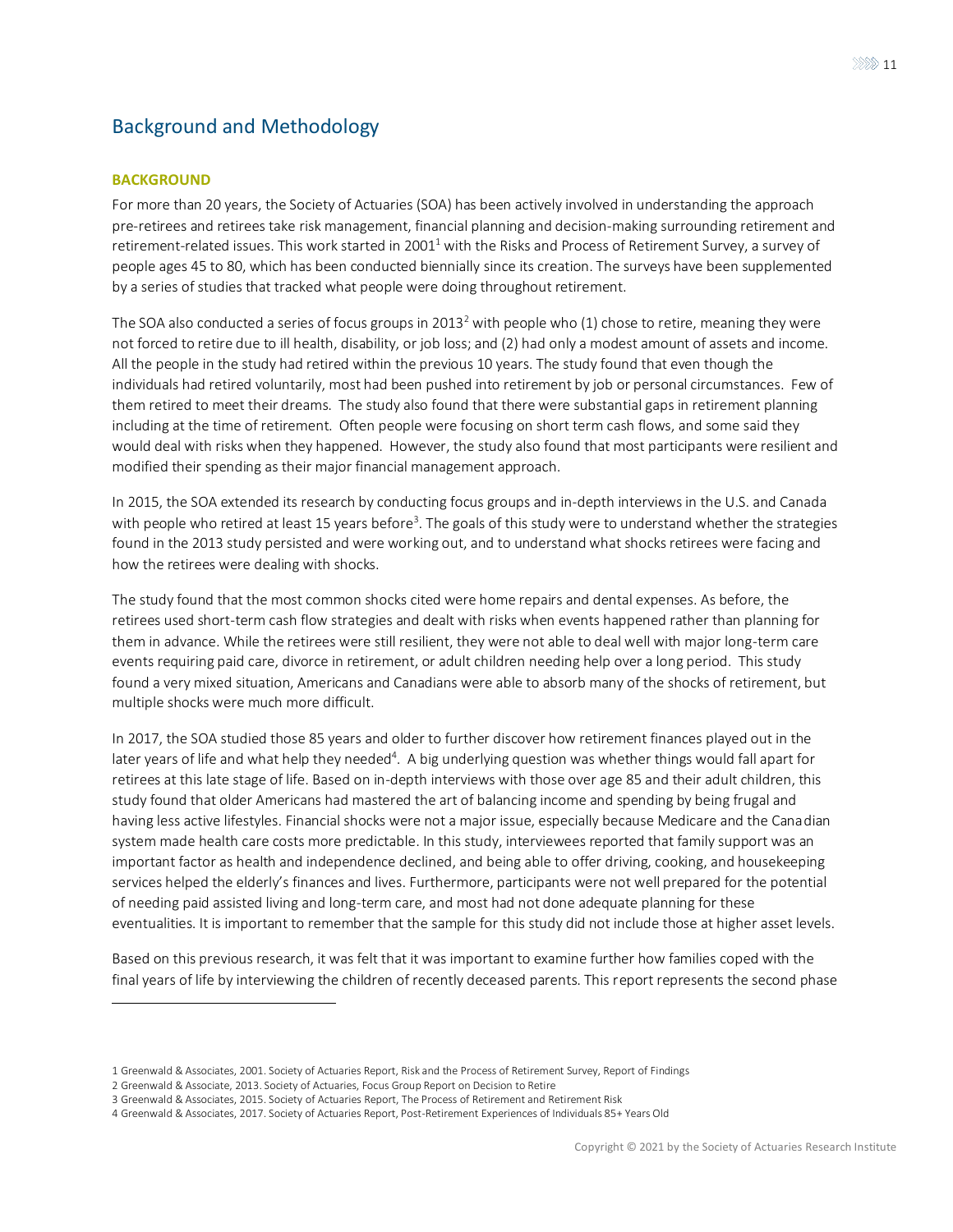The study found that end-of-life scenarios that children described with their elderly parents varied greatly depending on the progression of illness and cognitive decline, and the resources that the parent and the family had to use to handle the aging and eventual death of their parents. Despite the fact that children almost always eventually took over their parents' finances, there was very little planning in advance. In most cases, the physical and emotional toll that care required was far greater than children expected.

probed the aspects of support the families provided as parents became more dependent.

The ability to care for parents was also driven by the nature of family dynamics and how well families coordinates care. Placing a parent in a nursing home is a difficult decision, although one more easily made when there is cognitive decline. Cognitive decline is often less sudden and the need for care more apparent. Some families provided care at home with a combination of family support and outside aides. When looking back, children remembered the emotional toll more than the financial.

This next phase of the research is an online survey that further explores these issues. This is important because the results of qualitative research reflect a relatively small number of interviews and contains anecdotal information. The survey sheds light on the prevalence of these findings among this population.

## <span id="page-11-0"></span>**METHODOLOGY**

To achieve its goals for the quantitative portion of this study, the SOA commissioned a 20-minute online survey with 602 children of recently deceased parents. The survey was administered in January of 2021. Participants consisted of 55- to 75-year-old adults with deceased elderly parents, stepparents, in-laws, aunts or uncles, friends, or neighbors whom they cared for at least to some extent. If multiple relatives met the criteria, the respondent was asked for the most recent deceased, however quotas were set to prioritize subjects of the research who were inlaws, stepparents, were over 90, and needed long-term care. For the purposes of the study, the deceased parent or other relative met these conditions:

- Passed away in the last 5 years and were 85 or older when they did.
- Did not have a spouse or partner at the time of death.
- Had no more than \$400,000 in financial assets at the time of death.

The specific sample breakdown, regarding the relationship of the deceased subject of the interview to the interviewee is shown in Table 1.

 $\ggg$  12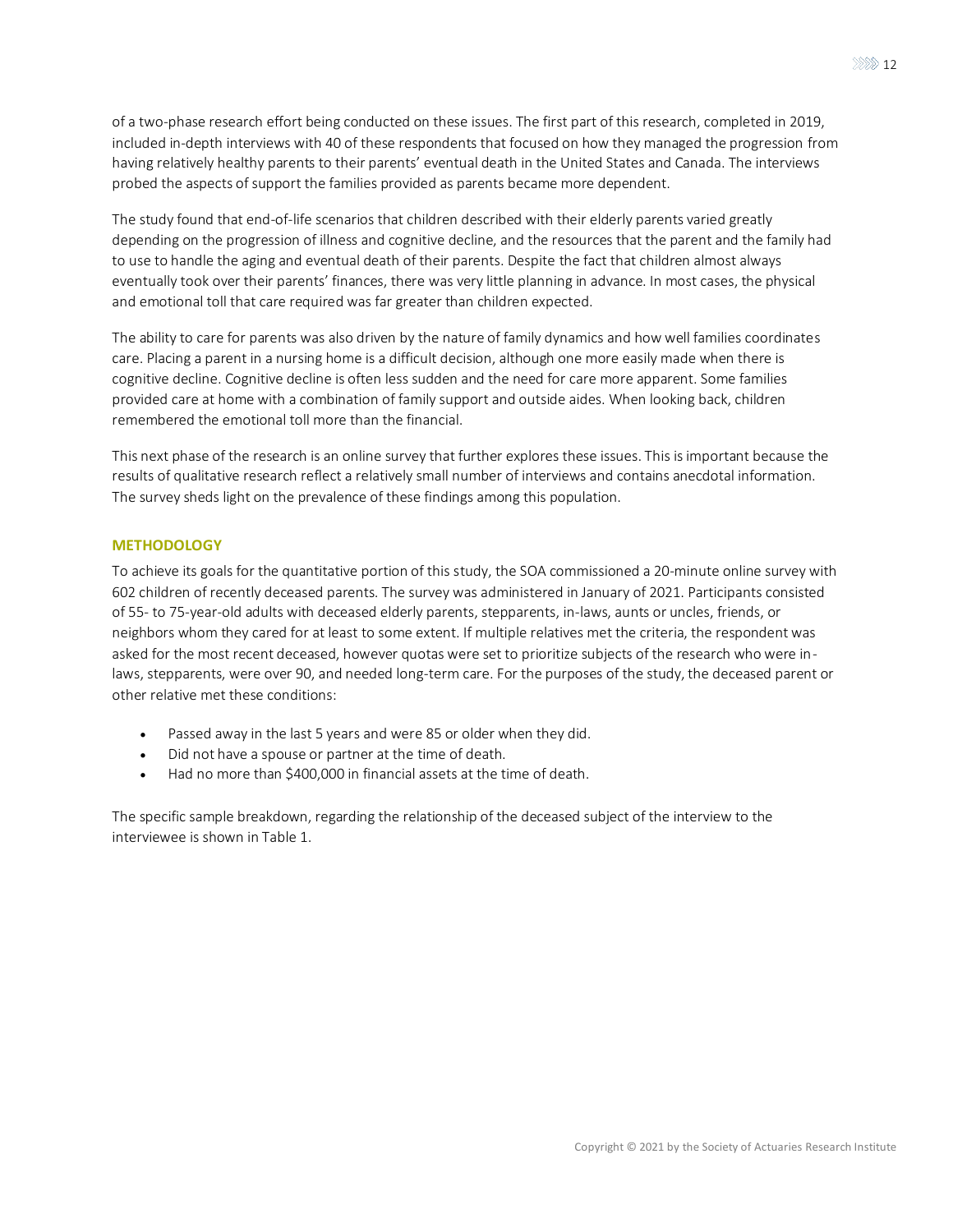## Table 1

## PARTICIPANTS RELATIONSHIP TO THE DECEASED

| Relationship                                    | <b>Percent of Participants</b> |
|-------------------------------------------------|--------------------------------|
| Deceased was a biological female parent         | 57%                            |
| Deceased was a biological male parent           | 17                             |
| Deceased was a female in-law                    | 13                             |
| Deceased was a male in-law                      | $\mathfrak{D}$                 |
| Deceased was a stepparent                       | &5%                            |
| Deceased was an aunt or uncle or other relative | 7                              |
| Deceased was a neighbor or friend               | 3                              |

It is not surprising that there are more female than male parents in the sample since women tend to live longer and are more likely to be widowed than men.

Because the overwhelming majority of participants referred to parents or in-laws, for purposes of this study we will refer to the deceased subject of the study as "parent."

The questionnaire for this study appears in the Appendix.

The deceased parents of participants had a variety of final living arrangements: in their own residences, with family, or in continuing care retirement communities (CCRCs), assisted-living facilities, or nursing homes.

#### <span id="page-12-0"></span>**CONSIDERATIONS RELATING TO THE SAMPLE**

As in any study, the characteristics of the sample have an impact on the results. The interview sample includes people from varied cultural backgrounds, family relationships, and social situations. The parents of the older respondents in this study were born in the 1920s and 1930s and thus:

- Many of the elderly couples and widows spent their adult years in households where women did not work full-time outside of the household and often were not responsible for handling the finances.
- Many were children in the Great Depression or had parents who imparted a lifestyle based on experiences of the Great Depression. As a result, they may generally have lower financial expectations than baby boomers.

It is also important to realize that the sample does not completely represent the elderly population of the country. The deceased parents only included the last to die in a household. Respondents could not have a parent who died with over \$400,000 in assets. This does impact the responses to a number of questions. The non-wealthy elderly may be more likely to receive care from family than from paid assistants. Adding to this tendency, respondents were screened for having some role in caring for their parents, thus eliminating a sample where parents did not have children involved in their care. Given these factors, children in this study had more contact with their elderly parents than found in the general population.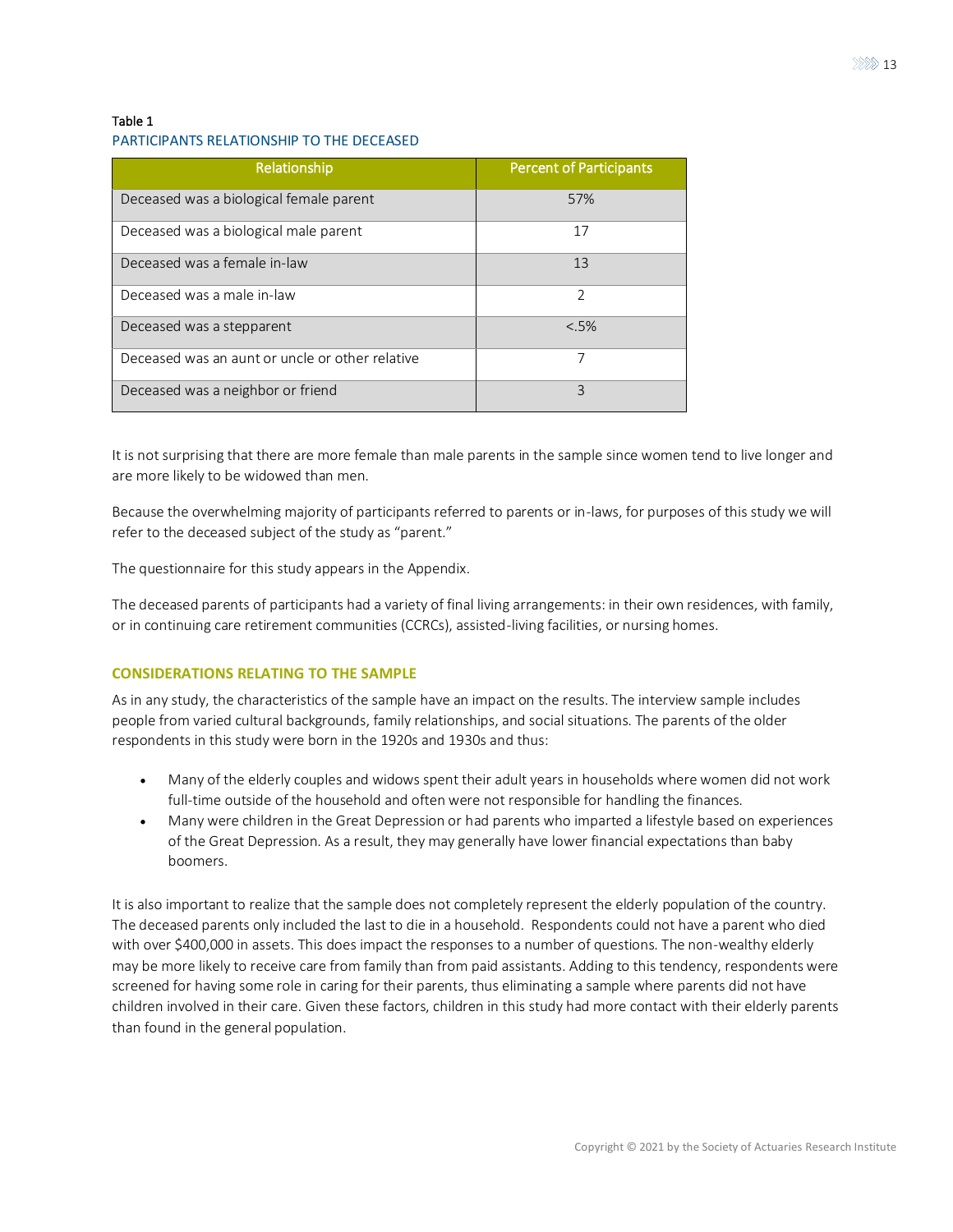## <span id="page-13-0"></span>Overview of Survey Findings

## <span id="page-13-1"></span>**HEALTH ISSUES THAT OCCURRED WITH AGING**

A majority of respondents' parents were coping with some type of health issue such as cognitive decline, cardiovascular events, skeletal or joint problems, hearing loss, or balance and/or visual issues, some of this was driven by the selection of the sample that were alone and needed support for children.

As found in the in-depth interviews, the risk of falling was the biggest factor affecting health and vitality, and injury due to fall was common as well. This study also found that over one-third cited cognitive decline as a major factor, and another third cited it as a minor factor on their parents' health and vitality. As seen in the qualitative work, cognitive decline has major implications on care later in life. These issues commonly began when parents hit their 80s. Vision problems, chronic disease, and depression were the problems most likely to start before this age, although still only a minority of the time.

Cognitive decline was slightly more likely to first occur before care was provided as did general slowdown. These conditions, which often occur gradually, may not require care at first or may go unnoticed. The inability to walk tended to first occur far more often when care was already being provided than before.

## <span id="page-13-2"></span>**IMPACT OF COVID-19 ON DECEASED PARENTS**

One in five had parents who were alive after the COVID-19 pandemic began and fewer than one in five of these parents died from complications of the virus. Over half reported that their parents were more isolated due to the pandemic and close to half reported that they were unable to visit their parents for some period before they died, not necessarily from COVID-19.

## <span id="page-13-3"></span>**IMPACT OF LOSS OF SPOUSE**

Nine in ten of the deceased parents were widowed at the time they passed. Fewer than one in ten were divorced. Not surprisingly, close to half of the aunts and uncles who were cared for by respondents in this study were never married.

One factor that affects the role children play is the level of responsibility that the parent had for finances during the marriage. More than half of the time, the deceased parent had or shared this responsibility, with most of the deceased sample being female in what were often traditional households. Less than half of the time the spouse was a primary or equal breadwinner. The qualitative work suggests that some financial tasks performed by the widowed females were more purchase decision focused rather than money management related.

For the most part, the death of the spouse did not have a major impact on the deceased subject's ability to manage their lives. This is not surprising given that qualitative interviews suggested that the spouse was elderly as well and could not provide support, and in many cases required support as well. Similar results were found when it came to managing household finances.

## <span id="page-13-4"></span>**HOW FINANCES CHANGED DURING AGING**

About one-quarter felt that their parents' finances were much worse, but a majority felt that their finances were the same or better before they died compared to the time that they were 65 years old. Needing nursing care or longterm care was the event that had the most impact on making their parents' finances worse, having a major impact on half. Needing assisted living or help at home had an impact on many as well. Over four in ten said that the death of a spouse had a major negative impact on their parents' finances, although in a different question, far fewer felt it affected their overall financial security.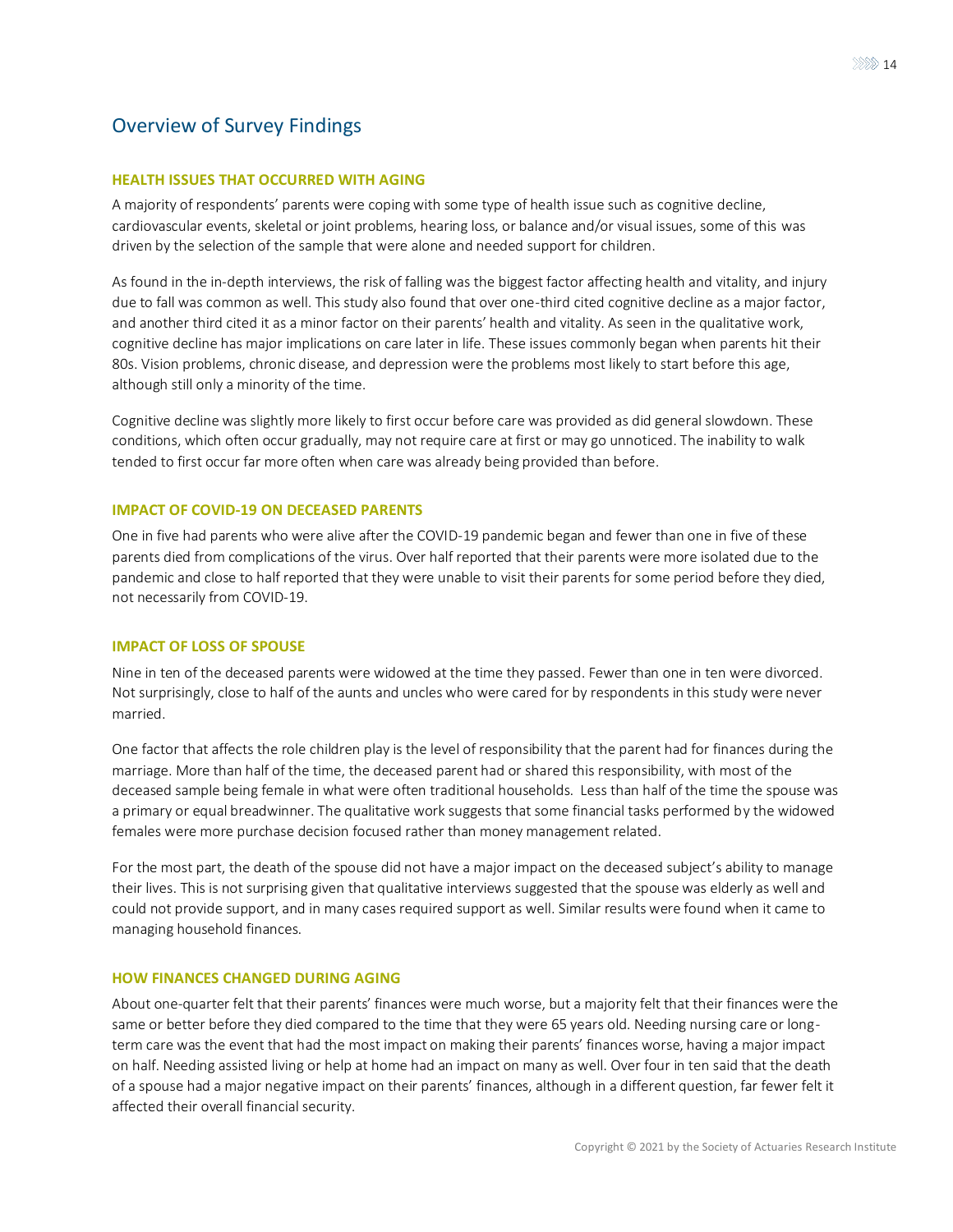In contrast, day-to-day expenses throughout life had less of an impact, with fewer claiming that overspending on nonessentials affected their parent's finances in a major way. In fact, most confirmed that spending less on non-essentials had at least a minor impact on helping their parents' finances. Qualitative work concurred that older Americans spend very little in their later years, driven by a decrease in activity, assuming they don't need paid care. Supporting family also affected few of the parents financially although we saw a few instances of it in the qualitative work.

Only one in five claimed that medical expenses had a major impact on their parents' finances, which confirms what we heard in the qualitative research, where respondents claimed that Medicare and Medigap coverage does fairly well. While the death of a spouse had some negative impact on the finances of most parents, this event also had at least minor positive effects on many who no longer had a spouse to support, often with a medical condition.

## <span id="page-14-0"></span>**FINANCIAL MANAGEMENT SUPPORT PROVIDED BY CHILDREN**

As found in the qualitative research, most respondents reported that at some point they took over their parents' finances, most commonly managing daily activities including paying bills and balancing the checkbook. Children were less likely to get involved in financial management such as budgeting and investment management, although significant minorities did. Qualitative research supported this because in some instances there were either no investments to manage or an advisor was doing it. When children did manage finance, most of the time it was for more than five years.

The most common cause for needing to take over their parents' finances was cognitive decline, with a majority citing it. As discussed earlier, children most of the time reported that their parents had declined cognitively before they required care. Our qualitative interviews cited instances of children taking over finances for parents who were declining cognitively but did not necessarily have extensive dementia. Rather, in these instances, the decision was often made based on judgments of the competence of parents to manage daily finances and was sometimes triggered by mistakes they were making or difficulties they were having with technology or visiting their bank.

## <span id="page-14-1"></span>**HOUSING DURING RETIREMENT**

Almost half say that their parent moved during retirement, with one in five reporting that their parent moved more than once. Common reasons parents had for moving related to being able to better manage their residence, but almost as many moved to downsize. Close to four in ten moved to be close to family. Most of the parents who resided in their home were there alone, but a small percentage resided with children and a very small percent with a caregiver.

## <span id="page-14-2"></span>**TASKS PERFORMED BY FAMILY**

Close to two-thirds of respondents or their families aided in the activities of daily living at some point, with one in five doing so for over five years. Qualitative research suggested that the range of support provided varies a great deal from a small amount to full-fledged nursing care.

Most children provided emotional support for their parents, with most doing so for five years or more. About half of parents received support when they still had semi-active lives, being taken places including shopping and to the doctor. A large majority reported that they or another family member provided assistance with finances, acted as Power of Attorney, or acted as Heath Care Power of Attorney.

Respondents were asked which relatives were responsible for various tasks. A large majority of the time, the respondents themselves were involved in various responsibilities including making decisions about nursing homes or assisted living, providing company, performing tasks and chores, money management, being named on a medical directive, and having Power of Attorney. Some of this outcome may have been a function of who qualified based on screening questions.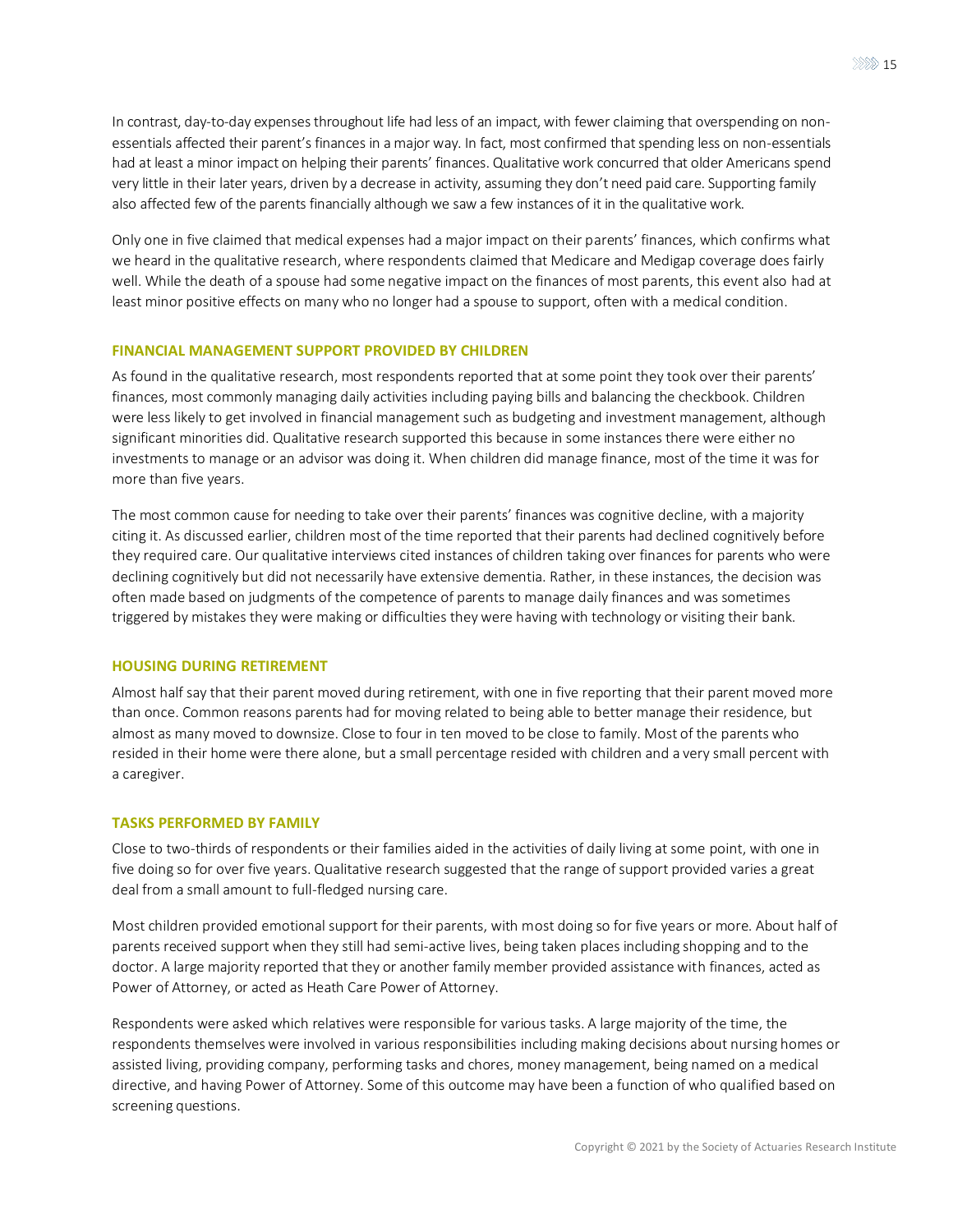However, spouses, brothers, and sisters were also involved in these responsibilities, and when combined, provided roughly the same level of participation in most areas except for money management, where they were far less involved. While not being involved nearly as often, it was not uncommon for nonpaid non-relatives to care for the parents, playing a major or critical role for one in five parents.

#### <span id="page-15-0"></span>**FAMILY DYNAMICS**

A large majority of respondents reported that the financial planning and physical care provided to their parents was very or somewhat effective. For the most part, respondents gave themselves and their families high grades when it came to caring for the deceased parent. When asked to grade themselves and their families on various criteria related to the care they provided to the parent, respondents gave high grades, with between half to three-quarters giving themselves an "A" and close to nine in ten giving themselves an "A" or a "B".

Respondents gave the family dynamic the highest grade on agreement on medical decisions, but also graded themselves and their family relatively highly on each doing what they were best at, planning, communicating well, and agreeing on roles. The area where respondents themselves reported the lowest grades was on everyone pulling their weight, with close to one quarter grading the family with a "D" or "F" on this dimension. We heard complaints about this in the qualitative work. Also, about one in six reported that they had a dispute with a family member over money, something we saw in the qualitative research.

#### <span id="page-15-1"></span>**IMPACT OF FRAUD**

Fraud is a common problem facing the elderly and even a small percentage of fraud represents significant financial loss. In this study, 12% of children said that their parents were victims of fraud. Most of the time it was perpetuated by someone they knew, most likely a family member but also likely was a non-family member they knew. Less often it was by their financial advisors or care providers. The qualitative research found several instances where fraud by financial advisors was reported.

#### <span id="page-15-2"></span>**ASSISTED LIVING**

A large percentage of respondents reported that their parents' need for support occurred gradually. A very small percentage needed assisted living or long-term care before age 80 but most eventually needed it. The most common need prior to this age was to be driven places, applying to one quarter of this population.

Roughly half of the respondents' parents first needed support in their 80s with household chores, being driven places, and assistance with walking.

The qualitative study suggests that care begins in the home. Research from this study suggests that a large majority of the time this care was provided completely or mostly by family members, with paid support rarely having most of the responsibility. Qualitative work suggests that parents often had lost friends and that the companionship of family was important.

The most common factors that led to placing the parent in an assisted living facility, with close to half citing them, were general frailty, cognitive decline, or a medical event. Close to half also did so to provide their parent with a better quality of life. It was less common for parents to be placed in assisted living because they could not provide the care at home or based on the recommendation of a doctor, social worker, or other professional.

About half the time, the parent was a participant in the decision to move to an assisted living facility. Among those who did not participate in the decision, only about one quarter put up strong resistance to going into assisted living.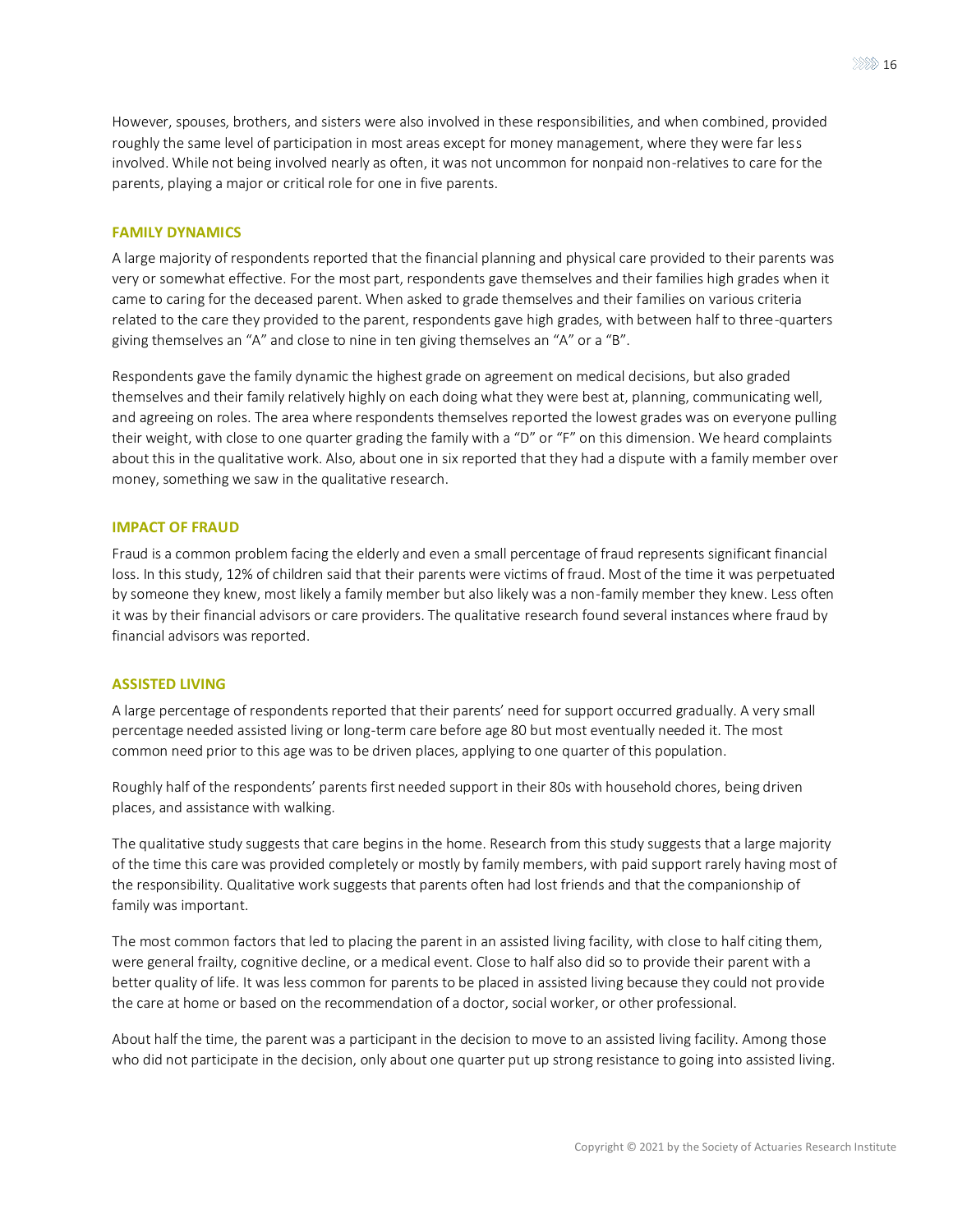#### <span id="page-16-0"></span>**NURSING HOME DECISION**

Most of the events that led to the decision to place a parent in a nursing home were similar to the ones that led to assisted living. Roughly half the time these included a medical event, cognitive decline, and general frailty. In the indepth interviews, the decision was more urgent when it was due to cognitive decline. More often than with assisted living, the decision to place a parent in a nursing home was based on a recommendation by a doctor, social worker, or other professional. More than a quarter of the time the decision was made because at-home care was too physically and emotionally taxing or because housing was not suitable to care for the parent. Although not tested here, qualitative work suggests that this decision is very stressful.

Not surprisingly, the parent was less involved in the decision to go to a nursing home than they were with assisted living, but still played an active role about one-third of the time. Parents not involved in the decision resisted about half the time, more often than with assisted living.

#### <span id="page-16-1"></span>**PAYING FOR LONG-TERM CARE**

Retirees have a variety of income sources, with Social Security being the only income source available to nearly all of them. Social Security was far more often used as a source of funding to pay for long-term care than any other. This was consistent with what we heard in the qualitative research, where nursing homes often insisted that Social Security payments be redirected to them as a condition of admission. More than one-third of the time the parents' pensions played a major role in funding long-term care while personal assets, outside the sale of the home, were used about half the time.

Over one-third of the time Medicaid played a major role, and half of parents who financed their long-term care with Medicaid needed to spend down assets to qualify. As we have seen in other research, the incidence of long-term care policies is low and only one in six say it plays a major role in paying for long-term care including combo life insurance policies. Qualitative research suggests that children do not often provide financial support for their parents, and few paid for nursing homes.

#### <span id="page-16-2"></span>**OVERALL EVALUATION**

Respondents gave themselves and their families high grades across a variety of areas when it came to caring for their parents in their final years. Majorities graded themselves with an "A" when it came to preparing for funerals and final expenses, financial management, making correct medical decisions, taking care of the parents, providing emotional support, planning for final years, and the amount of time spent with the parent. The only area where fewer than half gave themselves an "A" was preparing for medical changes.

When asked what the one thing they could have done better, by far the most common response given was spending more time with their parents. Qualitative research suggested that spending time with the parent was the most important thing children could have done. Only a small percentage of children had regrets in other areas such as getting involved in finances earlier or planning sooner.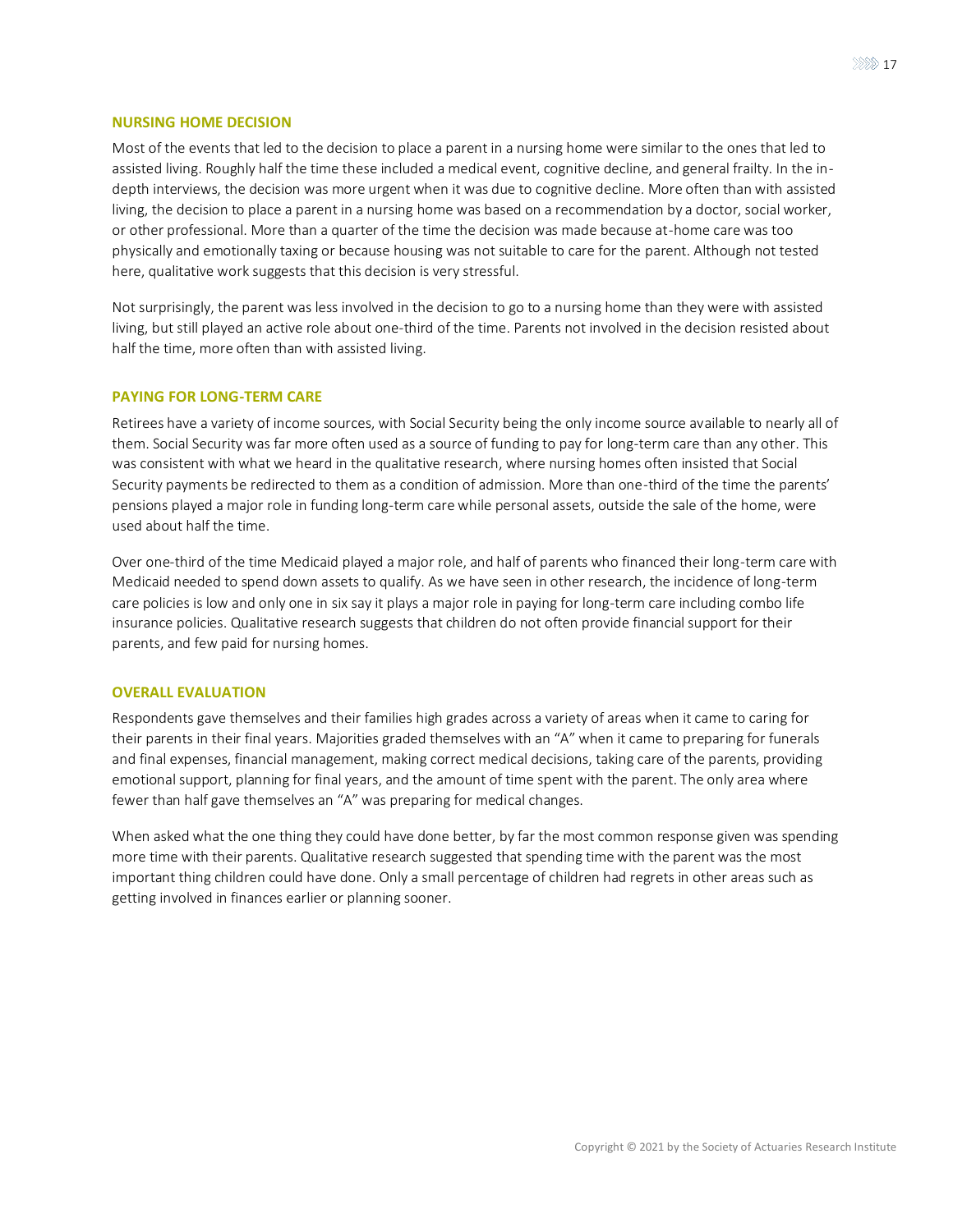## <span id="page-17-0"></span>Survey Findings

## <span id="page-17-1"></span>**HEALTH ISSUES THAT OCCURRED WITH AGING**

As found in the qualitative research, children indicated that almost all their parents over age 85 were coping with some type of health issue such as cognitive decline, cardiovascular events, skeletal or joint problems, hearing loss, or balance and/or visual issues. However, the rapidity of onset and severity of these maladies varied greatly, making the timing of future needs hard to predict.

Respondents were asked to rate the impact that cognitive and physical conditions had on their parents' health and vitality. As found in the in-depth interviews, a major factor for almost half of parents (45%) was unsteadiness walking – the risk of a fall rather than falling itself. This risk is not unfounded, with close to one-third citing injury due to a fall as having a major impact. This study also found that over one-third (37%) cited cognitive decline as a major factor, and another third cited it as a minor factor (35%) on their parents' health. This is important because, as discussed later, cognitive decline has unique consequences on care later in life. The next most common factor experienced by three in ten parents was chronic disease.

*She fell five times, I think, and out of the five times, three times we had to take her to the hospital. —Toronto*

## Figure 1

Q6. OVER THE YEARS, HOW MUCH IMPACT DID EACH OF THE FOLLOWING HAVE ON YOUR [RELATIVE]'S HEALTH AND VITALITY. TOTAL (N=602)



Parents experiencing cognitive decline and depression were more apt to be victims of fraud. Parents experiencing cognitive decline were also more likely to experience depression. Male parents were more likely to be affected by chronic disease than female parents.

Respondents were also asked the age of onset for various conditions that affected their parents' health and vitality. The most common age period for onset for conditions discussed above was in the parents' 80s with over half citing that unsteadiness walking (59%), injury due to fall (55%), and cognitive decline (58%) occurred at these ages. It is important to note that these numbers incorporate the fact that 40% of parents did not survive into their 90s. Children reported that the most common issue which manifested earlier in their parent's life was vision problems.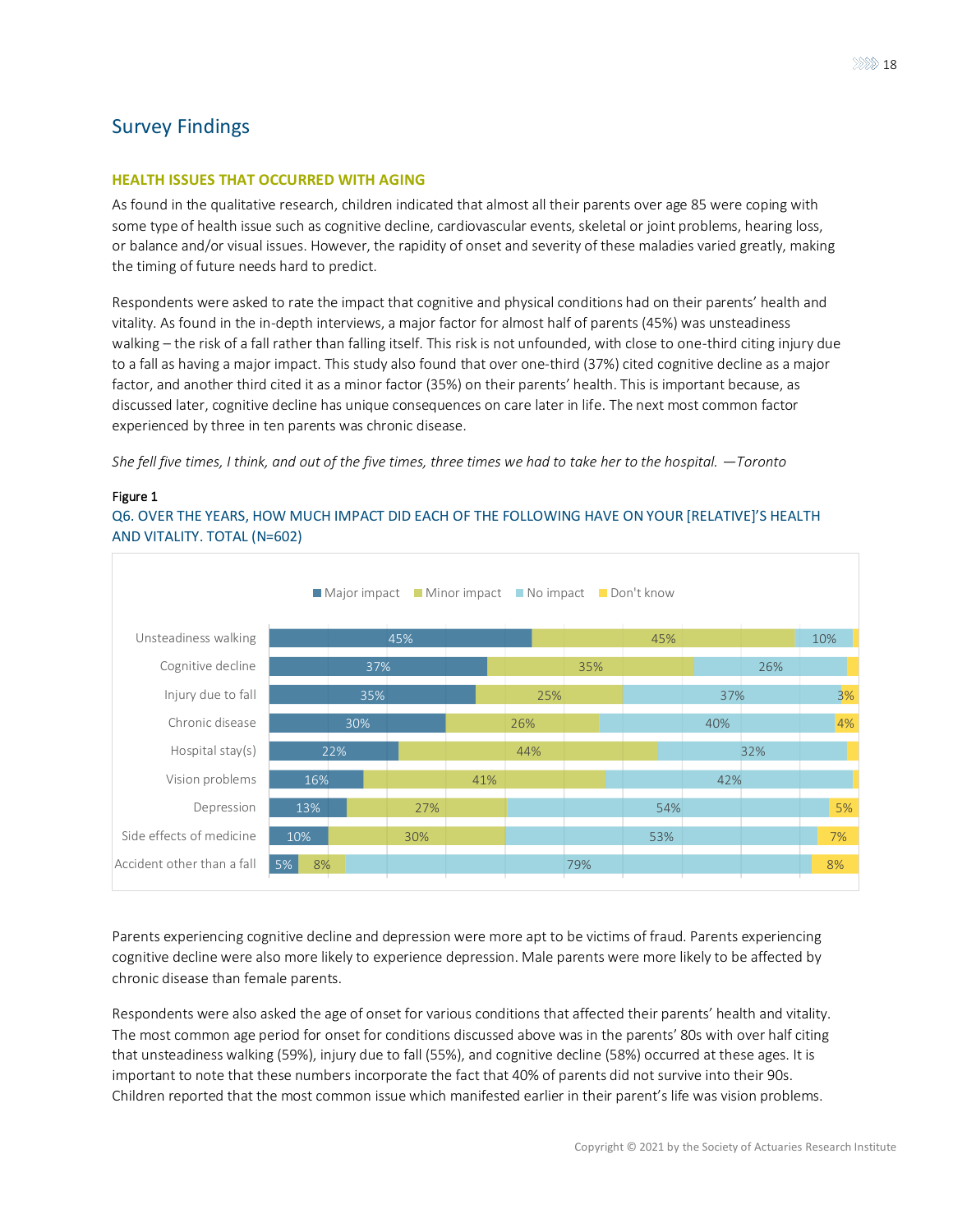Of the 57% respondents whose parents had at least minor vision problems, 40% reported that they occurred before age 80. Among the 30% of parents who experienced chronic disease, 35% experienced it before age 80 and the same percent of those who experienced depression, did so before this age.

## Figure 2

#### 17% 16% 13% 9% 6% 6% 23% 14% 22% 12% 13% 14% 10% 13% 10% 44% 46% 44% 46% 51% 46% 59% 58% 55% 13% 20% 17% 17% 27% 19% 29% 25% 30% 3% 5% 4% 16% 15% 3% Vision problems (n=341) Depression (n=243) Chronic disease (n=335) Accident other than a fall (n=82) Hospital stay(s) (n=398) Side effects of medicine (n=240) Unsteadiness walking (n=536) Cognitive decline (n=431) Injury due to fall (n=365) ■ Younger than 70 In his/her 70s In his/her 80s In his/her 90s or beyond ID Don't know

# Q7. ROUGHLY HOW OLD WAS YOUR [RELATIVE] WHEN THESE ISSUES FIRST AFFECTED HIM/HER? RELATIVE IMPACTED BY CONDITION/INJURY

The tendency of these health events to occur before or during care varied based on the nature of the parent's condition. The inability to walk tended to first occur far more often after care was provided (43%) than before (9%) as did unsteadiness walking (37% before and 51% after). Cognitive decline first occurred fairly evenly before care was provided (37%) and after (33%) as did general slowdown (51% before and 45% after). However, hearing and vision problems were far more apt to occur before care was provided than after, perhaps because these problems tended to start earlier in life.

*[My father] could not live by himself after my mother passed. He had macular degeneration in his eyes and hearing aids in both of his ears, and we didn't think it was a good idea for him to be by himself, so he moved in half of the week at my brother's and half of the week at my house. —Deerfield*

*She needed two caregivers. It was too much. It was not set up as assisted living for her needs. ... She couldn't walk or do things for herself, I guess. —Deerfield*

*We had just a family meeting to let them know that mom is declining. [This was] two years [ago]. She wasn't mobilizing like she normally did, moving around the house, cooking and doing all that. —Memphis*

Male parents were more apt to experience hearing problems than females and those showing cognitive decline were more apt to need long-term care through an assisted living facility or nursing home and be cared for more than five years by their children. Also, respondents who cared for deceased non-parent subjects, were less likely to report that they knew about the person experiencing vision problems or depression.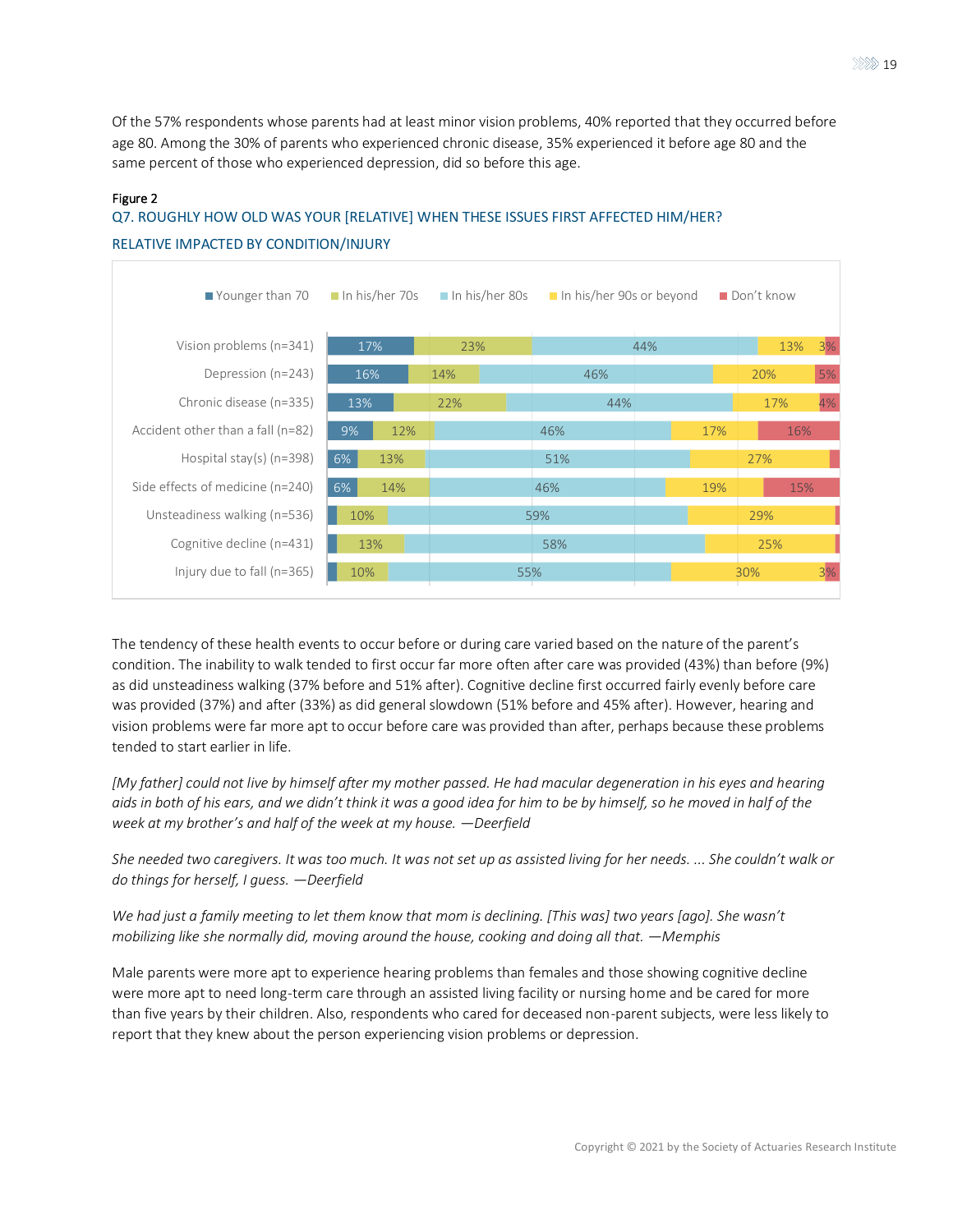## Figure 3 Q3. WHEN DID YOUR [RELATIVE] **FIRST** EXPERIENCE THE FOLLOWING, IF AT ALL? DECEASED MALE (N=126); DECEASED FEMALE (446)

|                      |                 | Before I began providing care When I was providing care Never experienced this situation |     |     |     |     |     |     |     |     |
|----------------------|-----------------|------------------------------------------------------------------------------------------|-----|-----|-----|-----|-----|-----|-----|-----|
| Hearing problems     | Deceased male   |                                                                                          |     | 60% |     |     | 20% |     |     | 20% |
|                      | Deceased female |                                                                                          | 40% |     | 19% |     |     | 41% |     |     |
| General slowdown     | Deceased male   |                                                                                          | 48% |     |     |     |     | 48% |     | 4%  |
|                      | Deceased female |                                                                                          | 53% |     |     |     |     | 43% |     | 4%  |
| Vision problems      | Deceased male   |                                                                                          | 44% |     | 12% |     |     | 44% |     |     |
|                      | Deceased female |                                                                                          | 40% |     | 17% |     |     | 43% |     |     |
| Chronic disease      | Deceased male   |                                                                                          | 41% |     |     | 19% |     | 40% |     |     |
|                      | Deceased female | 34%                                                                                      |     |     | 18% |     |     | 48% |     |     |
| Cognitive decline    | Deceased male   | 37%                                                                                      |     |     | 25% |     |     |     | 39% |     |
|                      | Deceased female | 37%                                                                                      |     |     |     | 35% |     |     | 28% |     |
| Unsteadiness walking | Deceased male   | 36%                                                                                      |     |     |     |     | 51% |     |     | 13% |
|                      | Deceased female | 38%                                                                                      |     |     |     |     | 52% |     |     | 10% |
| Injury due to fall   | Deceased male   | 27%                                                                                      |     |     | 33% |     |     | 40% |     |     |
|                      | Deceased female | 28%                                                                                      |     |     | 34% |     |     |     | 39% |     |
| Depression           | Deceased male   | 18%                                                                                      | 16% |     |     |     | 66% |     |     |     |
|                      | Deceased female | 18%                                                                                      | 17% |     |     |     | 65% |     |     |     |
| Inability to walk    | Deceased male   | 15%                                                                                      |     | 37% |     |     |     | 48% |     |     |
|                      | Deceased female | 8%                                                                                       |     | 44% |     |     |     | 48% |     |     |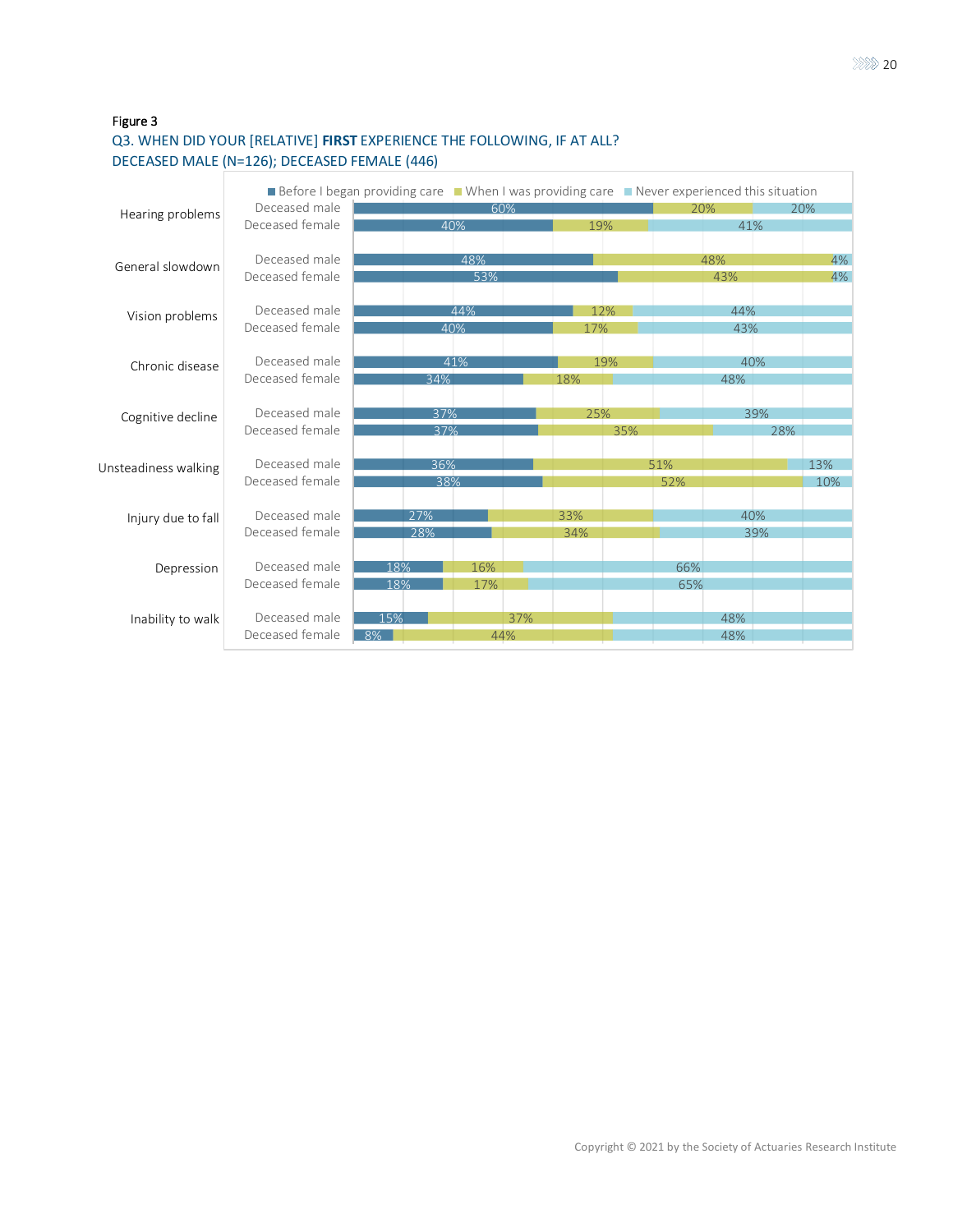## Q3. WHEN DID YOUR [RELATIVE] **FIRST** EXPERIENCE THE FOLLOWING, IF AT ALL? LONG TERM CARE (N=316); NO LONG-TERM CARE (286)

|                      |                   | Before I began providing care | $\blacksquare$ When I was providing care |     |     |     |     |     |     |     |
|----------------------|-------------------|-------------------------------|------------------------------------------|-----|-----|-----|-----|-----|-----|-----|
| General slowdown     | Long term care    |                               | 53%                                      |     |     |     |     | 44% |     | 3%  |
|                      | No long term care |                               | 48%                                      |     |     |     |     | 47% |     | 5%  |
|                      |                   |                               |                                          |     |     |     |     |     |     |     |
|                      | Long term care    |                               | 47%                                      |     |     | 21% |     |     | 32% |     |
| Hearing problems     | No long term care |                               | 41%                                      |     | 17% |     |     | 42% |     |     |
|                      |                   |                               |                                          |     |     |     |     |     |     |     |
|                      | Long term care    |                               | 42%                                      |     |     | 37% |     |     | 22% |     |
| Cognitive            | No long term care | 31%                           |                                          |     | 30% |     |     |     | 39% |     |
|                      |                   |                               |                                          |     |     |     |     |     |     |     |
|                      | Long term care    |                               | 41%                                      |     | 15% |     |     | 43% |     |     |
| Vision problems      | No long term care | 39%                           |                                          |     | 16% |     |     | 45% |     |     |
|                      |                   |                               |                                          |     |     |     |     |     |     |     |
| Unsteadiness walking | Long term care    | 38%                           |                                          |     |     |     | 53% |     |     | 9%  |
|                      | No long term care | 36%                           |                                          |     |     |     | 50% |     |     | 14% |
|                      |                   |                               |                                          |     |     |     |     |     |     |     |
|                      | Long term care    | 36%                           |                                          |     | 17% |     |     | 47% |     |     |
| Chronic disease      | No long term care | 35%                           |                                          |     | 19% |     |     | 46% |     |     |
|                      |                   |                               |                                          |     |     |     |     |     |     |     |
|                      | Long term care    | 31%                           |                                          |     | 35% |     |     |     | 34% |     |
| Injury due to fall   | No long term care | 23%                           |                                          | 31% |     |     |     | 46% |     |     |
|                      |                   |                               |                                          |     |     |     |     |     |     |     |
|                      | Long term care    | 21%                           | 19%                                      |     |     |     |     | 61% |     |     |
| Depression           | No long term care | 15%                           | 14%                                      |     |     |     | 71% |     |     |     |
|                      |                   |                               |                                          |     |     |     |     |     |     |     |
|                      | Long term care    | 14%                           |                                          | 48% |     |     |     |     | 38% |     |
| Inability to walk    | No long term care | 5%                            | 37%                                      |     |     |     |     | 59% |     |     |
|                      |                   |                               |                                          |     |     |     |     |     |     |     |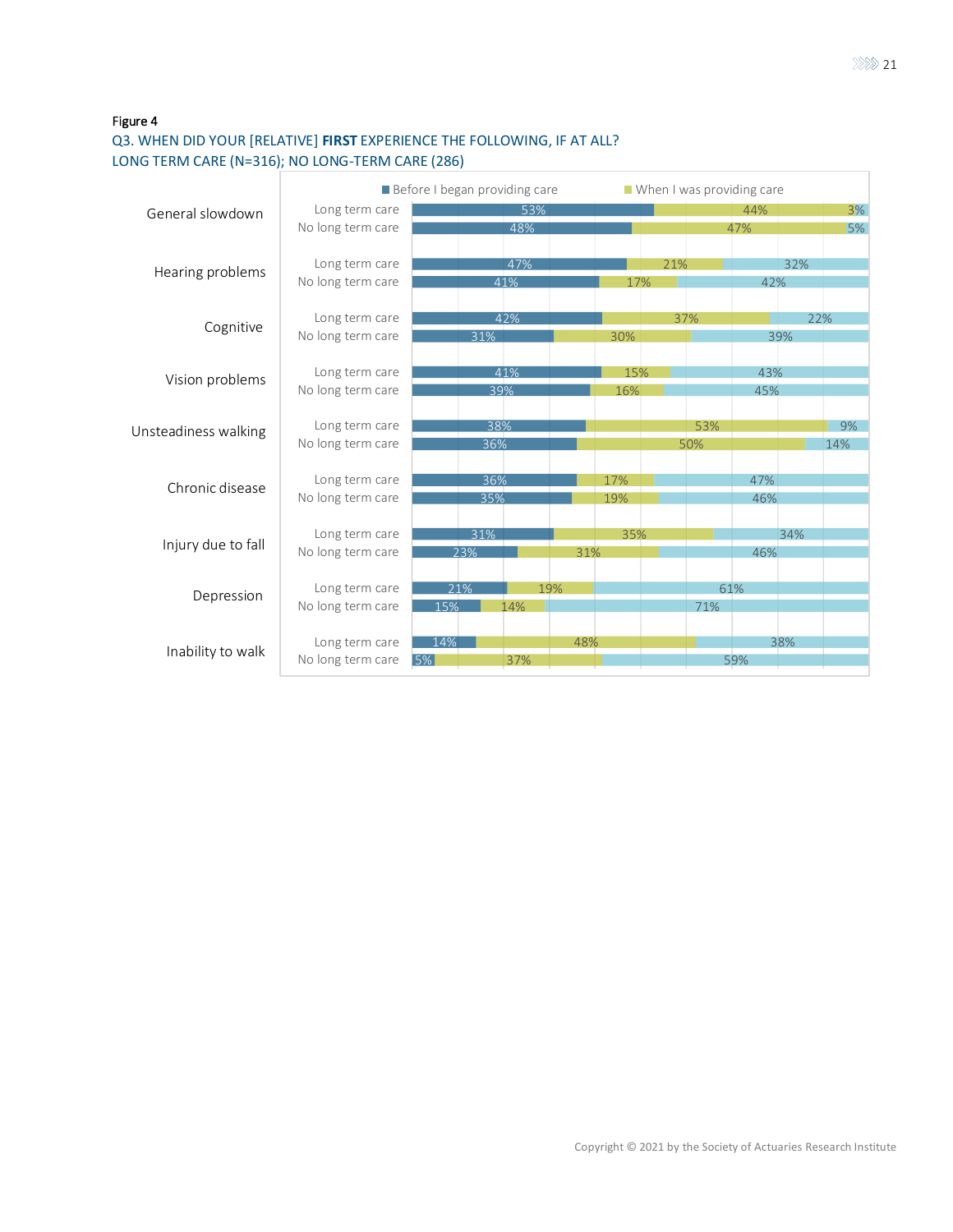## Q3. WHEN DID YOUR [RELATIVE] **FIRST** EXPERIENCE THE FOLLOWING, IF AT ALL? COGNITIVE DECLINE (N=422); NO COGNITIVE DECLINE (180)

|                      |                      | ■ Before I began providing care ■ When I was providing care ■ Never experienced this situation |     |     |      |     |     |     |    |
|----------------------|----------------------|------------------------------------------------------------------------------------------------|-----|-----|------|-----|-----|-----|----|
| General slowdown     | Cognitive decline    |                                                                                                |     | 43% |      |     |     |     |    |
|                      | No cognitive decline |                                                                                                | 41% |     |      |     | 51% |     | 9% |
|                      | Cognitive decline    |                                                                                                | 52% |     |      |     | 48% |     |    |
| Cognitive decline    | No cognitive decline |                                                                                                |     |     | 100% |     |     |     |    |
|                      |                      |                                                                                                |     |     |      |     |     |     |    |
| Hearing problems     | Cognitive decline    |                                                                                                | 44% |     | 20%  |     |     | 36% |    |
|                      | No cognitive decline |                                                                                                | 44% |     | 18%  |     |     | 38% |    |
| Vision problems      | Cognitive decline    |                                                                                                | 43% |     | 18%  |     |     | 39% |    |
|                      | No cognitive decline | 34%                                                                                            |     | 11% |      |     | 55% |     |    |
|                      |                      |                                                                                                |     |     |      |     |     |     |    |
| Unsteadiness walking | Cognitive decline    |                                                                                                | 41% |     |      |     | 52% |     | 8% |
|                      | No cognitive decline | 29%                                                                                            |     |     |      | 51% |     | 20% |    |
| Chronic disease      | Cognitive decline    | 37%                                                                                            |     |     | 18%  |     | 46% |     |    |
|                      | No cognitive decline | 34%                                                                                            |     |     | 19%  |     | 47% |     |    |
|                      |                      |                                                                                                |     |     |      |     |     |     |    |
| Injury due to fall   | Cognitive decline    | 29%                                                                                            |     |     | 36%  |     |     | 36% |    |
|                      | No cognitive decline | 24%                                                                                            |     | 27% |      |     | 48% |     |    |
|                      | Cognitive decline    | 22%                                                                                            |     | 18% |      |     | 60% |     |    |
| Depression           | No cognitive decline | 9%<br>13%                                                                                      |     |     |      | 78% |     |     |    |
|                      |                      |                                                                                                |     |     |      |     |     |     |    |
| Inability to walk    | Cognitive decline    | 11%                                                                                            |     | 47% |      |     | 42% |     |    |
|                      | No cognitive decline | 7%                                                                                             | 32% |     |      |     | 61% |     |    |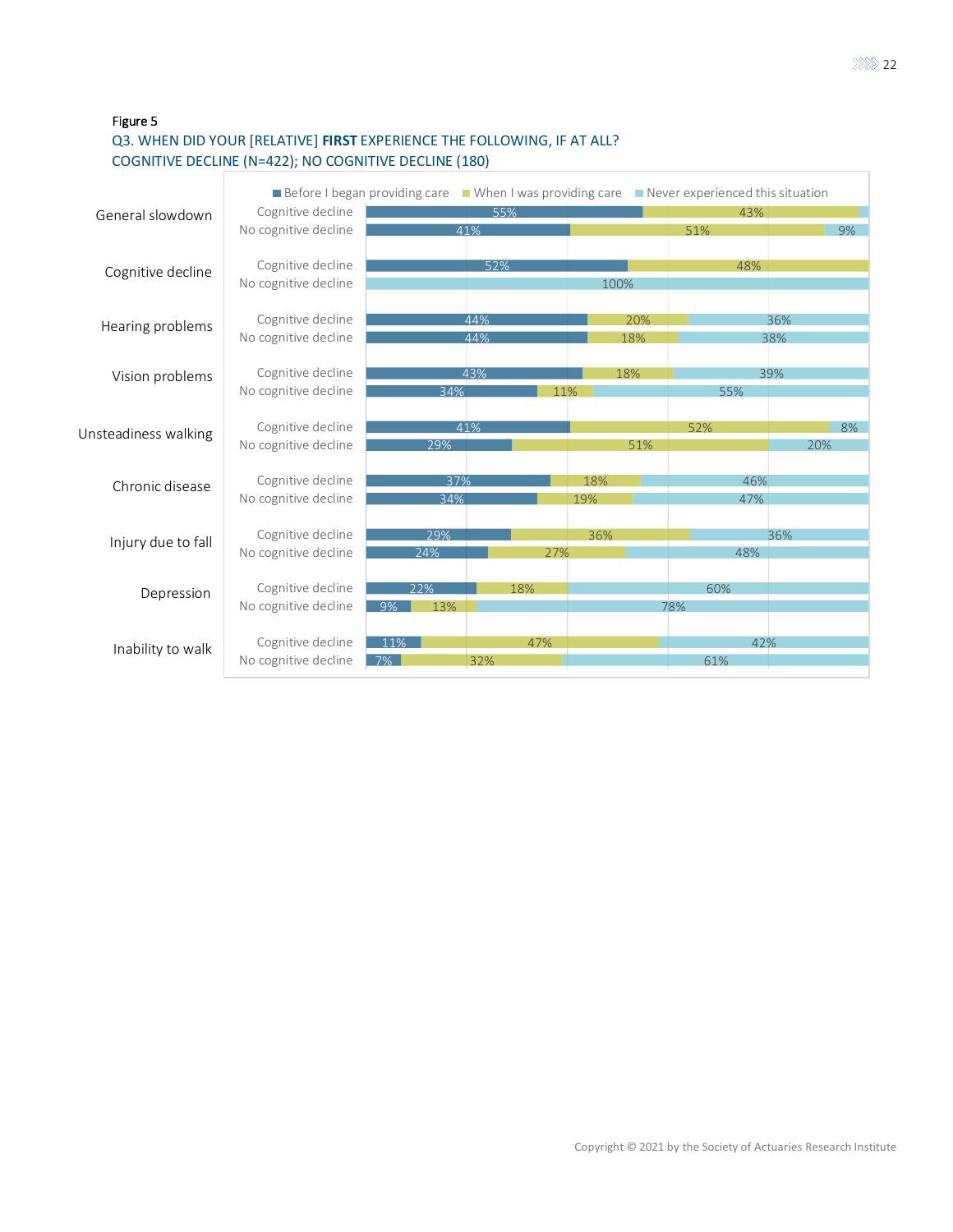## Figure 6 Q3. WHEN DID YOUR [RELATIVE ] FIRST EXPERIENCE THE FOLLOWING, IF AT ALL? HELP FOR 5 OR LESS YEARS (N=285); HELP FOR MORE THAN 5 YEARS (286)

|                      |                            | ■ Before I began providing care ■ When I was providing care ■ Never experienced this situation |     |     |     |     |     |     |     |     |  |
|----------------------|----------------------------|------------------------------------------------------------------------------------------------|-----|-----|-----|-----|-----|-----|-----|-----|--|
| General slowdown     | Help for 5 or less years   |                                                                                                | 53% |     |     |     |     | 43% |     | 5%  |  |
|                      | Help for more than 5 years |                                                                                                | 48% |     |     |     |     | 49% |     | 3%  |  |
|                      |                            |                                                                                                |     |     |     |     |     |     |     |     |  |
| Hearing problems     | Help for 5 or less years   |                                                                                                | 48% |     |     | 15% |     |     | 37% |     |  |
|                      | Help for more than 5 years |                                                                                                | 40% |     |     | 24% |     |     | 35% |     |  |
|                      |                            |                                                                                                |     |     |     |     |     |     |     |     |  |
| Unsteadiness walking | Help for 5 or less years   |                                                                                                | 42% |     |     |     | 47% |     |     | 11% |  |
|                      | Help for more than 5 years |                                                                                                | 33% |     |     |     | 57% |     |     | 10% |  |
|                      |                            |                                                                                                |     |     |     |     |     |     |     |     |  |
| Vision problems      | Help for 5 or less years   |                                                                                                | 40% |     | 12% |     |     | 48% |     |     |  |
|                      | Help for more than 5 years |                                                                                                | 42% |     |     | 19% |     |     | 38% |     |  |
|                      |                            |                                                                                                |     |     |     |     |     |     |     |     |  |
| Chronic disease      | Help for 5 or less years   |                                                                                                | 38% |     | 15% |     |     | 46% |     |     |  |
|                      | Help for more than 5 years | 34%                                                                                            |     |     | 21% |     | 45% |     |     |     |  |
|                      |                            |                                                                                                |     |     |     |     |     |     |     |     |  |
| Cognitive decline    | Help for 5 or less years   |                                                                                                | 34% |     | 31% |     |     |     | 35% |     |  |
|                      | Help for more than 5 years |                                                                                                | 39% |     |     | 37% |     |     | 23% |     |  |
|                      |                            |                                                                                                |     |     |     |     |     |     |     |     |  |
| Injury due to fall   | Help for 5 or less years   |                                                                                                | 29% |     | 32% |     |     |     | 38% |     |  |
|                      | Help for more than 5 years | 26%                                                                                            |     |     | 36% |     |     |     | 38% |     |  |
|                      |                            |                                                                                                |     |     |     |     |     |     |     |     |  |
| Depression           | Help for 5 or less years   | 16%                                                                                            | 16% |     |     |     | 67% |     |     |     |  |
|                      | Help for more than 5 years | 21%                                                                                            |     | 17% |     |     | 62% |     |     |     |  |
|                      |                            |                                                                                                |     |     |     |     |     |     |     |     |  |
| Inability to walk    | Help for 5 or less years   | 10%                                                                                            |     | 41% |     |     |     | 49% |     |     |  |
|                      | Help for more than 5 years | $\overline{9\%}$                                                                               |     | 45% |     |     |     | 46% |     |     |  |

## <span id="page-22-0"></span>**IMPACT OF COVID-19 ON DECEASED PARENTS**

Because this study covered any parent who passed away in the past five years, only 20% of the sample had living parents during the COVID-19 crisis, and 17% of these parents passed away due to COVID-19.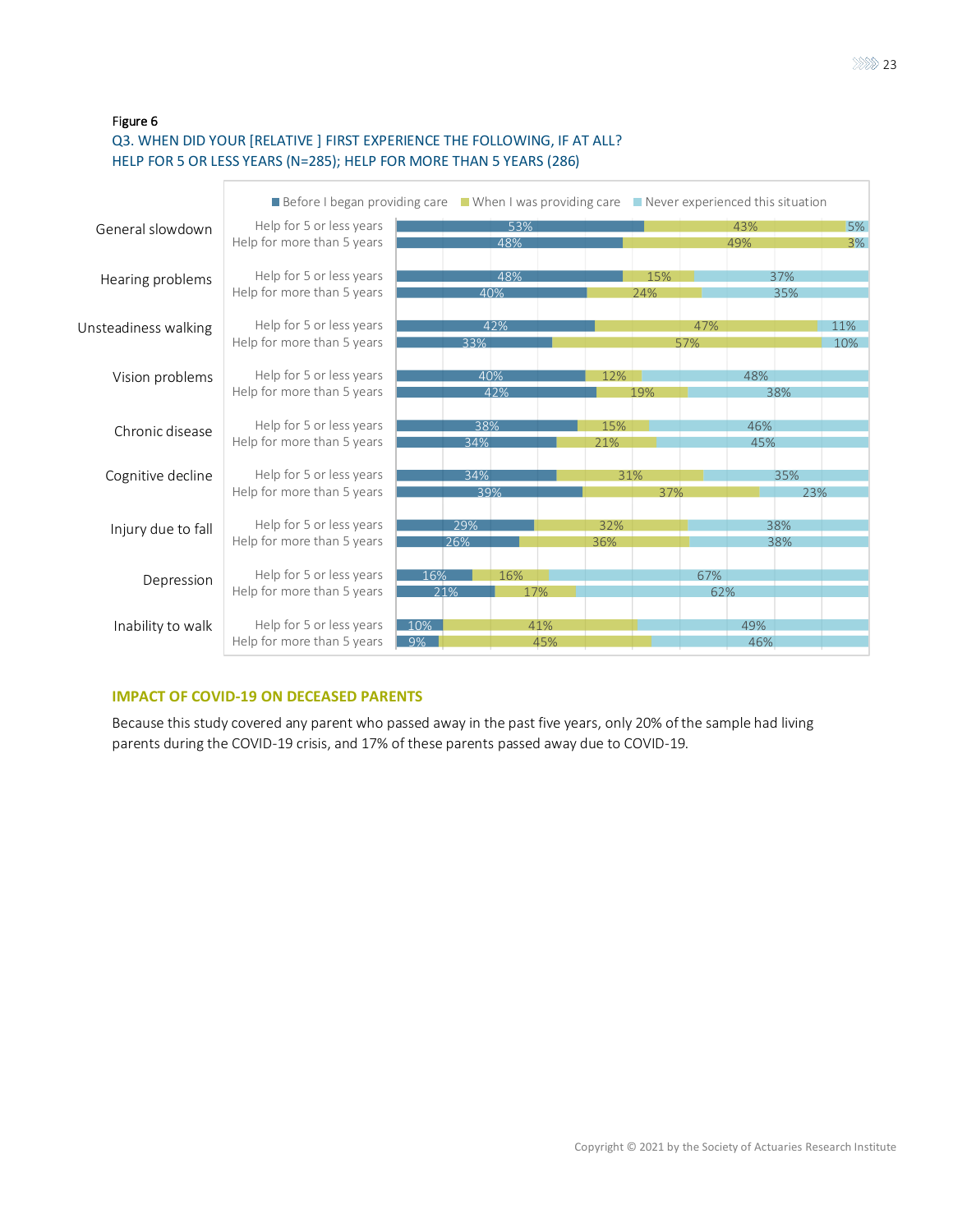Q39 AND Q40. DID THE COVID-19 PANDEMIC IMPACT YOUR [RELATIVE] IN THE FOLLOWING WAYS? PLEASE SELECT ALL THAT APPLY.



RELATIVE PASSED AWAY DURING OR AFTER FEBRUARY 2020: TOTAL (N=123)

When asked how COVID-19 affected their parents, the biggest impacts were socials effects, increased isolation from family and friends (54%), and reduced social interaction (43%). Smaller numbers report that their parents experienced loneliness (31%) and boredom (23%).

One critical finding in this research was that for a significant minority of parents, the COVID-19 crisis had an impact on cognitive and psychological decline. Almost one-quarter (24%) reported that the virus caused increased cognitive decline for their parent. Another fifth (21%) reported that it brought on or worsened depression for their parent and resulted in the loss of the will to live (19%).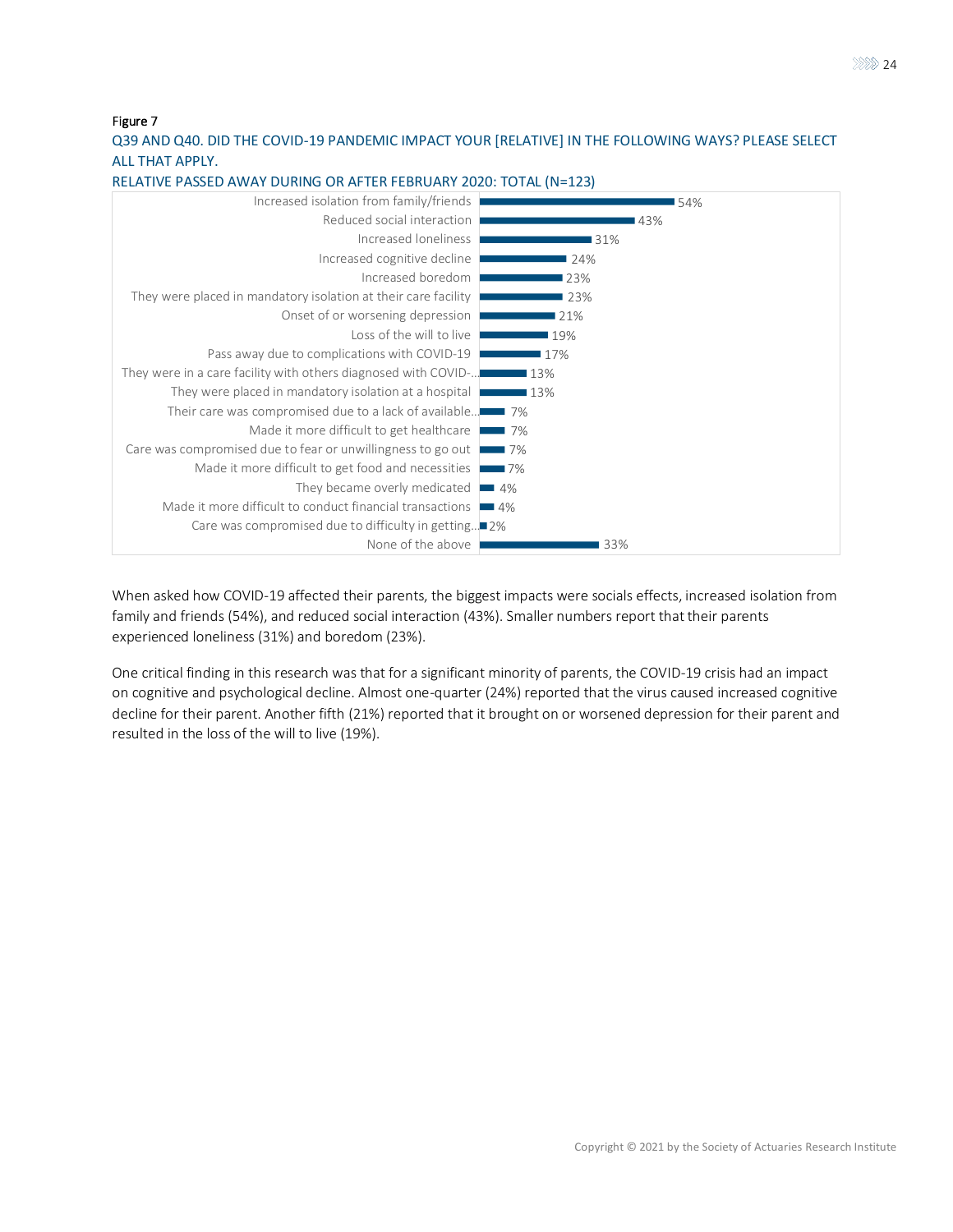Q40. DID THE COVID-19 PANDEMIC IMPACT YOUR [RELATIVE] IN THE FOLLOWING WAYS? PLEASE SELECT ALL THAT APPLY.



RELATIVE PASSED AWAY DURING OR AFTER FEBRUARY 2020: TOTAL (N=123)

In addition to these various affects, half of those (49%) who lost a parent after February 2020 reported that they were not able to visit their parent for a period before they died because of the pandemic, and over one quarter (28%) reported being unable to provide the emotional care needed.

## Figure 10

## Q41. DID THE COVID-19 PANDEMIC IMPACT YOUR ABILITY TO CARE FOR YOUR [RELATIVE] IN THE FOLLOWING WAYS? PLEASE SELECT ALL THAT APPLY



RELATIVE PASSED AWAY DURING OR AFTER FEBRUARY 2020: TOTAL (N=123)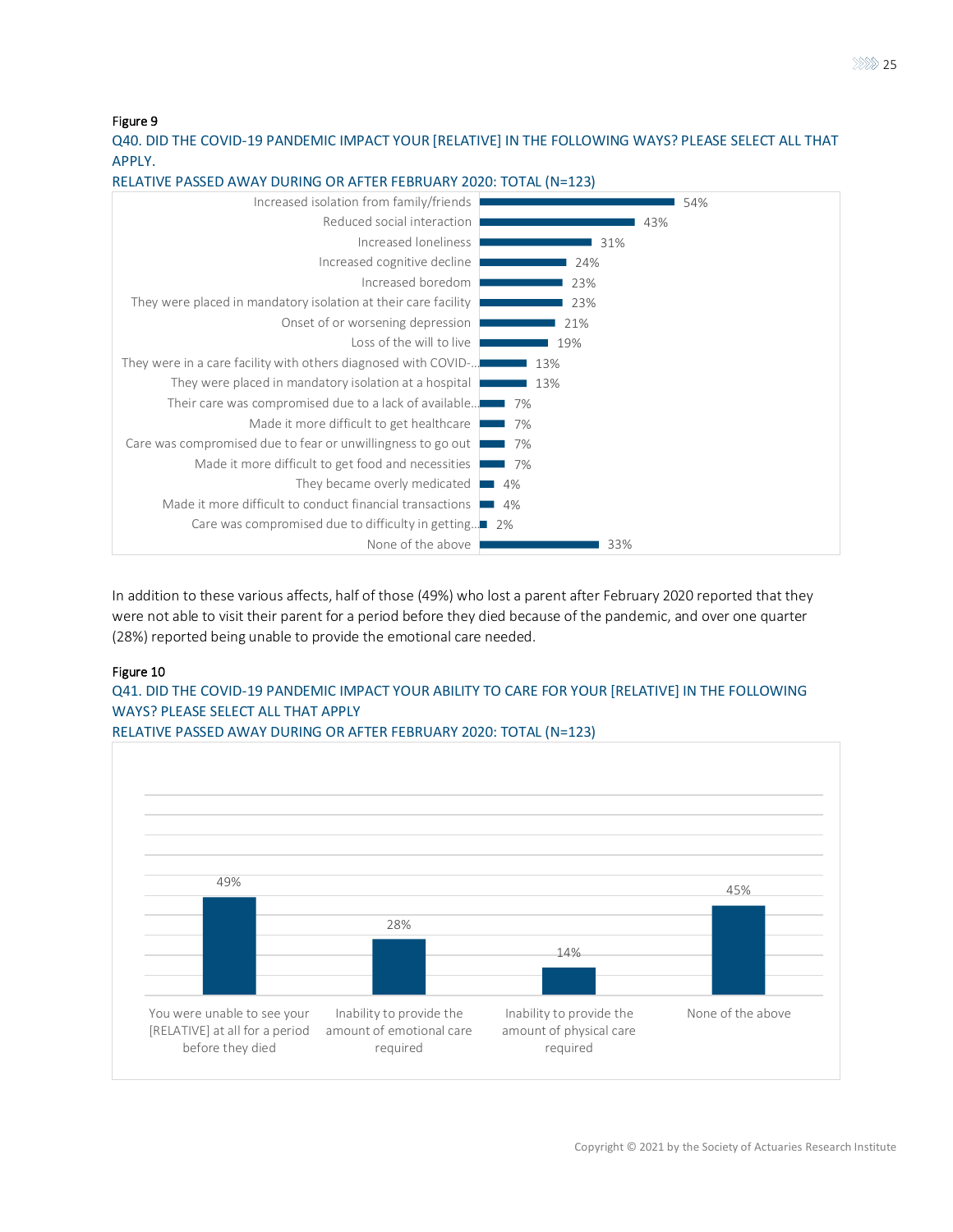## <span id="page-25-0"></span>**IMPACT OF LOSS OF SPOUSE**

Nine in ten of the deceased parents were widowed at the time they passed away. Fewer than one in ten were divorced. Not surprisingly, close to half of the 34 deceased aunts and uncles who were cared for by respondents in this study were never married.

## Figure 11



Respondents were asked about the role their parents played in managing their household finances when they were married. Over four in ten (43%) said that their parent was in charge or had most of the responsibility while one-third (33%) said that their parent's spouse did. Another one-fifth (21%) said that the responsibility was shared equally. Children were more apt to say that their parent was completely in charge if their parent was male (29%) than if they were female (18%), not surprising given these households were more likely to have traditional marriages.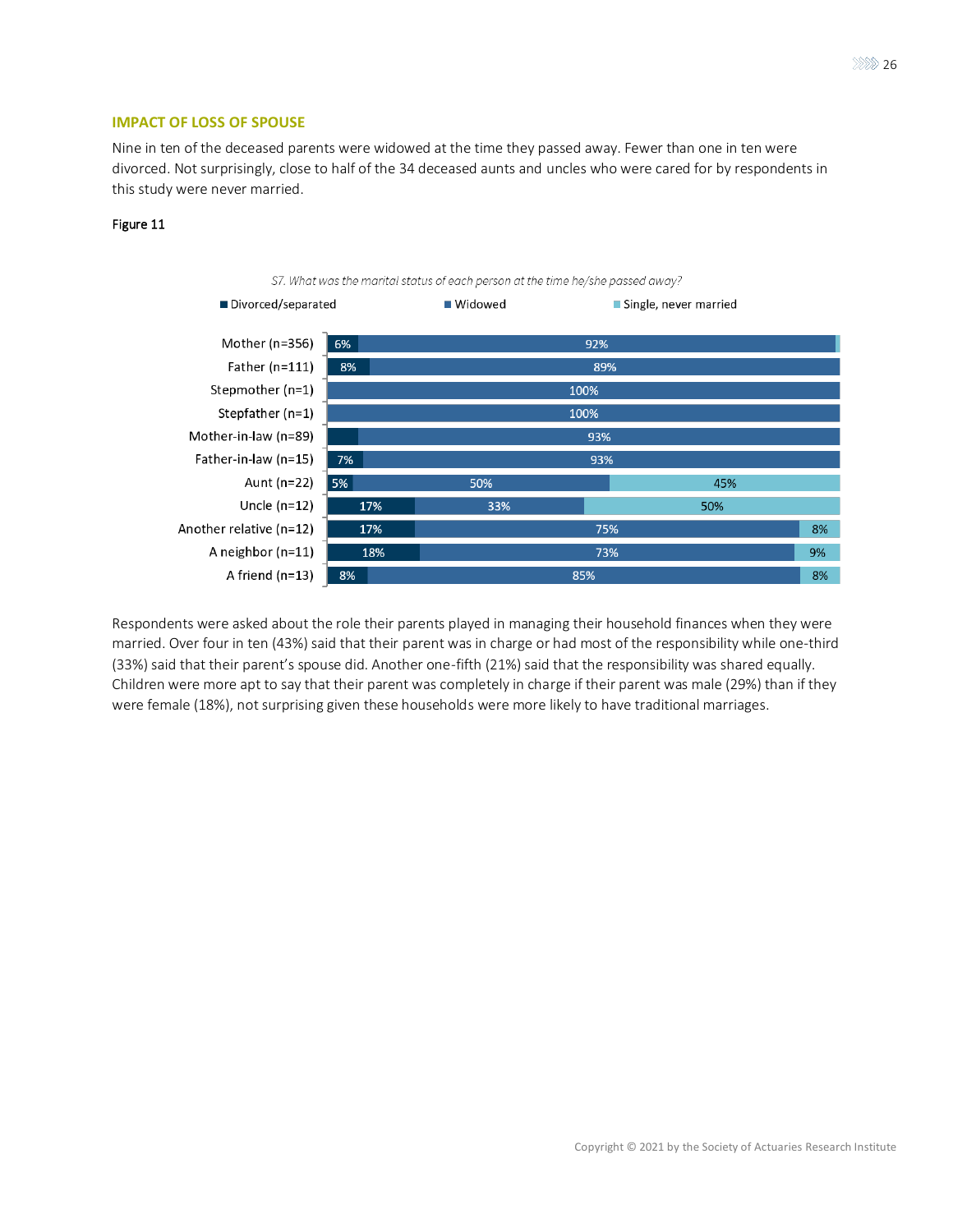Q2. DURING YOUR [RELATIVE]'S MARRIAGE, WHICH BEST DESCRIBES THEIR ROLE IN MANAGING THE HOUSEHOLD'S FINANCES?





Respondents were also asked if their parent was the breadwinner. Three in ten said that the deceased parent was the primary breadwinner, but over half (54%) claimed that their parent was either a secondary breadwinner or not a breadwinner. This is also not surprising given that over seven in ten of the parents discussed in the study were female, and females were less likely to be primary or secondary breadwinners (29%) than males (98%).

*[When father died] it didn't affect [mother] at all [financially]. She was the one that saved all their money and they were living on whatever she would get monthly in Social Security. So she lived the same. —Deerfield*

## Figure 13



# Q1. DURING HIS OR HER ADULT WORKING YEARS WAS YOUR [RELATIVE]…?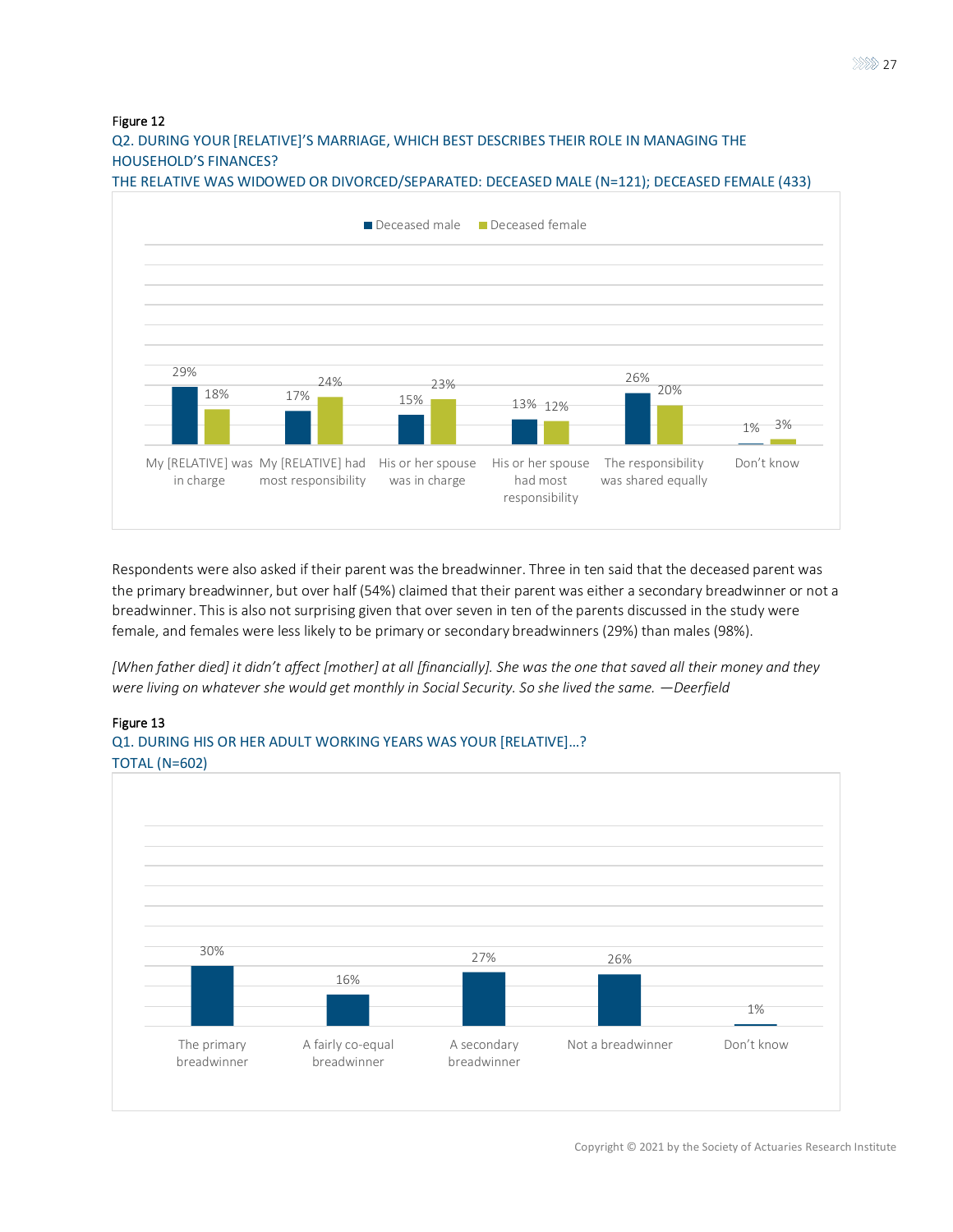For the most part, the death of a spouse did not have a major impact on deceased subjects' ability to manage their

lives. This is not surprising given that qualitative interviews suggested that spouses were elderly as well and could not provide support, and in many cases required support as well. Only 14% of children claimed that their parents' spouses' death had a major negative impact on their parents' overall financial security and another 20% claimed it had a minor negative impact. Over half claimed that it had no impact (38%) or a positive impact (14%) on their parents' financial security. Similar results were found when it came to managing household finances, transportation, or health management. Not surprisingly given the traditional roles of these parents, the death of the female spouse was more likely to have a negative impact on the surviving spouse's meal preparation and the death of a male spouse negatively affected the ability of the female spouse to secure transportation. Qualitative research suggested that not all of the women of this generation drove.

*[When she died] it didn't have any impact on him financially. Emotionally, of course, it did. ... He got sick ... he ended up in a wheelchair, so I think he was probably ... affected. —Deerfield*

*[After my father's death,] financially there was not an issue. We are not wealthy people by any sense of the word, but financially mom was not really affected. ... She had income of her own and she also had some money through an investment. They had money through an investment that mom was the beneficiary [of]. —Memphis* 

*Emotionally ... he was lost. My mother was in charge of social activities, so he was lost. My mother was a rare bird. She cooked three meals a day for my dad, probably five days a week. —Deerfield*

## Figure 14

## Q4. WHAT IMPACT DID YOUR [RELATIVE]'S SPOUSE'S DEATH [(MOST RECENT IF MORE THAN ONE) DIVORCE/SEPARATION] HAVE ON HIS OR HER…? RELATIVE WAS WIDOWED OR DIVORCED/SEPARATED: DECEASED MALE (N=121); DECEASED FEMALE (433)

|                         |                       |     | <b>If positive impact If No impact If Negative impact If Too many years earlier to matter If Don't know</b> |     |     |     |           |  |
|-------------------------|-----------------------|-----|-------------------------------------------------------------------------------------------------------------|-----|-----|-----|-----------|--|
| Meal planning and/or    | Deceased male         | 15% | 33%                                                                                                         |     | 43% |     | 7%        |  |
| meal preparation        | Deceased female       | 8%  | 62%                                                                                                         |     |     | 21% | 8%        |  |
| Ability to manage       | Deceased male         | 12% | 45%                                                                                                         |     | 36% |     | 7%        |  |
| household finances      | Deceased female       | 12% | 42%                                                                                                         |     | 34% |     | 9% 3%     |  |
| Overall financial       | Deceased male         | 11% | 50%                                                                                                         |     | 29% |     | 9%        |  |
| security                | Deceased female       | 15% | 34%                                                                                                         |     | 36% |     | 4%<br>10% |  |
| Ability to manage their | Deceased male         | 11% | 51%                                                                                                         |     | 31% |     | 7%        |  |
| prescription drugs      | Deceased female       | 10% | 55%                                                                                                         |     | 27% |     | $6\%$     |  |
| Ability to manage       | Deceased male         | 9%  | 47%                                                                                                         |     | 37% |     | 7%        |  |
| their own healthcare    | Deceased female       | 10% | 50%                                                                                                         |     | 32% |     | 7%        |  |
| Ability to secure       | Deceased male         | 6%  |                                                                                                             | 75% |     | 12% | 7%        |  |
| and/or pay for housing  | Deceased female<br>7% |     |                                                                                                             | 64% |     | 19% | 8% 3%     |  |
| Transportation planning | Deceased male         | 5%  | 70%                                                                                                         |     |     | 19% | 6%        |  |
|                         | Deceased female       | 9%  | 51%                                                                                                         |     | 30% |     | 7% 3%     |  |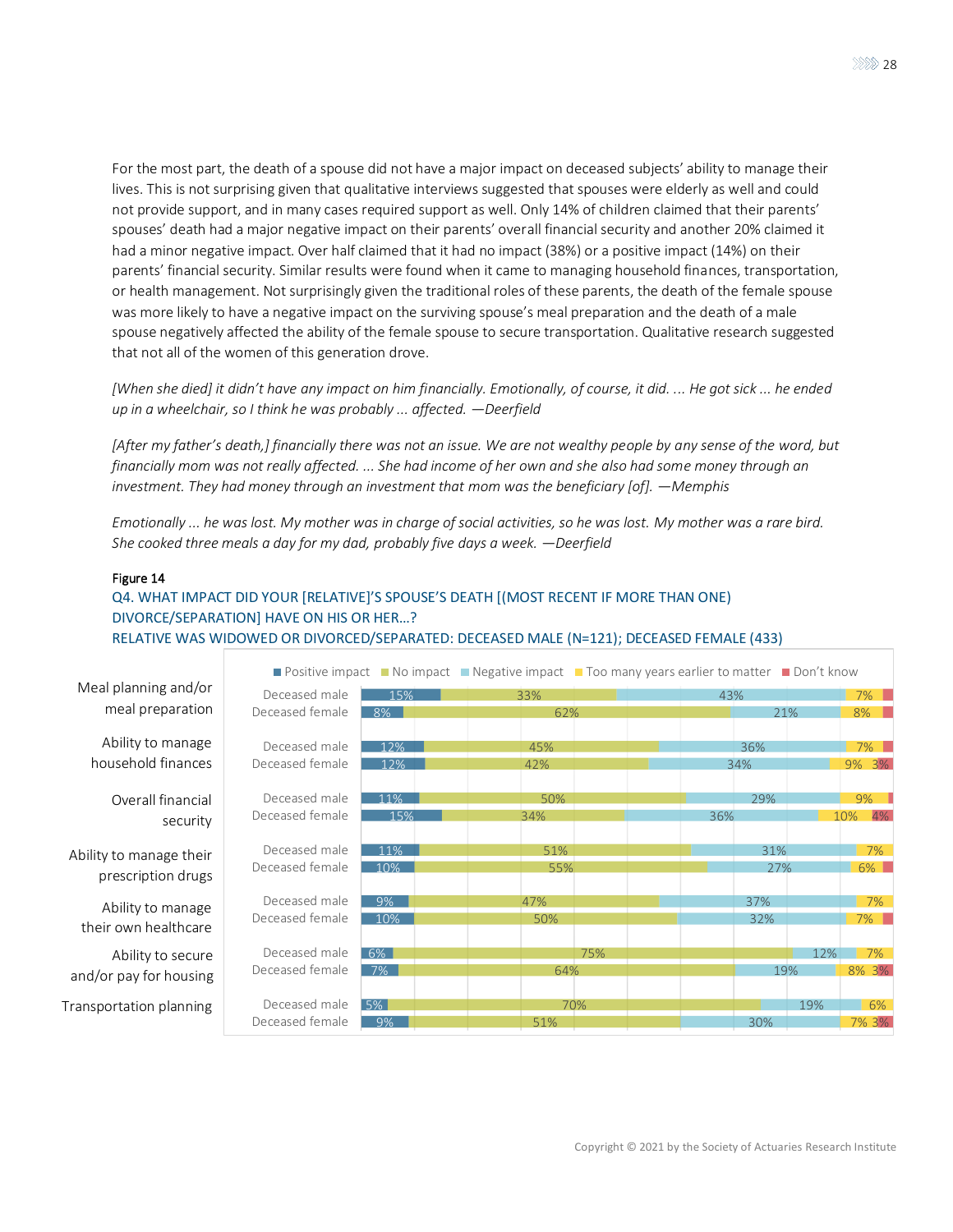## <span id="page-28-0"></span>**HOW FINANCES CHANGED DURING AGING**

Respondents were asked how their deceased parents' financial condition changed from the time they were 65 years old to one year before they died. About one-quarter (26%) felt that their parents' finances were much worse, but a majority felt that their finances were the same (38%) or, in some cases, better (15%). This *paralleled* what we heard in the qualitative research, that in many cases, the retired parent did not spend down a significant percent of their assets. It was more common for this to happen when the parent required long-term care. Fifty-three percent of respondents whose parents required long-term care claimed that their parent's situation had gotten worse, compared to 33% who did not require long-term care.

*She didn't have that many because the house was paid for, the car was paid for. She didn't have to pay utilities any longer. She paid her insurance. That was one of her bills she paid and her cell phone. She had a cell phone. — Memphis*

## Figure 15

Q8. COMPARING WHEN YOUR [RELATIVE] WAS 65 YEARS OLD UNTIL ONE YEAR BEFORE THEY PASSED AWAY, WOULD YOU SAY THAT THEIR FINANCIAL CONDITION ONE YEAR BEFORE THEY PASSED AWAY WAS…? TOTAL (N=602)



When asked about the impact of a variety of events on their parents' finances, as expected, needing nursing care or long-term care was the event that had the most impact, with half (49%) citing it as having a major impact on making their parents' finances worse. It was more common among female parents (70%) than male parents (49%) for longterm care to have at least a minor impact on finances. Four in ten (39%) children cited their parents needing assisted living or help at home as having a major impact, also more common among female parents. Over four in ten said that the death of their parent's spouse had a major negative impact on their parent's finances, although, far fewer in an earlier question felt it affected their parent's overall financial security. It was more common for the death of a spouse to have a major impact on female parents (48%) than male parents (30%).

*Maybe after three years [of being in assisted living, his personal financial resources ran out]. The independent care was very expensive so of course we put money in for that. —Deerfield*

*She probably had somewhere around \$150,000 maybe. Maybe \$200,000. So maybe it [the aides] was \$30,000 or \$40,000 a year. ... It worked. I remember us saying we just about drained her money. —Deerfield*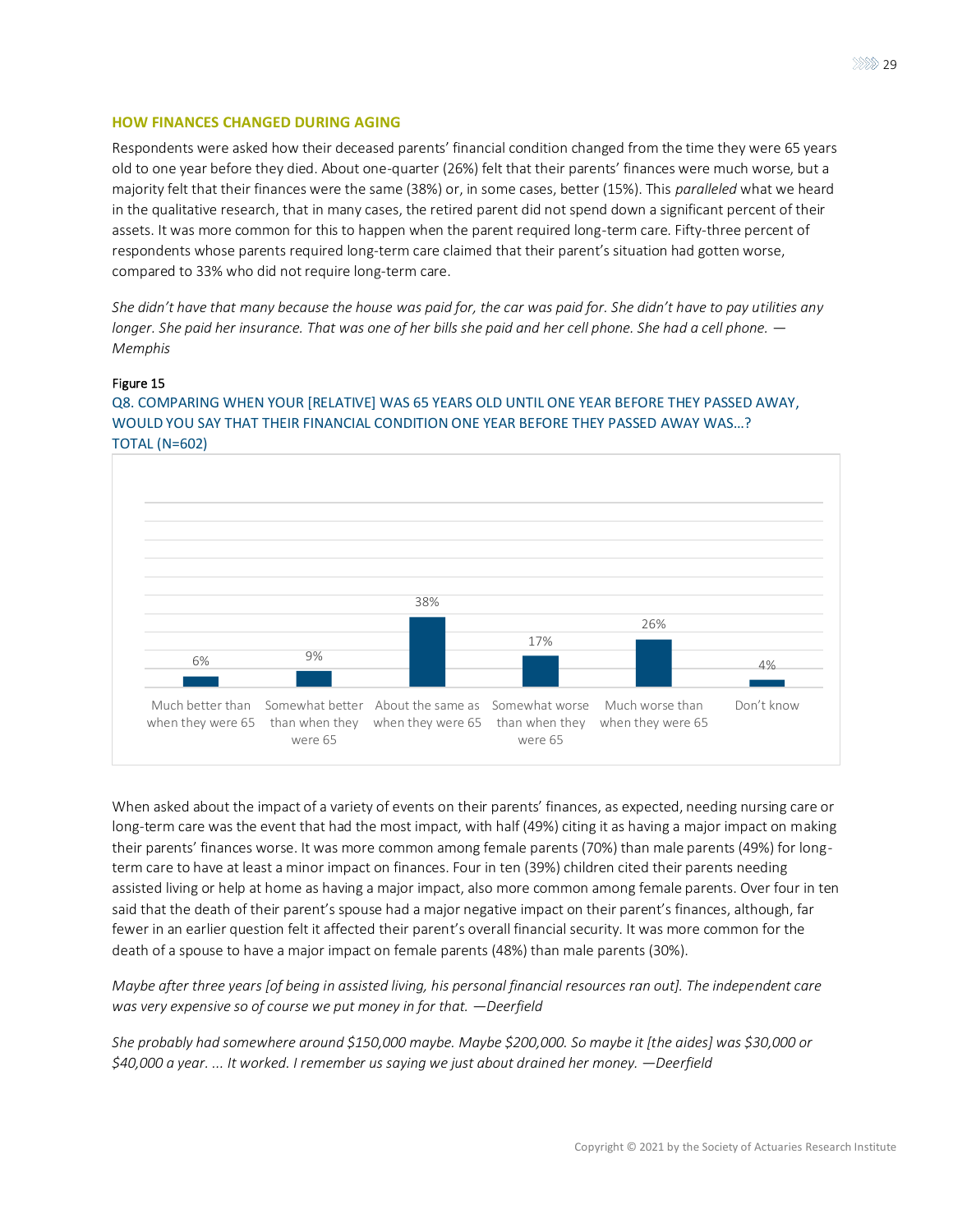However, what was also striking about the data was how few respondents claimed that other occurrences had a major impact on their parents' finances. Very few claimed that overspending on non-essentials (7%), had a major impact on their parents' financial situation, consistent with the qualitative research that suggests that older Americans spend very little in their later years driven by a decrease in activity. The qualitative research identified a few whose finances were affected by spending on children and grandchildren and that was the case here. Small percentages claimed that gifting to children and grandchildren (7%), supporting an adult child (6%), or supporting a grandchild (5%) had a major impact on their parents' finances.

One finding we have seen throughout the research program, including in the qualitative research, is that medical expenses do not have a major impact on a large majority of the elderly because of Medicare and Medigap coverage. In this study, that was the case as well, with only 21% claiming that these expenses had a major impact on their parents' finances. We suspect that this number may be a little inflated because some conflate long-term care with medical expenses.

Fraud had a major impact on 5% of the deceased parent sample, and a minor impact of another 7%.

One compelling finding is that parents who experienced fraud were more apt to have their financial condition worsened by various factors such as needing assisted living or long-term care, giving gifts to children, investment loss, debt, or children needing support. It is unclear whether fraud was involved in these issues or if those who were victims of fraud were more vulnerable to other issues.

## Figure 16

## Q9. HOW BIG AN IMPACT DID EACH OF THE FOLLOWING HAVE ON MAKING YOUR [RELATIVE]'S FINANCES WORSE AFTER RETIREMENT?



IF RELATIVE'S/ACQUAINTANCE'S FINANCIAL CONDITION WAS WORSE: TOTAL (N=259)

Participants were also asked about what events had a positive impact on their parents' finances. As expected, close to two-thirds cited their parents having access to government benefits such as Social Security, Medicare, and Medicaid (66%) as having at least a minor impact and over one-third (35%) cited the sale of property as having at least a minor impact. One-third (34%) also cited investment gains as having at least a minor positive impact on their parents' finances.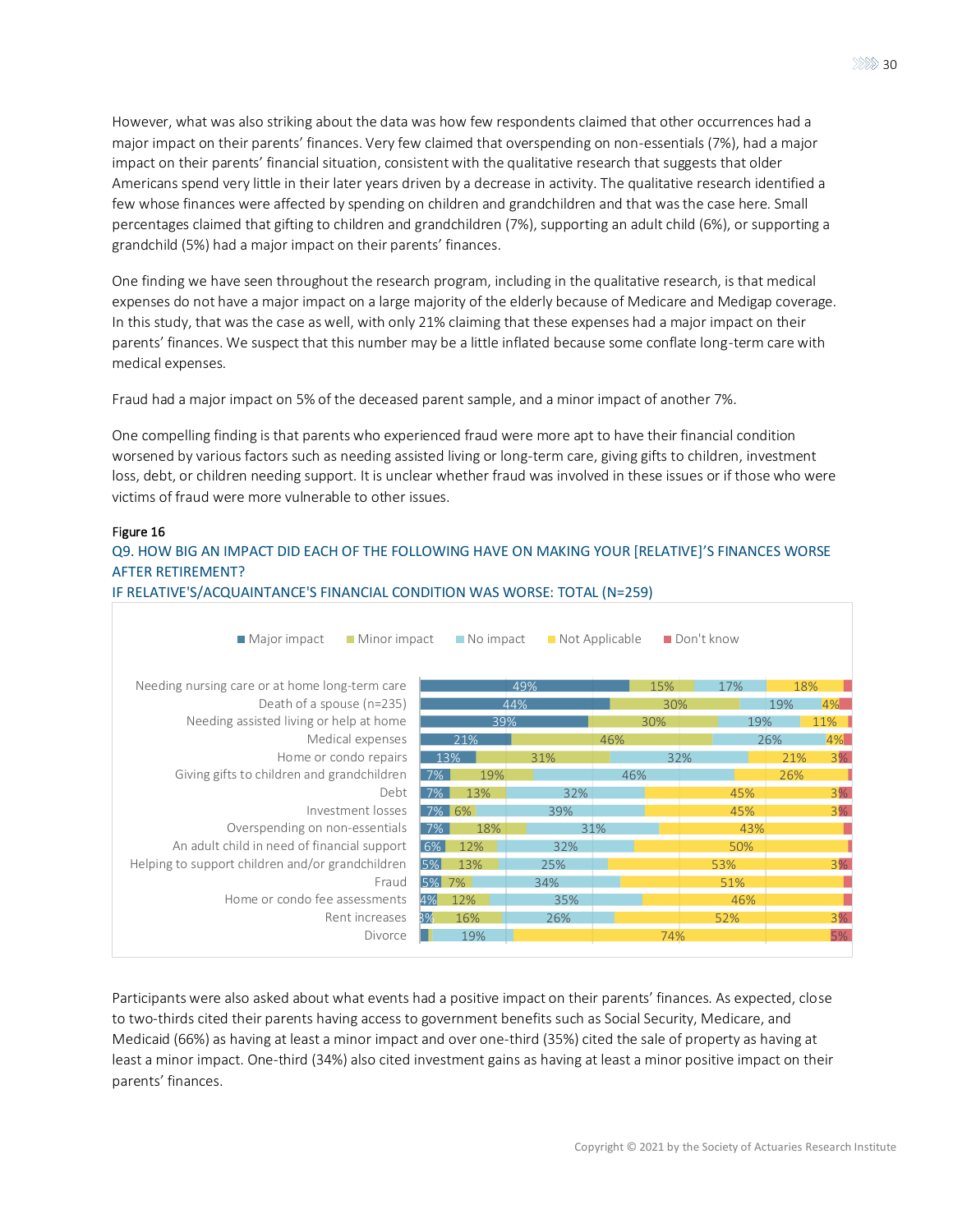*She had Social Security. She had a pension from the painters' union, which my father put her in years ago as a secretary and she was getting paid just like \$100 a month or something. Then she had her investment stuff and if there was more money needed, something would get sold and it would go into her checking account.* —*Deerfield* 

Throughout this research study, we have found that a key way the elderly managed their finances is by reducing their spending. In the qualitative portion of this study, children of deceased parents often described their parents' non- health or care-related expenses as minimalistic. In this research, well over half (54%) confirmed that spending less on non-essentials had at least a minor positive impact on their parents' finances.

*Frugal. She was born in 1930. ... Until they retired in town, they basically lived from year to year and when they retired to town, they started getting rental money from the farm and then they got their retirement pensions, and then they had more money. —Edmonton*

While the death of a spouse had some negative impact on the finances of most parents, this event was cited by respondents to have at least minor positive effects on over four in ten parents, in that they no longer had a spouse to support (42%) and no longer had the spouse's medical needs to support (44%).

## Figure 17

Q10. HOW BIG AN IMPACT DID EACH OF THE FOLLOWING HAVE ON MAKING YOUR [RELATIVE] FINANCES BETTER AFTER RETIREMENT?

## IF RELATIVE'S FINANCIAL CONDITION WAS BETTER: TOTAL (N=90)

| Minor impact<br>■ Major impact                      |              | $\blacksquare$ No impact $\blacksquare$ Not Applicable |     | Don't know |           |
|-----------------------------------------------------|--------------|--------------------------------------------------------|-----|------------|-----------|
| Access to government-provided benefits like Social  | 31%          |                                                        | 34% | 27%        | 4%        |
| Less spending on non-essentials                     | 18%          | 37%                                                    |     | 31%        | 10% 4%    |
| No longer having a spouse to support ( $n=78$ )     | 18%          | 24%                                                    | 33% |            | 3%<br>22% |
| No longer having to take care of a spouse's medical | 17%          | 27%                                                    | 24% |            | 3%<br>29% |
| Sale of property                                    | 16%          | 19%                                                    | 19% | 44%        |           |
| Investment gains                                    | 12%          | 21%                                                    | 19% | 46%        |           |
| Inheritance or life insurance payout                | 11%<br>11%   | 20%                                                    |     | 52%        | 6%        |
| Him or her moving in with family or friends         | 7%<br>9%     | 12%                                                    |     | 70%        |           |
| Relative moving in with your [RELATIVE]             | $6\%$<br>10% | 12%                                                    |     | 69%        | 3%        |
| Home equity or reverse mortgage use                 | 3%<br>19%    |                                                        |     | 73%        |           |

#### <span id="page-30-0"></span>**FINANCIAL MANAGEMENT SUPPORT PROVIDED BY CHILDREN**

During the qualitative research, we found that it was common for children to eventually take over their parents' finances later in life and quantitative data supports these observations. A majority of respondents reported that at some point they took over all of their parents' finances (58%), provided support for paying bills (63%), and helped balance their parents' checkbook (57%). Fewer reported communicating with a bank manager (48%) or budgeting (38%). Far fewer got involved in investment management (30%) for their parents' assets. This is not surprising given that qualitative research suggested that parents sometimes did not have enough money to manage, or they were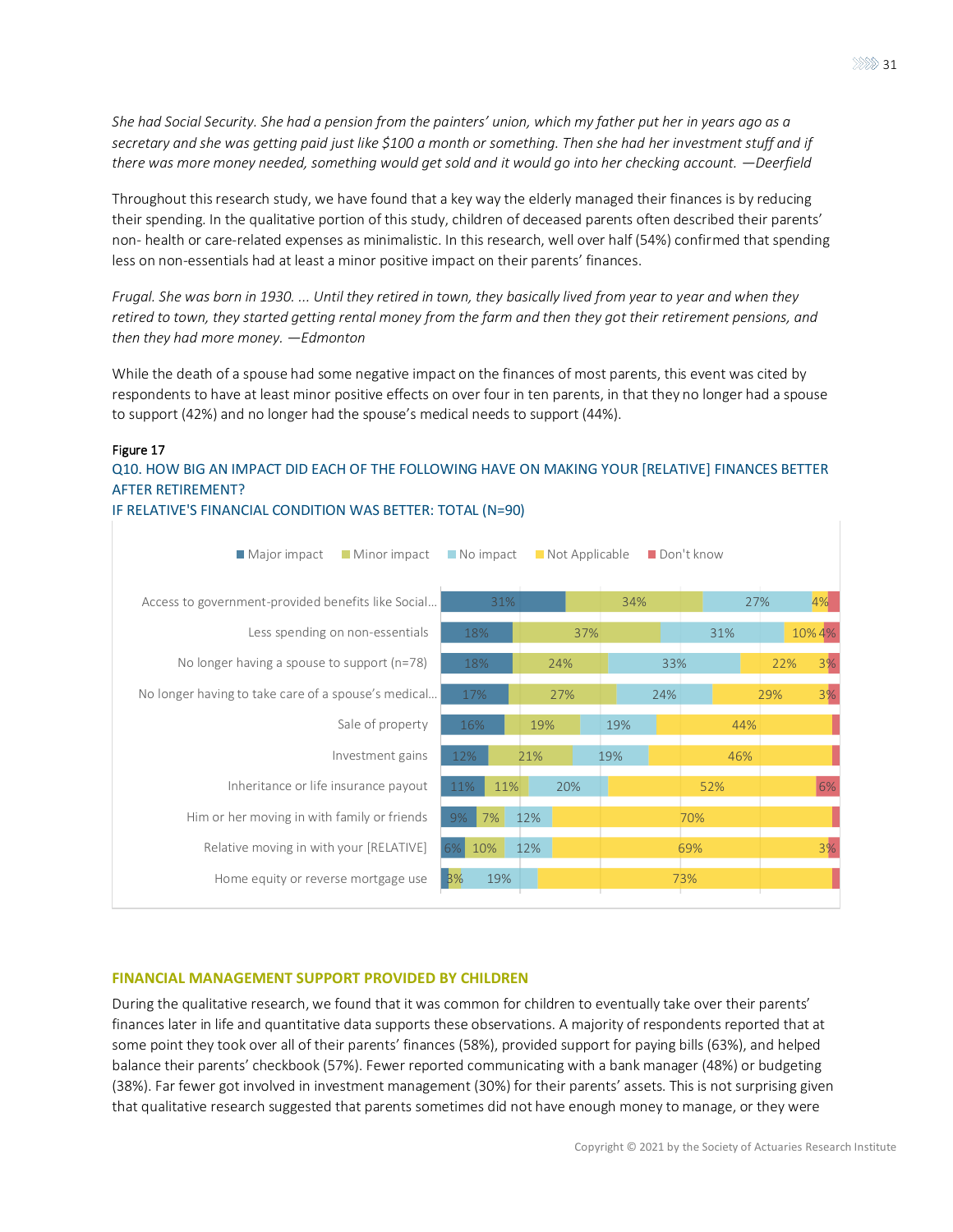using an advisor. For each of these various tasks, more than six in ten reported managing the task for five or more years.

*She had just gotten the girl [an aide]. I think she was still writing some checks when she first got into the hospital bed. ... Yeah, so for the first year and then she didn't write anymore. —Deerfield*

*For many of those years I would do it at her kitchen table because she wanted to be there and know how things were going and then I got a little bit wiser and I would collect them and bring them back home.*  $-\text{Desfield}$ 

As might be expected, parents experiencing cognitive decline were much more apt to be supported by their children than parents who did not experience cognitive decline, with tasks such as finances in general (68% with cognitive decline vs. 34% without), bill paying (72% with cognitive decline vs. 44% without), balancing a checkbook (66% with cognitive decline vs. 37% without), budgeting (45% with cognitive decline vs. 21% without), and investment management (34% with cognitive decline vs. 19% without).

## Figure 18

## Q11. DID YOUR [RELATIVE] EVER NEED SUPPORT FOR THE FOLLOWING IN THE YEARS AFTER THEIR RETIREMENT? TOTAL (N=602)

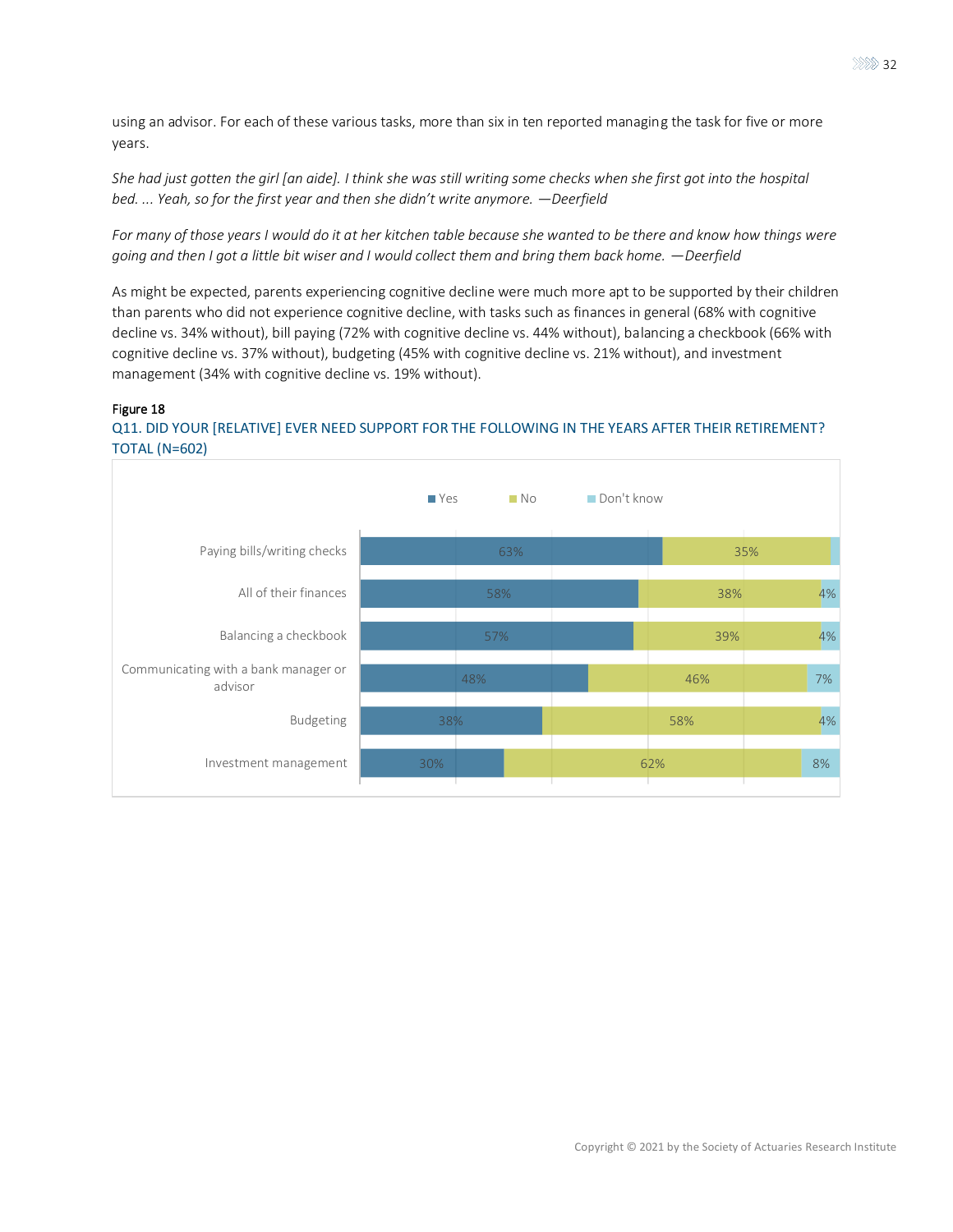

## Q12. FOR ABOUT HOW MANY YEARS WAS THIS SUPPORT PROVIDED? BASED ON THOSE WHOSE RELATIVE NEEDED THE SUPPORT IN RETIREMENT

Respondents were asked what events played a role in their need to take over their parents' finances. By far the most often cited source was cognitive decline (62%). Given the broad definition of cognitive decline, this category covered more than dementia. In our qualitative interviews, we saw instances of children taking over finances for parents who were declining cognitively but did not necessarily have dementia. Relating to this issue over one-third (36%) took over finances because of obvious mistakes parents were making. In our qualitative research, these mistakes were taken as a signal of cognitive decline affecting the ability to manage their finances. Parents having difficulty with technology (44%) and being unable to go the bank (38%) were also reasons that a significant number of children took over their parents' finances.

*I would watch the checking account. Toward the end, she became, not even toward the end, for a few years she didn't realize the value of money and she kept saying to pay the caretaker from my check, let's go buy groceries. She had no concept of how much money was coming in and what was going out. —Deerfield*

Parents who were victims of fraud (59%) were cited by respondents to be far more apt to make mistakes with finances than those who were not (31%).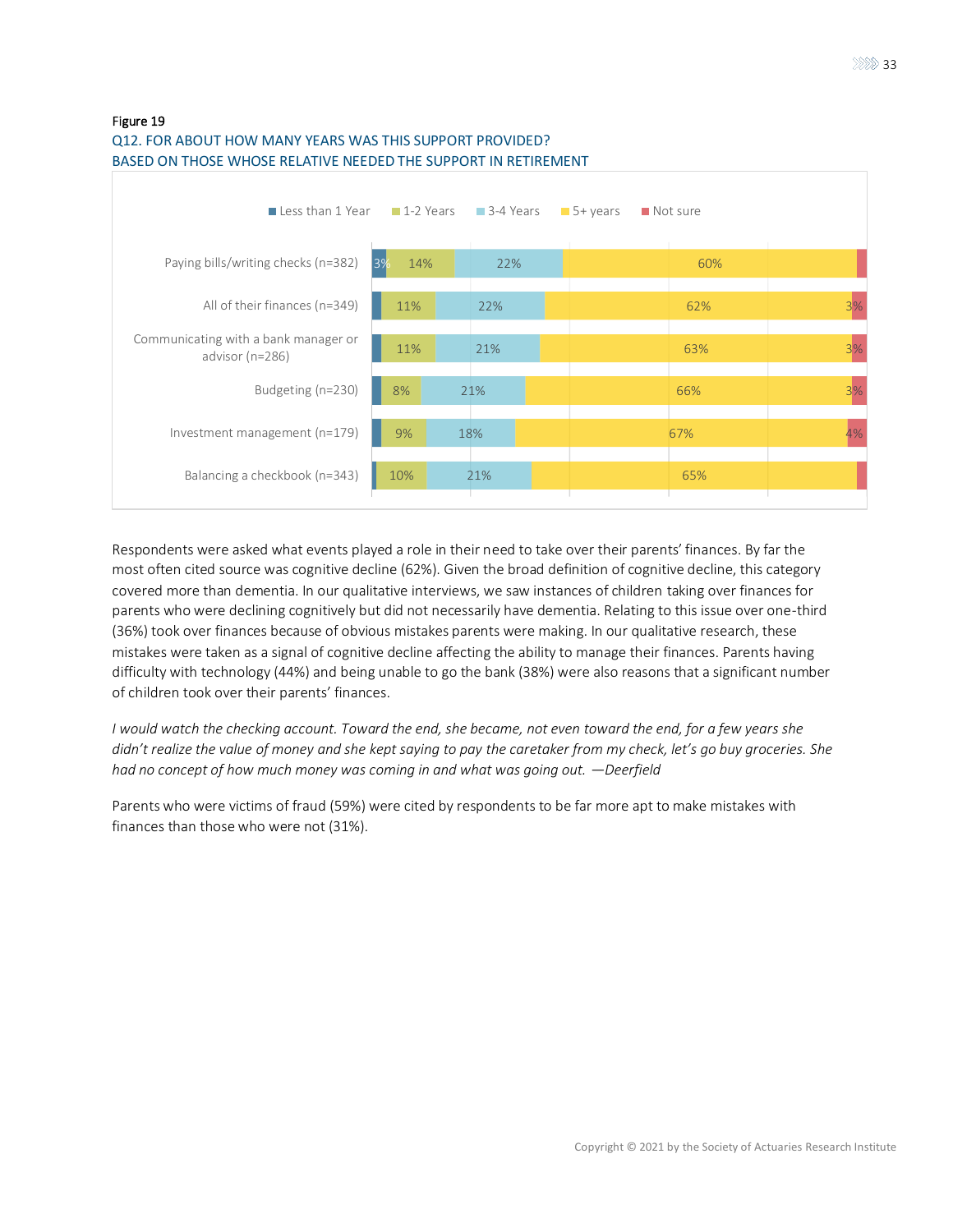## Q13. WHICH OF THE FOLLOWING EVENTS PLAYED A ROLE IN YOUR [RELATIVE] NEEDING SUPPORT WITH FINANCIAL MANAGEMENT? PLEASE SELECT ALL THAT APPLY. RELATIVE NEEDED SOME SUPPORT: TOTAL (N=445)



## <span id="page-33-0"></span>**HOUSING DURING RETIREMENT**

Close to half of the sample (46%) reported that their parent moved after retirement with one in five reporting that their parent moved more than once. The most common reasons parents had for moving related to wanting a more convenient residence, as close to half (48%) moved to a place that was more accommodating or to a residence that was easier to manage (40%). Children with assets over \$50,000 (54%) were more apt to have parents move to a more accommodating place than those with assets under \$50,000 (38%). Over another third of parents (36%) moved to downsize. Close to four in ten (38%) moved to be close to family.

*My mother-in-law left the house and went into an apartment. She died in 2008. She was probably in the apartment 20 years. Like '88. She couldn't maintain the house for a single day, and at that time she would have been in her 70s. —Deerfield*

*Very close to the area that she lived there was a new senior's building come up, a big building. So we convinced her, although she didn't want to leave this house, it was too big for her with a big yard, and she couldn't manage it anymore. —Edmonton*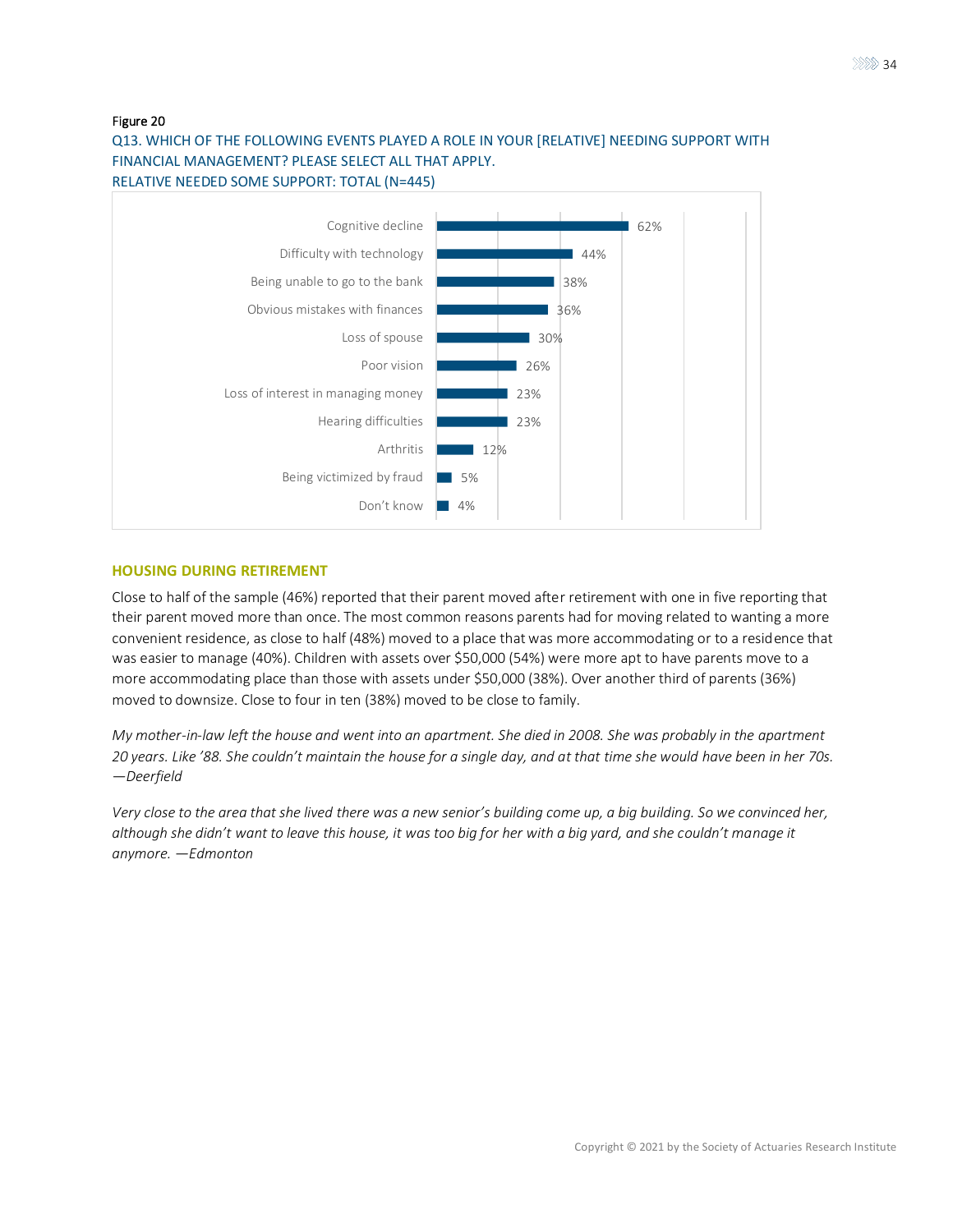Q14.SINCE THE TIME OF YOUR [RELATIVE]'S RETIREMENT, [AND BEFORE NEEDING CARE], DID THEY MOVE TO A DIFFERENT RESIDENCE? TOTAL (N=602)



## Figure 22

Q15. WHY DID YOUR [RELATIVE] MOVE IN RETIREMENT? [PLEASE CONSIDER THE MOST RECENT TIME THAT YOUR [RELATIVE] MOVED. PLEASE SELECT ALL THAT APPLY.



Two-thirds (66%) of children reported that their parents resided alone. Of remaining parents, over one in five (22%) resided with their children. Far fewer resided with a paid caregiver (7%).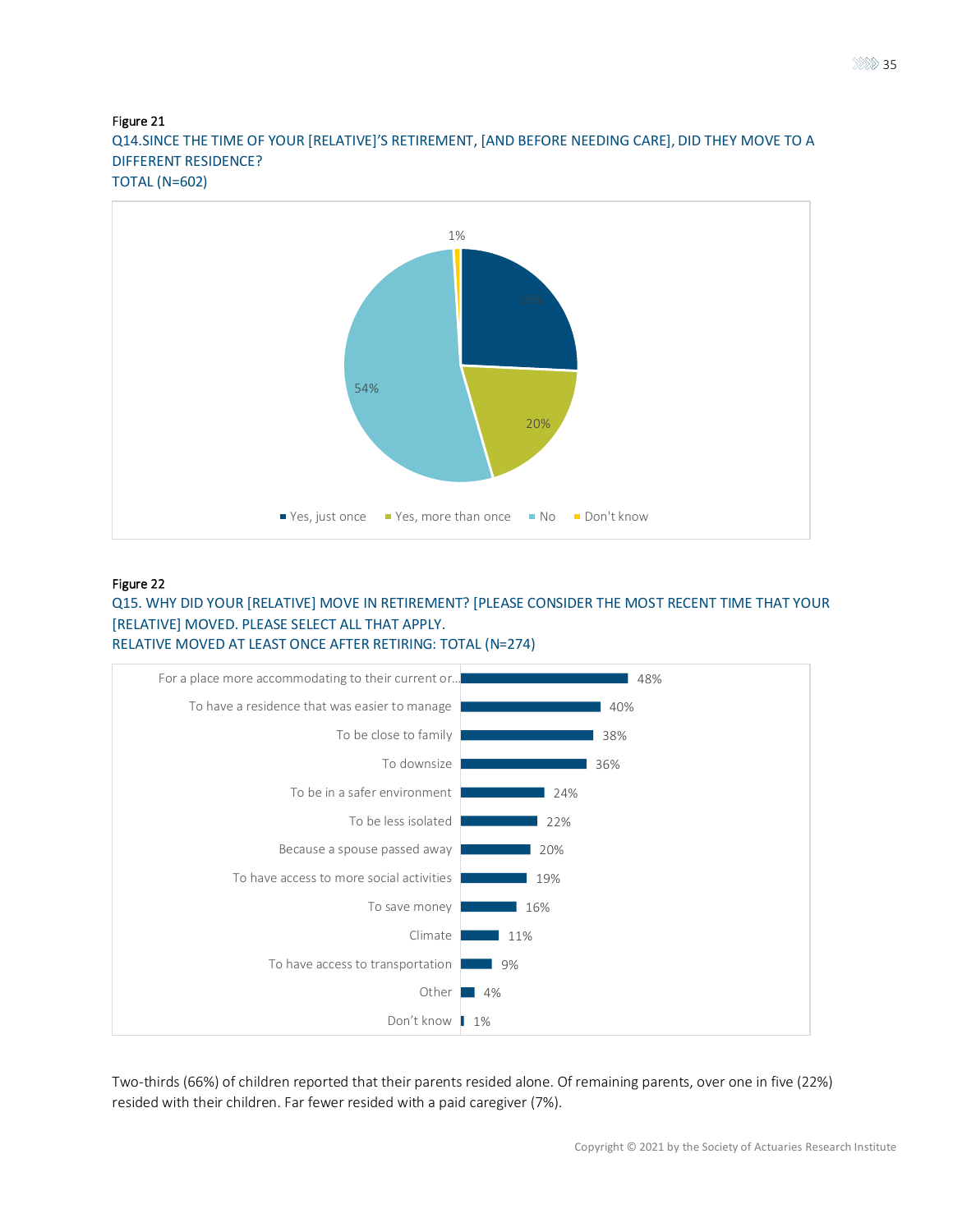## <span id="page-35-0"></span>**TASKS PERFORMED BY FAMILY**

Respondents were asked the length of time that they or some other relative was involved in performing various tasks for their parents including providing financial and emotional support, assisting in daily activities, and acting as general and health care Power of Attorney.

One key finding was that close to two-thirds of families aided in the activities of daily living at some point with one in five doing so for over five years. However, this question was asked in a general sense and the support may have been provided in concert with hired aides. Also, it was not clear from the question the extent to which the support was required. Qualitative research suggested that the range of support provided varies a great deal from a small amount to full-fledged nursing care.

The most common role that children played was to provide emotional support for their parents with six in ten doing so for five years or more. Close to half of respondents helped their parents travel to locations for a period of over five years, including offering transportation in general (50%), taking their parents to doctors' appointments (48%), and assisting with shopping (45%). Eighty-five percent reported that someone provided assistance with finances and two-thirds (67%) were involved with asset management at some point, although earlier data suggests that, for many, this did not involve investment management. Non-family members were less apt than others to provide various types of support for more than 5 years.

Well over eight in ten reported that they or another family member acted as Power of Attorney (81%) or Heath Care Power of Attorney (84%). Caretakes who were not children of the deceased were less likely to have these powers. Parents with cognitive decline were more apt to get this care.

*I always ran everything by their [general practitioner] … and he was the one who said this needs to be done. You need to try this because my dad, his bones were getting more brittle from the prednisone. The rheumatologist was probably the only second opinion we had. —Deerfield*

## Figure 23

Q17. FOR WHAT LENGTH OF TIME WERE YOU OR SOMEONE ELSE INVOLVED IN DOING EACH OF THE FOLLOWING IN THE CARE OF YOUR [RELATIVE]? TOTAL (N=602)

| ■ Never done<br>Done for less than a year                         | Done for 1 to 5 years |     |     |     | Done for $>$ 5 years | Don't know |     |
|-------------------------------------------------------------------|-----------------------|-----|-----|-----|----------------------|------------|-----|
| Assisting in activities of daily living such as bathing, dressing |                       | 31% |     | 18% | 27%                  |            | 21% |
| Asset management                                                  | 26%                   |     | 7%  | 26% |                      | 34%        | 7%  |
| Being power of attorney Acting as Power of Attorney               | 15%                   | 8%  | 30% |     |                      | 42%        | 4%  |
| Laundry, housekeeping or meal preparation                         | 15%                   | 13% |     | 38% |                      |            | 33% |
| Daily finances (budgeting, banking, or paying bills               | 13%                   | 12% |     | 37% |                      |            | 36% |
| Acting as Health Care Power of Attorney or Health Care Proxy      | 13%                   | 9%  | 32% |     |                      | 42%        | 3%  |
| Assisting with shopping                                           | 6% 8%                 |     | 39% |     |                      | 45%        |     |
| Providing transportation                                          | 6% 8%                 |     | 36% |     |                      | 50%        | 1%  |
| Going to medical appointments/ Talking with doctors               | 4% 7%                 |     | 40% |     |                      | 48%        |     |
| Providing emotional support                                       | 5%                    | 28% |     |     |                      | 62%        |     |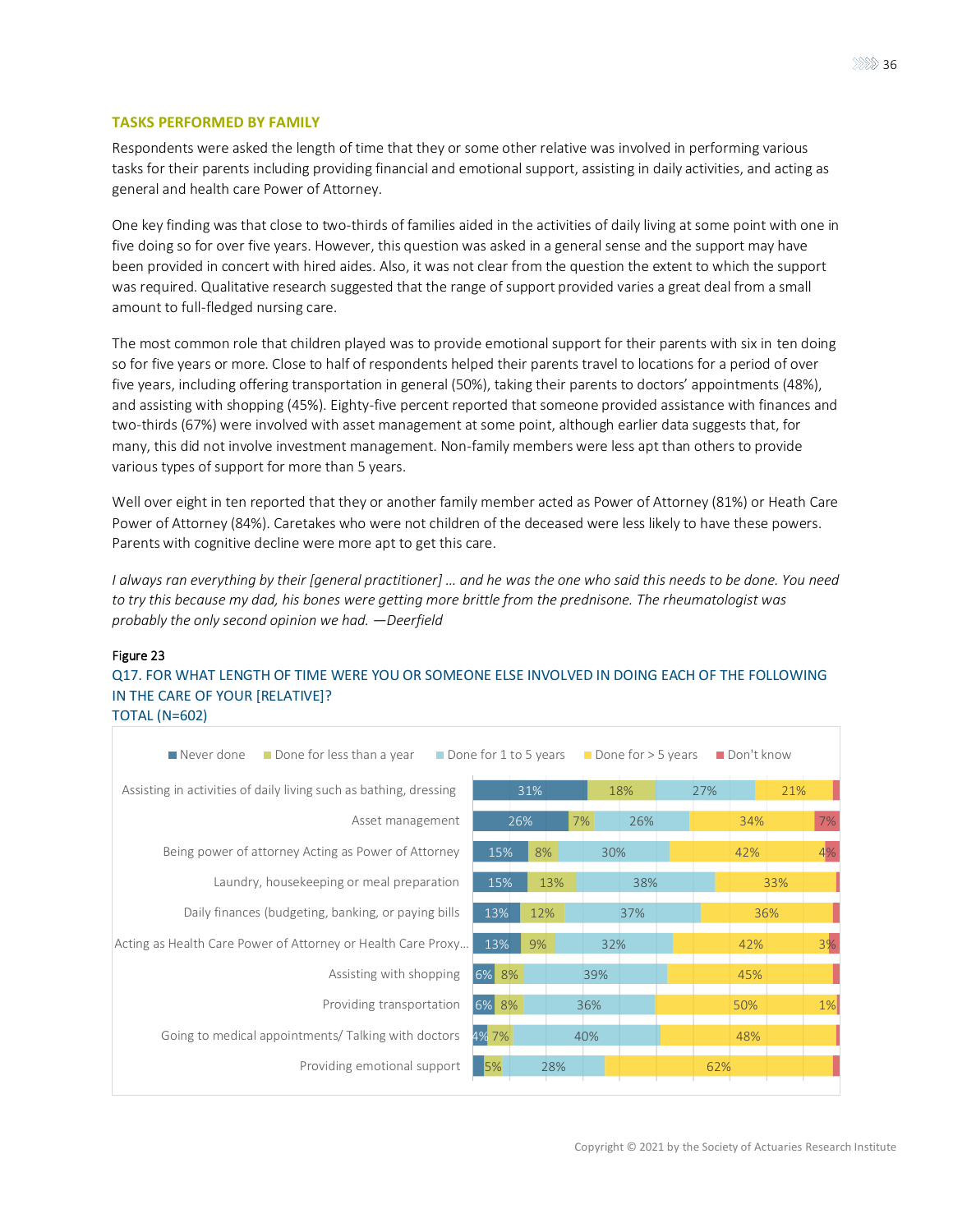It was not uncommon for nonpaid non-relatives to play an important role in caring for the parent. Close to one in five (19%) reported that non-relatives played a major or critical role and close to an additional third (31%) reported that they played a minor role.

*They would clean the apartment. They would fix him a meal. ... They would give him a bath, change the bed, sweep the floor. The aides would help out for two hours a day. —Memphis*

#### Figure 24

Q18. HOW BIG A ROLE DID NON-RELATIVES PLAY IN CARING FOR YOUR [RELATIVE]? PLEASE CONSIDER FRIENDS AND NEIGHBORS RATHER THAN THOSE PAID TO PROVIDE CARE. RELATIVE IS A FAMILY MEMBER: TOTAL (N=583)



Respondents were asked which relatives were responsible for various tasks. The respondent themselves performed each of the various tasks a majority of the time, including making decisions about nursing homes or assisted living (80%), providing company (79%), performing tasks and chores (79%), managing money (71%), being named on a medical directive (68%), and having Power of Attorney (67%). Some of these outcomes may have been a function of who qualified based on screening questions.

The most common other relatives to provide these services were respondents' spouses, brothers, and sisters, each providing roughly the same level of participation as each other. However, when combining brothers and sisters, siblings were about twice as likely to provide support compared to spouses.

Roughly one quarter of each kept the parent company and performed tasks and chores for the parent. When the respondent was not a child of the deceased parent, they were far more likely to report that nieces and nephews also kept the parent company.

Spouses were slightly more likely (30%) than brothers (26%) or sisters (22%) to make decisions regarding nursing home or assisted living when those situations arose. It was less common for the respondents' spouses (13%), brothers (18%), or sisters (14%) to be involved in money management, and roughly one in seven to one in six of each had Power of Attorney or were named on a medical directive. This data is somewhat hard to compare since we do not know how many had brothers and sisters.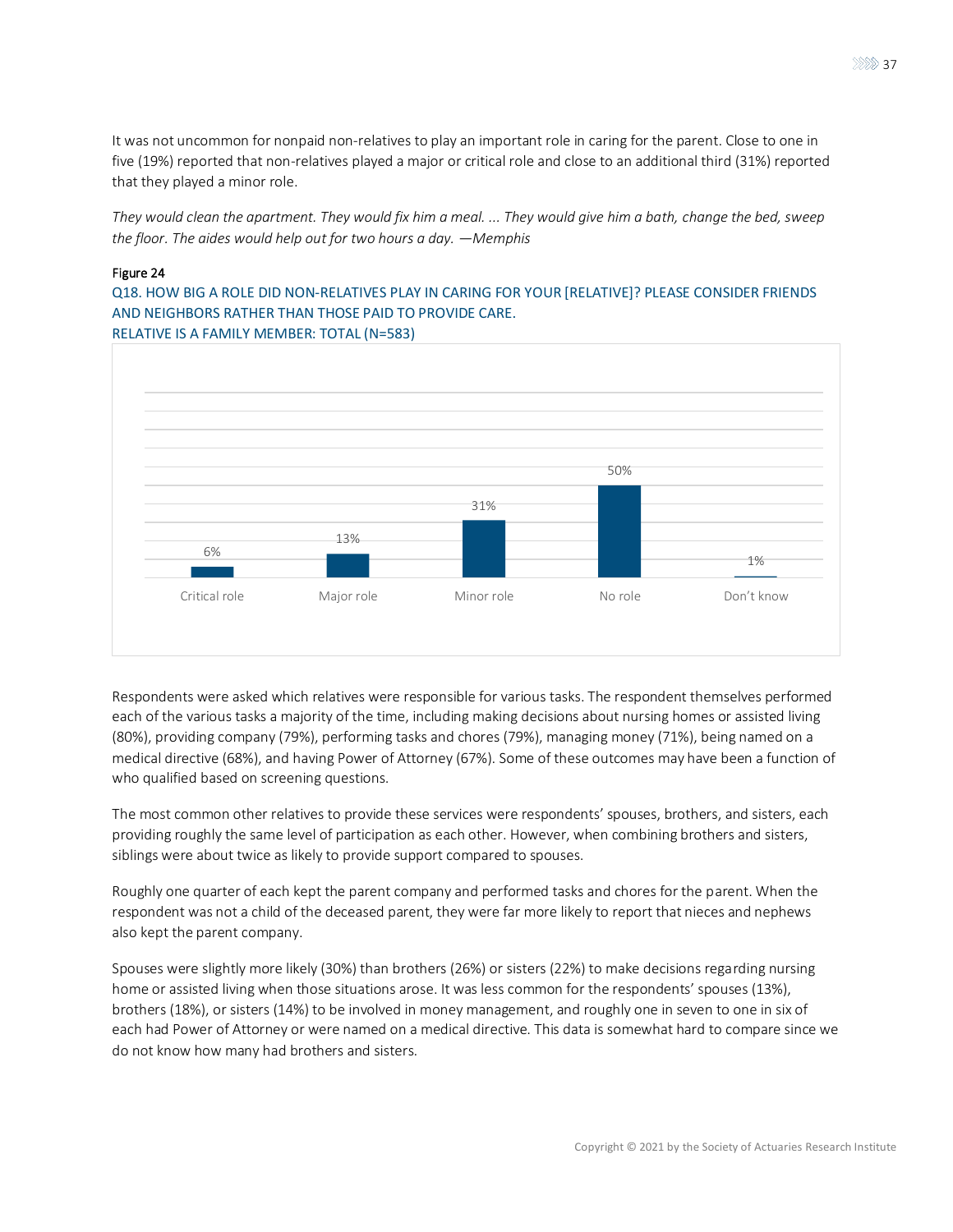## Q19. WHO WAS SIGNIFICANTLY RESPONSIBLE FOR YOUR [RELATIVE] IN THE FOLLOWING AREAS? RELATIVE IS A FAMILY MEMBER

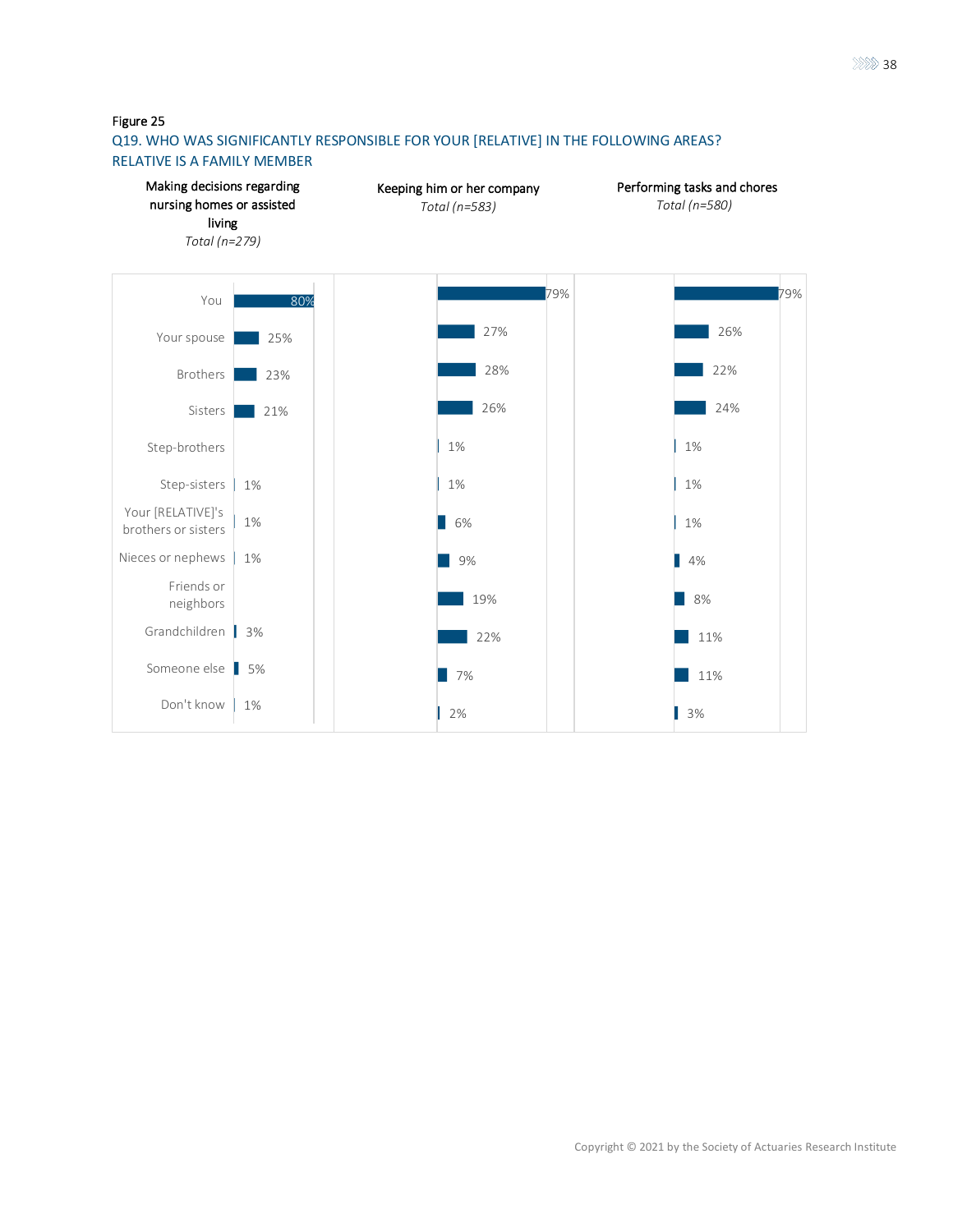Figure 25 (cont.)

## Q19. WHO WAS SIGNIFICANTLY RESPONSIBLE FOR YOUR [RELATIVE] IN THE FOLLOWING AREAS? (CONT.) RELATIVE IS A FAMILY MEMBER



### **FAMILY DYNAMICS**

In the qualitative research, it was more common for families to get along at least fairly well and to understand the roles that each would play based on skills and availability. However, there were some instances of tension between relatives, due to feeling that some were not doing their share. This study reflected those results. When asked to grade themselves and their families on various criteria related to the care they provided to the parent, between one-third and two-thirds gave themselves an "A" and over half to close to nine in ten gave themselves an "A" or a "B".

*We kind of consulted. I didn't try to say, "I think you ought to do this," or ... I didn't make the financial decision. We would sit down and talk about what the options were and then the family would make a decision. —Memphis*

*My sister was in charge of that [medical directives, power of attorney] because she worked at the hospital. She's not a doctor but she worked with all the doctors and everything and so she just, they just asked, they gave it to her. — Deerfield*

*My other brother, the one down from me, he lived close to her and he was there a lot. He would fix things that went haywire. Leaky faucets, the toilet or things like that. The building is 50 something years old. —Deerfield*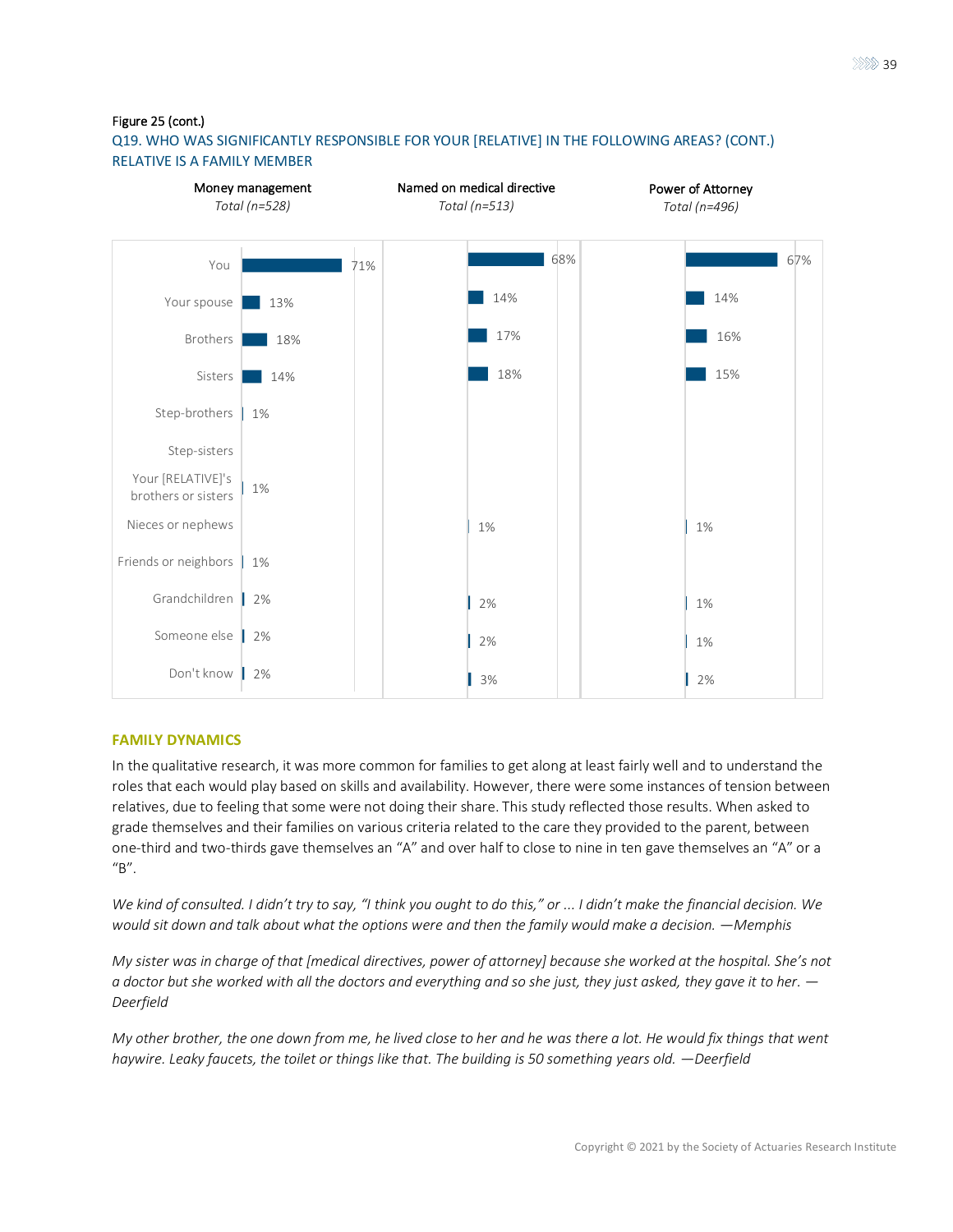Respondents gave their family dynamics the highest grades on agreeing upon medical decisions, with well over eight in ten giving the family dynamic either an "A" (62%) or a "B" (22%) and working out finances (58% "A" and 24% "B"). The respondents graded themselves and their family somewhat lower but still relatively high on each doing what they were best at (50% "A" and 31% "B"), planning together (45% "A" and 34% "B"), communicating well with each other (48% "A" and 26% "B"), and agreeing on the roles that each would play (48% "A" and 24% "B").

*My sister came up with the plan and said, "This is it." She said, "It doesn't matter how much money is left, he has to get into a place." So she, I have to say, had the foresight and said we're going to put him on a list. —Deerfield*

*We had just a family meeting to let them know that mom is declining. [This was] two years [ago]. She wasn't mobilizing like she normally did, moving around the house, cooking and doing all that. —Memphis*

*When she was first diagnosed with lung cancer, she was still pretty healthy and then she had a couple of surgeries and she deteriorated, so once her diagnosis was lung cancer, we sat down and decided who was going to do what. — Deerfield*

While giving themselves fairly high grades on designating and planning for roles, grades were somewhat lower on the roles actually played. Only slightly more than half graded their family with an "A" (33%) or "B" (24%) on feeling that everyone was pulling their weight and close to one quarter (22%) graded the family with a "D" or "F" on this dimension, far more than for any other dimension.

*The girls were more [involved in taking her shopping] than the brothers ... a lot more. Probably 70/30. ... Probably [there was tension]. When somebody was dead tired on their feet and they couldn't get the brother to go do something, probably. —Memphis*

Those whose parents were not victims of fraud were far more apt to give themselves an "A" on planning together (48%) and communicating with each other (52%) than those whose parents were victims of fraud (27% and 29%, respectively). They were also more apt to give themselves an "A" on working out finances (63% vs. 38%). When the elderly were non-biological parents, stepparents, or non-parents of the respondents, the respondents were more apt to give themselves high grades on planning together.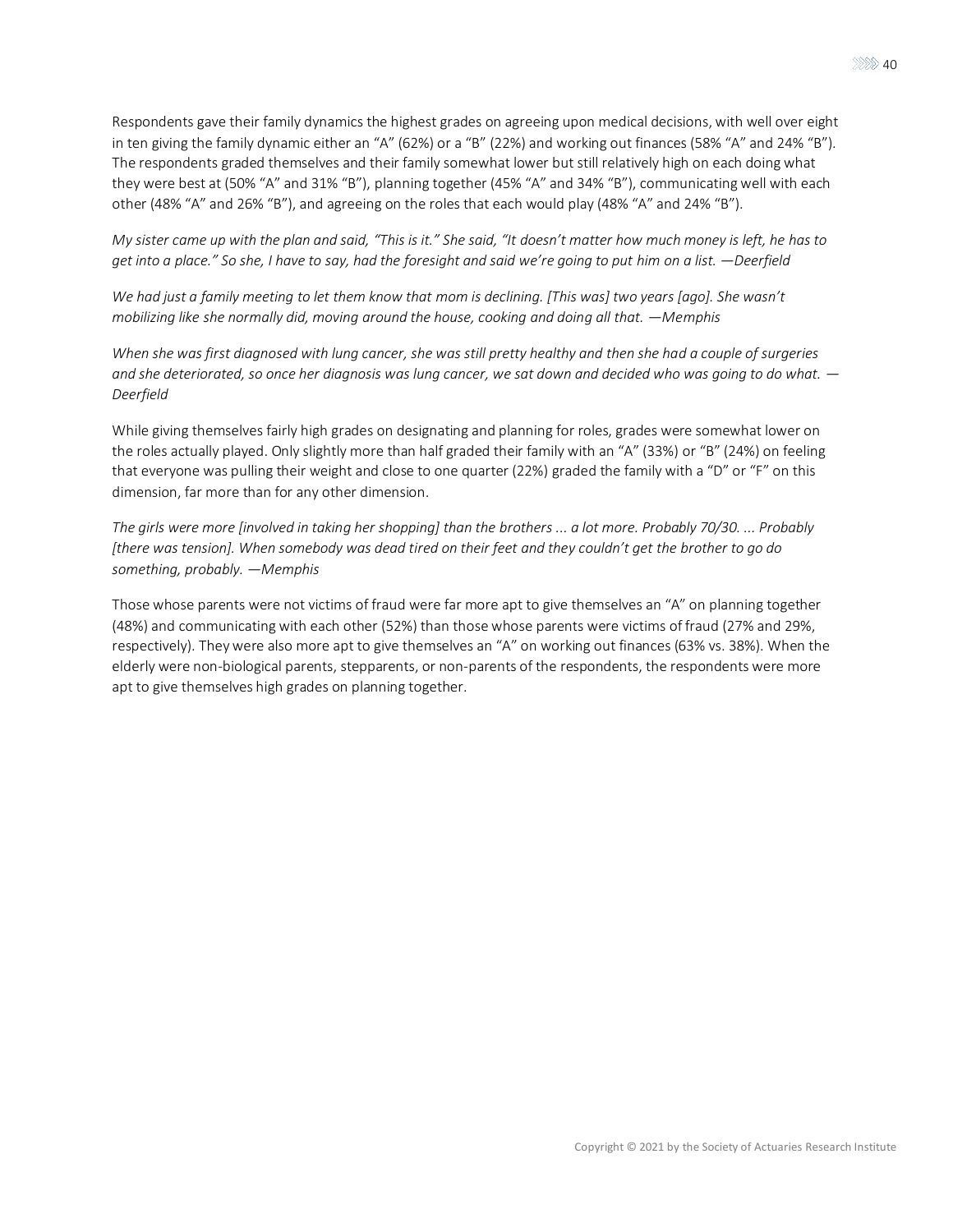Q20. USING AN A-F SCALE LIKE YOU WOULD IN SCHOOL, WHAT GRADE WOULD YOU GIVE YOURSELF AND YOUR FAMILY WHEN IT CAME TO THE FOLLOWING ASPECTS OF YOUR RELATIONSHIPS WHEN CARING FOR YOUR [RELATIVE]?

RESPONDENT AND ONE OTHER PERSON IS RESPONSIBLE FOR PROVIDING CARE AND RELATIVE IS A FAMILY MEMBER: EXPERIENCED FRAUD (N=55); NO FRAUD ABUSE (376)

|                                |                          | $\blacksquare$ Top 2 (A/B)<br>$\Box$ C | Bottom 2 $(D/F)$ |     | Not applicable |       |     |          |
|--------------------------------|--------------------------|----------------------------------------|------------------|-----|----------------|-------|-----|----------|
| Working out finances           | <b>Experienced fraud</b> |                                        | 75%              |     |                | 7%    | 9%  | 9%       |
|                                | No fraud abuse           |                                        | 84%              |     |                |       |     | 7% 5% 5% |
|                                |                          |                                        |                  |     |                |       |     |          |
| Agreement on medical decisions | Experienced fraud        |                                        | 73%              |     |                | 13%   | 5%  | 9%       |
|                                | No fraud abuse           |                                        | 86%              |     |                |       |     | 6% 5%8%  |
|                                |                          |                                        |                  |     |                |       |     |          |
| Each doing what they were      | Experienced fraud        |                                        | 73%              |     |                | 7%    | 13% | 7%       |
| best at                        | No fraud abuse           |                                        | 84%              |     |                |       | 7%  | 6%3%     |
|                                |                          |                                        |                  |     |                |       |     |          |
| Coordination of tasks          | <b>Experienced fraud</b> |                                        | 67%              |     |                | 13%   | 11% | 9%       |
|                                | No fraud abuse           |                                        | 76%              |     |                |       | 12% | 9%       |
| Communicating well with one    | Experienced fraud        |                                        | 67%              |     | 11%            |       | 18% | 4%       |
|                                | No fraud abuse           |                                        | 77%              |     |                |       | 11% | 11%      |
| another                        |                          |                                        |                  |     |                |       |     |          |
|                                | <b>Experienced fraud</b> |                                        | 64%              |     | 15%            |       | 16% | 5%       |
| Planning together              | No fraud abuse           |                                        | 82%              |     |                |       | 9%  | 7%3%     |
|                                |                          |                                        |                  |     |                |       |     |          |
|                                | <b>Experienced fraud</b> |                                        | 60%              |     | $ 4\% $        | 18%   |     | 18%      |
| Agreeing on inheritances       | No fraud abuse           |                                        | 70%              |     |                | 6% 6% |     | 18%      |
|                                |                          |                                        |                  |     |                |       |     |          |
| Agreement on the roles         | <b>Experienced fraud</b> | 56%                                    |                  |     | 25%            |       | 9%  | 9%       |
| each would play                | No fraud abuse           |                                        | 76%              |     |                |       | 12% | 8% 5%    |
|                                |                          |                                        |                  |     |                |       |     |          |
| Tolerance for those that had   | Experienced fraud        | 49%                                    |                  | 20% |                | 18%   |     | 13%      |
| barriers to offering support   | No fraud abuse           |                                        | 65%              |     |                | 18%   |     | 10% 7%   |
|                                |                          |                                        |                  |     |                |       |     |          |
| Feeling that everyone was      | Experienced fraud        | 42%                                    |                  | 24% |                | 27%   |     | 7%       |
| pulling their weight           | No fraud abuse           |                                        | 59%              |     | 17%            |       | 20% | 3%       |

A large majority (89%) of respondents reported that the financial planning done for their parents was very (52%) or somewhat effective (27%), and an even larger majority reported that the physical care provided was very (58%) or somewhat effective (33%). Those whose parents were not victims of fraud (56%) were more likely to say that financial planning was very effective than those who were not (36%). Children with over \$200,000 in assets (61%) were more apt to say that financial planning was very effective than those who had under \$200,000 in assets (48%).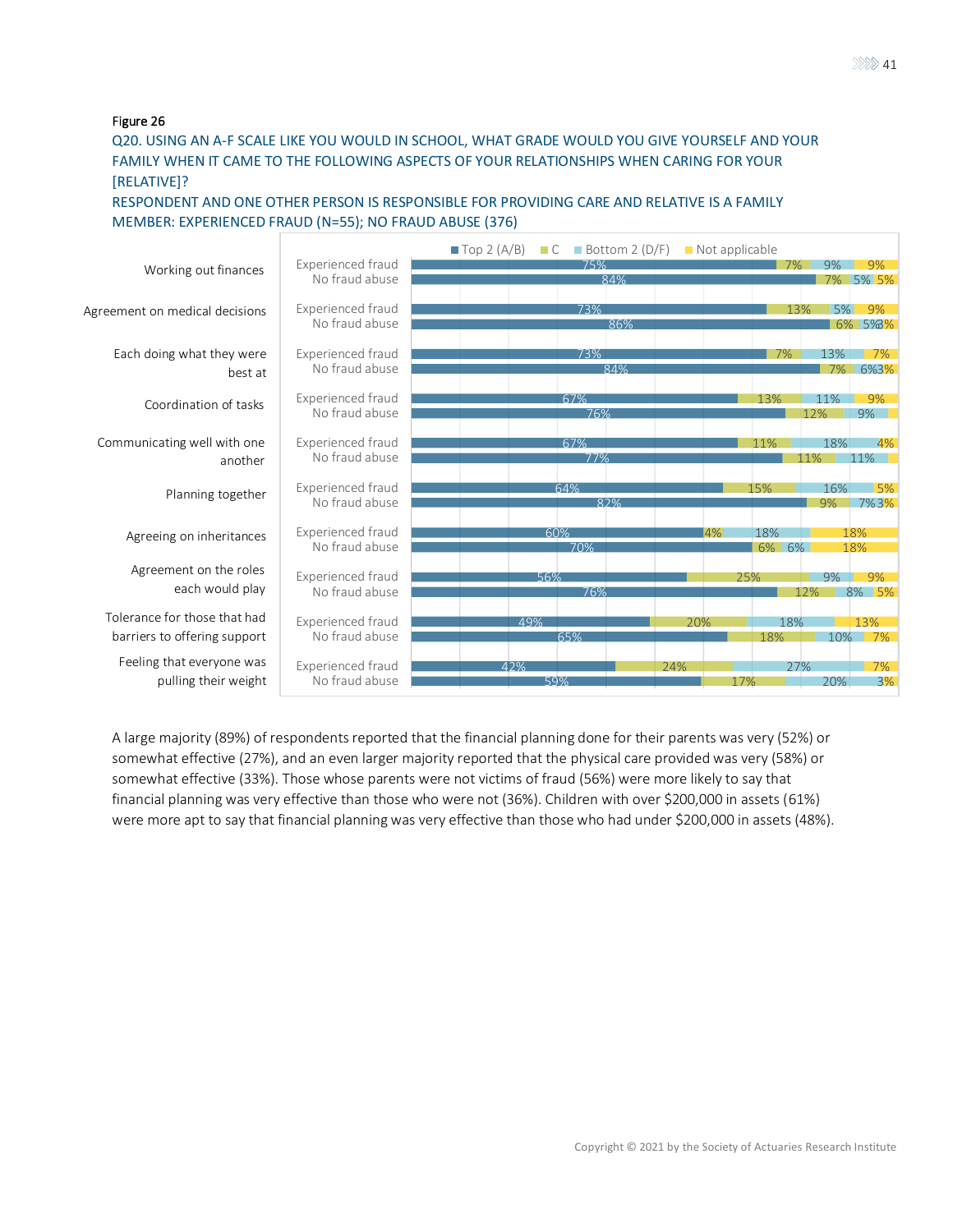## Q21 AND Q22. HOW EFFECTIVE WAS THE FINANCIAL AND PHYSICAL PLANNING THAT WAS DONE FOR THE CARE OF YOUR [RELATIVE]? TOTAL (N=602)



#### **IMPACT OF FRAUD**

Also, about one in six (16%) reported having a dispute with a family member over money, something we saw instances of in the qualitative research. Over one-third (35%) of those who reported their parents experienced fraud, had such a dispute.

#### Figure 28

## Q25. DID YOU EVER HAVE A DISPUTE WITH ANOTHER PERSON OVER DECISIONS THAT YOU MADE ABOUT YOUR [RELATIVE]'S MONEY OR PROPERTY?

RESPONDENT IS RESPONSIBLE FOR THE RELATIVE'S MONEY MANAGEMENT: TOTAL (N=373)

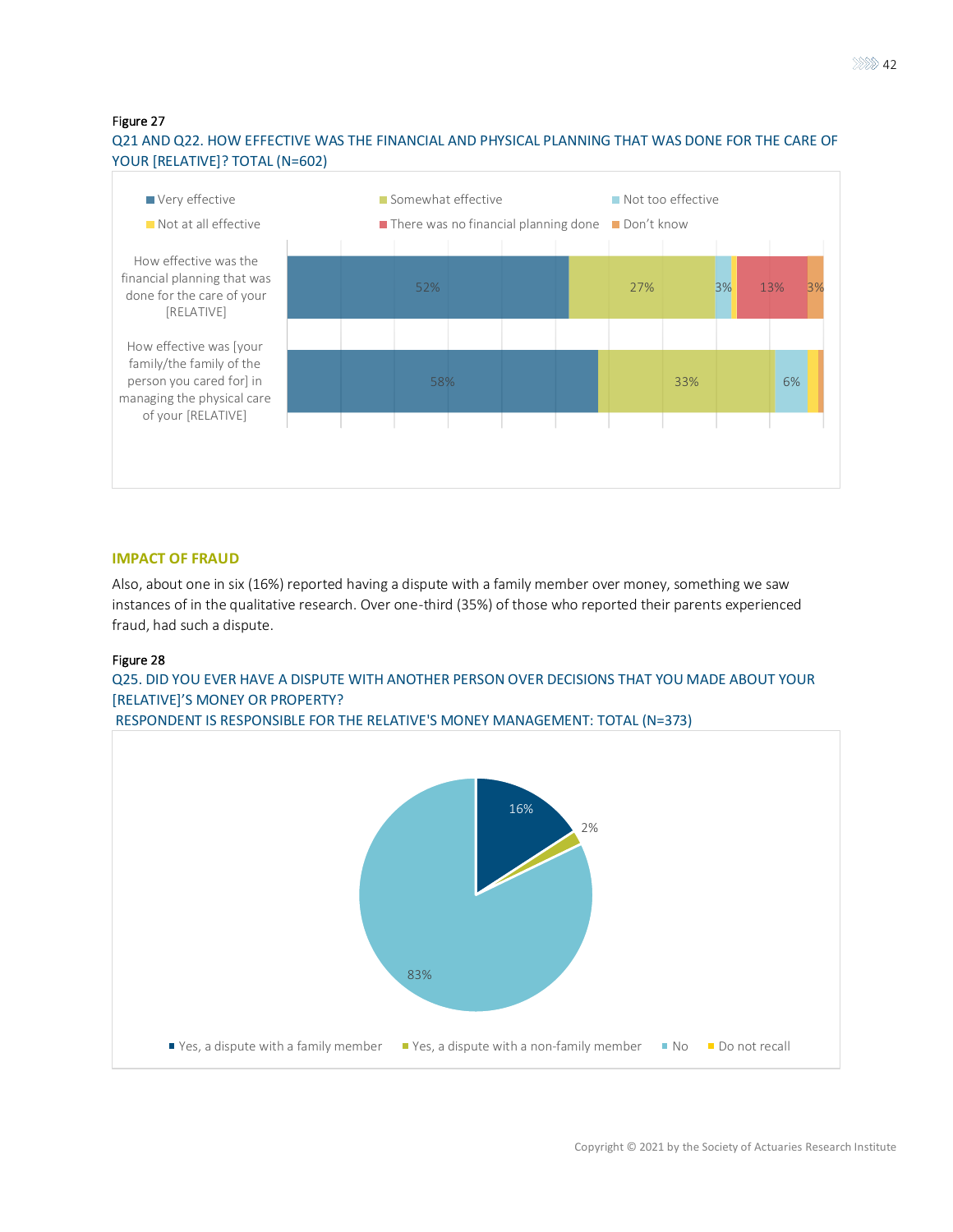Fraud is a common problem facing the elderly and even a small percentage of fraud represents significant financial loss. In this study, 12% of children said that their parents were victims of fraud. Over six out of ten times (63%), the fraud was perpetuated by someone they knew, most often a family member (29%) but also non-family member they knew (16%), their parent's financial advisor (10%), or care provider (8%). The qualitative research found several instances of fraud by financial advisors.

*Mother's son spent all her money. While she lived with him, they would use her Social Security. They would all go to the casino. —Deerfield*

*My uncle decided that they would give my uncle's son power of attorney since they lived in the same town. ... He spent over a quarter of a million dollars and so we had to go through all of that. I guess it was closer to half a million. It had been going on for two years before we realized, if it had not been for her broker realizing, that something was wrong. —Memphis*

#### Figure 29

Q23. In the years following their retirement, was there ever an instance of fraud, a scam, or financial abuse perpetrated on your [RELATIVE]? Total (n=602)

Q24. Was this incident of fraud or abuse perpetrated by…? Relative/acquaintance was a victim of fraud in retirement: Total (n=73)



### **ASSISTED LIVING**

Respondents were asked at what age their parents needed various types of assistance with their life, ranging from needing support with transportation to full-fledged long-term care. For the most part, none of these needs occurred before age 80. However, only a small minority of parents went through life without the need of some type of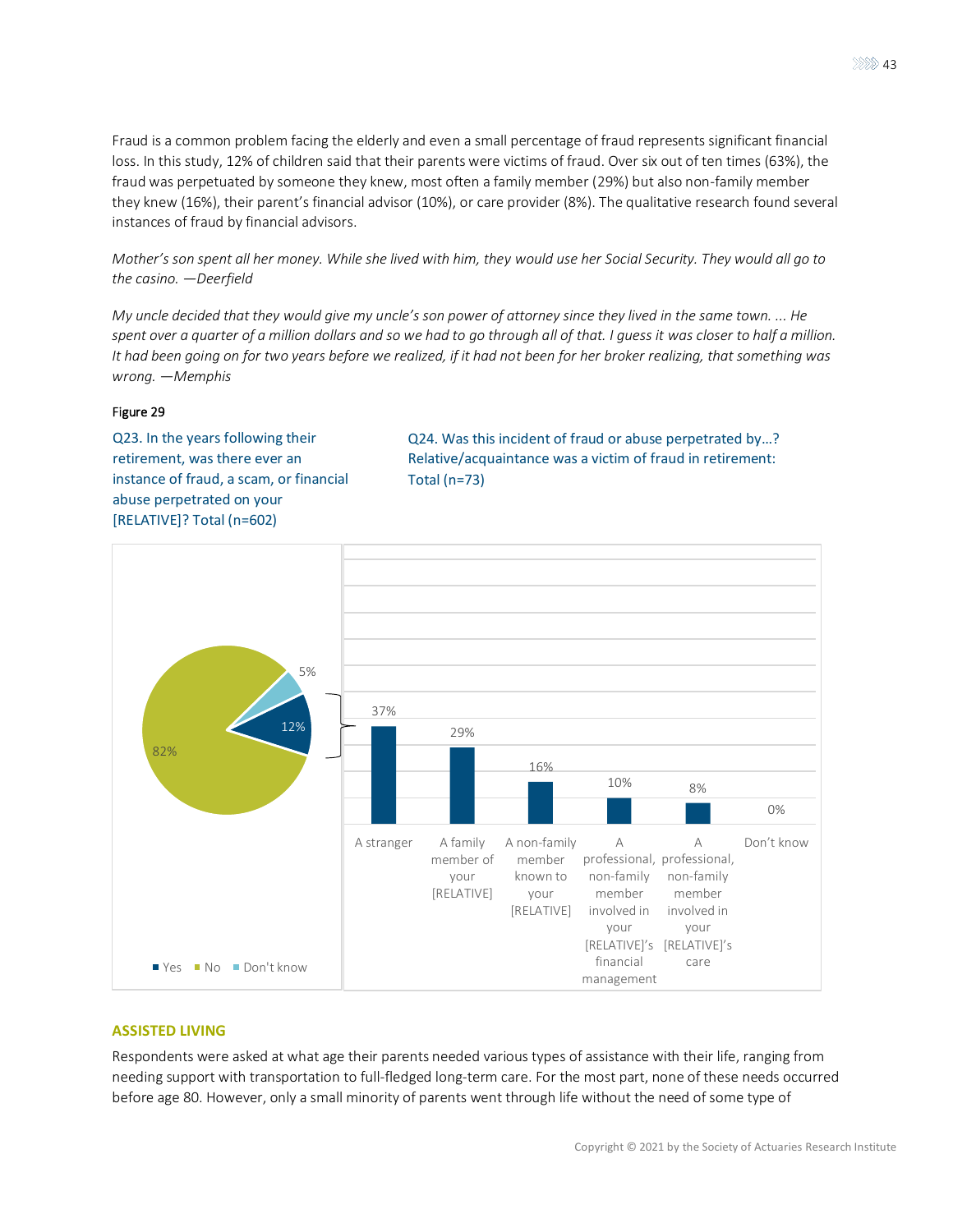support. It is important to remember that we only sampled children with parents who survived past age 85. The most common need prior to age 80 was to be driven places, applying to one quarter (26%) of this population. However, the qualitative research suggests that this number may be a little inflated because some in this generation never drove a car, especially the females who comprise a majority of the deceased parent sample.

Roughly half of the deceased sample first needed support in their 80s with household chores (52%), being driven places (49%), and assistance with walking (46%). The majority of first occurrences for needing assistance with daily living occurred in parents' 80s (39%) and 90s (33%) as did the need for long-term care (36% in their 80s and 31% in their 90s).

*She could clean her house and, occasionally, we'd have a cleaning lady come in. ... It was very small, it was a onebedroom condo, small, and at a point where I was shopping for her, I was getting a lot of prepared foods for her. — Deerfield*

## Figure 30 Q5. WHICH OF THE FOLLOWING DID YOUR [RELATIVE] EVER NEED AND IF SO, AT ABOUT WHAT AGE DID THEY START NEEDING HELP? TOTAL (N=602)

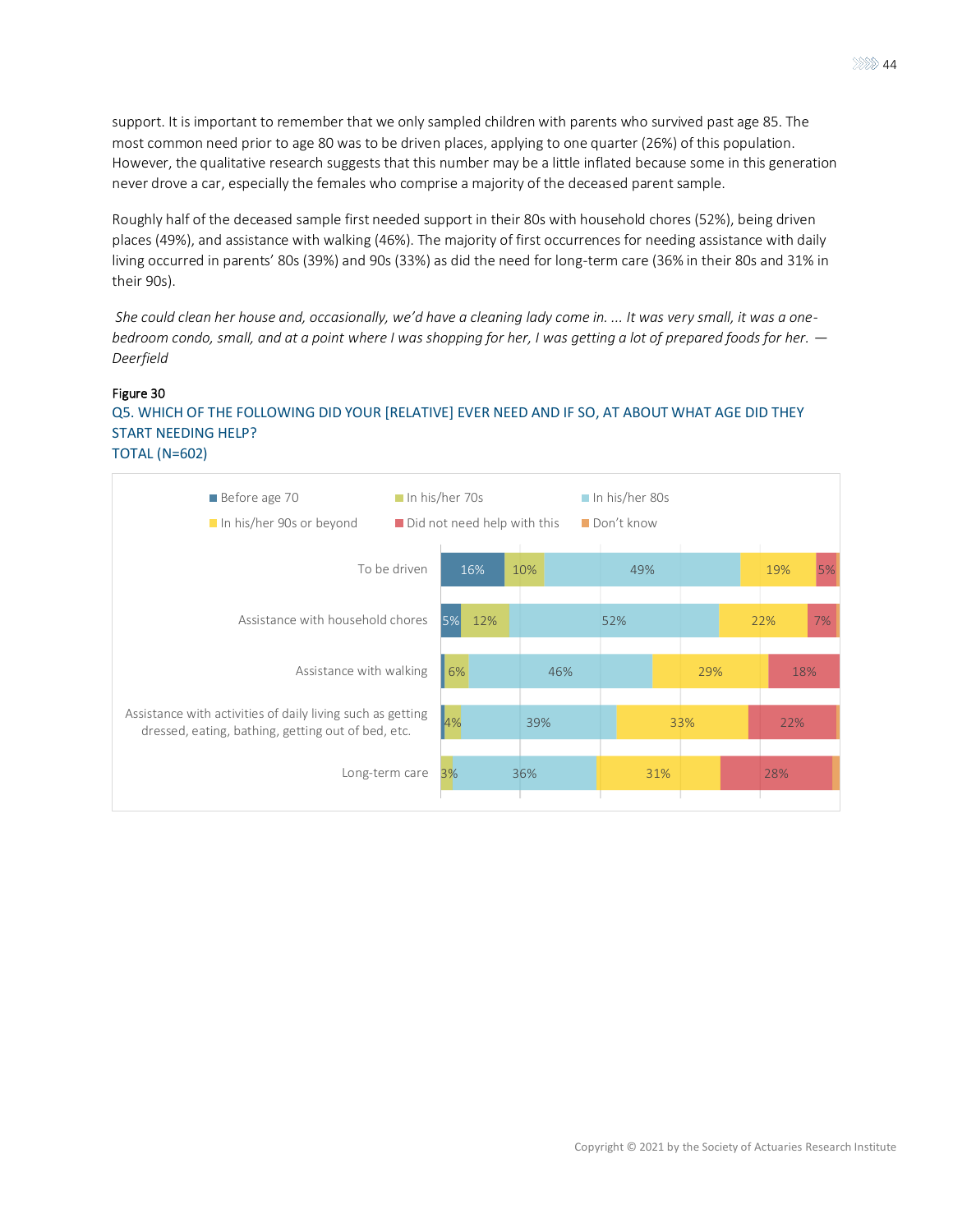For the most part, parents' need for support occurred somewhat (58%) or very gradually (21%).

### Figure 31



Q26. BROADLY SPEAKING, DID YOUR [RELATIVE] NEED FOR SUPPORT HAPPEN…? TOTAL (N=602)

The qualitative study suggests that care begins in the home and may or may not require a decision to use a facility later. When asked how support at home was provided over time, over half the time (52%) it was completely provided by the respondent or his/her family, and another quarter of the time (28%) it was provided mostly by the family with some assistance by paid helpers. Such care was rarely provided (2%) completely by paid helpers. The tendency for care to be provided by family, may have somewhat elevated by the fact that we eliminated those whose parents had more than \$400,000 in financial assets at the time of death and may have had more wealth to hire outside support.

*When we couldn't help out there were times that they [the attendant and my father] would just go grocery shopping. They lived near a big grocery store so they would just walk over and get what they needed and then walk back or drive over and drive back. —Deerfield*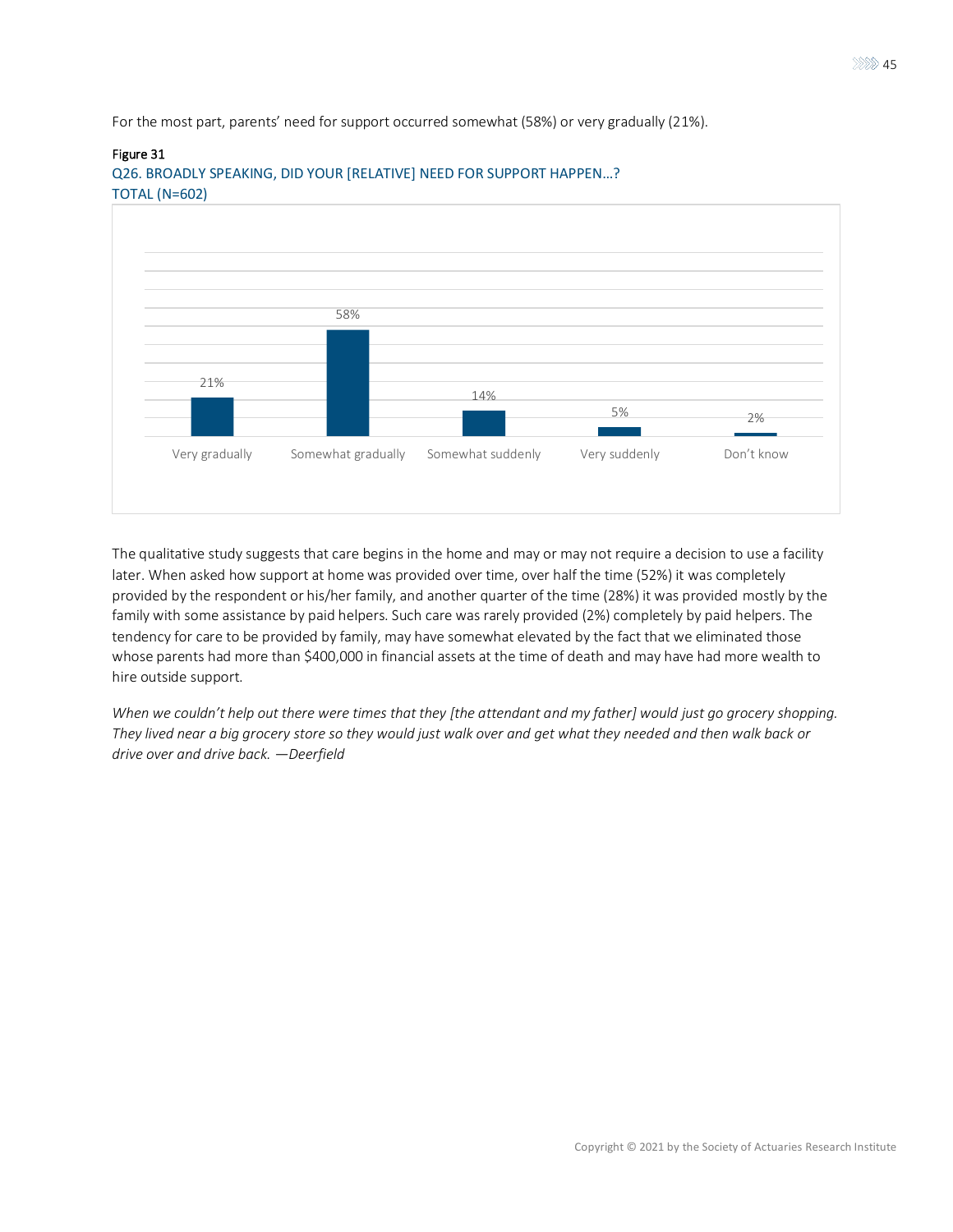Q27. THINKING ABOUT THE SUPPORT YOUR [RELATIVE] RECEIVED AT HOME OVER TIME, WOULD YOU SAY THAT…? TOTAL (N=602)



When asked what factors led to the decision to place the parent in an assisted living facility, the most common reasons given were general frailty (46%), to provide a better quality of life (46%), and cognitive decline (45%). Almost just as common reasons were a medical event (39%) or housing no longer being suitable (38%) which perhaps relates to offering a better quality of life. General frailty was given as a reason far more often for parents who experienced cognitive decline (50%) than for those who did not (32%).

Fewer respondents (26%) placed parents in assisted living because they could not provide the care or because there was no one available to do so (21%). A similar number placed their parents in assisted living because a doctor, social worker, or other professional recommended it (26%), suggesting that there are a number of instances where the decision is not done in concert with the recommendation of a professional.

*We were worried that she would burn herself or start a fire in the co-op. ... She cooked. They never ate in restaurants. They were kosher and she cooked, and she had the stove burning overnight sometimes without turning it off. — Deerfield*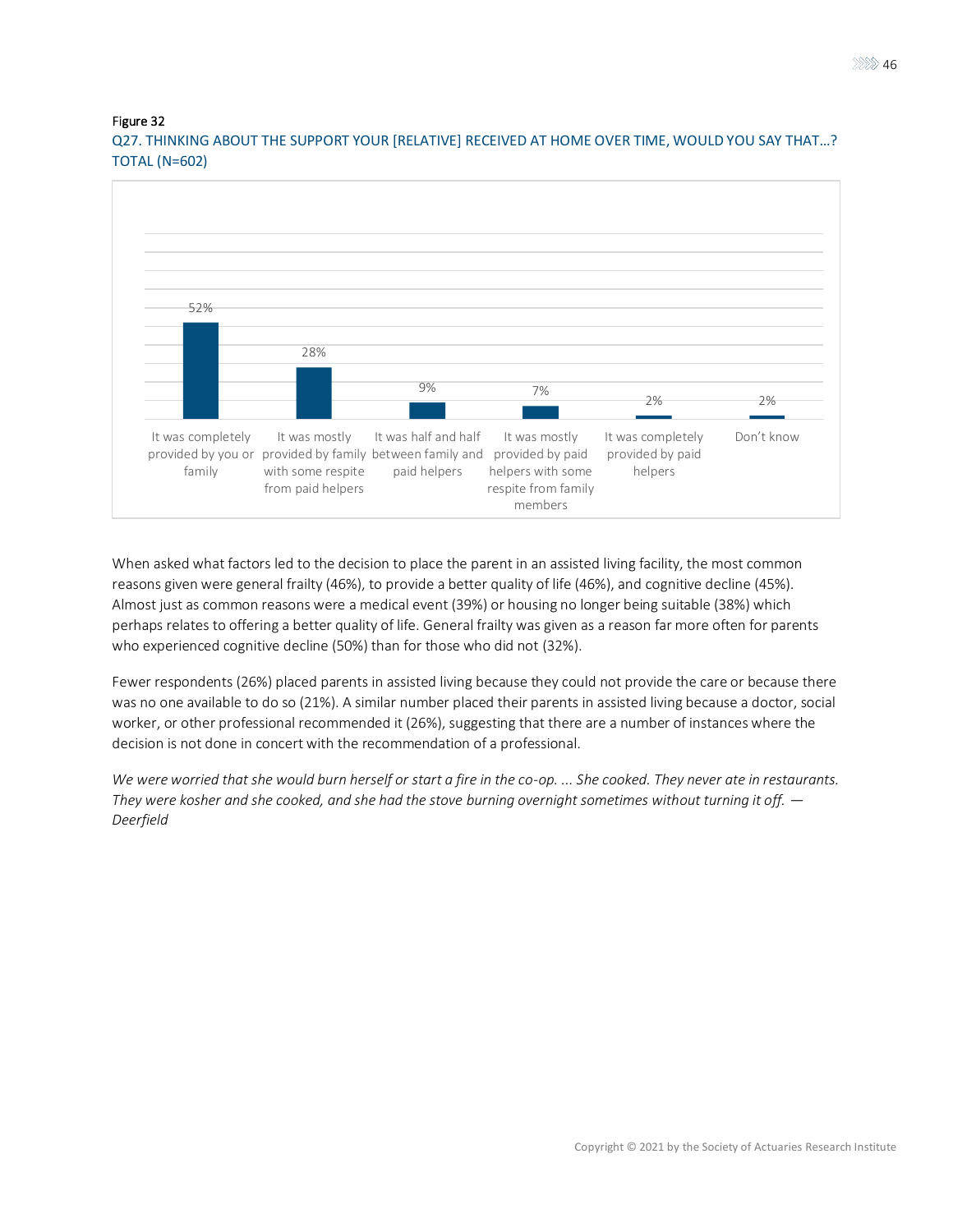## Q28. WHAT OF THE FOLLOWING LED TO MOVING YOUR [RELATIVE] TO AN ASSISTED LIVING FACILITY? PLEASE SELECT ALL THAT APPLY.



RELATIVE SPENT MORE THAN 6 MONTHS IN AN ASSISTED LIVING FACILITY: TOTAL (N=203)

About half the time (51%) when deciding to place a parent in assisted living, the parent participated in the decision completely (24%) or to a great extent (27%). If the parent experienced cognitive decline, they are less likely to be involved in the decision (40% with cognitive decline vs. 85% without). Only one quarter of the time (26%) did parents have little (12%) or no (14%) involvement in the decision. Among parents who did not participate in the decision, only about one quarter (24%) put up strong resistance against going into assisted living.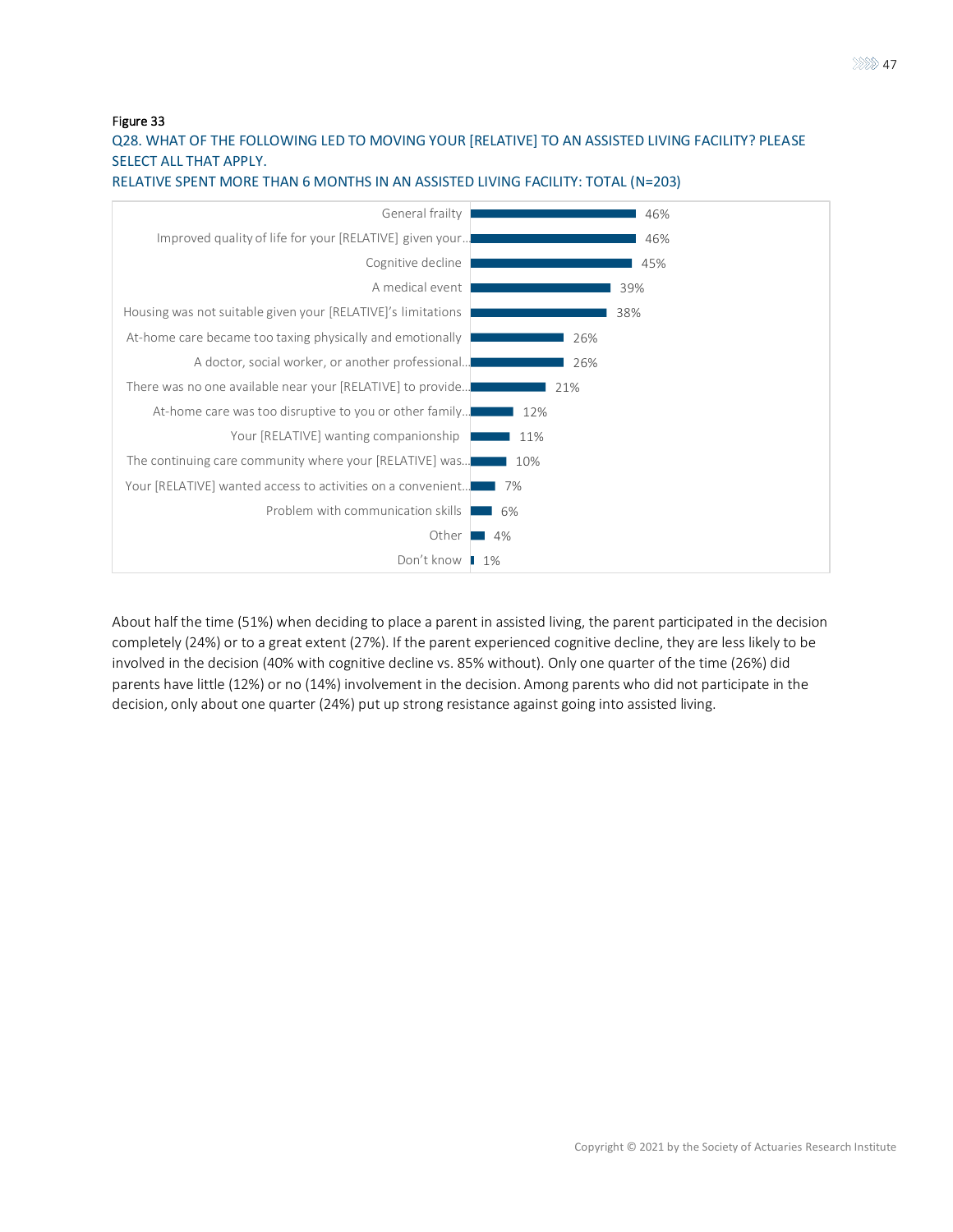Q29. To what extent did your [RELATIVE] living? participate in the decision to have assisted

 Relative spent more than 6 months in an assisted living facility: Total (n=203)

Q30. Did your [RELATIVE] resist the decision to enter assisted living?

Relative was in assisted living facility and was only involved to some extent or less in the decision: Total (n=100)



#### **NURSING HOME DECISION**

Of parents who required long-term care, whether in an assisted living facility or a nursing home, 66% spent more than six months in a nursing home. Respondents were asked what event led to the parent needing to be placed in a long-term care facility. Over half the time (54%) the cause of the need was a medical event, and as with the need for assisted living, other common reasons were cognitive decline (48%) and general frailty (47%). More often than with assisted living, the decision to place a parent in long-term care was based on a recommendation by a doctor, social worker, or other professional (39%). About a quarter or more of the time (26%) the decision was made because athome care was too physically and emotionally taxing or because housing was not suitable to care for the parent (30%).

*Well, we found a doctor, a geriatric doctor that said to me, "It's time for you to really seriously think of what's going to be the safest thing for your mom." And so that doctor helped. —Deerfield*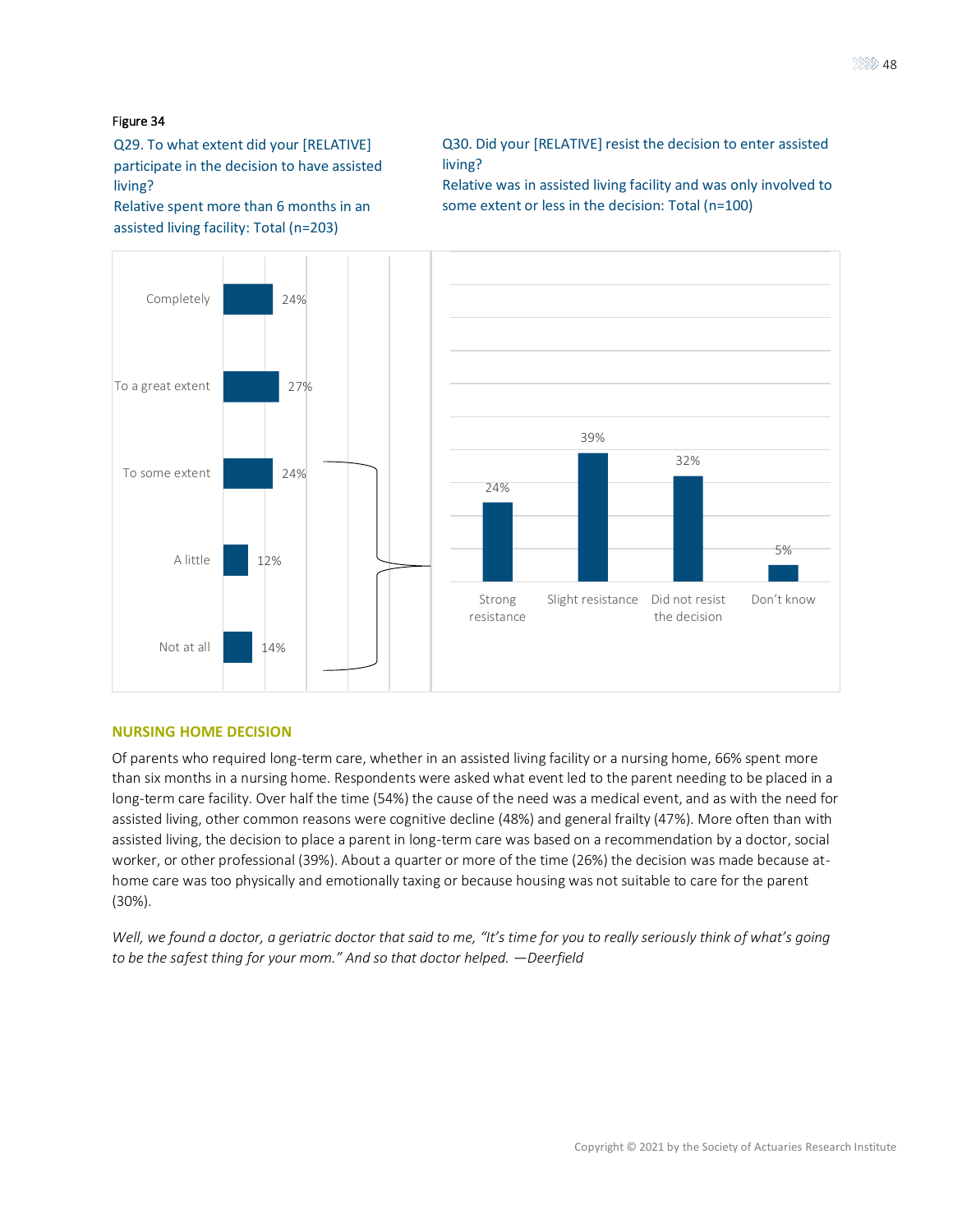$\ggg$  49

Figure 35

## Q31. WHAT OF THE FOLLOWING LED TO MOVING YOUR [RELATIVE] TO A NURSING HOME? PLEASE SELECT ALL THAT APPLY.



RELATIVE SPENT MORE THAN 6 MONTHS IN A NURSING HOME: TOTAL (N=209)

The extent to which the parent participated in the decision to move to a nursing home varied. Close to one-third of the time (31%), the respondent reported that their parent participated completely or to a great extent, but close to half the time (49%) parents participated little or not at all in the decision. Children cited only a quarter of their parents who experienced cognitive decline (27%) participated in the decision completely or to a great extent. A smaller percent was involved in this decision than in the decision to pursue assisted living, perhaps because outside professionals played more of a role in determining the need for long-term care. About half (51%) of respondents reported that their parents put up resistance to being put into a nursing home, with about one in five putting up strong resistance.

*When we finally put her in there, she didn't really realize where she was. She really didn't realize it and we ended up in two or three different places, because I wasn't happy with them. I'd sneak visits and I wasn't happy. So finally, not that long before her death, we got a great place. —Memphis*

*She needed two caregivers. It was too much. It was not set up as assisted living for her needs. ... She couldn't walk or do things for herself, I guess. —Deerfield*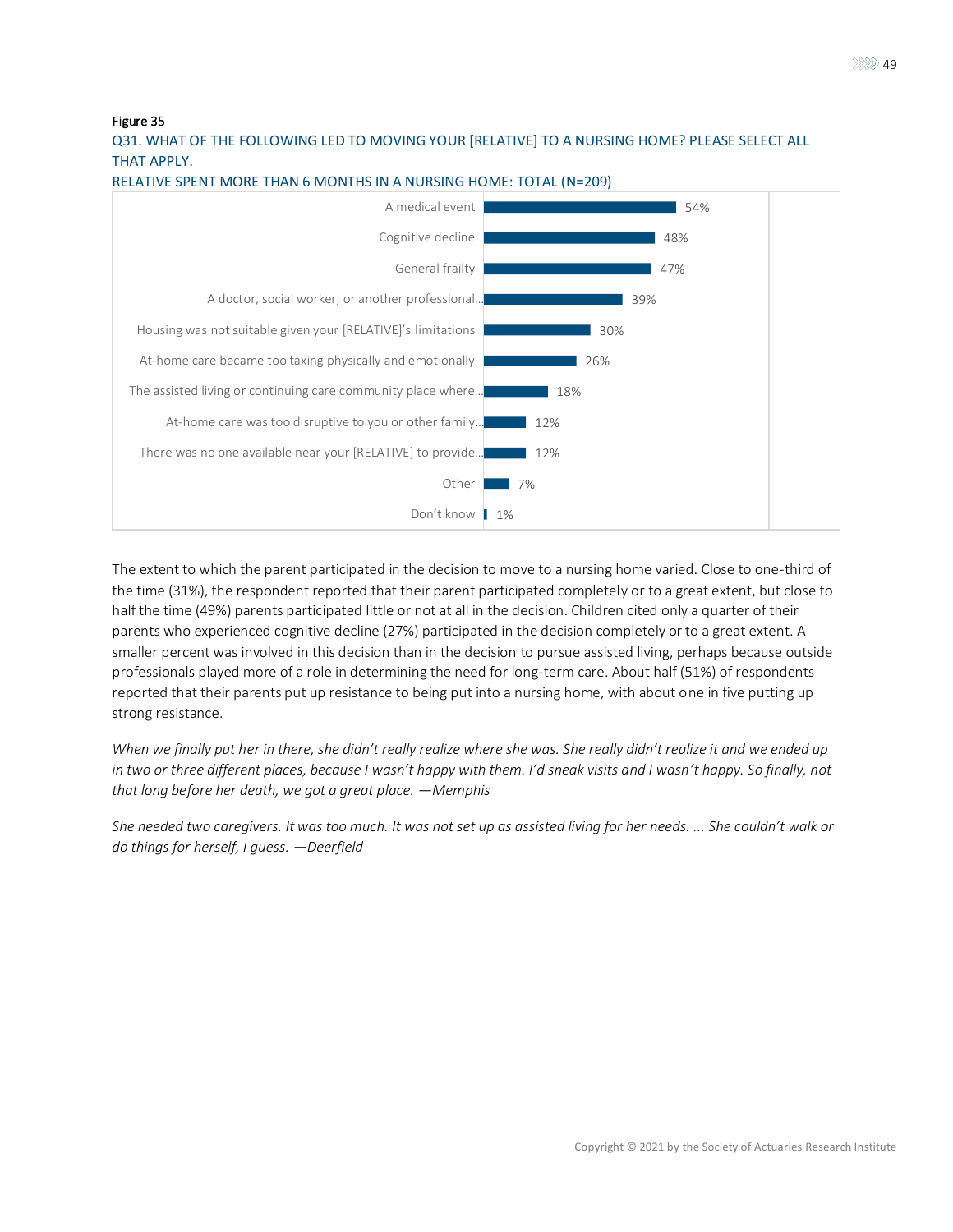Q32. To what extent did your [RELATIVE] participate in the decision to move to a nursing home? Relative spent more than 6 months in a nursing home: Total (n=209)

Q33. Did your [RELATIVE] resist the decision to enter a nursing home?

Relative/acquaintance was in a nursing home and only involved to some extent or less in the decision: Total  $(n=144)$ 



### **PAYING FOR LONG-TERM CARE**

When asked what sources played a major or minor role in paying for long-term care, by far the most common fund playing a major role was Social Security, with 63% claiming that it played this role. The next most common source playing a major role were the parents' personal assets not including the sale of the home (47%). Medicaid (37%) and pension income (35%) were the next most common in playing a major role. As we have seen in other research, the incidence of long-term care policies is low and only one in six (16%) say it plays a major role in paying for long-term care including combo life insurance policies. It is also uncommon for family members to pay for long-term care and this funding source plays a major role only 11% of the time. Among families using Medicaid, roughly half (51%) had to spend down the parents' assets to be able to claim it.

Male children (46%) were far more likely to use their or their family's assets than female children were (27%).

*She didn't have any money. Remember, it was running down, and she hadn't been accepted to Medicaid yet, it was pending, that's what it was called, Medicaid pending, and they [nursing home]* took *her in Medicaid pending as long as I gave the \$25,000 [deposit]. —Deerfield*

*[He had] Medicaid. He went on public assistance. They took his Social Security check and his pension check and gave him enough spending money for odds and ends, took the rest of it and public aid paid the rest. —Deerfield*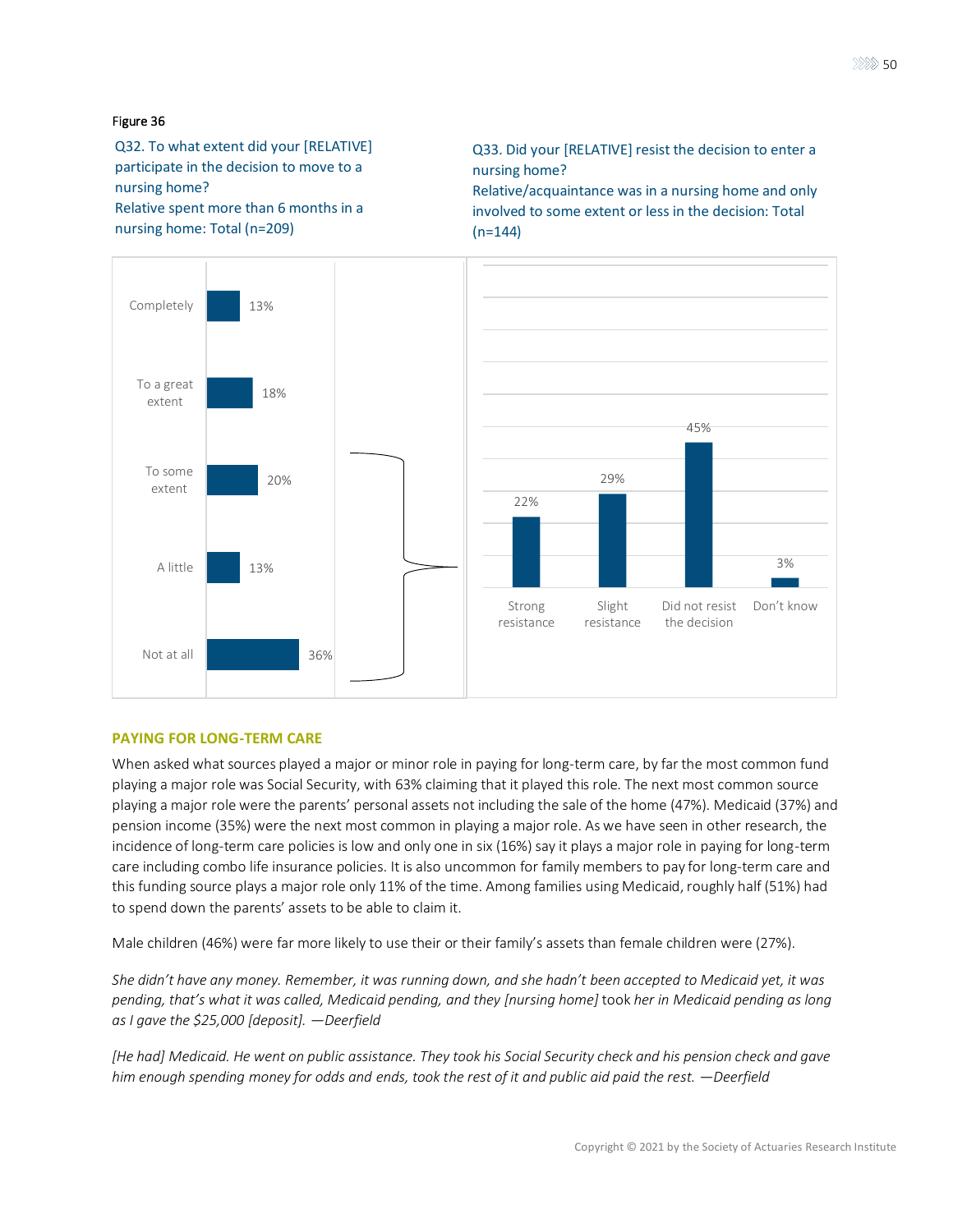## Q34. HOW BIG A ROLE DID EACH OF THE FOLLOWING PLAY IN COVERING THE COSTS OF LONG-TERM CARE? RELATIVE SPENT MORE THAN 6 MONTHS IN AN ASSISTED LIVING FACILITY OR NURSING HOME: TOTAL (N=316)



### Figure 38

Q35. YOU SAID THAT MEDICAID PAID FOR SOME OF THE CARE. DID YOUR [RELATIVE] HAVE TO SPENDDOWN ASSETS IN ORDER TO QUALIFY FOR MEDICAID?

RELATIVE WAS IN AN ASSISTED LIVING FACILITY OR NURSING HOME AND MEDICAID PLAYED A ROLE IN COVERING THE COSTS OF LONG-TERM CARE: TOTAL (N=154)



### **OVERALL EVALUATION**

When asked to evaluate how their family did in taking care of their deceased parent, respondents gave themselves and their families high grades across a variety of areas. As seen in the qualitative research, three quarters (74%) gave themselves an "A" when it came to preparing for funerals and final expenses, the highest grade achieved.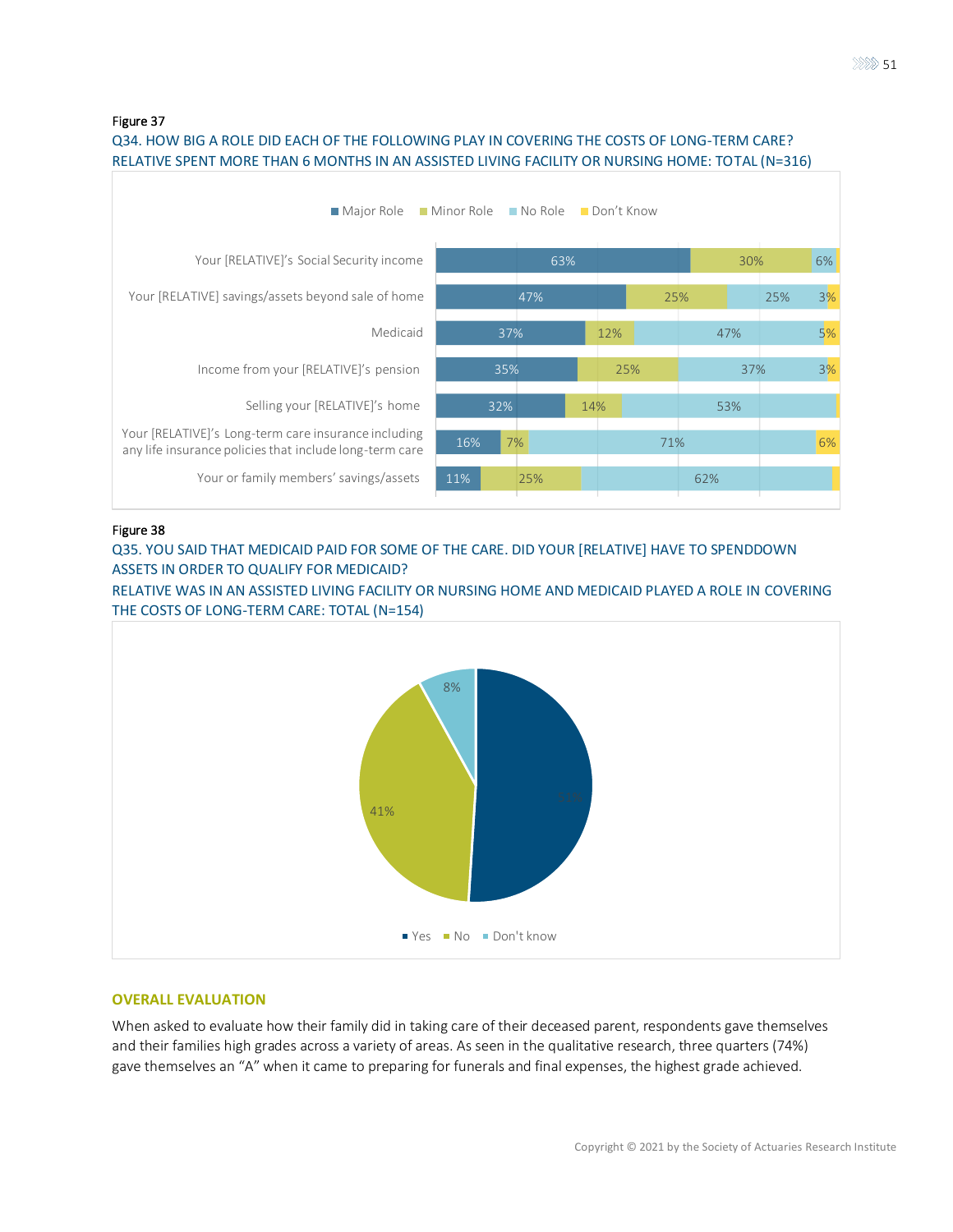*My mom and my dad had planned [for their funeral], they had bought plots ... they paid for it. It was all done. ... [In terms of the actual funeral] I'm not sure, I think so, yeah. I know he had set aside money for that. —Deerfield* 

However, majorities also gave themselves an "A" in other areas as well including financial management (68%), making correct medical decisions (65%), taking care of the parents (64%), providing emotional support (61%), planning for final years (55%), and the amount of time spent with the parent (55%). The only area receiving fewer than half "As" was preparing for changes in health (47%), although this still achieved high grades as well.

*It brought us closer together, yeah. My dad was such an independent person and it was so sad to see that he needed all of us. But we were always a close family. ... My niece would go there after school every day to visit him. ... Yeah, we were very close. … It didn't divide us; if anything, it united us more. —Deerfield*

As might be expected, those who spent more than five years caring for their parents were more apt to give themselves an "A" on various dimensions than those who did not.

### Figure 39

## Q36. USING AN A-F SCALE LIKE YOU WOULD IN SCHOOL, WHAT GRADE WOULD YOU GIVE YOU AND [YOUR FAMILY/ THE PEOPLE YOU COLLABORATED WITH] WHEN IT CAME TO THE SUCCESS OF CARING FOR YOUR [RELATIVE] IN EACH OF THE FOLLOWING AREAS? HELP FOR 5 OR LESS YEARS (N=285); HELP FOR MORE THAN 5 YEARS (286)

|                                                 |                                                        | $\blacksquare$ Top 2 (A/B) | $\Box C$ | Bottom 2 $(D/F)$ | Not applicable |           |
|-------------------------------------------------|--------------------------------------------------------|----------------------------|----------|------------------|----------------|-----------|
| How well you and or                             | Help for 5 years or less                               |                            |          | 92%              |                | 5%%       |
| others took care of your                        | Help for more than 5 years                             |                            |          | 93%              |                | 5%        |
|                                                 |                                                        |                            |          | 91%              |                | 4%        |
| Making correct medical                          | Help for 5 years or less<br>Help for more than 5 years |                            |          | 92%              |                | 6%        |
|                                                 |                                                        |                            |          |                  |                |           |
| The emotional support<br>that you provided your | Help for 5 years or less                               |                            |          | 88%              |                | 10%       |
|                                                 | Help for more than 5 years                             |                            |          | 92%              |                | 6%        |
| Preparing for final                             | Help for 5 years or less                               |                            |          | 87%              |                | 7% 3%     |
| expenses including                              | Help for more than 5 years                             |                            |          | 92%              |                | 3%        |
| Providing financial                             | Help for 5 years or less                               |                            |          | 86%              |                | 6% 5%     |
| management for your                             | Help for more than 5 years                             |                            |          | 92%              |                | 5%        |
| Planning for your                               | Help for 5 years or less                               |                            |          | 84%              |                | 10% 3%%   |
| [RELATIVE]'s final years                        | Help for more than 5 years                             |                            |          | 87%              |                | 8% 3%     |
| The amount of time you                          |                                                        |                            |          |                  |                |           |
| spent with your                                 | Help for 5 years or less                               |                            |          | 82%<br>87%       |                | 13%<br>3% |
| [RELATIVE] in accordance                        | Help for more than 5 years                             |                            |          |                  |                | 9% 3%     |
| Preparedness for changes                        | Help for 5 years or less                               |                            |          | 82%              |                | 3%<br>13% |
| in your [RELATIVE]'s health                     | Help for more than 5 years                             |                            |          | 84%              |                | 11%<br>4% |
|                                                 |                                                        |                            |          |                  |                |           |

When asked what the one thing they could have done better, by far the most common response given was spending more time with their parents (29%), more commonly expressed by children who had parents who did not experience cognitive decline (36%). At the same time, qualitative research suggests that spending such time can be very stressful. Far fewer mentioned other aspects of care including getting involved in finances earlier (9%) or planning sooner (9%).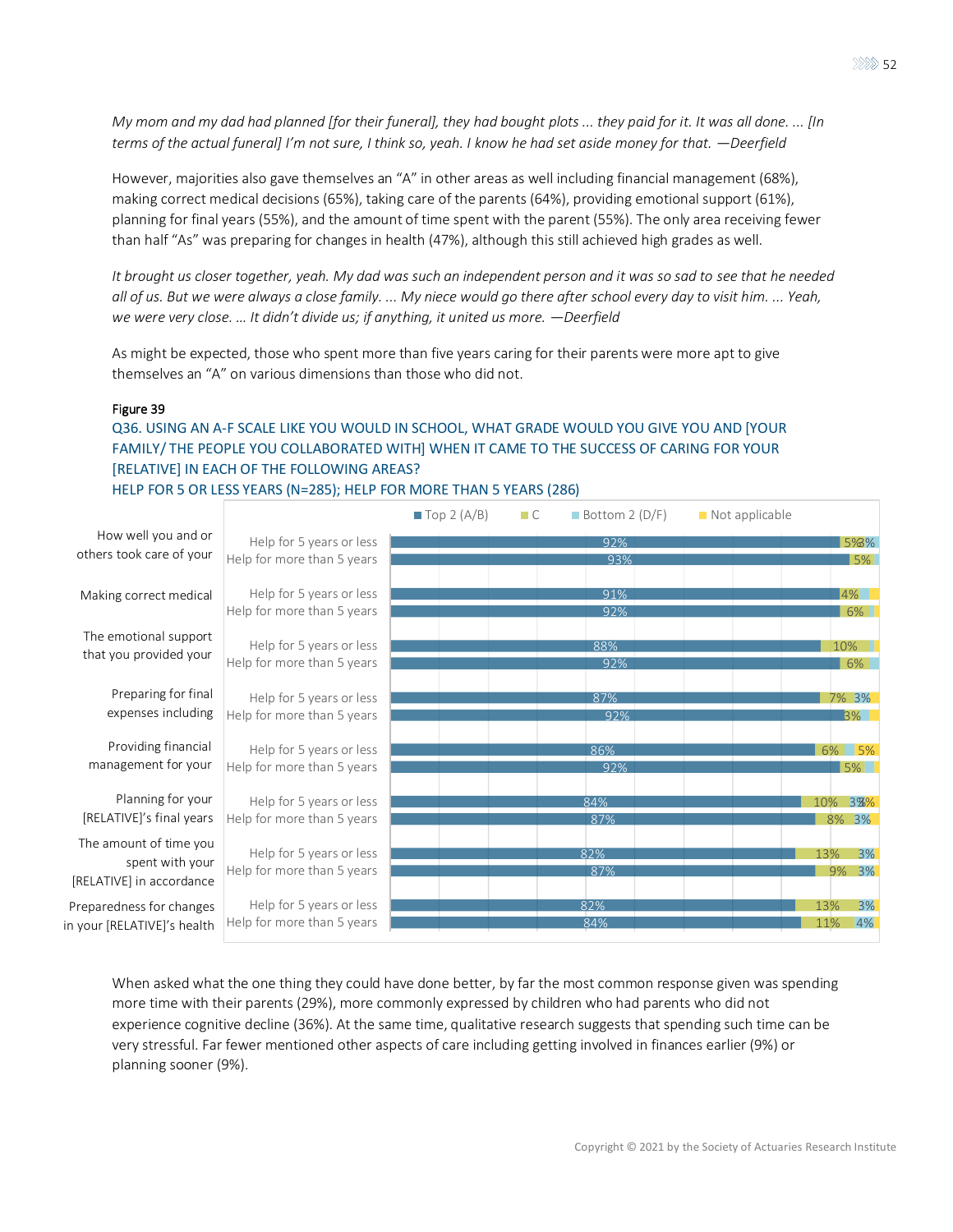*His health [was the biggest stress in my life] ... like when he would be in the hospital. I guess that sometimes we'd worry about whether or not he was going to make it. —Deerfield*

*It was more of an emotional stress than a physical one. Because looking at a person that is fairly healthy and you see them decline, it was very emotionally stressful because you actually kind of prepare yourself for their death. And that was hard. —Memphis*

*Everyone is so different and their needs and what they want and that kind of thing. Just spending as much time with them as you can. I know she really enjoyed when we came there and were able to spend some time with her. — Edmonton*

### Figure 40

Q37. IF YOU OR [YOUR FAMILY/ THE PEOPLE YOU COLLABORATED WITH] COULD HAVE DONE ONE THING BETTER IN THE CARE OF YOUR [RELATIVE], WHAT WOULD IT HAVE BEEN? PLEASE ONLY SELECT ONE. TOTAL (N=602)

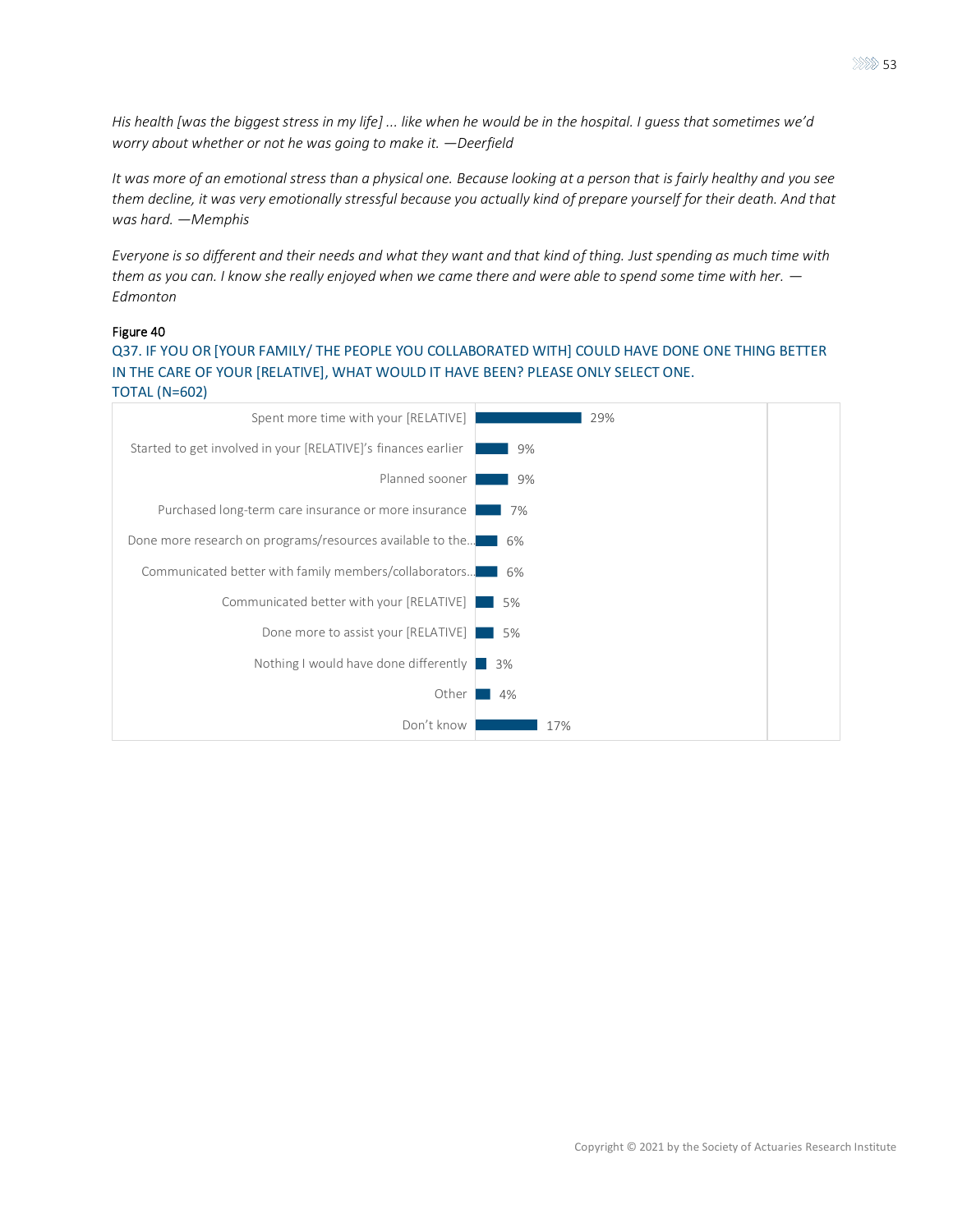# Profile of Survey Respondents

|                                      | <b>Total</b>   |
|--------------------------------------|----------------|
|                                      | $(n=602)$      |
| Age                                  |                |
| $55 - 59$                            | 7%             |
| $60 - 64$                            | 20             |
| $65 - 69$                            | 39             |
| $70 - 75$                            | 34             |
| Gender                               |                |
| Female                               | 57%            |
| Male                                 | 43             |
| Marital status                       |                |
| Married                              | 67%            |
| Divorced/Separated                   | 14             |
| Single, never married                | 10             |
| Widowed                              | $6\,$          |
| Living with a partner                | $\overline{4}$ |
| Employment status                    |                |
| Employed full time                   | 14%            |
| Employed part time                   | $\overline{7}$ |
| Not working                          | $6\,$          |
| Retired from your primary occupation | 70             |
| Unemployed in the past 6 months      | $1\,$          |
| Unemployed for longer than 6 months  | $1\,$          |
| Education                            |                |
| High school graduate or less         | 13%            |
| Some college/technical school        | 29             |
| Bachelor's degree                    | $27$           |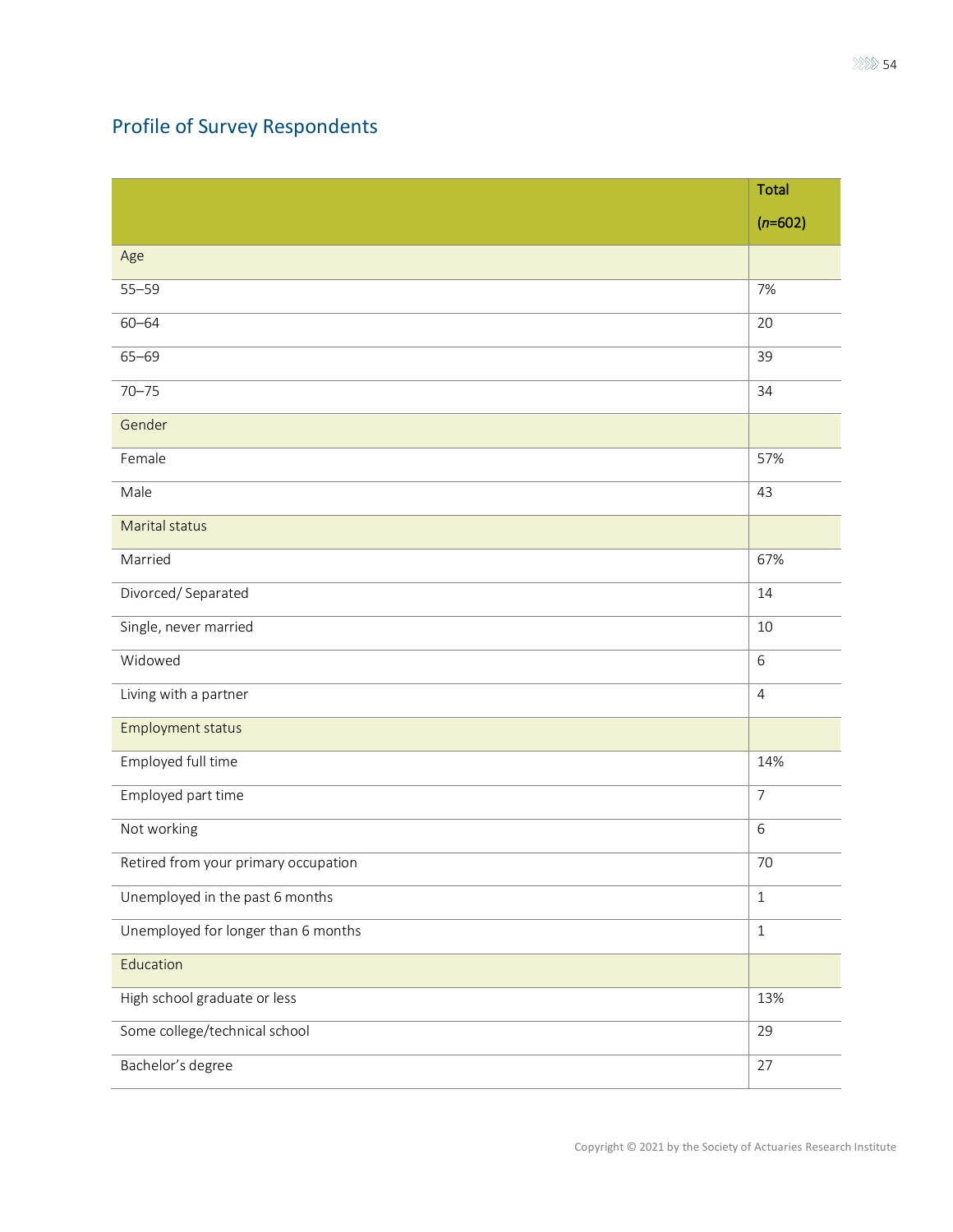| Graduate or professional degree<br>26<br>Savings and investments<br>Less than \$25,000<br>14%<br>\$25,000-\$49,999<br>18<br>\$50,000-\$99,999<br>19<br>\$100,000-\$199,999<br>13<br>\$200,000-\$299,999<br>6<br>\$300,000-\$499,999<br>$\overline{7}$<br>\$500,000-\$999,999<br>$\,8\,$<br>\$1,000,000 or more<br>12<br>Relationship to deceased<br>Your mother<br>57%<br>Your father<br>17<br>$\ast$<br>Your stepmother<br>$\ast$<br>Your stepfather<br>Your mother-in-law<br>13<br>Your father-in-law<br>$\overline{2}$<br>Your aunt<br>$\mathsf{3}$<br>Your uncle<br>$1\,$<br>Another relative<br>$\overline{2}$<br>A neighbor<br>$\mathbf{1}$<br>A friend<br>$\overline{2}$<br>Reimbursement for care<br>Yes, I was reimbursed for out-of-pocket expenses<br>5%<br>I was provided gifts, but these were not contingent upon providing care<br>$\overline{7}$<br>No<br>88<br>Relative in long-term care<br>An assisted living facility or adult foster care | Post graduate work | $\overline{4}$ |
|----------------------------------------------------------------------------------------------------------------------------------------------------------------------------------------------------------------------------------------------------------------------------------------------------------------------------------------------------------------------------------------------------------------------------------------------------------------------------------------------------------------------------------------------------------------------------------------------------------------------------------------------------------------------------------------------------------------------------------------------------------------------------------------------------------------------------------------------------------------------------------------------------------------------------------------------------------------|--------------------|----------------|
|                                                                                                                                                                                                                                                                                                                                                                                                                                                                                                                                                                                                                                                                                                                                                                                                                                                                                                                                                                |                    |                |
|                                                                                                                                                                                                                                                                                                                                                                                                                                                                                                                                                                                                                                                                                                                                                                                                                                                                                                                                                                |                    |                |
|                                                                                                                                                                                                                                                                                                                                                                                                                                                                                                                                                                                                                                                                                                                                                                                                                                                                                                                                                                |                    |                |
|                                                                                                                                                                                                                                                                                                                                                                                                                                                                                                                                                                                                                                                                                                                                                                                                                                                                                                                                                                |                    |                |
|                                                                                                                                                                                                                                                                                                                                                                                                                                                                                                                                                                                                                                                                                                                                                                                                                                                                                                                                                                |                    |                |
|                                                                                                                                                                                                                                                                                                                                                                                                                                                                                                                                                                                                                                                                                                                                                                                                                                                                                                                                                                |                    |                |
|                                                                                                                                                                                                                                                                                                                                                                                                                                                                                                                                                                                                                                                                                                                                                                                                                                                                                                                                                                |                    |                |
|                                                                                                                                                                                                                                                                                                                                                                                                                                                                                                                                                                                                                                                                                                                                                                                                                                                                                                                                                                |                    |                |
|                                                                                                                                                                                                                                                                                                                                                                                                                                                                                                                                                                                                                                                                                                                                                                                                                                                                                                                                                                |                    |                |
|                                                                                                                                                                                                                                                                                                                                                                                                                                                                                                                                                                                                                                                                                                                                                                                                                                                                                                                                                                |                    |                |
|                                                                                                                                                                                                                                                                                                                                                                                                                                                                                                                                                                                                                                                                                                                                                                                                                                                                                                                                                                |                    |                |
|                                                                                                                                                                                                                                                                                                                                                                                                                                                                                                                                                                                                                                                                                                                                                                                                                                                                                                                                                                |                    |                |
|                                                                                                                                                                                                                                                                                                                                                                                                                                                                                                                                                                                                                                                                                                                                                                                                                                                                                                                                                                |                    |                |
|                                                                                                                                                                                                                                                                                                                                                                                                                                                                                                                                                                                                                                                                                                                                                                                                                                                                                                                                                                |                    |                |
|                                                                                                                                                                                                                                                                                                                                                                                                                                                                                                                                                                                                                                                                                                                                                                                                                                                                                                                                                                |                    |                |
|                                                                                                                                                                                                                                                                                                                                                                                                                                                                                                                                                                                                                                                                                                                                                                                                                                                                                                                                                                |                    |                |
|                                                                                                                                                                                                                                                                                                                                                                                                                                                                                                                                                                                                                                                                                                                                                                                                                                                                                                                                                                |                    |                |
|                                                                                                                                                                                                                                                                                                                                                                                                                                                                                                                                                                                                                                                                                                                                                                                                                                                                                                                                                                |                    |                |
|                                                                                                                                                                                                                                                                                                                                                                                                                                                                                                                                                                                                                                                                                                                                                                                                                                                                                                                                                                |                    |                |
|                                                                                                                                                                                                                                                                                                                                                                                                                                                                                                                                                                                                                                                                                                                                                                                                                                                                                                                                                                |                    |                |
|                                                                                                                                                                                                                                                                                                                                                                                                                                                                                                                                                                                                                                                                                                                                                                                                                                                                                                                                                                |                    |                |
|                                                                                                                                                                                                                                                                                                                                                                                                                                                                                                                                                                                                                                                                                                                                                                                                                                                                                                                                                                |                    |                |
|                                                                                                                                                                                                                                                                                                                                                                                                                                                                                                                                                                                                                                                                                                                                                                                                                                                                                                                                                                |                    |                |
|                                                                                                                                                                                                                                                                                                                                                                                                                                                                                                                                                                                                                                                                                                                                                                                                                                                                                                                                                                |                    |                |
|                                                                                                                                                                                                                                                                                                                                                                                                                                                                                                                                                                                                                                                                                                                                                                                                                                                                                                                                                                |                    |                |
|                                                                                                                                                                                                                                                                                                                                                                                                                                                                                                                                                                                                                                                                                                                                                                                                                                                                                                                                                                |                    |                |
|                                                                                                                                                                                                                                                                                                                                                                                                                                                                                                                                                                                                                                                                                                                                                                                                                                                                                                                                                                |                    |                |
|                                                                                                                                                                                                                                                                                                                                                                                                                                                                                                                                                                                                                                                                                                                                                                                                                                                                                                                                                                |                    |                |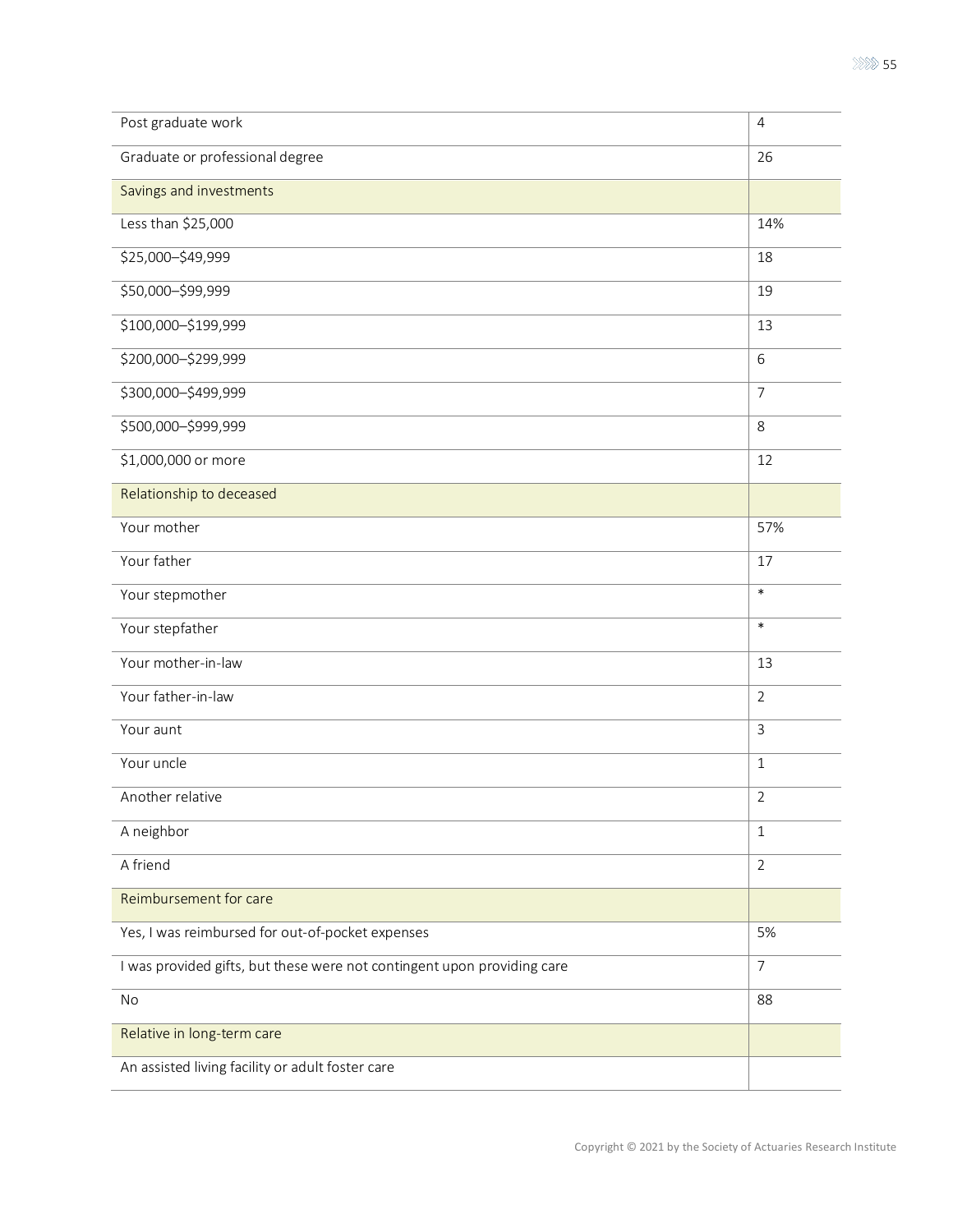| Yes                        | 34% |
|----------------------------|-----|
| No                         | 66  |
| A nursing home             |     |
| Yes                        | 35% |
| No                         | 65  |
| Stepsiblings/half-siblings |     |
| Yes                        | 11% |
| No                         | 89  |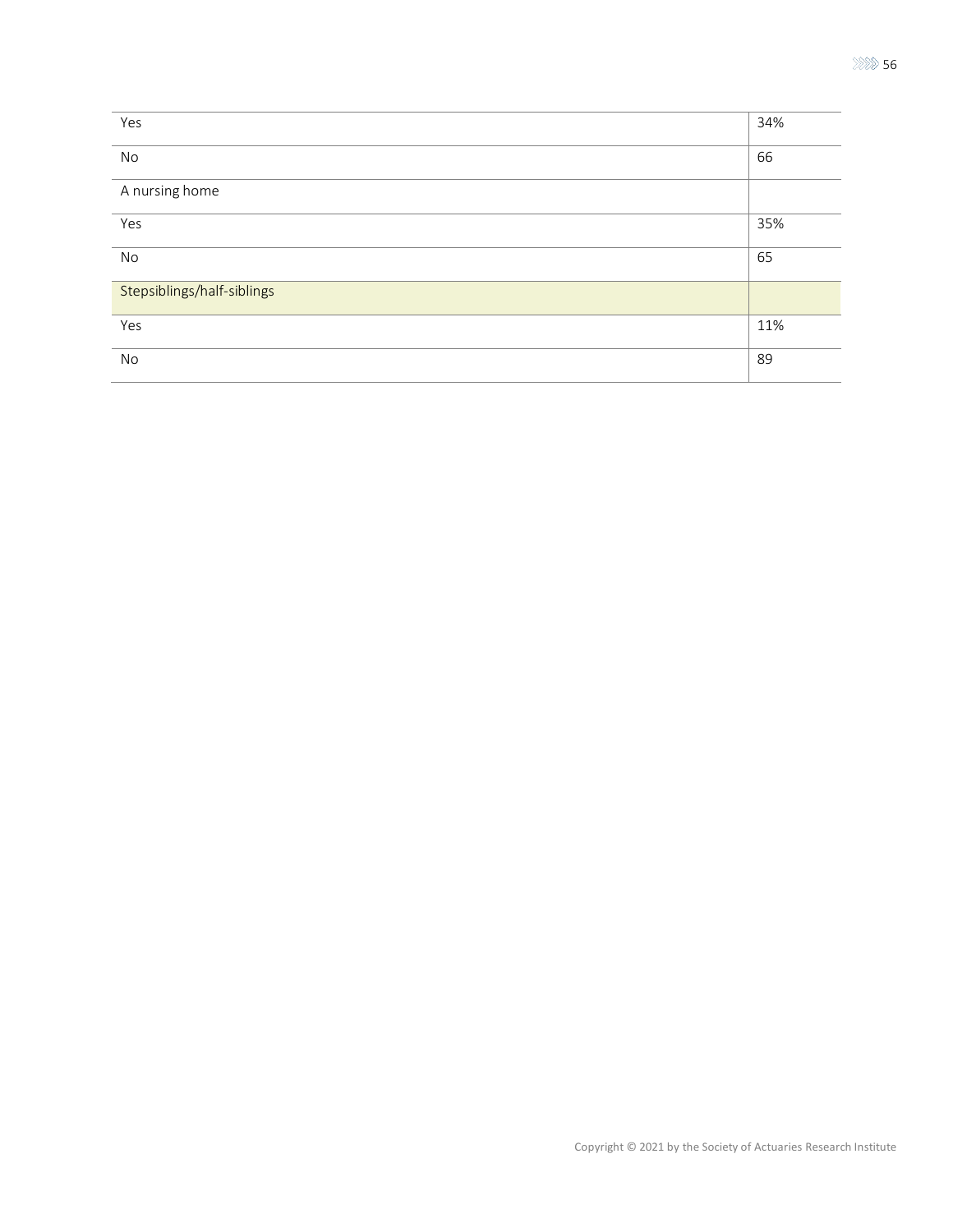## APPENDIX: Questionnaire

## SOCIETY OF ACTUARIES

### 2020 LIFE JOURNEY RETIREMENT SURVEY

*January 2021*

Welcome to this survey! This survey will be focused on your experiences providing care and support to someone who passed away after living well into old age. For the purposes of this survey, support could include tasks such as providing companionship, transportation, managing medication, assisting with finances, helping with personal daily activities, or planning for nursing care whether through aides or a nursing home for more than a year

### Screening Questions

| S1.         |                              |       | In what year were you born? [TERMINATE IF UNDER 55 OR OLDER THAN 75] |
|-------------|------------------------------|-------|----------------------------------------------------------------------|
|             |                              | Total | $(n=602)$                                                            |
| $55 - 59$   | 7%                           |       |                                                                      |
| $60 - 64$   | 20                           |       |                                                                      |
| $65 - 69$   | 39                           |       |                                                                      |
| $70 - 75$   | 34                           |       |                                                                      |
|             |                              |       |                                                                      |
| S2.         | What is your marital status? |       |                                                                      |
|             |                              | Total | $(n=602)$                                                            |
| Married 67% |                              |       |                                                                      |
|             | Living with a partner        | 4     |                                                                      |
|             | Divorced/Separated           | 14    |                                                                      |
| Widowed     | 6                            |       |                                                                      |
|             | Single, never married        | 10    |                                                                      |
|             |                              |       |                                                                      |

S3. Have any of the following people in your life passed away in the past five years after having spent at least the last three years of their lives without a spouse or partner? *Please select all that apply*.

|            |    | Total | $(n=602)$ |
|------------|----|-------|-----------|
| Mother 62% |    |       |           |
| Father 20% |    |       |           |
| Stepmother | 1% |       |           |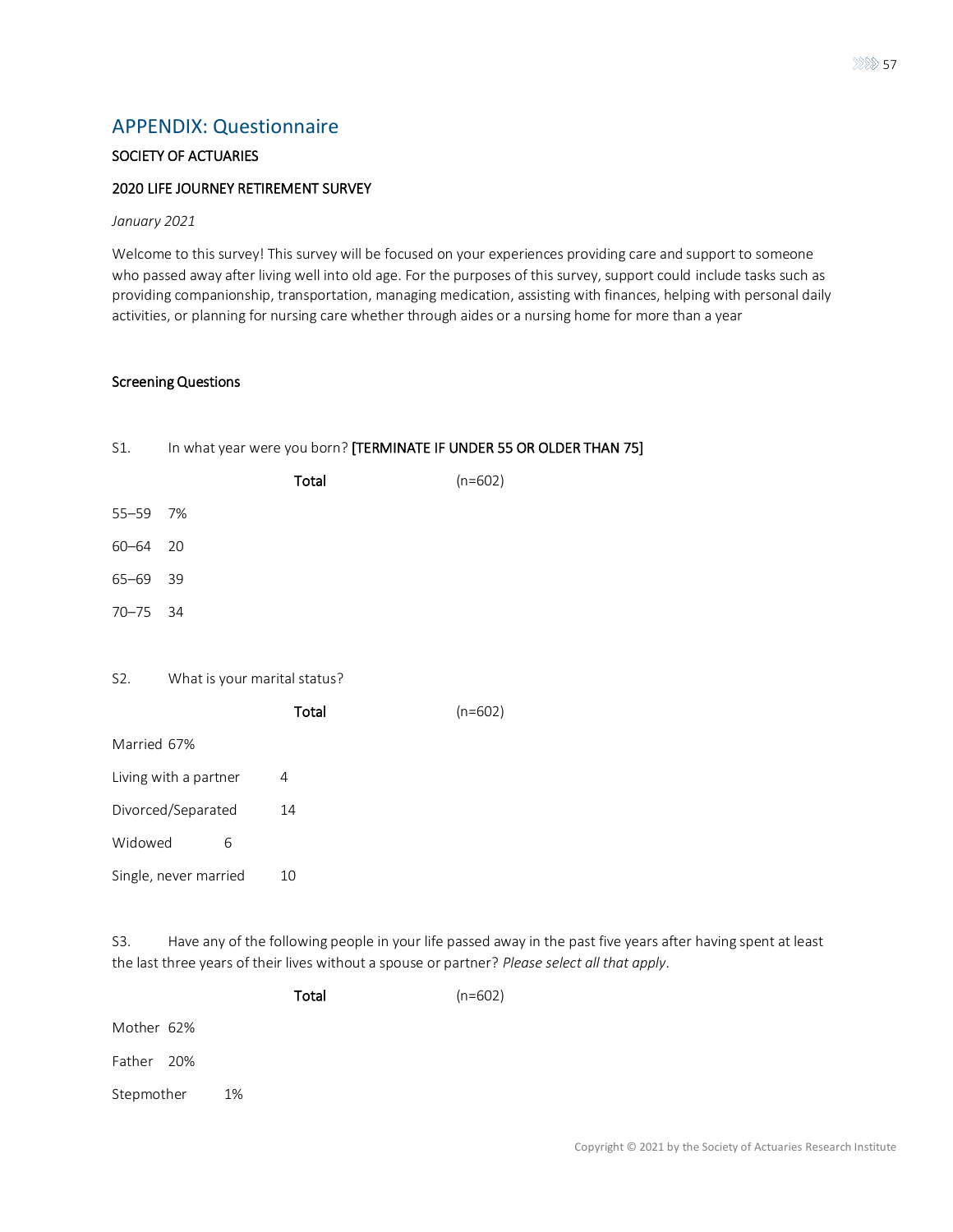| Stepfather                       | $\ast$                                                          |
|----------------------------------|-----------------------------------------------------------------|
| [If S2=1 or 2] Mother-in-law     | 19%                                                             |
| [If $S2=1$ or 2] Father-in-law4% |                                                                 |
| 15%<br>Aunt                      |                                                                 |
| Uncle<br>8%                      |                                                                 |
| Another relative 11%             |                                                                 |
| A neighbor                       | 8%                                                              |
| A friend 15%                     |                                                                 |
|                                  | None of the above passed away in the past 5 years after         |
|                                  | living three or more years without a spouse/partner [TERMINATE] |

S4. Please select those that you provided support, planning, and/or care for in the past 5 years.

*If you provided support for multiple people in one relationship category, please only think of the person who passed away most recently.*

### [ONLY SHOW RESPONSE OPTIONS SELECTED IN S3]

|                     |    | Total                                                 | $(n=602)$ |
|---------------------|----|-------------------------------------------------------|-----------|
| Mother 60%          |    |                                                       |           |
| Father 19%          |    |                                                       |           |
| Stepmother          |    | $\ast$                                                |           |
| Stepfather          |    | $\ast$                                                |           |
| Mother-in-law       |    | 15%                                                   |           |
| Father-in-law       |    | 2%                                                    |           |
| Aunt                | 5% |                                                       |           |
| Uncle 2%            |    |                                                       |           |
| Another relative 3% |    |                                                       |           |
| A neighbor          |    | 2%                                                    |           |
| A friend 4%         |    |                                                       |           |
|                     |    | I did not provide support for any of the above in the |           |
|                     |    |                                                       |           |

past 5 years [TERMINATE] --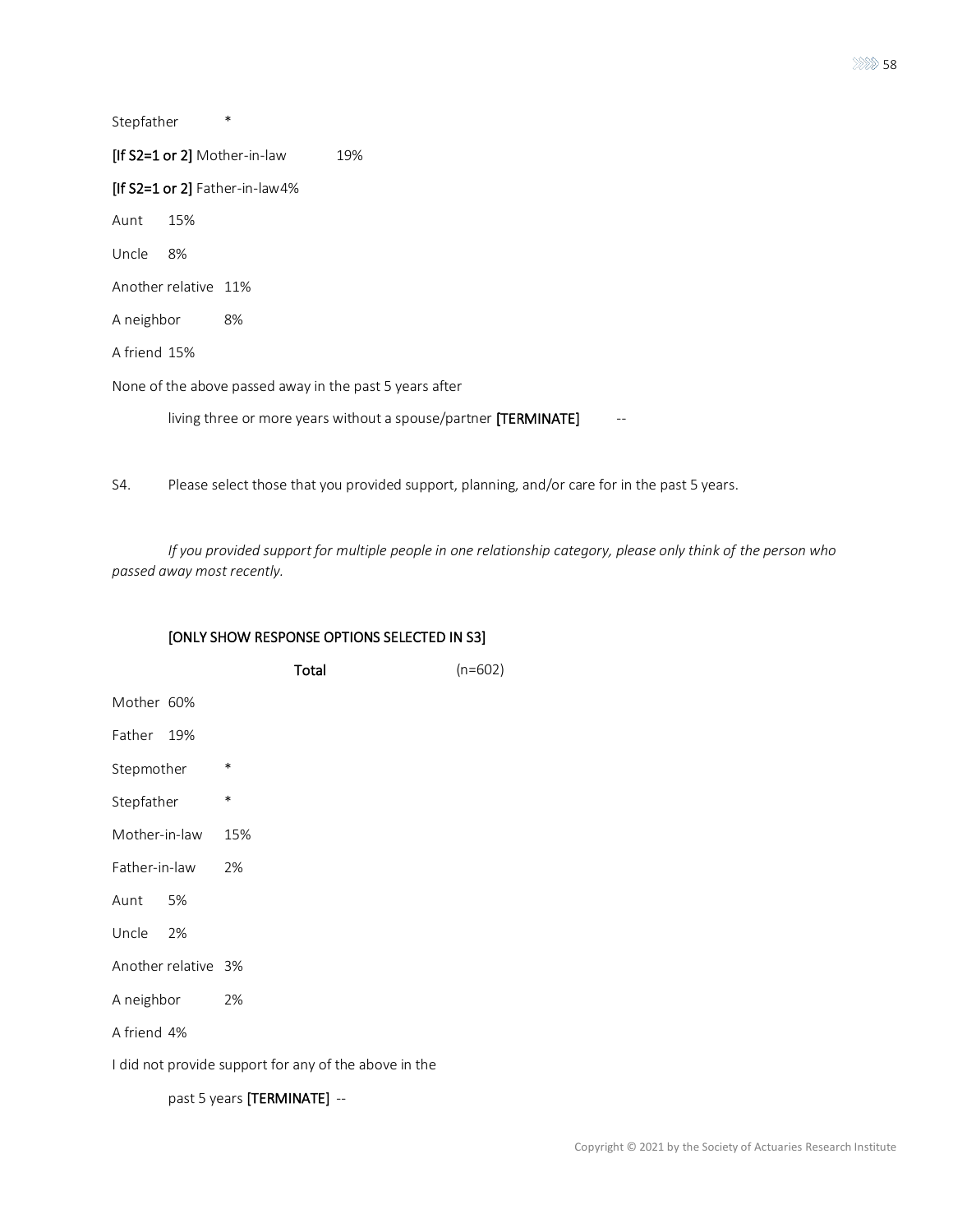S5. How extensively were you involved in providing assistance, support, care, financial guidance, or planning for each person? Support could include tasks such as providing transportation, managing medication, taking over finances, helping with personal daily activities, or planning for nursing care whether through aides or a nursing home for more than a year.

## [ONLY SHOW ITEMS SELECTED IN S4]

|    |                         | A great deal | To some extent    | A little                 | Not at all        |
|----|-------------------------|--------------|-------------------|--------------------------|-------------------|
|    |                         |              |                   |                          |                   |
| a. | Mother (n=362)          | 69%          | 30                | $1\,$                    | $-\,-$            |
| b. | Father (n=113)          | 69%          | 30                | $\mathbf{1}$             | $-$               |
| C. | Stepmother (n=1)        | 100%         | $-\,-$            | $-$                      | $- -$             |
| d. | Stepfather (n=1)        | 100%         | $\qquad \qquad -$ | $-$                      | $- -$             |
| e. | Mother-in-law (n=92)    | 50%          | 47                | 3                        | $\qquad \qquad -$ |
| f. | Father-in-law (n=15)    | 40%          | 60                | $-$                      | $- -$             |
| g. | Aunt (n=28)             | 54%          | 32                | 11                       | $\overline{4}$    |
| h. | Uncle $(n=12)$          | 58%          | 42                | $\overline{\phantom{m}}$ | $-\,-$            |
| i. | Another relative (n=18) | 39%          | 56                | $-$                      | 6                 |
| j. | A neighbor (n=13)       | 15%          | 85%               | $\qquad \qquad -$        | $\qquad \qquad -$ |
| k. | A friend (n=22)         | 41%          | 50                | 9                        | $\qquad \qquad -$ |

## [TERMINATE IF ALL IN S5<3]

S6. How old were the following people when they passed away?

*If multiple people in one relationship category passed away, please only think of the person who passed away most recently.*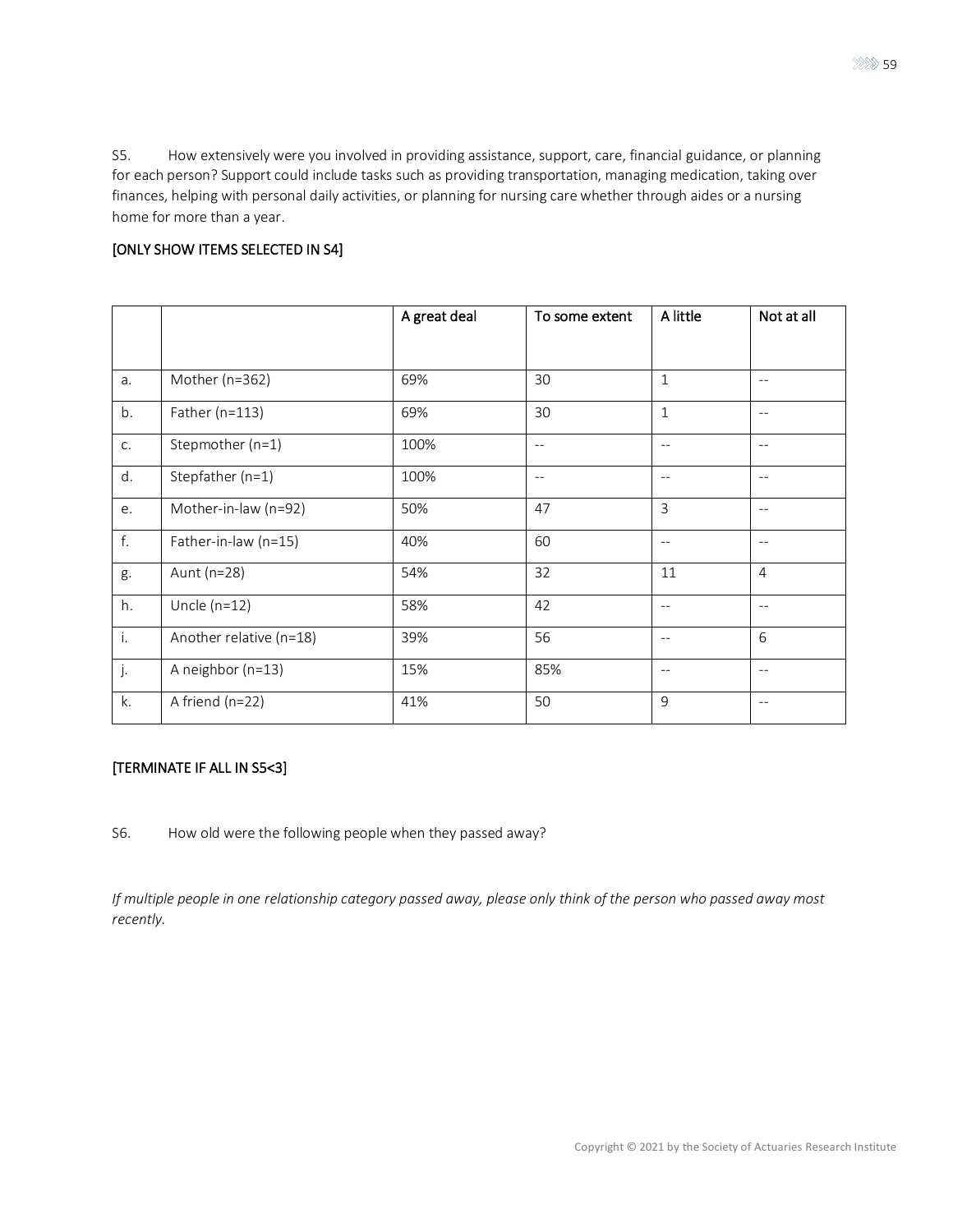## [ONLY SHOW ITEMS WHERE S5=3 OR 4]

|    |                         | Younger than<br>85 | 85-90                    | Older than 90 | Prefer not to<br>say |
|----|-------------------------|--------------------|--------------------------|---------------|----------------------|
| a. | Mother (n=360)          | 1%                 | 43                       | 56            | $-$                  |
| b. | Father ( $n=112$ )      | 1%                 | 34                       | 65            | $-$                  |
| C. | Stepmother (n=1)        | $-$                | $\overline{\phantom{a}}$ | 100%          | $-$                  |
| d. | Stepfather (n=1)        | $-$                | 100%                     | $- -$         | $\qquad \qquad -$    |
| e. | Mother-in-law (n=89)    | $-$                | 40%                      | 60            | $-$                  |
| f. | Father-in-law (n=15)    | $\qquad \qquad -$  | 47%                      | 53            | $-$                  |
| g. | Aunt (n=24)             | 8%                 | 29                       | 63            | $-$                  |
| h. | Uncle $(n=12)$          | $-$                | 58%                      | 42            | $-$                  |
| i. | Another relative (n=17) | 29%                | 35                       | 35            | $\qquad \qquad -$    |
| j. | A neighbor (n=13)       | 15%                | 54                       | 31            | $-$                  |
| k. | A friend (n=20)         | 35%                | 35                       | 30            | $\qquad \qquad -$    |

## [TERMINATE IF ALL IN S6=1 or 4]

S7. What was the marital status of each person at the time he/she passed away?

*If multiple people in one relationship category passed away, please only think of the person who passed away most recently.*

## [ONLY SHOW ITEMS WHERE S6=2 OR 3]

|    |                    | Married/living<br>with partner | Divorced/se<br>parated | Widowed | Single, never<br>married |
|----|--------------------|--------------------------------|------------------------|---------|--------------------------|
| a. | Mother (n=356)     |                                | 6%                     | 92      |                          |
| b. | Father ( $n=111$ ) | 3%                             | 8                      | 89      | $ -$                     |
| C. | Stepmother (n=1)   | $ -$                           | --                     | 100%    | $ -$                     |
| d. | Stepfather (n=1)   | $- -$                          | $- -$                  | 100%    | $- -$                    |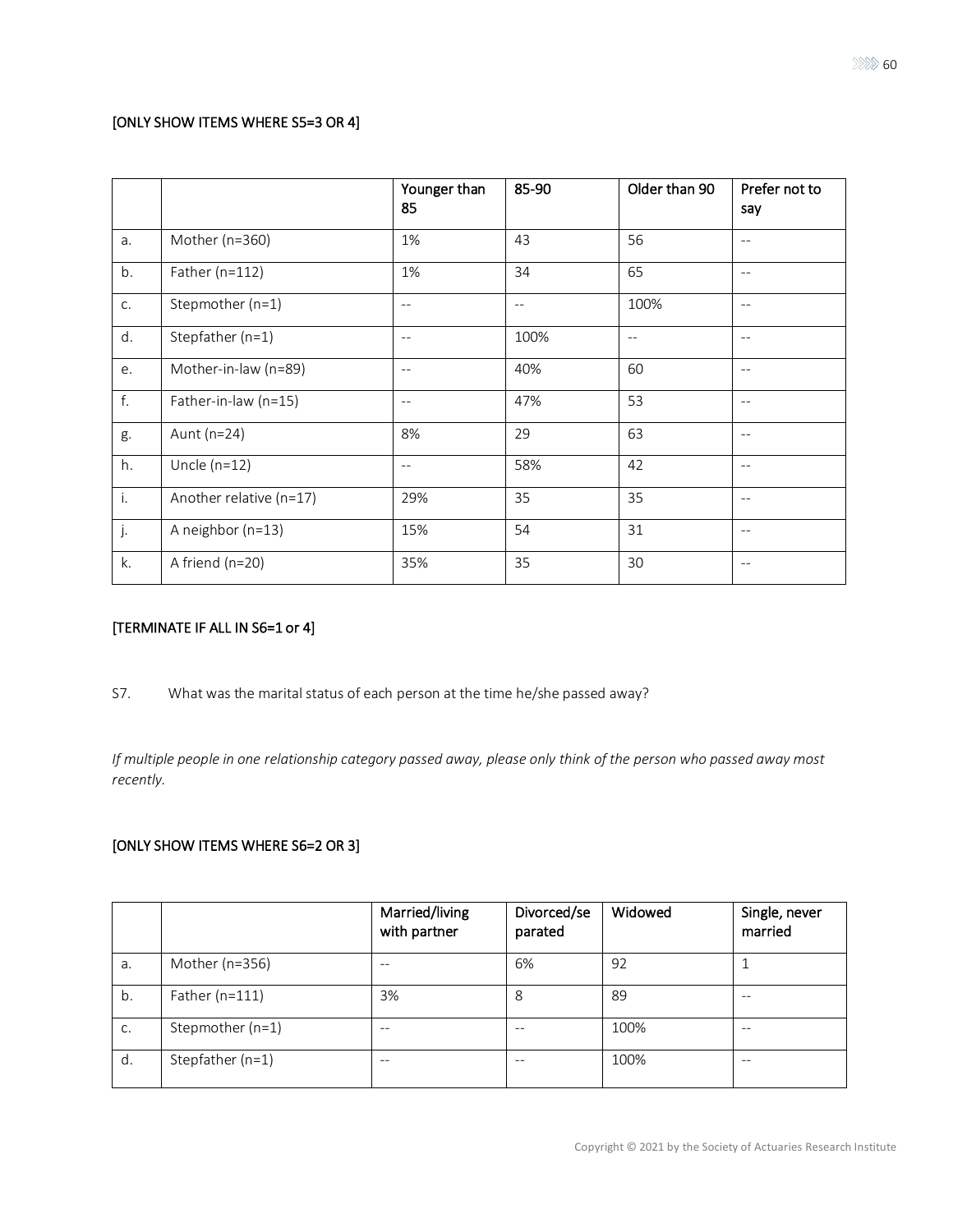| e. | Mother-in-law (n=89)    | 1%    | 6   | 93 | $-$  |
|----|-------------------------|-------|-----|----|------|
| f. | Father-in-law (n=15)    | $-$   | 7%  | 93 | $ -$ |
| g. | Aunt (n=22)             | $- -$ | 5%  | 50 | 45   |
| h. | Uncle $(n=12)$          | 17%   | --  | 33 | 50   |
| j. | Another relative (n=12) | $-$   | 17% | 75 | 8    |
| j. | A neighbor (n=11)       | $- -$ | 18% | 73 | 9    |
| k. | A friend $(n=13)$       | $- -$ | 8%  | 85 | 8    |

## [TERMINATE IF ALL S7=1]

S8. To the best of your knowledge, did the following people have more than \$400,000 in financial assets at the time of their death, not counting any equity in their primary residence?

*If multiple people in one relationship category passed away, please only think of the person who passed away most recently.*

## [ONLY SHOW ITEMS WHERE S7>1]

|    |                         | Yes               | No   |
|----|-------------------------|-------------------|------|
| a. | Mother (n=356)          | 1%                | 99   |
| b. | Father (n=108)          | 3%                | 97   |
| C. | Stepmother (n=1)        | $-$               | 100% |
| d. | Stepfather (n=1)        | $\qquad \qquad -$ | 100% |
| e. | Mother-in-law (n=88)    | 2%                | 98   |
| f. | Father-in-law (n=15)    | 7%                | 93   |
| g. | Aunt (n=22)             | 18%               | 82   |
| h. | Uncle ( $n=10$ )        | 30%               | 70   |
| i. | Another relative (n=12) | 42%               | 58   |
| j. | A neighbor (n=11)       | 36%               | 64   |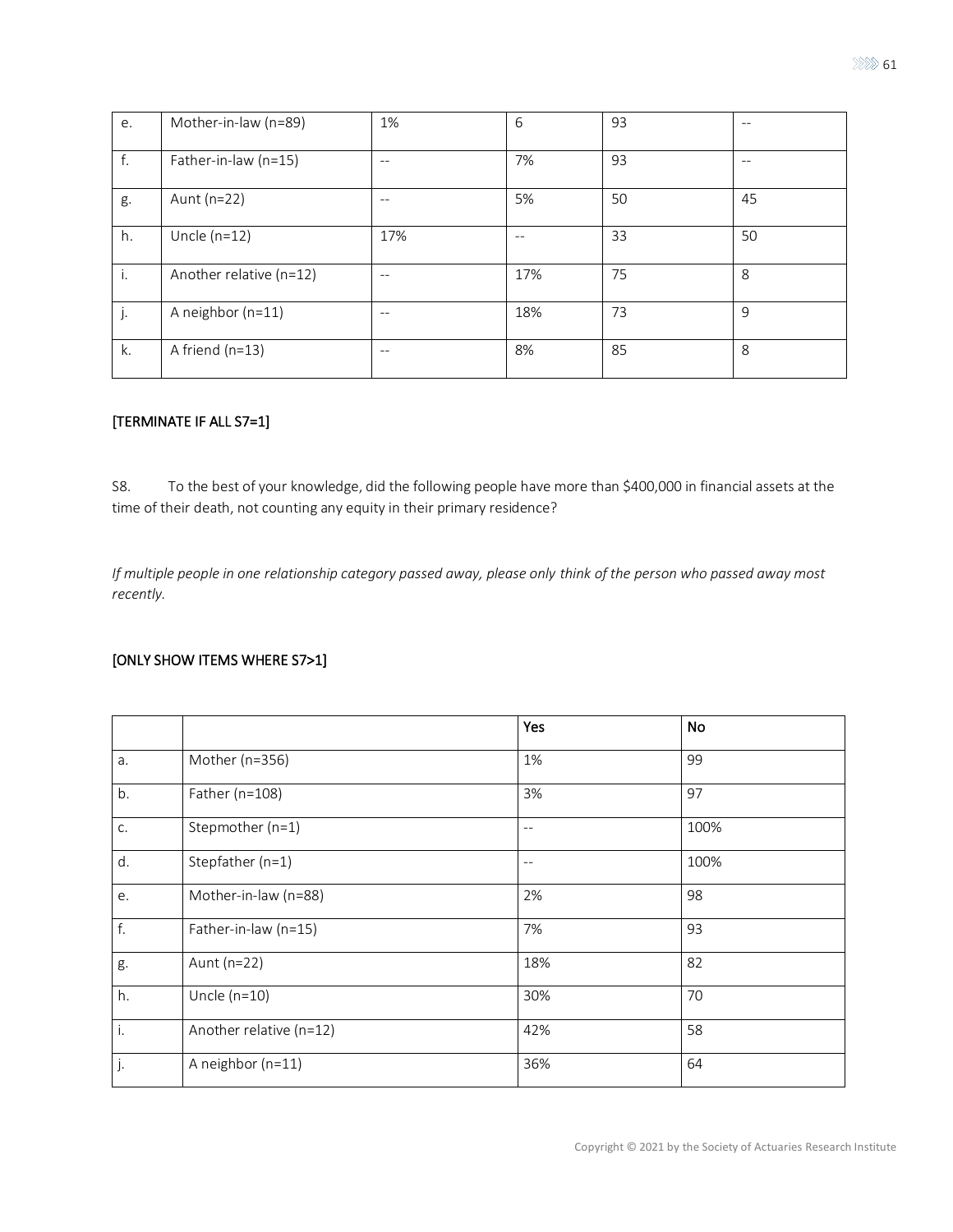|    |                 | Yes | No |
|----|-----------------|-----|----|
| k. | A friend (n=13) | 38% | 62 |

### [TERMINATE IF ALL S8a-S8f=1 and no answer for S8g-S8l]

S9. Please select the person who passed away most recently.

*If multiple people in one relationship category passed away, please only think of the person who passed away most recently.*

### [SHOW ONLY MULTIPLE PEOPLE=4 or MULTIPLE PEOPLE=3 and no 4 ON S5]

Note: this prioritizes those who provided more extensive care, with recency as a tiebreaker

### [AUTOPUNCH IF ONLY 1 RESPONSE OPTION WOULD SHOW]

|                                 | Total |         | $(n=602)$ |
|---------------------------------|-------|---------|-----------|
| [IF S8a=2] Your mother          | 57%   |         |           |
| [IF S8b=2] Your father          | 17    |         |           |
| <b>IF S8c=2</b> Your stepmother |       | $^\ast$ |           |
| [IF S8d=2] Your stepfather *    |       |         |           |
| [IF S8e=2] Your mother-in-law   |       | 13      |           |
| [IF S8f=2] Your father-in-law   |       | 2       |           |
| $[IF S7g>1]$ Your aunt          | 3     |         |           |
| [IF S7h>1] Your uncle           | 1     |         |           |
| [IF S7i>1] Another relative 2   |       |         |           |
| $[IF S7] > 1]$ A neighbor       | 1     |         |           |
| $[IF S7k>1]$ A friend           | 2     |         |           |
|                                 |       |         |           |

S10. Were you paid or reimbursed for the care that you provided for your [PIPE IN ANSWER FROM S9]?

### Total (n=602)

Yes, I was paid an hourly rate or salary for providing care [TERMINATE] --

Yes, I was reimbursed for out-of-pocket expenses 5%

I was provided gifts, but these were not contingent upon

providing care 7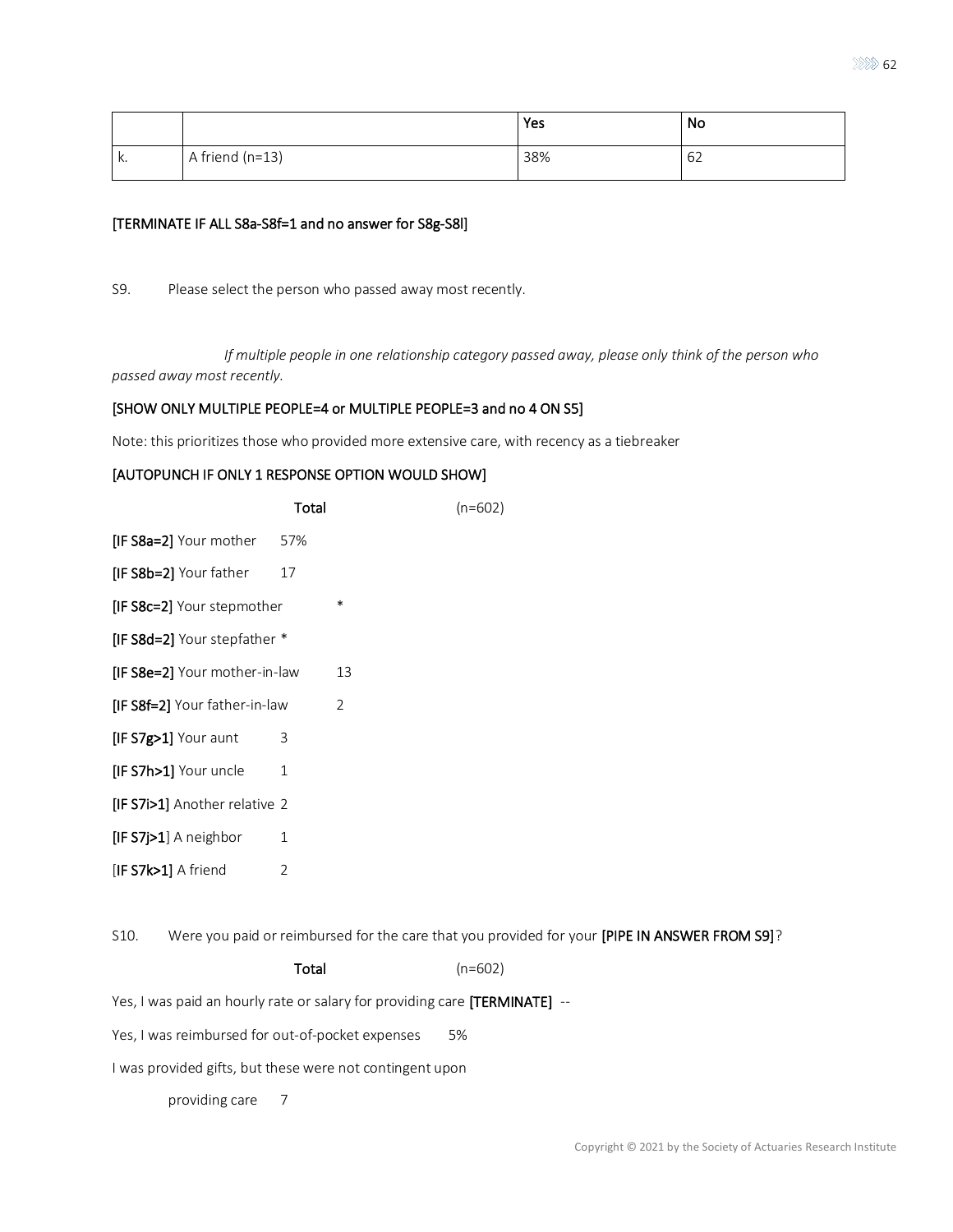No 88

## S11. Did your [PIPE ANSWER FROM S9] spend more than 6 months in...?

|    | Total $(n=602)$                                                                                                                                   | Yes | No |
|----|---------------------------------------------------------------------------------------------------------------------------------------------------|-----|----|
| а. | An assisted living facility or adult foster care (for<br>people who are mostly independent but require some<br>assistance with day-to-day living) | 34% | 66 |
| b. | A nursing home (for seniors who require 24-hour<br>medical care and can no longer live independently)                                             | 35% | 65 |

S12. Do you have any stepbrothers, stepsisters, half-brothers or half-sisters from your [PIPE IN S9 ANSWER]'s previous marriages or relationships that you or your [PIPE IN S9 ANSWER] have/had a relationship with?

| Yes<br>11% |  |
|------------|--|
| No<br>89   |  |
|            |  |

## QUOTAS

| Name        | Logic            | Quota            |
|-------------|------------------|------------------|
| Stepparents | $S5=3$ or 4      | At least $n=25$  |
| In-laws     | $S5=5$ or 6      | Maximum n=200    |
| Non-parent  | $S5 = 7 - 11$    | $N = 50$         |
| $90+$       | $S6=3$           | At least $n=200$ |
| <b>LTC</b>  | S11a=1 OR S11b=1 | At least $n=200$ |

### Marriage

1. During his or her adult working years was your [PIPE IN S9 ANSWER]…?

| Total                         |    | $(n=602)$ |
|-------------------------------|----|-----------|
| The primary breadwinner 30%   |    |           |
| A fairly co-equal breadwinner | 16 |           |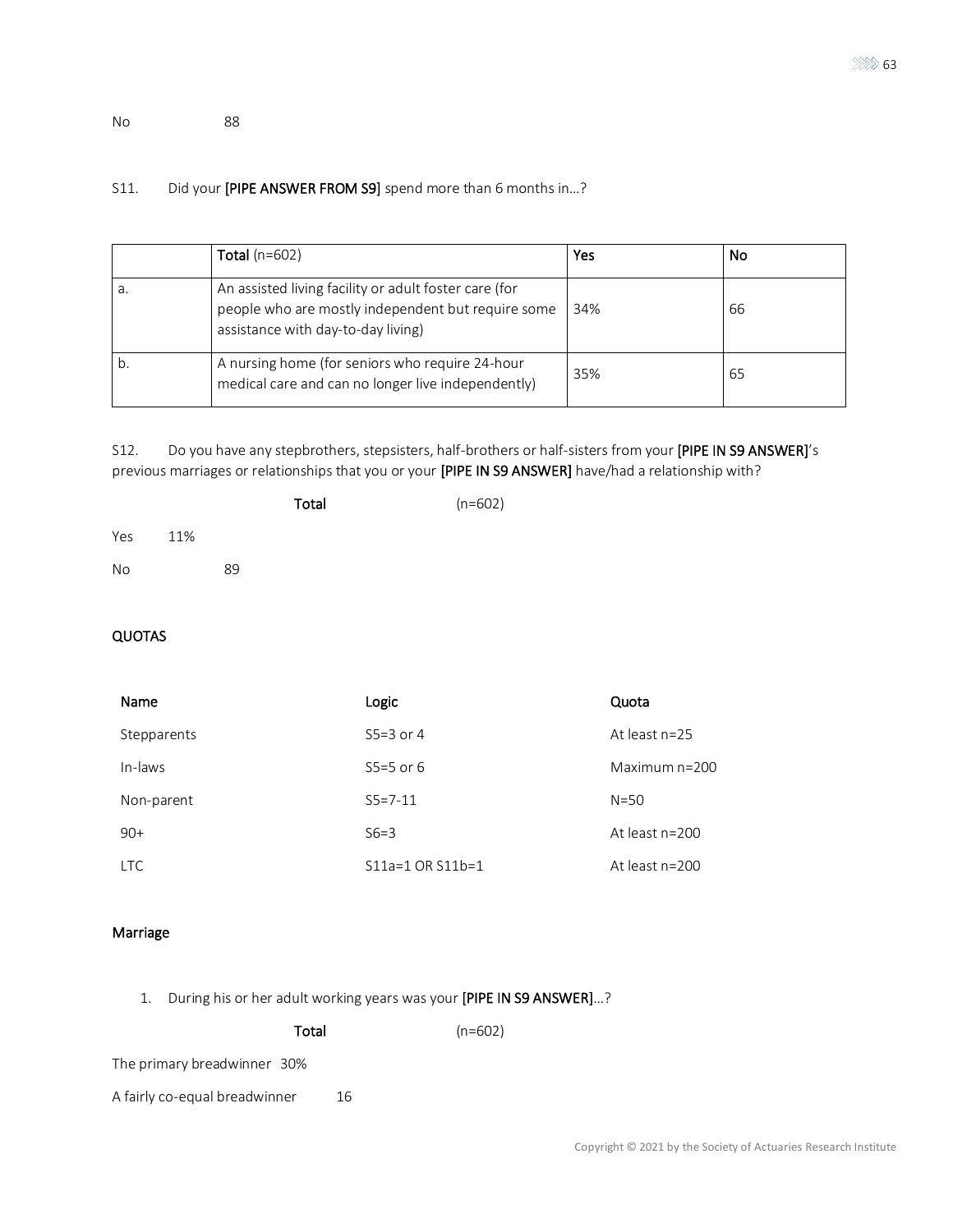A secondary breadwinner 27 Not a breadwinner 26 Don't know 1

> 2. **[IF S7 NE 4]** During your [PIPE IN S9 ANSWER]'s marriage, which best describes their role in managing the household's finances?

 Total (n=581) My [PIPE IN S9 ANSWER] was in charge 20% My [PIPE IN S9 ANSWER] had most responsibility 23 His or her spouse was in charge 21 His or her spouse had most responsibility 12 The responsibility was shared equally 21 Don't know 3

### 3. When did your [PIPE IN S9 ANSWER] first experience the following, if at all?

|    | Total ( $n=602$ )    | Before I began<br>providing care | When I was providing<br>care | Never experienced this<br>situation |
|----|----------------------|----------------------------------|------------------------------|-------------------------------------|
| a. | Cognitive decline    | 37%                              | 33                           | 30                                  |
| b. | Vision problems      | 40%                              | 16                           | 44                                  |
| C. | Hearing problems     | 44%                              | 19                           | 37                                  |
| d. | Unsteadiness walking | 37%                              | 51                           | 11                                  |
| e. | Injury due to fall   | 27%                              | 33                           | 39                                  |
| f. | Chronic disease      | 36%                              | 18                           | 46                                  |
| g. | Depression           | 18%                              | 17                           | 65                                  |
| h. | Inability to walk    | 9%                               | 43                           | 48                                  |
| i. | General slowdown     | 51%                              | 45                           | $\overline{4}$                      |

4. **[IF WIDOWED, S7=3]** What impact did your **[PIPE IN S9 ANSWER]**'s spouse's death have on his or her...?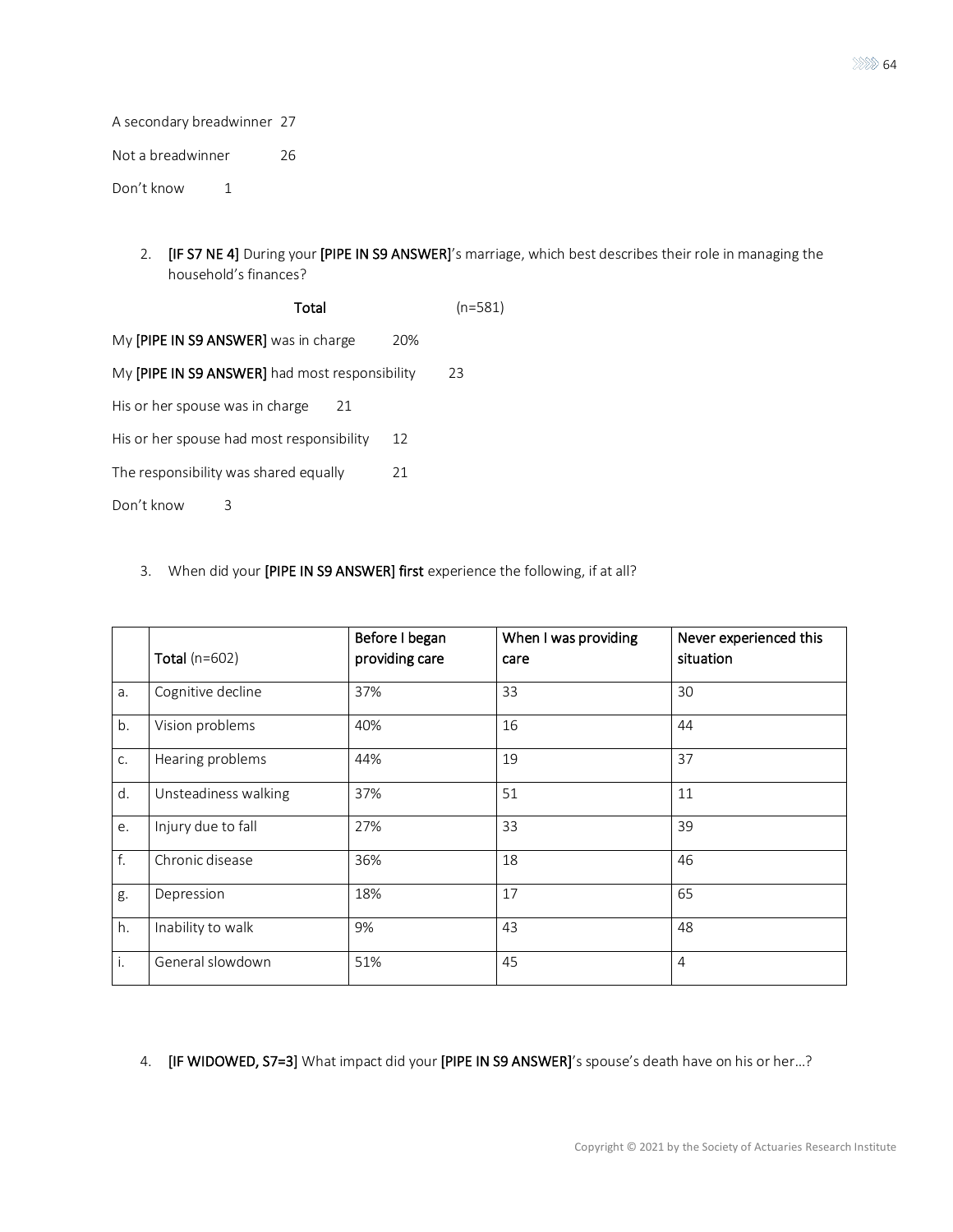[IF DIVORCED/SEPARATED, S7=2] What impact did your [PIPE IN S9 ANSWER]'s spouse's (most recent if more than one) divorce/separation have on his or her…?

|    | Total $(n=581)$                                                                          | Major<br>positive<br>impact | Minor<br>positive<br>impact | <b>No</b><br>impact | Minor<br>negative<br>impact | Major<br>negative<br>impact | Too many<br>years<br>earlier to<br>matter | Don't<br>know  |
|----|------------------------------------------------------------------------------------------|-----------------------------|-----------------------------|---------------------|-----------------------------|-----------------------------|-------------------------------------------|----------------|
| a. | Overall financial security                                                               | 8%                          | 6                           | 38                  | 20                          | 14                          | 10                                        | $\overline{4}$ |
| b. | Ability to manage<br>household finances                                                  | 7%                          | 6                           | 42                  | 20                          | 14                          | 8                                         | 3              |
| C. | Ability to secure and/or<br>pay for housing                                              | 3%                          | 3                           | 66                  | 9                           | 8                           | 7                                         | 3              |
| d. | Transportation planning                                                                  | 4%                          | $\overline{4}$              | 55                  | 13                          | 15                          | $\overline{7}$                            | 3              |
| е. | Meal planning and/or meal<br>preparation                                                 | 5%                          | 5                           | 55                  | 16                          | 10                          | 7                                         | $\overline{2}$ |
| f. | Ability to manage their<br>own healthcare (doctor's<br>appointments, insurance,<br>etc.) | 5%                          | 4                           | 49                  | 18                          | 15                          | 7                                         | 2              |
| g. | Ability to manage their<br>prescription drugs                                            | 5%                          | 5                           | 54                  | 17                          | 10                          | 6                                         | $\overline{2}$ |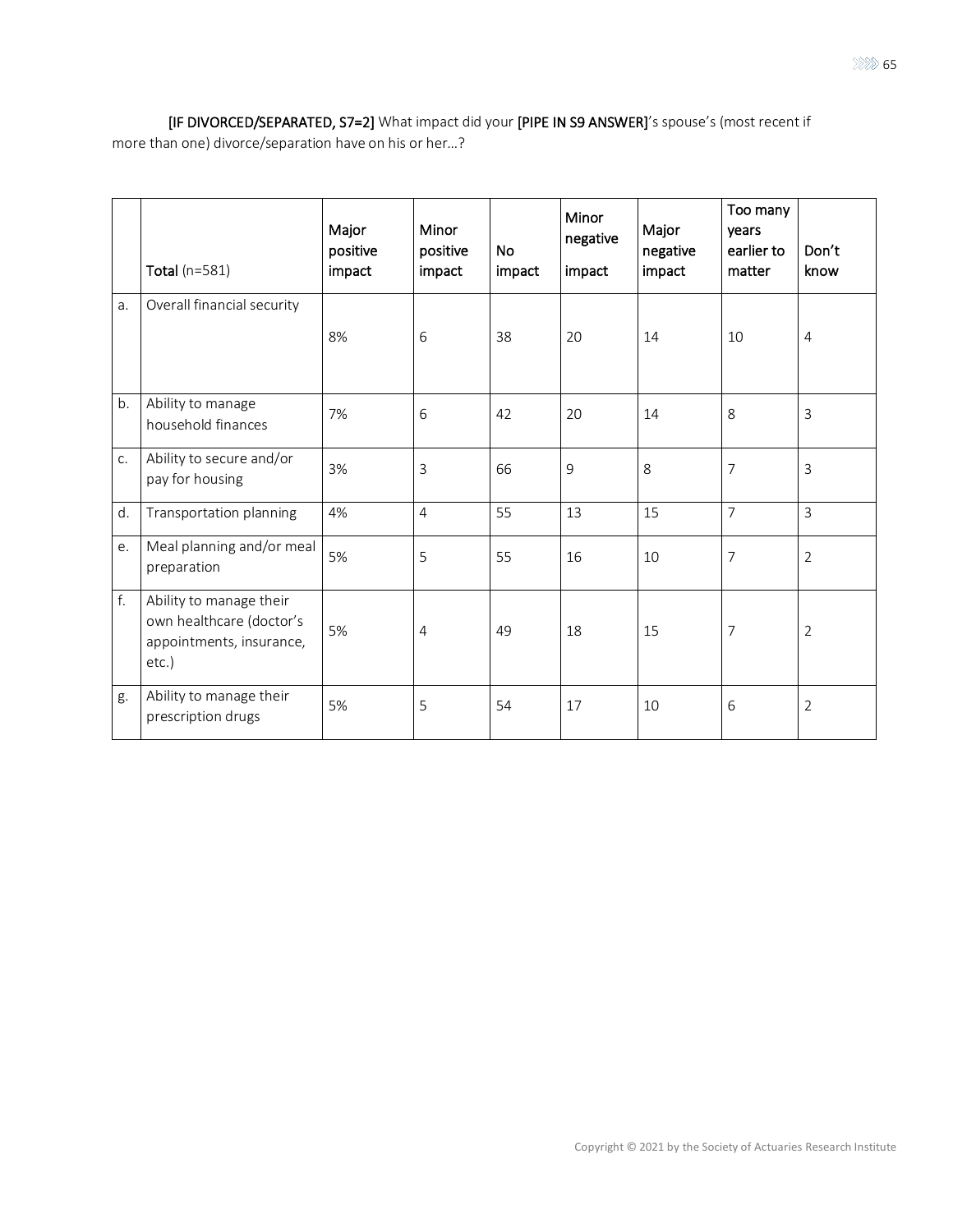## Health

5. Which of the following did your [PIPE IN S9 ANSWER] ever need the following and if so, at about what age did they start needing help?

|    | Total ( $n=602$ )                                                                                                      | Before age<br>70 | In his/her<br>70s | In his/her<br>80s | [Do not<br>show if<br>passed away<br>before 90] In<br>his/her<br>90s or<br>beyond | Did not<br>need help<br>with this | Don't<br>know  |
|----|------------------------------------------------------------------------------------------------------------------------|------------------|-------------------|-------------------|-----------------------------------------------------------------------------------|-----------------------------------|----------------|
| a. | Assistance with household<br>chores                                                                                    | 5%               | 12                | 52                | 22                                                                                | 7                                 | $\mathbf 1$    |
| b. | To be driven                                                                                                           | 16%              | 10                | 49                | 19                                                                                | 5                                 | $\mathbf{1}$   |
| C. | Assistance with walking                                                                                                | 1%               | 6                 | 46                | 29                                                                                | 18                                | $\ast$         |
| d. | Assistance with activities of<br>daily living such as getting<br>dressed, eating, bathing,<br>getting out of bed, etc. | 1%               | 4                 | 39                | 33                                                                                | 22                                | $\mathbf 1$    |
| e. | Long-term care                                                                                                         | $\ast$           | 3%                | 36                | 31                                                                                | 28                                | $\overline{2}$ |

6. Over the years, how much impact did each of the following have on your [PIPE IN S9 ANSWER]'s health and vitality:

|    |                            | Major  | Minor  |           | Don't          |
|----|----------------------------|--------|--------|-----------|----------------|
|    | Total $(n=602)$            | impact | Impact | No impact | know           |
| a. | Cognitive decline          | 37%    | 35     | 26        | $\overline{2}$ |
| b. | Vision problems            | 16%    | 41     | 42        | $\mathbf{1}$   |
| C. | Unsteadiness walking       | 45%    | 45     | 10        | 1              |
| d. | Injury due to fall         | 35%    | 25     | 37        | 3              |
| e. | Chronic disease            | 30%    | 26     | 40        | 4              |
| f. | Accident other than a fall | 5%     | 8      | 79        | 8              |
| g. | Depression                 | 13%    | 27     | 54        | 5              |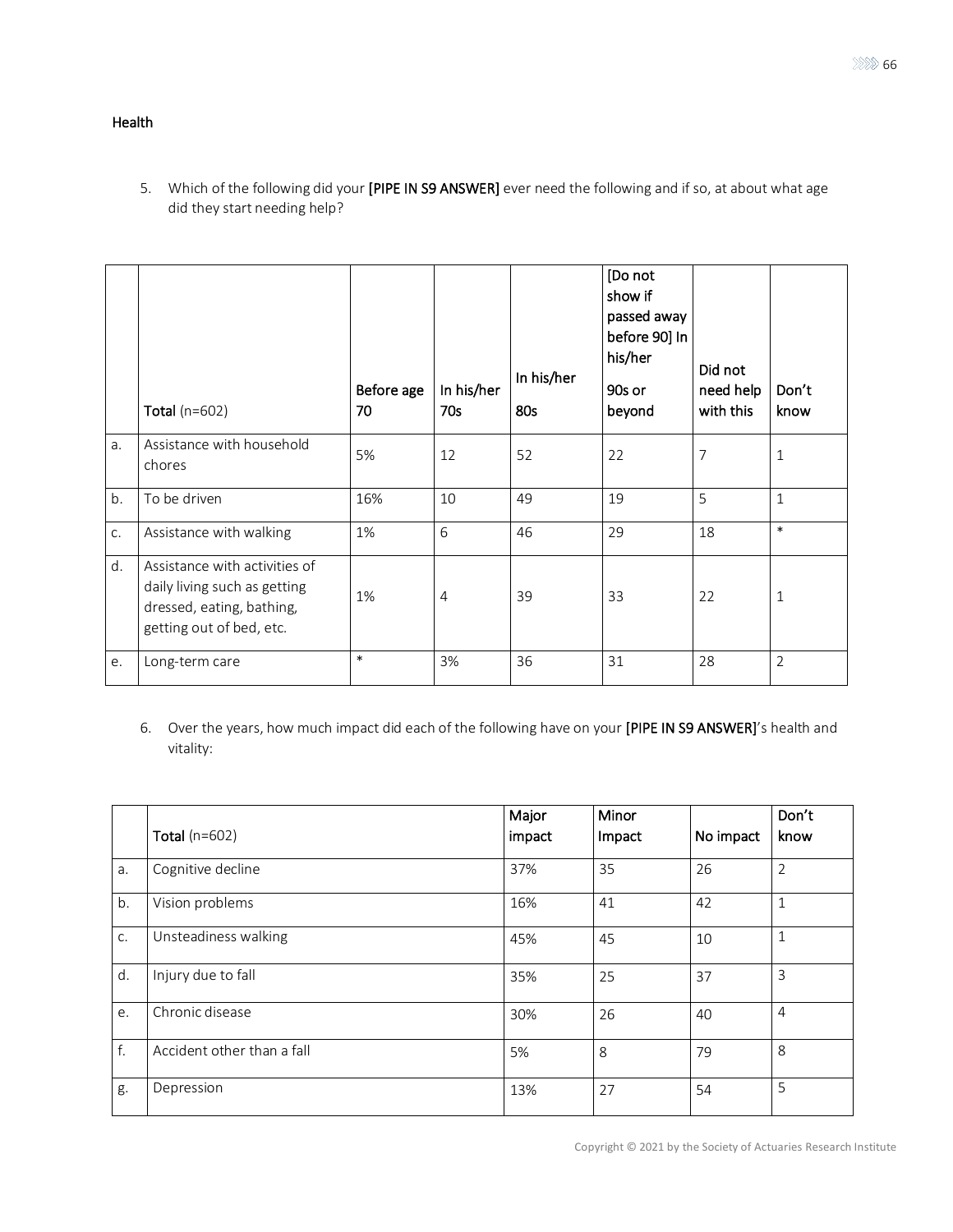|    | Total $(n=602)$          | Major<br>impact | Minor<br>Impact | No impact | Don't<br>know |
|----|--------------------------|-----------------|-----------------|-----------|---------------|
| h. | Hospital stay(s)         | 22%             | 44              | 32        |               |
|    | Side effects of medicine | 10%             | 30              | 53        |               |

7. **[IF ANY IMPACT IN Q6=2,3]** Roughly how old was your [PIPE IN S9 ANSWER] when these issues first affected him/her?

|    |                                   | Younger than<br>70 | In his/her<br>70s | In his/her<br>80s | [Do not<br>show if<br>passed<br>away<br>before 90]<br>In his/her<br>90s or<br>beyond | Don't<br>know  |
|----|-----------------------------------|--------------------|-------------------|-------------------|--------------------------------------------------------------------------------------|----------------|
| a. | Cognitive decline (n=431)         | 2%                 | 13                | 58                | 25                                                                                   | $\mathbf{1}$   |
| b. | Vision problems (n=341)           | 17%                | 23                | 44                | 13                                                                                   | 3              |
| c. | Unsteadiness walking (n=536)      | 2%                 | 10                | 59                | 29                                                                                   | $1\,$          |
| d. | Injury due to fall (n=365)        | 2%                 | 10                | 55                | 30                                                                                   | $\overline{3}$ |
| e. | Chronic disease (n=335)           | 13%                | 22                | 44                | 17                                                                                   | $\overline{4}$ |
| f. | Accident other than a fall (n=82) | 9%                 | 12                | 46                | 17                                                                                   | 16             |
| g. | Depression (n=243)                | 16%                | 14                | 46                | 20                                                                                   | 5              |
| h. | Hospital stay(s) (n=398)          | 6%                 | 13                | 51                | 27                                                                                   | $\overline{2}$ |
| i. | Side effects of medicine (n=240)  | 6%                 | 14                | 46                | 19                                                                                   | 15             |

### Finances

8. Comparing when your [PIPE IN S9 ANSWER] was 65 years old until one year before they passed away, would you say that their financial condition one year before they passed away was…?

| Total                                    |    | $(n=602)$ |
|------------------------------------------|----|-----------|
| Much better than when they were 65       | 6% |           |
| Somewhat better than when they were 65 9 |    |           |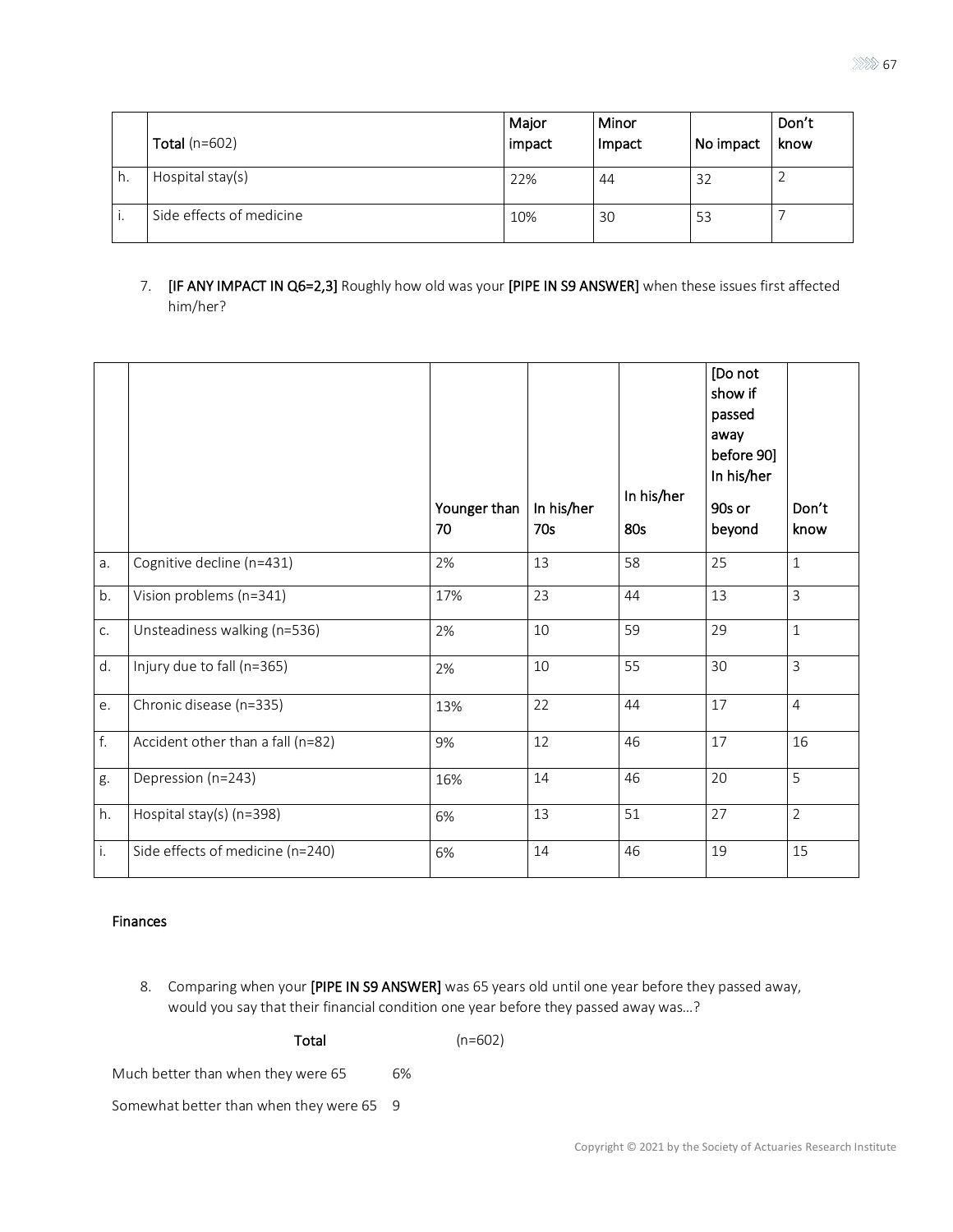About the same as when they were 65 38 Somewhat worse than when they were 65 17

Much worse than when they were 65 26

Don't know 4

9. **[IF FINANCES GOT WORSE, Q8 =1,2]** How big an impact did each of the following have on making your [PIPE IN S9 ANSWER]'s finances worse after retirement?

|    | Total ( $n=259$ )                                | Major impact | Minor<br>Impact | No impact | Not Applicable | Don't<br>know  |
|----|--------------------------------------------------|--------------|-----------------|-----------|----------------|----------------|
| a. | Home or condo repairs                            | 13%          | 31              | 32        | 21             | 3              |
| b. | Home or condo fee assessments                    | 4%           | 12              | 35        | 46             | $\overline{2}$ |
| C. | Medical expenses                                 | 21%          | 46              | 26        | $\overline{4}$ | $\overline{2}$ |
| d. | $[IF S7=3]$ Death of a spouse (n=235)            | 44%          | 30              | 19        | $\overline{4}$ | 3              |
| e. | An adult child in need of financial support      | 6%           | 12              | 32        | 50             | $\mathbf{1}$   |
| f. | Needing assisted living or help at home          | 39%          | 30              | 19        | 11             | $\mathbf{1}$   |
| g. | Giving gifts to children and grandchildren       | 7%           | 19              | 46        | 26             | $\mathbf{1}$   |
| h. | Fraud                                            | 5%           | $\overline{7}$  | 34        | 51             | $\overline{2}$ |
| İ. | Investment losses                                | 7%           | 6               | 39        | 45             | 3              |
| j. | Needing nursing care or at home long-term care   | 49%          | 15              | 17        | 18             | $\overline{2}$ |
| k. | Divorce                                          | 2%           | $1\,$           | 19        | 74             | 5              |
| I. | Overspending on non-essentials                   | 7%           | 18              | 31        | 43             | $\overline{2}$ |
| m. | Debt                                             | 7%           | 13              | 32        | 45             | 3              |
| n. | Rent increases                                   | 3%           | 16              | 26        | 52             | 3              |
| O. | Helping to support children and/or grandchildren | 5%           | 13              | 25        | 53             | 3              |

10. [FINANCES GOT BETTER, IF Q8 =4,5] How big an impact did each of the following have on making your [PIPE IN S9 ANSWER] finances better after retirement?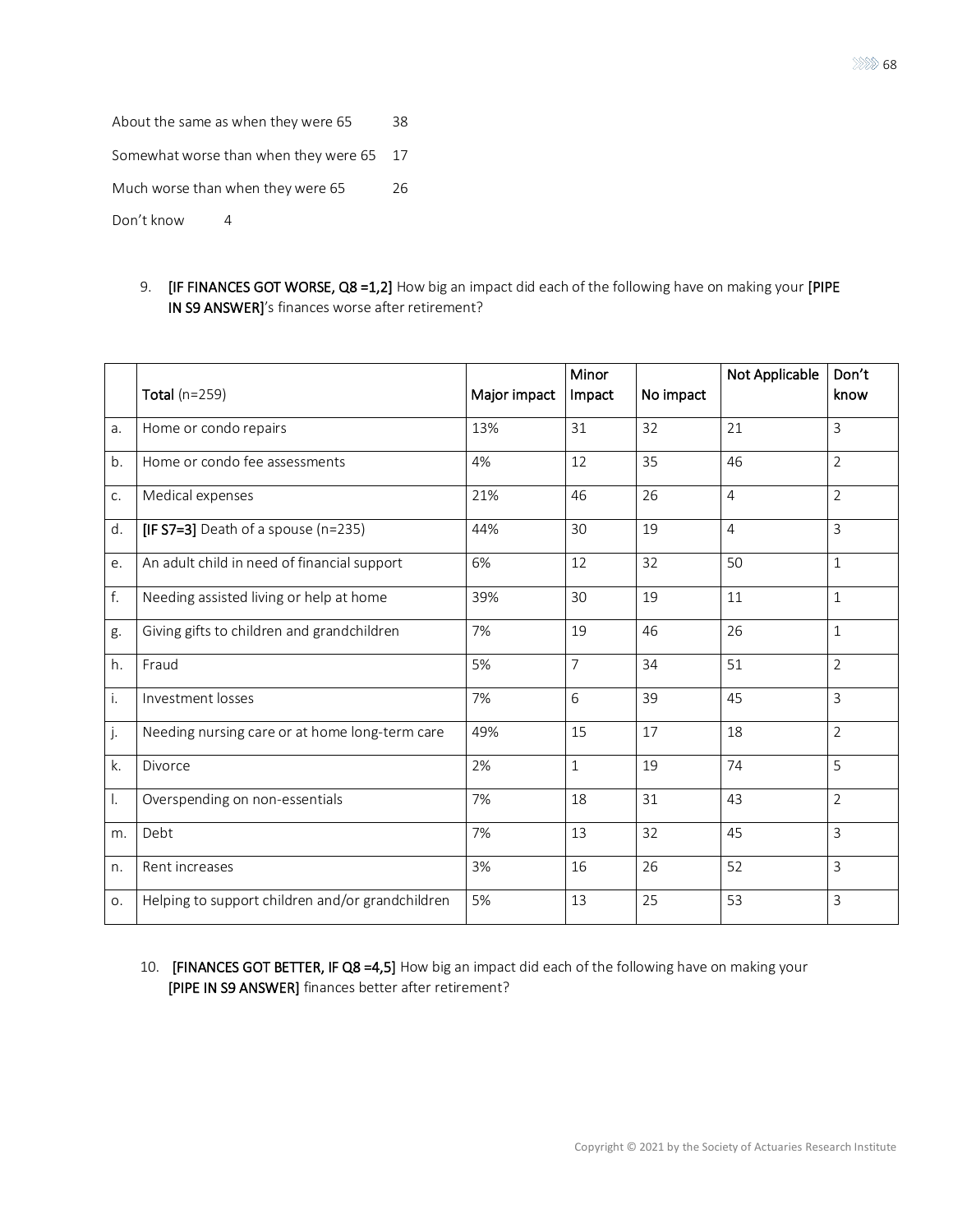|    |                                                                                              | Major  | Minor          |           | Not Applicable | Don't          |
|----|----------------------------------------------------------------------------------------------|--------|----------------|-----------|----------------|----------------|
|    | Total $(n=90)$                                                                               | impact | Impact         | No impact |                | know           |
| a. | Sale of property                                                                             | 16%    | 19             | 19        | 44             | $\overline{2}$ |
| b. | Access to government-provided benefits like Social<br>31%<br>Security, Medicare, or Medicaid |        | 34             | 27        | 4              | 3              |
| C. | Less spending on non-essentials                                                              | 18%    | 37             | 31        | 10             | 4              |
| d. | Home equity or reverse mortgage use                                                          | 2%     | 3              | 19        | 73             | $\overline{2}$ |
| e. | Investment gains                                                                             | 12%    | 21             | 19        | 46             | $\overline{2}$ |
| f. | Relative moving in with your [PIPE IN S9 ANSWER]                                             | 6%     | 10             | 12        | 69             | 3              |
| g. | Him or her moving in with family or friends                                                  | 9%     | $\overline{7}$ | 12        | 70             | $\overline{2}$ |
| h. | Inheritance or life insurance payout                                                         | 11%    | 11             | 20        | 52             | 6              |
| i. | [IF WIDOWED] No longer having a spouse to support<br>$(n=78)$                                | 18%    | 24             | 33        | 22             | 3              |
| j. | [IF WIDOWED] No longer having to take care of a<br>spouse's medical needs (n=78)             | 17%    | 27             | 24        | 29             | 3              |

11. Did your [PIPE IN S9 ANSWER] ever need support for the following in the years after their retirement?

|    | Total ( $n=602$ )                            | Yes | No | Don't know     |
|----|----------------------------------------------|-----|----|----------------|
| a. | Investment management                        | 30% | 62 | 8              |
| b. | Balancing a checkbook                        | 57% | 39 | 4              |
| C. | Paying bills/writing checks                  | 63% | 35 | $\overline{2}$ |
| d. | Communicating with a bank manager or advisor | 48% | 46 |                |
| e. | All of their finances                        | 58% | 38 | 4              |
| f. | <b>Budgeting</b>                             | 38% | 58 | 4              |

12. [IF YES, Q11=1] For about how many years was this support provided?

|    |                                    | Less than 1<br>Year | 1-2 Years | 3-4 Years | 5+ years | Not sure |
|----|------------------------------------|---------------------|-----------|-----------|----------|----------|
| а. | Investment management<br>$(n=179)$ | 2%                  | g         | 18        | 67       | 4        |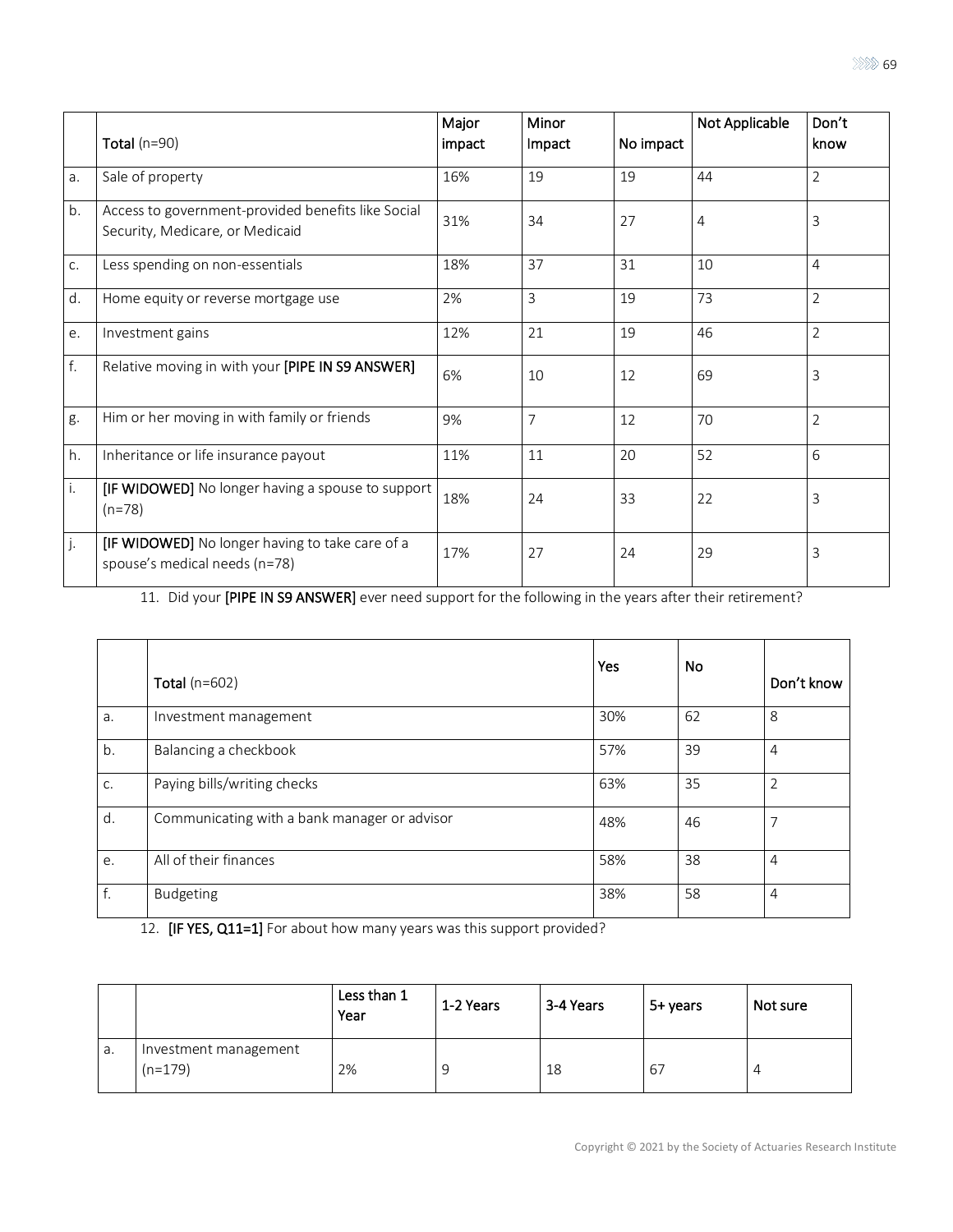|    |                                                         | Less than 1<br>Year | 1-2 Years | 3-4 Years | 5+ years | Not sure       |
|----|---------------------------------------------------------|---------------------|-----------|-----------|----------|----------------|
| b. | Balancing a checkbook<br>$(n=343)$                      | 1%                  | 10        | 21        | 65       | $\overline{2}$ |
| C. | Paying bills/writing checks<br>$(n=382)$                | 3%                  | 14        | 22        | 60       | $\overline{2}$ |
| d. | Communicating with a bank<br>manager or advisor (n=286) | 2%                  | 11        | 21        | 63       | 3              |
| e. | All of their finances (n=349)                           | 2%                  | 11        | 22        | 62       | 3              |
| f. | Budgeting (n=230)                                       | 2%                  | 8         | 21        | 66       | 3              |

- 13. [IF ANY Q11=1] Which of the following events played a role in your [PIPE IN S9 ANSWER] needing support with financial management? *Please select all that apply.*
	- Total (n=445)

Cognitive decline 62%

Difficulty with technology 44%

Being unable to go to the bank 38%

Obvious mistakes with finances 36%

[IF S7=3] Loss of spouse 30%

Poor vision 26%

Loss of interest in managing money 23%

Hearing difficulties 23%

Arthritis 12%

Being victimized by fraud 5%

Don't know 4%

## Housing Timeline

14. Since the time of your [PIPE IN S9 ANSWER]'s retirement, [IF ANY S11=1 and before needing care], did they move to a different residence?

Total (n=602)

Yes, just once 26%

Yes, more than once 20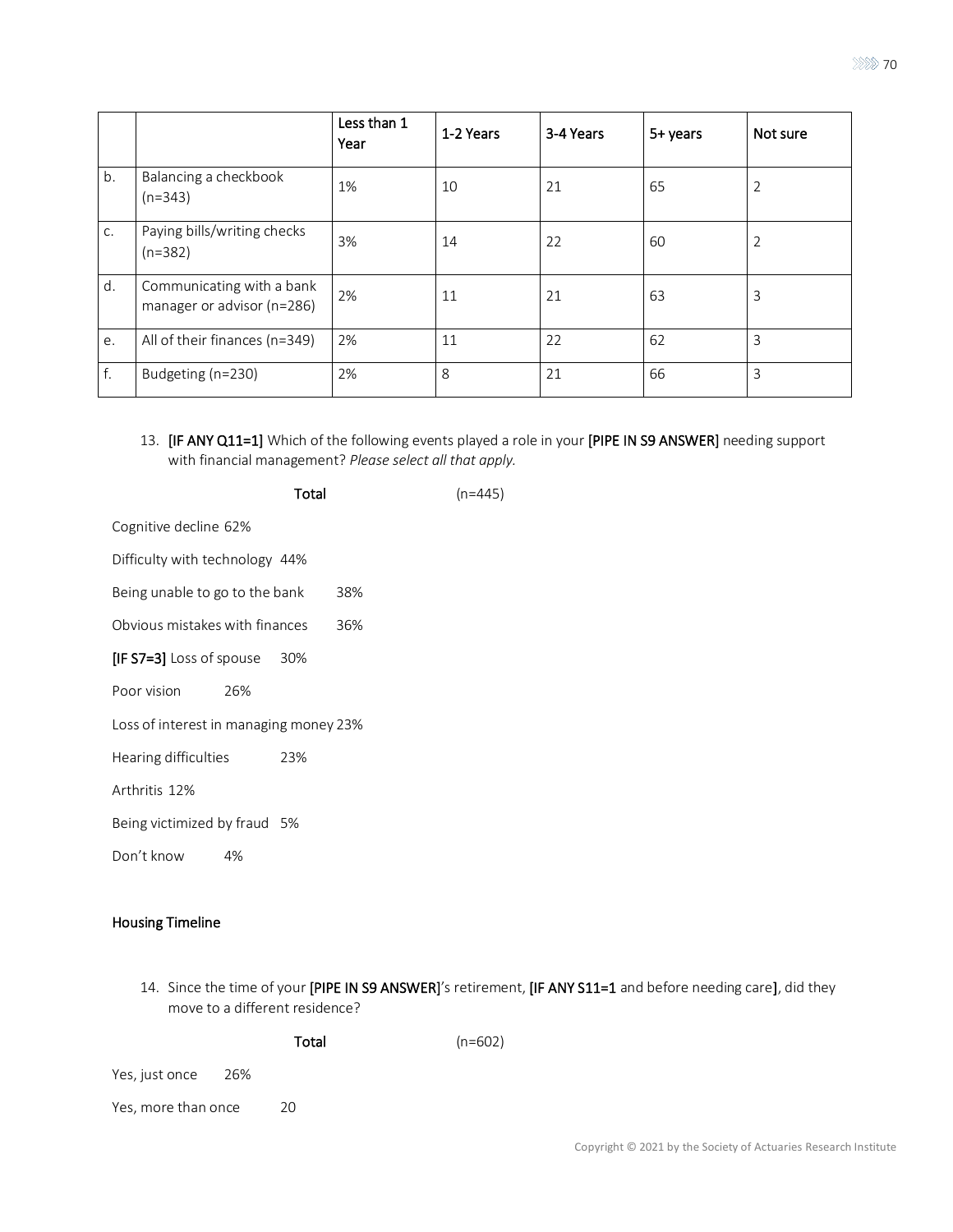No 54

Don't know 1

## 15. [IF Q14 < 3] Why did your [PIPE IN S9 ANSWER] move in retirement? [IF Q14=2]: Please consider the most recent time that your [PIPE IN S9 ANSWER] moved. *Please select all that apply.*

|                                               |     | Total |     | $(n=274)$                                                               |     |
|-----------------------------------------------|-----|-------|-----|-------------------------------------------------------------------------|-----|
|                                               |     |       |     | For a place more accommodating to their current or expected limitations | 48% |
| To have a residence that was easier to manage |     |       |     | 40%                                                                     |     |
| To be close to family 38%                     |     |       |     |                                                                         |     |
| To downsize                                   | 36% |       |     |                                                                         |     |
| To be in a safer environment                  |     |       | 24% |                                                                         |     |
| To be less isolated                           |     | 22%   |     |                                                                         |     |
| Because a spouse passed away                  |     |       | 20% |                                                                         |     |
| To have access to more social activities      |     |       | 19% |                                                                         |     |
| To save money                                 | 16% |       |     |                                                                         |     |
| Climate 11%                                   |     |       |     |                                                                         |     |
| To have access to transportation              |     |       | 9%  |                                                                         |     |
| Other [SPECIFY] 4%                            |     |       |     |                                                                         |     |
| Don't know                                    | 1%  |       |     |                                                                         |     |

## 16. When residing independently, did any of the following live with your [PIPE IN S9 ANSWER] [IF S7=3 after their spouse passed away]? [MULTIPLE RESPONSE ACCEPTED]

|                               | $(n=602)$                                       |     |    |
|-------------------------------|-------------------------------------------------|-----|----|
| One or more of their children |                                                 | 22% |    |
| A paid caregiver 7%           |                                                 |     |    |
|                               | One or more of their grandchildren 4%           |     |    |
|                               | Someone else who is not related to him/her/them |     | 2% |
| Another relative 2%           |                                                 |     |    |
| No one did                    | 66%                                             |     |    |
| Don't know                    | 1%                                              |     |    |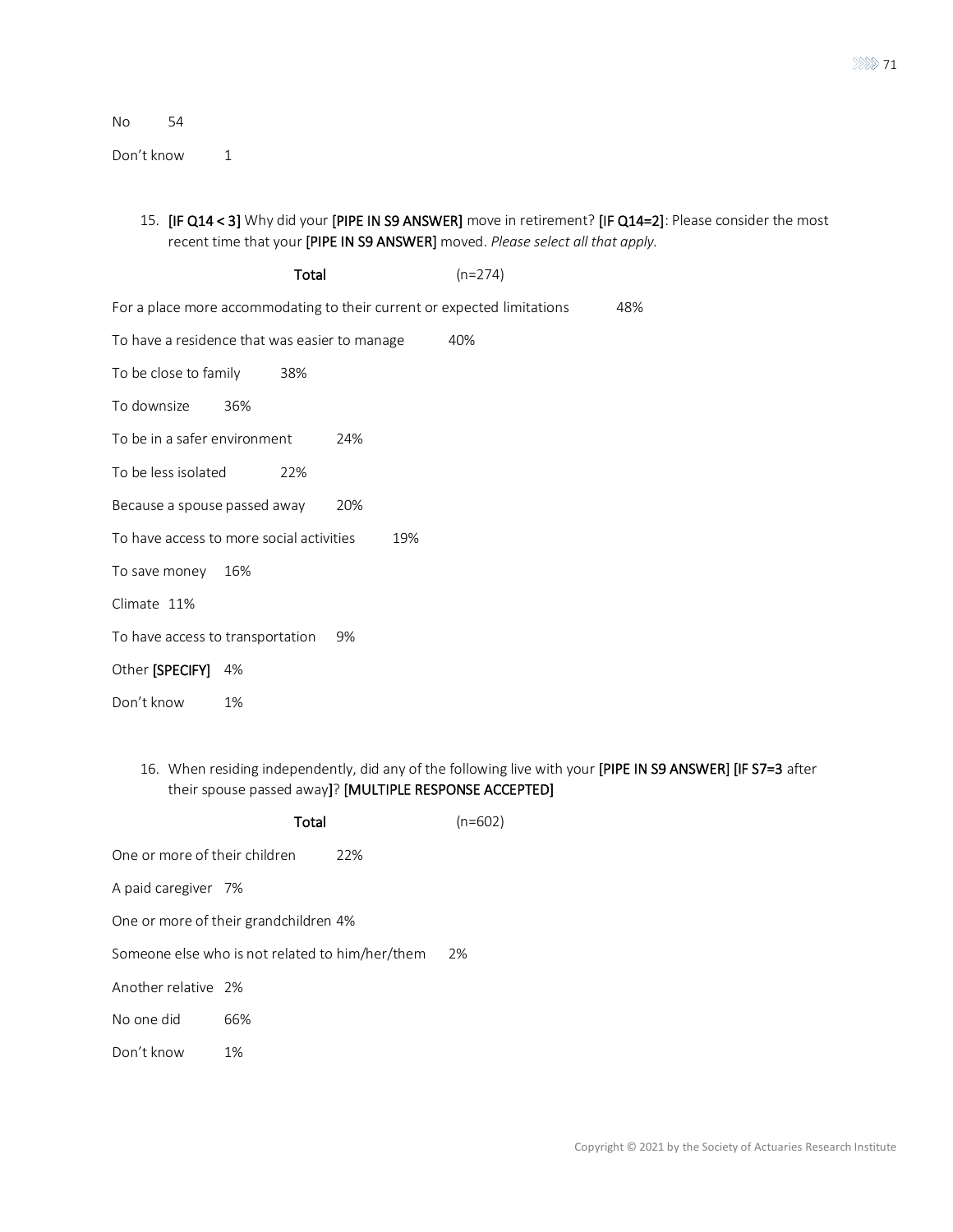### Role of Family

17. For what length of time were you or someone else involved in doing each of the following in the care of your [PIPE IN S9 ANSWER]?

|    |                                                                                                                     | <b>Never</b><br>done | Done for<br>less than a<br>vear | Done for 1<br>to 5 years | Done for<br>more than 5<br>vears | Don't<br>know  |
|----|---------------------------------------------------------------------------------------------------------------------|----------------------|---------------------------------|--------------------------|----------------------------------|----------------|
|    | Total ( $n=602$ )                                                                                                   |                      |                                 |                          |                                  |                |
| a. | Asset management                                                                                                    | 26%                  | $\overline{7}$                  | 26                       | 34                               | $\overline{7}$ |
|    | Daily finances (budgeting, banking, or<br>paying bills                                                              | 13%                  | 12                              | 37                       | 36                               | $\overline{2}$ |
| C. | Providing emotional support                                                                                         | 3%                   | 5                               | 28                       | 62                               | $\overline{2}$ |
| d. | Being power of Attorney/Acting as Power<br>of Attorney                                                              | 15%                  | 8                               | 30                       | 42                               | $\overline{4}$ |
| e. | Acting as Health Care Power of Attorney<br>or Health Care Proxy (i.e., in charge of<br>making healthcare decisions) | 13%                  | 9                               | 32                       | 42                               | 3              |
| f. | Going to medical appointments/ Talking<br>with doctors                                                              | 4%                   | $\overline{7}$                  | 40                       | 48                               | $\mathbf{1}$   |
| g. | Providing transportation                                                                                            | 6%                   | 8                               | 36                       | 50                               | $\mathbf{1}$   |
| h. | Assisting with shopping                                                                                             | 6%                   | 8                               | 39                       | 45                               | $\overline{2}$ |
| i. | Laundry, housekeeping or meal<br>preparation                                                                        | 15%                  | 13                              | 38                       | 33                               | $\mathbf{1}$   |
| j. | Assisting in activities of daily living such as<br>bathing, dressing                                                | 31%                  | 18                              | 27                       | 21                               | 2              |

18. [IF FAMILY MEMBER S9=1-9] How big a role did non-relatives play in caring for your [PIPE IN S9 ANSWER]? *Please consider friends and neighbors rather than those paid to provide care.*

Total (n=583)

Critical role 6% Major role 13 Minor role 31 No role 50 Don't know 1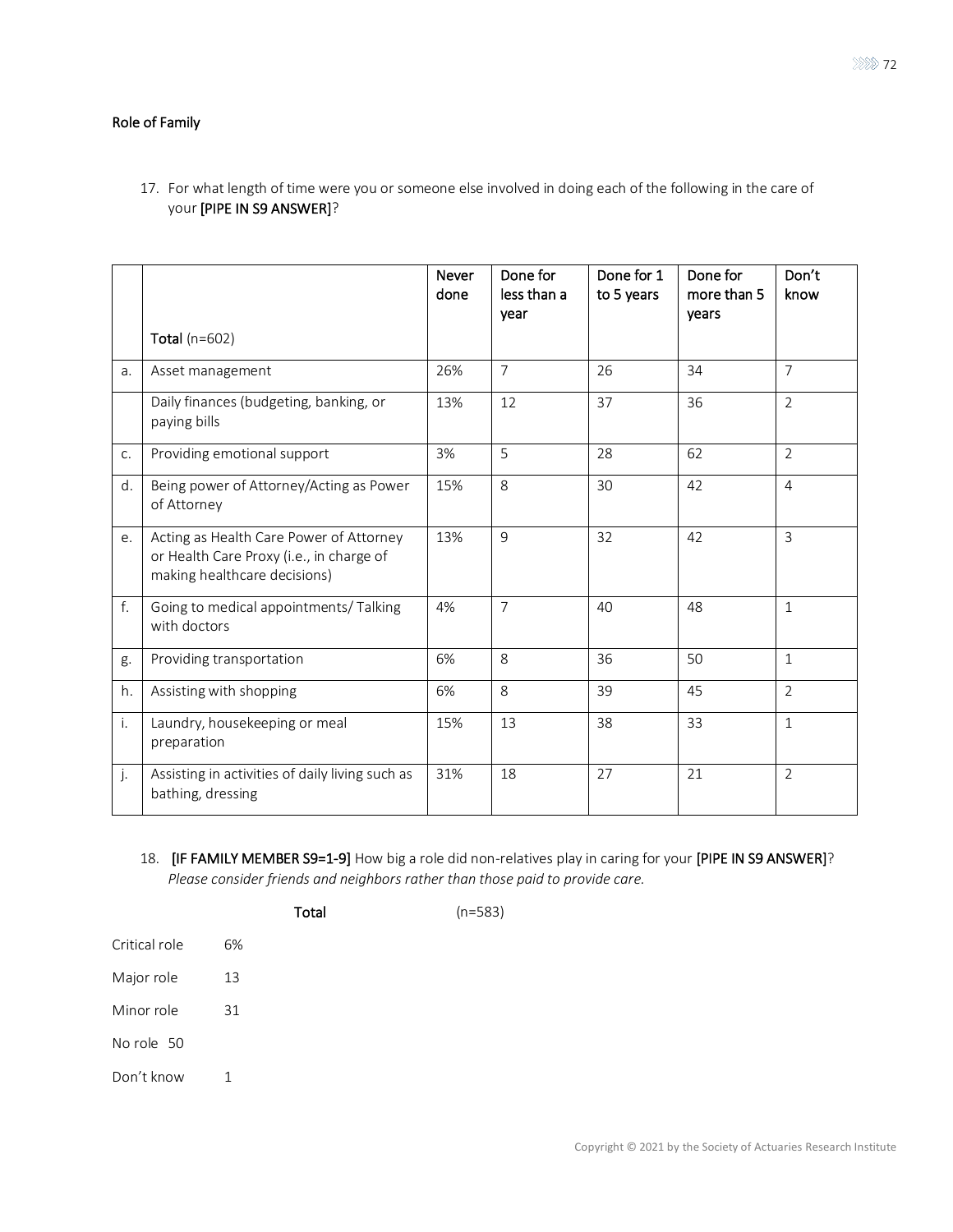## 19. [IF FAMILY MEMBER S9=1-9] Who was significantly responsible for your [PIPE IN S9 ANSWER] in the following areas? [MULTIPLE RESPONSES ALLOWED]

|                                      |                                                                                            | You | Your<br>Spous<br>e | <b>Brother</b><br>s. | <b>Sisters</b> | Step-<br><b>Brother</b><br>s | Step-<br>sister<br>$\sf S$ | Your<br>[PIPE IN<br>S9<br>ANSWER]<br>brothers<br>or sisters | <b>Nieces</b><br>or<br>nephe<br>ws | Friends<br>or<br>neighbo<br>rs | Grand-<br>childre<br>$\mathsf{n}$ | Someone<br>else<br>SPECIFY: | Don't<br>know |
|--------------------------------------|--------------------------------------------------------------------------------------------|-----|--------------------|----------------------|----------------|------------------------------|----------------------------|-------------------------------------------------------------|------------------------------------|--------------------------------|-----------------------------------|-----------------------------|---------------|
| a<br>$\ddot{\phantom{a}}$            | Money<br>managem<br>ent                                                                    | 71% | 13%                | 18%                  | 14%            | 1%                           | $\ast$                     | 1%                                                          | $\ast$                             | $1\%$                          | 2%                                | 2%                          | 2%            |
|                                      | $(n=528)$                                                                                  |     |                    |                      |                |                              |                            |                                                             |                                    |                                |                                   |                             |               |
| b<br>$\ddot{\phantom{a}}$            | Keeping<br>him or her<br>company                                                           | 79% | 27%                | 28%                  | 26%            | 1%                           | $1\%$                      | 6%                                                          | 9%                                 | 19%                            | 22%                               | 7%                          | 2%            |
|                                      | $(n=583)$                                                                                  |     |                    |                      |                |                              |                            |                                                             |                                    |                                |                                   |                             |               |
| $\mathsf{C}$<br>$\ddot{\phantom{a}}$ | Performin<br>g tasks<br>and chores                                                         | 79% | 26%                | 22%                  | 24%            | 1%                           | 1%                         | 1%                                                          | 4%                                 | 8%                             | 11%                               | 11%                         | 3%            |
|                                      | $(n=580)$                                                                                  |     |                    |                      |                |                              |                            |                                                             |                                    |                                |                                   |                             |               |
| d<br>$\ddot{\phantom{a}}$            | Making<br>decisions<br>regarding<br>nursing<br>homes or<br>assisted<br>living<br>$(n=279)$ | 80% | 25%                | 23%                  | 21%            | $=$                          | 1%                         | 1%                                                          | 1%                                 | $\ast$                         | 3%                                | 5%                          | 1%            |
| e<br>$\ddot{\phantom{a}}$            | Power of<br>Attorney<br>$(n=496)$                                                          | 67% | 14%                | 16%                  | 15%            | $\ast$                       |                            |                                                             | 1%                                 | $\ast$                         | 1%                                | 1%                          | 2%            |
| f.                                   | Named on<br>medical<br>directive<br>$(n=513)$                                              | 68% | 14%                | 17%                  | 18%            | $\ast$                       | $\ast$                     | $\overline{a}$                                              | 1%                                 | $\ast$                         | 2%                                | 2%                          | 3%            |

Family Dynamics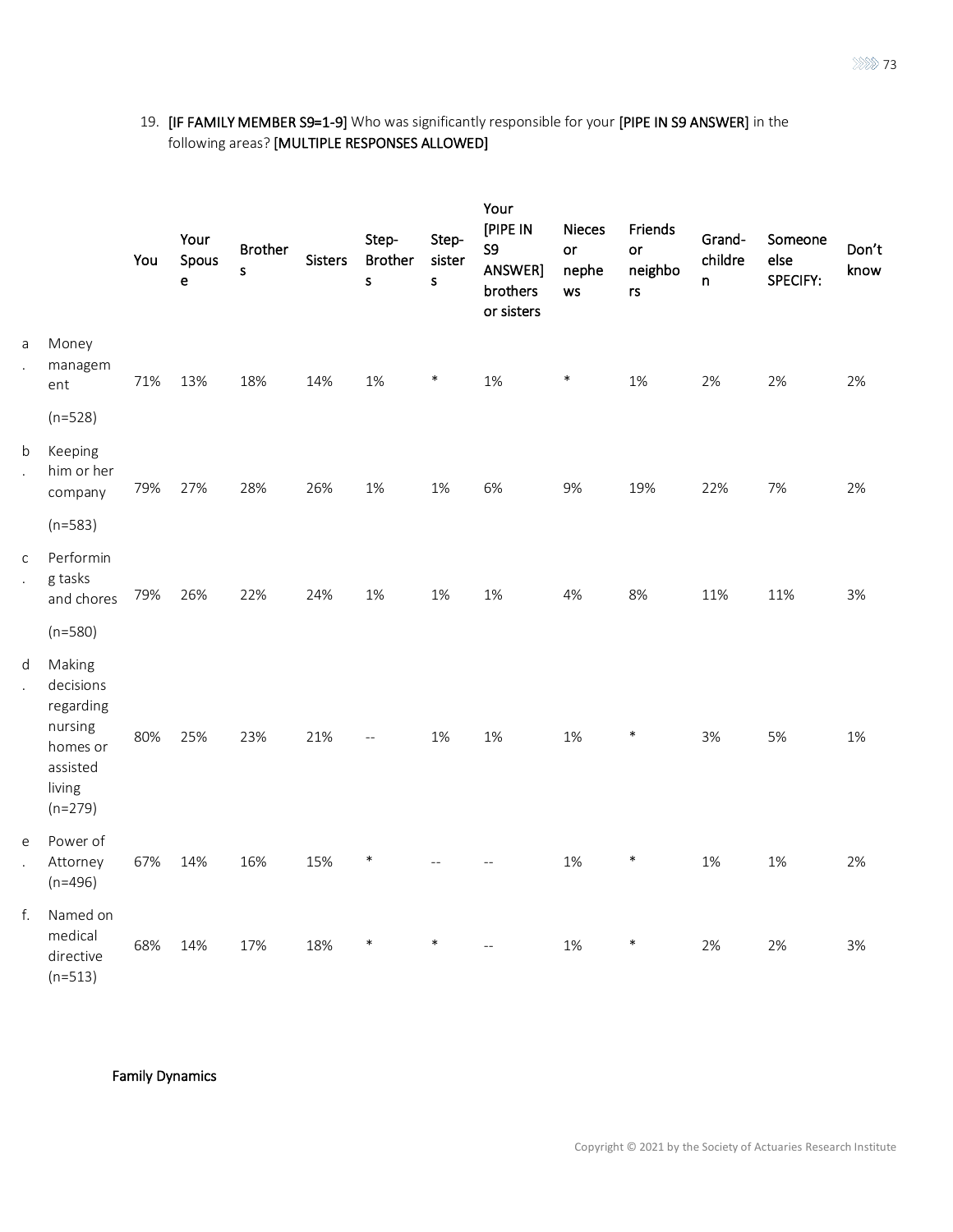20. [IF RESPONDENT AND AT LEAST ONE OTHER PERSON INVOLVED IN Q19, IF FAMILY MEMBER S9=1-9] Using an A-F scale like you would in school, what grade would you give yourself and your family when it came to the following aspects of your relationships when caring for your [PIPE IN S9 ANSWER]?

|    | Total $(n=454)$                                                                                    | A   | В  | C              | D              | F              | <b>Not</b><br>Applicable |
|----|----------------------------------------------------------------------------------------------------|-----|----|----------------|----------------|----------------|--------------------------|
| a. | Planning together                                                                                  | 44% | 34 | 10             | 6              | $\overline{3}$ | 3                        |
| b. | Each doing what they were best at                                                                  | 50% | 31 | 7              | $\overline{4}$ | 3              | $\overline{4}$           |
| C. | Agreement on the roles each would play                                                             | 48% | 24 | 14             | 5              | 4              | 5                        |
| d. | Feeling that everyone was pulling their weight                                                     | 33% | 24 | 17             | 13             | 9              | $\overline{4}$           |
| e. | Tolerance for those that had barriers to offering support -<br>distance, family obligations career | 35% | 28 | 17             | 8              | $\overline{4}$ | 8                        |
| f. | Coordination of tasks                                                                              | 44% | 30 | 13             | 6              | $\overline{4}$ | $\overline{4}$           |
| g. | Agreement on medical decisions                                                                     | 62% | 22 | $\overline{7}$ | $\overline{2}$ | $\overline{4}$ | 4                        |
| h. | Working out finances                                                                               | 58% | 24 | $\overline{7}$ | $\overline{3}$ | $\overline{3}$ | 6                        |
| i. | Agreeing on inheritances                                                                           | 55% | 13 | 5              | 3              | 5              | 19                       |
| j. | Communicating well with one another                                                                | 48% | 26 | 11             | 6              | 6              | $\overline{2}$           |

21. How effective was the financial planning that was done for the care of your [PIPE IN S9 ANSWER]

|                                      |   | Total |    | $(n=602)$ |
|--------------------------------------|---|-------|----|-----------|
| Very effective 52%                   |   |       |    |           |
| Somewhat effective                   |   | 27    |    |           |
| Not too effective 3                  |   |       |    |           |
| Not at all effective                 |   | 1     |    |           |
| There was no financial planning done |   |       | 13 |           |
| Don't know                           | З |       |    |           |
|                                      |   |       |    |           |

22. How effective was [IF S9=1-9: your family/ IF S9=10-11: the family of the person you cared for] in managing the physical care of your [PIPE IN S9 ANSWER]

|                    | Total | $(n=602)$ |
|--------------------|-------|-----------|
| Very effective 58% |       |           |
| Somewhat effective | 33    |           |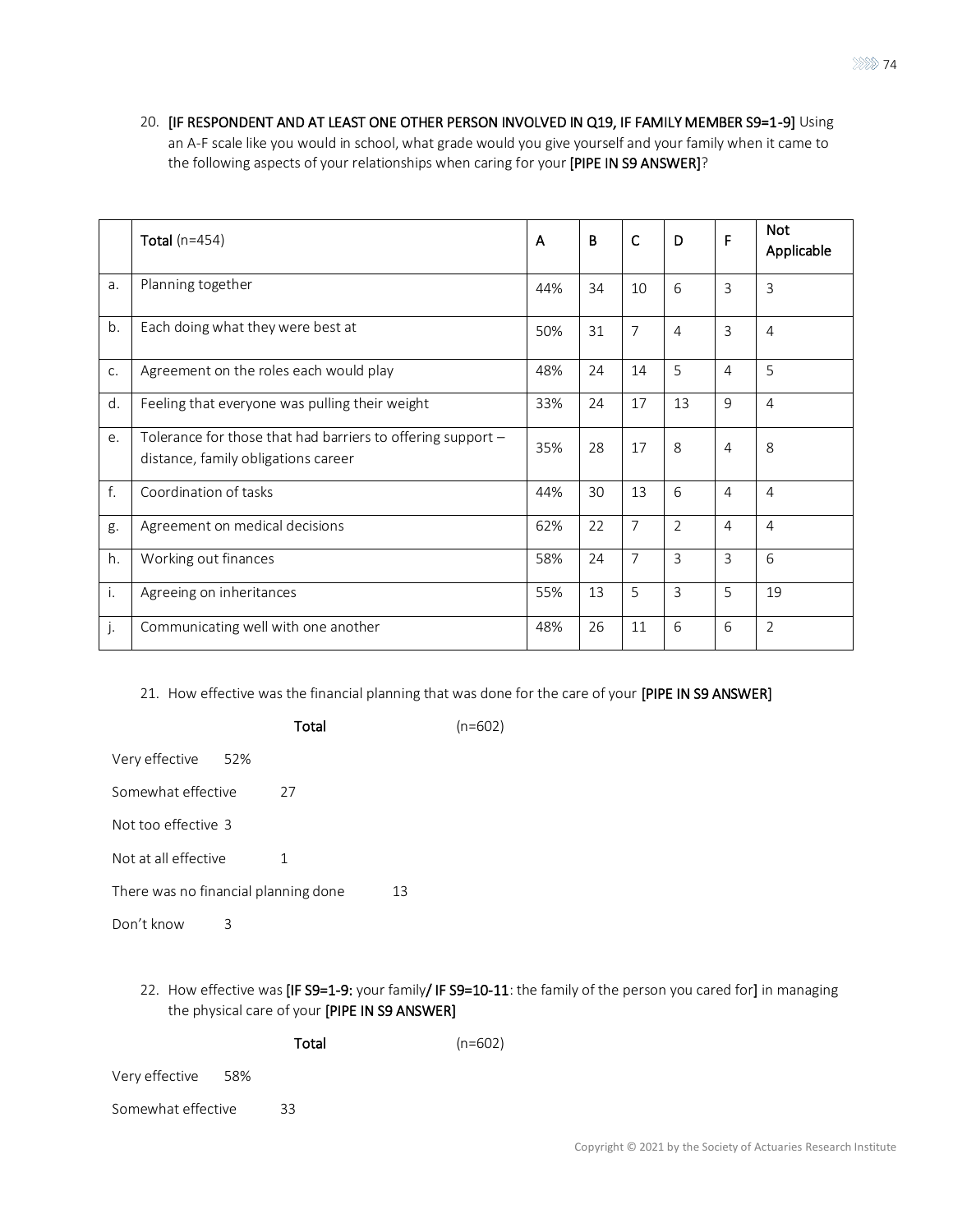| Not too effective 6  |                                          |                                                                                                              |
|----------------------|------------------------------------------|--------------------------------------------------------------------------------------------------------------|
| Not at all effective | 2                                        |                                                                                                              |
| Don't know<br>1      |                                          |                                                                                                              |
|                      | perpetrated on your [PIPE IN S9 ANSWER]? | 23. In the years following their retirement, was there ever an instance of fraud, a scam, or financial abuse |
|                      | Total                                    | $(n=602)$                                                                                                    |
|                      |                                          |                                                                                                              |

| Yes | 12% |
|-----|-----|
|     |     |

No 82

Don't know 5

24. **[IF FRAUD, Q23=1]** Was this incident of fraud or abuse perpetrated by...?

A stranger 37%

| A family member of your [PIPE IN S9 ANSWER] | 29 |
|---------------------------------------------|----|
|---------------------------------------------|----|

A non-family member known to your [PIPE IN S9 ANSWER] 16

A professional, non-family member involved in your [PIPE IN S9 ANSWER]'s

financial management 10

A professional, non-family member involved in your [PIPE IN S9 ANSWER]'s

care 8

Don't know --

25. [If responsible for money mgmt., Q19a=1] Did you ever have a dispute with another person over decisions that you made about your [PIPE IN S9 ANSWER]'s money or property?

|                                         | Total |     | $(n=373)$ |
|-----------------------------------------|-------|-----|-----------|
| Yes, a dispute with a family member     |       | 16% |           |
| Yes, a dispute with a non-family member |       | 2   |           |
| No<br>83                                |       |     |           |
| ∗<br>Do not recall                      |       |     |           |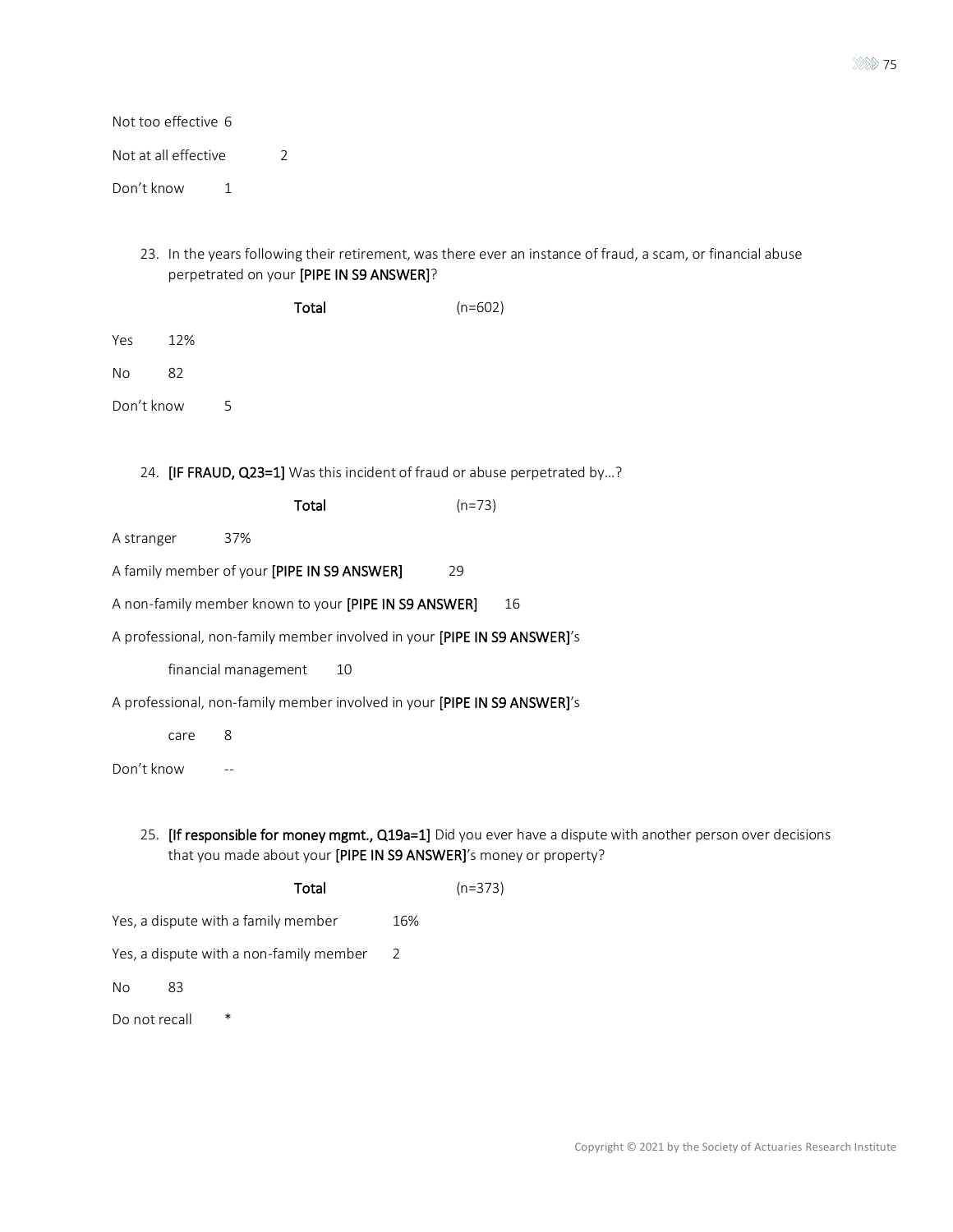#### Assisted Living and Long-Term Care

26. Broadly speaking, did your [PIPE IN S9 ANSWER] need for support happen...?

|                    |     | Total | $(n=602)$ |
|--------------------|-----|-------|-----------|
| Very gradually     | 21% |       |           |
| Somewhat gradually |     | 58    |           |
| Somewhat suddenly  |     | 14    |           |
| Very suddenly      | - 5 |       |           |
| Don't know         |     |       |           |

#### Support at Home

27. Thinking about the support your [PIPE IN S9 ANSWER] received at home over time, would you say that...?

| Total | $(n=602)$ |
|-------|-----------|
|       |           |

It was completely provided by you or family 52%

It was mostly provided by family with some respite from paid helpers 28

It was half and half between family and paid helpers 9

It was mostly provided by paid helpers with some respite from family members 7

It was completely provided by paid helpers 2

Don't know 2

### Assisted Living

28. [IF Assisted Living Facility, S11a=1] What of the following led to moving your [PIPE IN S9 ANSWER] to an assisted living facility? *Please select all that apply.* [RANDOMIZE]

Total (n=203)

General frailty 46%

Improved quality of life for your [PIPE IN S9 ANSWER] given your [PIPE IN S9 ANSWER]'s limitations46%

Cognitive decline 45%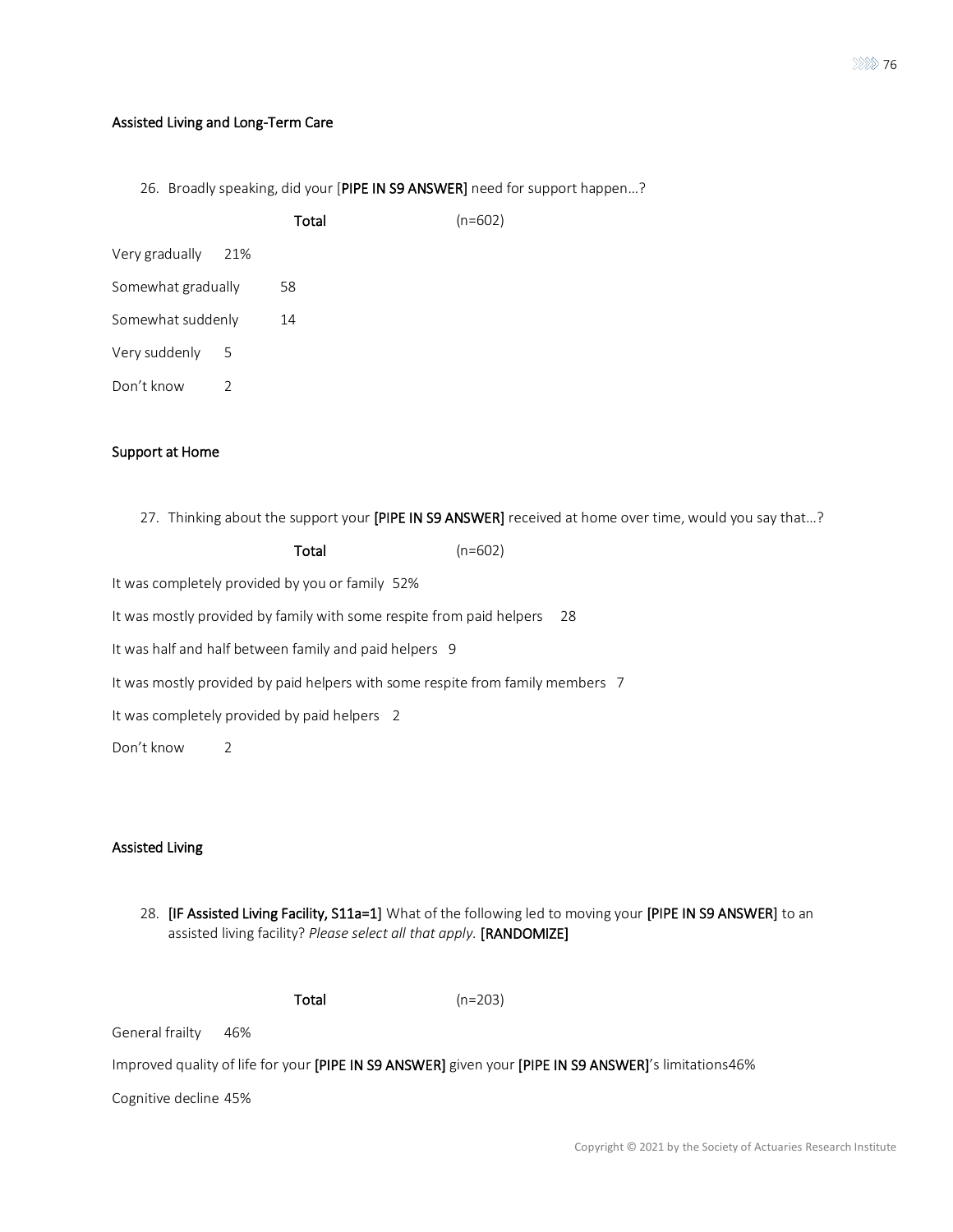A medical event 39%

| Housing was not suitable given your [PIPE IN S9 ANSWER]'s limitations 38%        |
|----------------------------------------------------------------------------------|
| At-home care became too taxing physically and emotionally<br>26%                 |
| A doctor, social worker, or another professional recommended it<br>26%           |
| There was no one available near your [PIPE IN S9 ANSWER]                         |
| to provide the help that was required<br>21%                                     |
| At-home care was too disruptive to you or other family members<br>12%            |
| Your [PIPE IN S9 ANSWER] wanting companionship<br>11%                            |
| The continuing care community where your [PIPE IN S9 ANSWER]                     |
| was staying recommended it<br>10%                                                |
| Your [PIPE IN S9 ANSWER] wanted access to activities on a convenient basis<br>7% |
| Problem with communication skills 6%                                             |
| Other [SPECIFY] 4%                                                               |
| Don't know<br>1%                                                                 |

29. [IF Assisted Living Facility,S11a=1] To what extent did your [PIPE IN S9 ANSWER] participate in the decision to have assisted living?

|                      |     | Total | $(n=203)$ |
|----------------------|-----|-------|-----------|
| Completely           | 24% |       |           |
| To a great extent 27 |     |       |           |
| To some extent 24    |     |       |           |
| A little 12          |     |       |           |
| Not at all           | 14  |       |           |
|                      |     |       |           |

30. [IF Q29 = 1-3] Did your [PIPE IN S9 ANSWER] resist the decision to enter assisted living?

| $(n=100)$ |
|-----------|
|           |

Strong resistance 24%

Slight resistance 39

Did not resist the decision 32

Don't know 5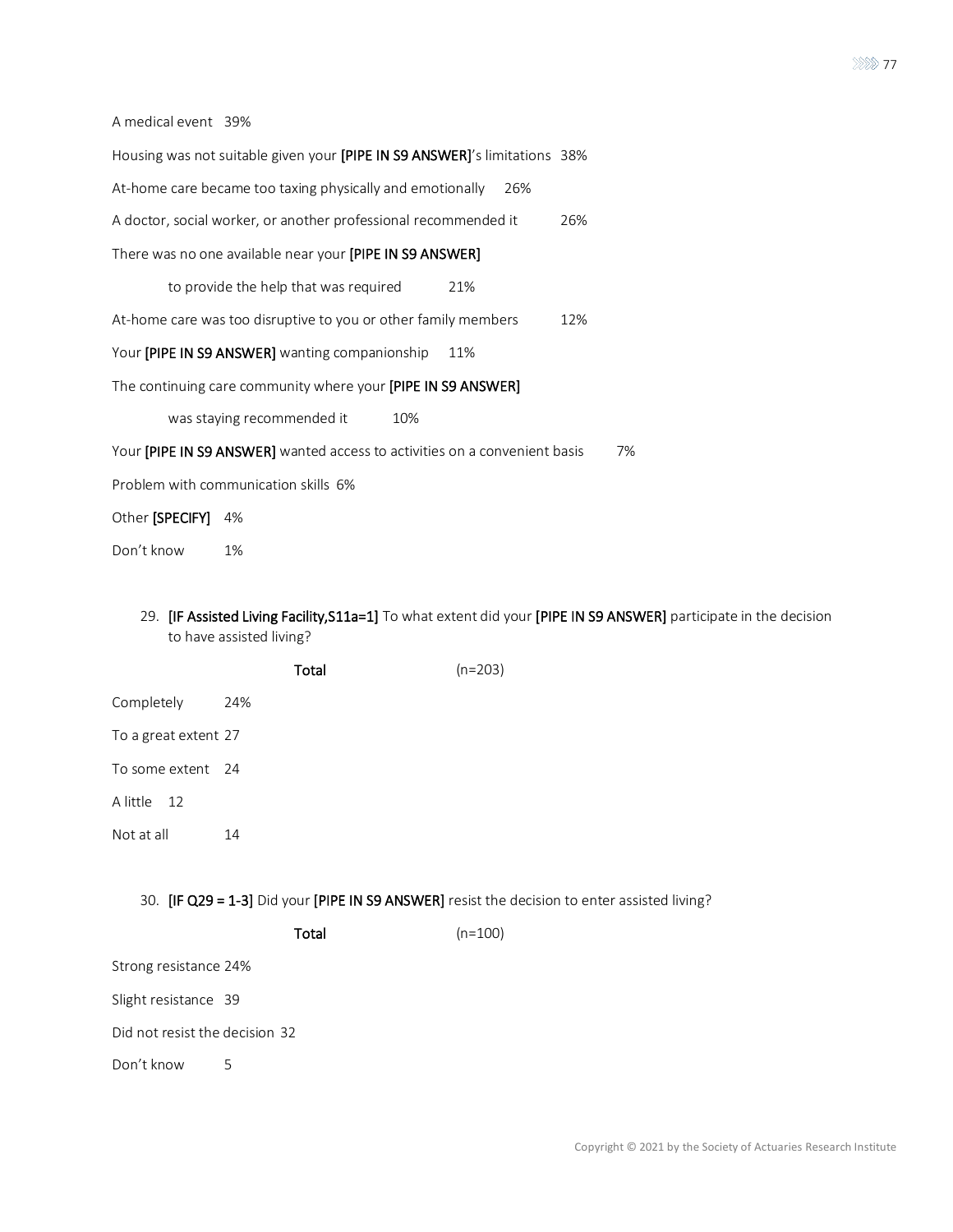### Nursing Home

31. [IF Nursing Home Care, S11b=1] What of the following led to moving your [PIPE IN S9 ANSWER] to a nursing home? Please select all that apply. [RANDOMIZE]

|                       | Total                                                                     | $(n=209)$ |     |
|-----------------------|---------------------------------------------------------------------------|-----------|-----|
| A medical event 54%   |                                                                           |           |     |
| Cognitive decline 48% |                                                                           |           |     |
| General frailty       | - 47%                                                                     |           |     |
|                       | A doctor, social worker, or other professional recommended it 39%         |           |     |
|                       | Housing was not suitable given your [PIPE IN S9 ANSWER]'s limitations 30% |           |     |
|                       | At-home care became too taxing physically and emotionally                 | 26%       |     |
|                       | The assisted living or continuing care community place where your parent  |           |     |
|                       | was staying recommended it<br>18%                                         |           |     |
|                       | At-home care was too disruptive to you or other family members            |           | 12% |
|                       | There was no one available near your [PIPE IN S9 ANSWER] to provide       |           |     |
|                       | the help that was required 12%                                            |           |     |

#### Other [SPECIFY] 7%

Don't know 1%

32. [IF Nursing Home Care, S11b=1] To what extent did your [PIPE IN S9 ANSWER] participate in the decision to move to a nursing home?

|                      |     | Total | $(n=209)$ |
|----------------------|-----|-------|-----------|
| Completely           | 13% |       |           |
| To a great extent 18 |     |       |           |
| To some extent 20    |     |       |           |
| A little 13          |     |       |           |
| Not at all           | 36  |       |           |

### 33. [IF Q32=1-3] Did your [PIPE IN S9 ANSWER] resist the decision to enter a nursing home?

 $Total$   $(n=144)$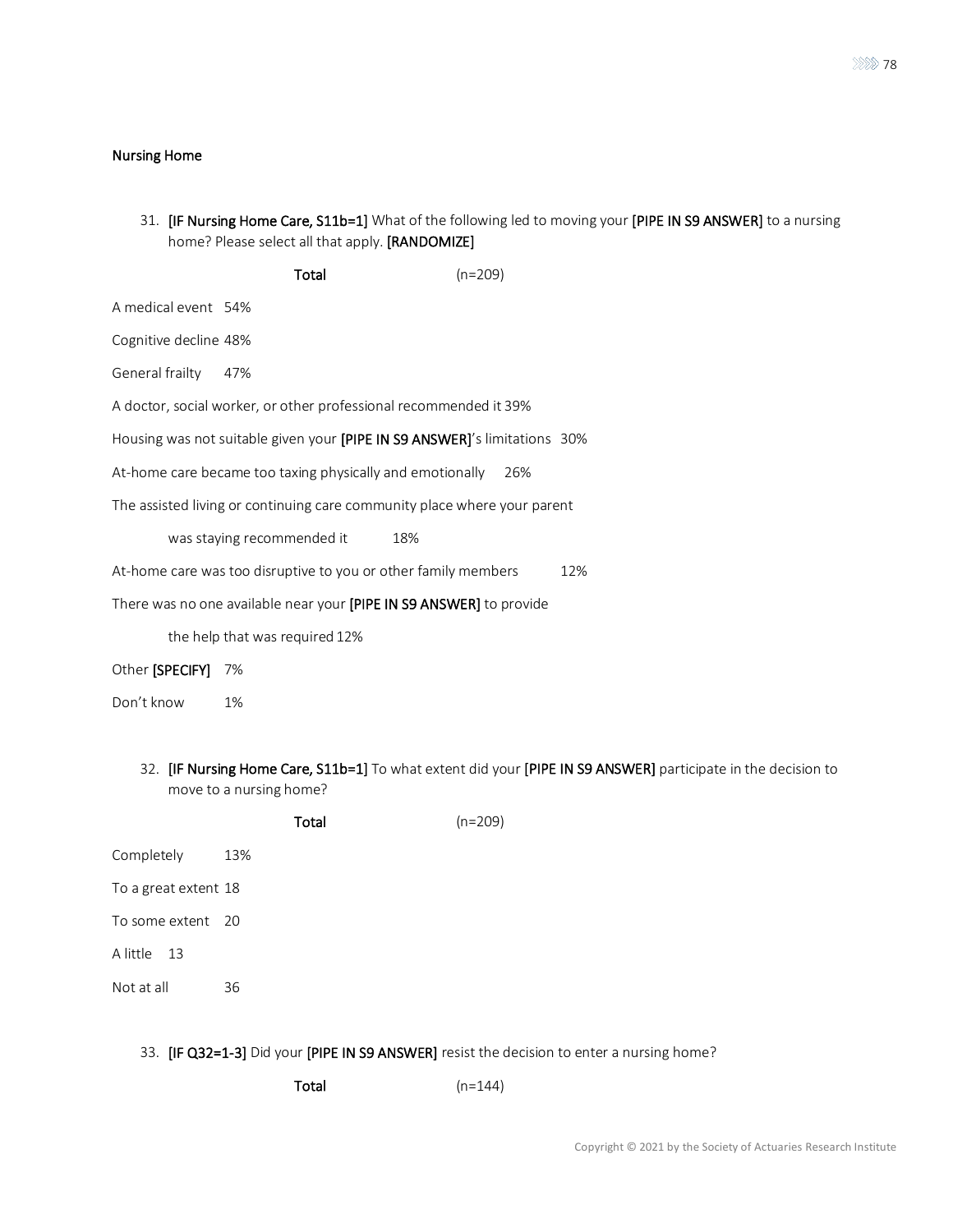Strong resistance 22%

Slight resistance 29

Did not resist the decision 45

Don't know 3

### Paying for Long-Term Care

34. [IF NURSING HOME AND/OR ASSISTED LIVING, IF ANY S11=1] How big a role did each of the following play in covering the costs of long-term care? [RANDOMIZE]

|    | Total ( $n=316$ )                                                                                                           | Major Role | Minor Role | No Role | Don't Know |
|----|-----------------------------------------------------------------------------------------------------------------------------|------------|------------|---------|------------|
| a. | Your [PIPE IN S9 ANSWER]'s Long-term care<br>insurance including any life insurance policies that<br>include long-term care | 16%        |            | 71      | 6          |
| b. | Your or family members' savings/assets                                                                                      | 11%        | 25         | 62      | 2          |
| C. | Income from your [PIPE IN S9 ANSWER]'s pension                                                                              | 35%        | 25         | 37      | 3          |
| d. | Your [PIPE IN S9 ANSWER]'s Social Security income                                                                           | 63%        | 30         | 6       | 1          |
| e. | Selling your <b>[PIPE IN S9 ANSWER]</b> 's home                                                                             | 32%        | 14         | 53      | 2          |
| f. | Medicaid                                                                                                                    | 37%        | 12         | 47      | 5          |
| g. | Your [PIPE IN S9 ANSWER] savings/assets beyond<br>sale of home                                                              | 47%        | 25         | 25      | 3          |

35. [IF MEDICAID PLAYED AT LEAST MINOR ROLE IN COVERING COSTS, Q34f<3] You said that Medicaid paid for some of the care. Did your [PIPE IN S9 ANSWER] have to spenddown assets in order to qualify for Medicaid?

Total (n=154)

Yes 51%

No 41

Don't know 8

#### Overall Evaluation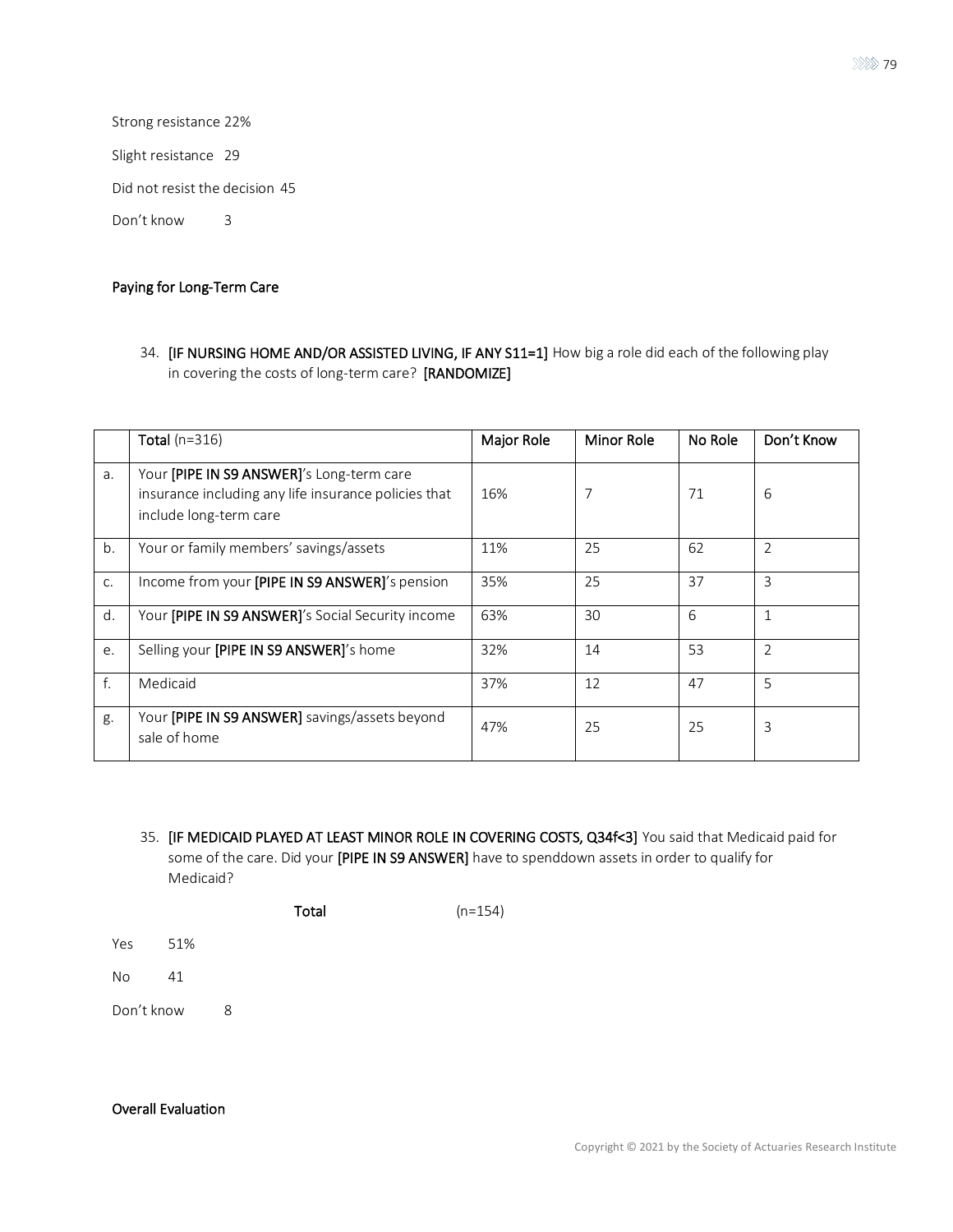36. Using an A-F scale like you would in school, what grade would you give you and [IF S9=1-9: your family/ IF S9=10-11: the people you collaborated with] when it came to the success of caring for your [PIPE IN S9 ANSWER] in each of the following areas?

|    | Total $(n=602)$                                                                                    | A   | B  | $\mathsf{C}$ | D              | F            | Don't<br>know  |
|----|----------------------------------------------------------------------------------------------------|-----|----|--------------|----------------|--------------|----------------|
| a. | Making correct medical decisions                                                                   | 65% | 25 | 6            | $\mathbf{1}$   | $\ast$       | $\overline{2}$ |
| b. | How well you and or others took care of your [PIPE IN S9<br>ANSWER]                                | 64% | 28 | 5            | $\mathbf{1}$   | 1            | $\ast$         |
| C. | Preparing for final expenses including funeral expenses                                            | 74% | 16 | 5            | $\mathbf{1}$   | $\mathbf{1}$ | 3              |
| d. | Preparedness for changes in your [PIPE IN S9 ANSWER]'s<br>health                                   | 47% | 36 | 12           | 3              | $\ast$       | $\mathbf{1}$   |
| e. | The emotional support that you provided your [PIPE IN S9]<br>ANSWER]                               | 61% | 29 | 8            | $\mathbf{1}$   | $\ast$       | $\mathbf{1}$   |
| f. | Providing financial management for your [PIPE IN S9<br>ANSWER]                                     | 68% | 20 | 6            | 2              | $\mathbf{1}$ | 4              |
| g. | Planning for your [PIPE IN S9 ANSWER]'s final years                                                | 55% | 29 | 9            | $\overline{2}$ | $\mathbf{1}$ | 3              |
| h. | The amount of time you spent with your [PIPE IN S9<br>ANSWER] in accordance with his or her wishes | 55% | 30 | 11           | $\overline{2}$ | $\mathbf{1}$ | 1              |

37. If you or IF S9=1-9: your family/ IF S9=10-11: the people you collaborated with] could have done one thing better in the care of your [PIPE IN S9 ANSWER], what would it have been? *Please only select one.* [RANDOMIZE]

| Total                                                                  | $(n=602)$ |  |
|------------------------------------------------------------------------|-----------|--|
| Spent more time with your [PIPE IN S9 ANSWER]                          | 29%       |  |
| Started to get involved in your [PIPE IN S9 ANSWER]'s finances earlier | 9         |  |
| Planned sooner 9                                                       |           |  |
| Purchased long-term care insurance or more insurance                   | 7         |  |
| Done more research on programs/resources available to the aging        | 6         |  |
| Communicated better with family members/collaborators                  |           |  |
| other than your [PIPE IN S9 ANSWER]                                    | 6         |  |
| Communicated better with your <b>[PIPE IN S9 ANSWER]</b>               |           |  |
| Done more to assist your [PIPE IN S9 ANSWER]                           | 5         |  |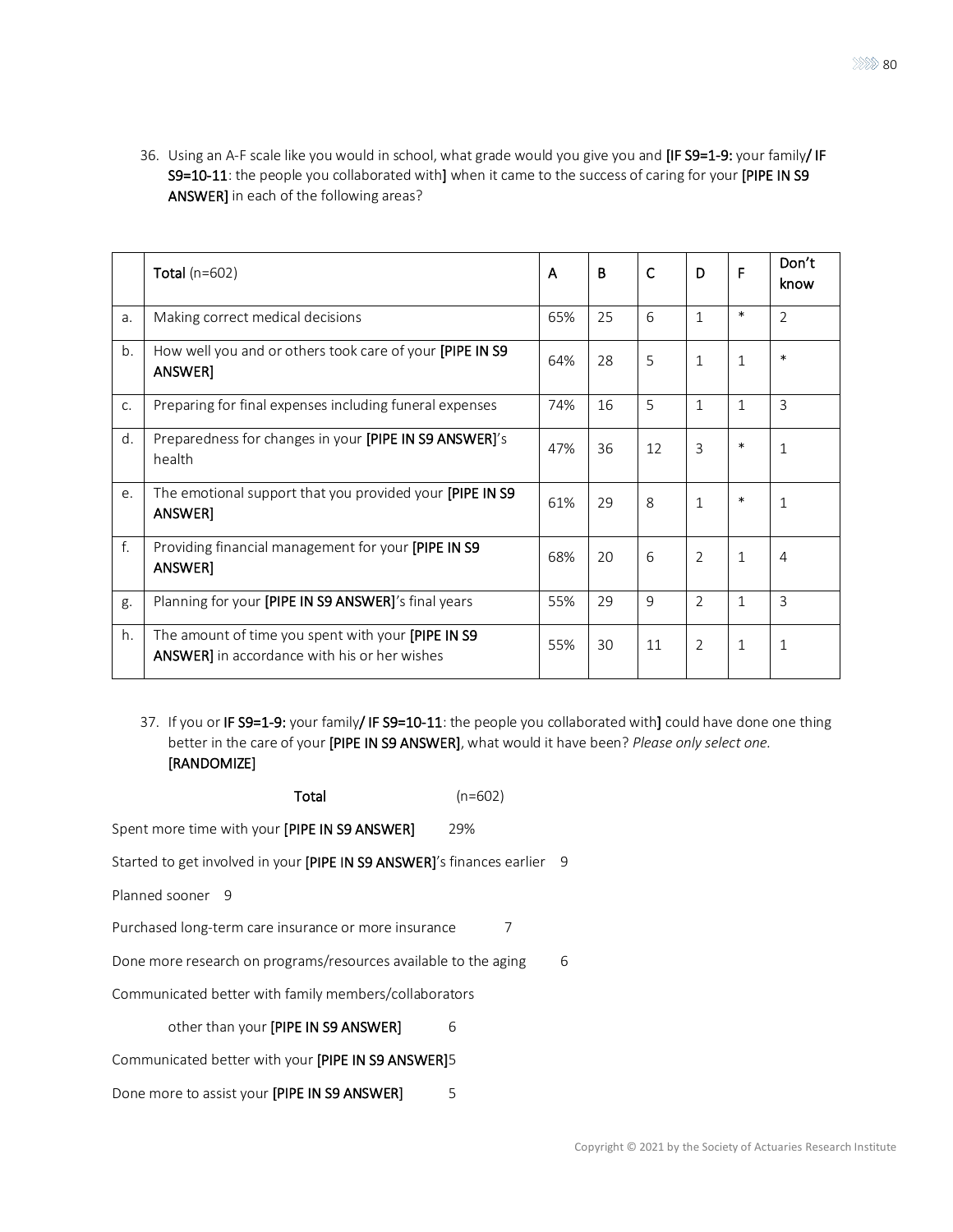Nothing I would have done differently 3

### Other [SPECIFY] 4

Don't know 17

### COVID-19

|  |  |  | 38. Did your [PIPE IN S9 ANSWER] pass away? |  |  |
|--|--|--|---------------------------------------------|--|--|
|--|--|--|---------------------------------------------|--|--|

|                               | Total |    | $(n=602)$ |
|-------------------------------|-------|----|-----------|
| Before February 2020          | 80%   |    |           |
| During or after February 2020 |       | 20 |           |

39. [IF PASSED AWAY AFTER February 2020] Did your [PIPE IN S9 ANSWER] pass away due to complications with COVID-19?

|           |     | Total | $(n=123)$ |
|-----------|-----|-------|-----------|
| Yes       | 17% |       |           |
| <b>No</b> | 83  |       |           |

40. [IF PASSED AWAY AFTER Feb 2020] Did the COVID-19 pandemic impact your [PIPE IN S9 ANSWER] in the following ways? Please select all that apply. RANDOMIZE

|                                                                           | Total | $(n=123)$ |     |     |
|---------------------------------------------------------------------------|-------|-----------|-----|-----|
| Increased isolation from family/friends                                   |       | 54%       |     |     |
| Reduced social interaction 43%                                            |       |           |     |     |
| Increased loneliness                                                      | 31%   |           |     |     |
| Increased cognitive decline                                               | 24%   |           |     |     |
| Increased boredom                                                         | 23%   |           |     |     |
| [IF LTC] They were placed in mandatory isolation at their care facility   |       |           | 23% |     |
| Onset of or worsening depression 21%                                      |       |           |     |     |
| Loss of the will to live                                                  | 19%   |           |     |     |
| [IF LTC] They were in a care facility with others diagnosed with COVID-19 |       |           |     | 13% |
| They were placed in mandatory isolation at a hospital 13%                 |       |           |     |     |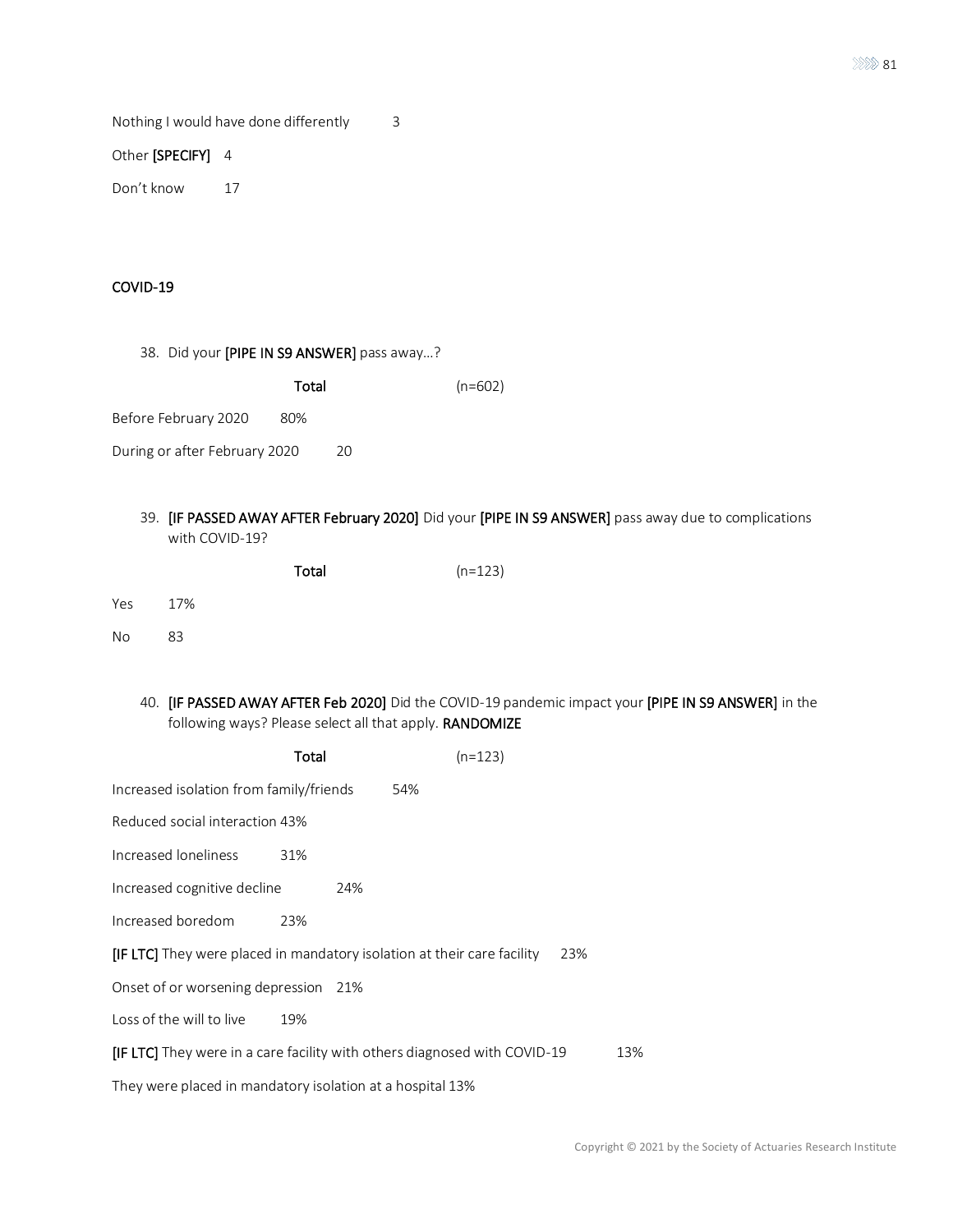Their care was compromised due to a lack of available healthcare resources 7% Made it more difficult to get healthcare 7% Care was compromised due to fear or unwillingness to go out 7% Made it more difficult to get food and necessities 7% They became overly medicated 4% Made it more difficult to conduct financial transactions 4% Care was compromised due to difficulty in getting transportation 2% None of the above 33%

### 41. [IF PASSED AWAY AFTER Feb 2020] Did the COVID-19 pandemic impact your ability to care for your [PIPE IN S9 ANSWER] in the following ways? Please select all that apply. RANDOMIZE

|                   | Total                                                                        | $(n=123)$ |     |     |
|-------------------|------------------------------------------------------------------------------|-----------|-----|-----|
|                   | You were unable to see your [S9 ANSWER] at all for a period before they died |           |     | 49% |
|                   | Inability to provide the amount of <b>emotional</b> care required            |           | 28% |     |
|                   | Inability to provide the amount of <b>physical</b> care required             |           | 14% |     |
| None of the above | 45%                                                                          |           |     |     |

Now just a few more questions about you for statistical purposes …

42. Are you…?

| $(n=602)$ |
|-----------|
|           |

Male 43%

Female 57

43. What is the highest level of education you completed?

|                                 | Total |     | $(n=602)$ |
|---------------------------------|-------|-----|-----------|
| High school graduate or less    |       | 13% |           |
| Some college/technical school   |       | 29  |           |
| Bachelor's degree               | 27    |     |           |
| Post graduate work              | 4     |     |           |
| Graduate or professional degree |       | 26  |           |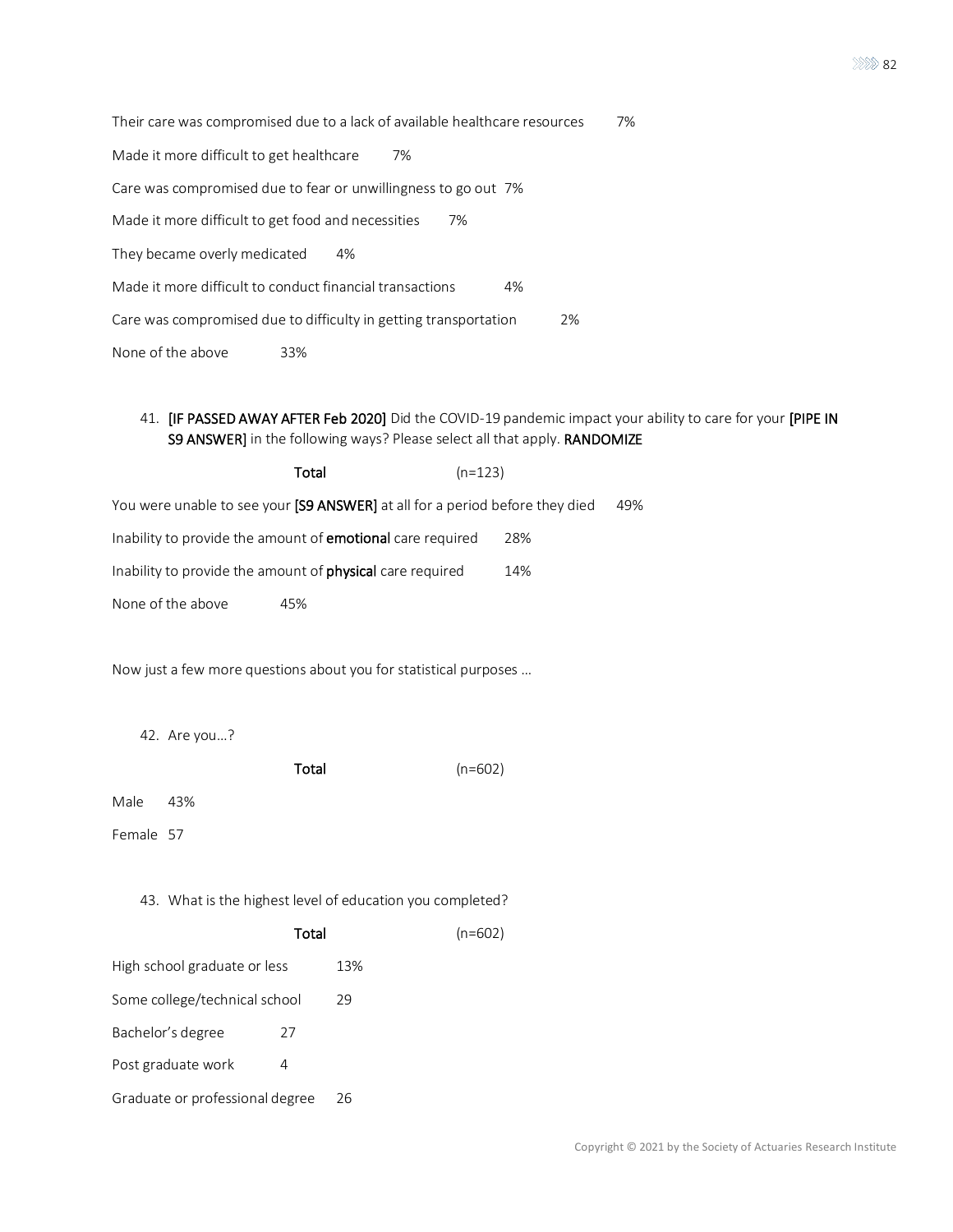44. Are you currently…?

|                                      | Total |    | $(n=602)$ |
|--------------------------------------|-------|----|-----------|
| Employed full time                   | 14%   |    |           |
| Employed part time                   |       |    |           |
| Not working<br>6                     |       |    |           |
| Retired from your primary occupation |       | 70 |           |
| Unemployed in the past 6 months 1    |       |    |           |
| Unemployed for longer than 6 months  |       |    |           |

45. What is the total amount your household has in savings and investments, not counting the equity in your home?

|                        | Total | $(n=602)$ |
|------------------------|-------|-----------|
| Less than \$25,000     | 14%   |           |
| \$25,000 to \$49,999   | 18    |           |
| \$50,000 to \$99,999   | 19    |           |
| \$100,000 to \$199,999 | 13    |           |
| \$200,000 to \$299,999 | 6     |           |
| \$300,000 to \$499,999 | 7     |           |
| \$500,000 to \$999,999 | 8     |           |
| \$1,000,000 or more    | 12    |           |

Thank you very much for completing this survey!